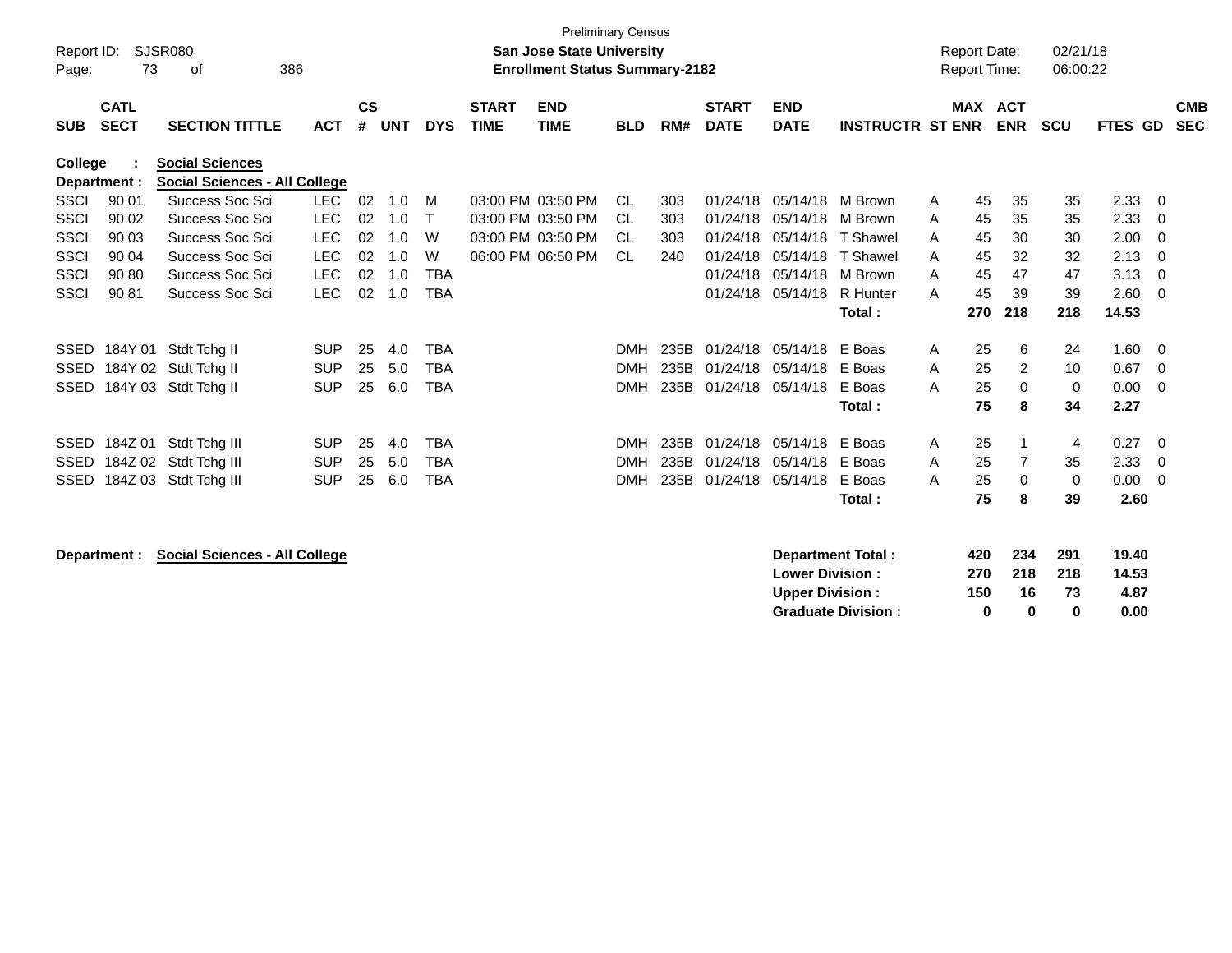| Page:                          | Report ID: SJSR080<br>74   | 386<br>of                                     |              |                    |            |            |                             | San Jose State University<br><b>Enrollment Status Summary-2182</b> | Preliminary Census |     |                             |                           |                                  |   | <b>Report Date:</b><br><b>Report Time:</b> |                       | 02/21/18<br>06:00:22 |                        |                          |                          |
|--------------------------------|----------------------------|-----------------------------------------------|--------------|--------------------|------------|------------|-----------------------------|--------------------------------------------------------------------|--------------------|-----|-----------------------------|---------------------------|----------------------------------|---|--------------------------------------------|-----------------------|----------------------|------------------------|--------------------------|--------------------------|
| <b>SUB</b>                     | <b>CATL</b><br><b>SECT</b> | <b>SECTION TITTLE</b>                         | <b>ACT</b>   | $\mathsf{cs}$<br># | <b>UNT</b> | <b>DYS</b> | <b>START</b><br><b>TIME</b> | <b>END</b><br><b>TIME</b>                                          | <b>BLD</b>         | RM# | <b>START</b><br><b>DATE</b> | <b>END</b><br><b>DATE</b> | <b>INSTRUCTR ST ENR</b>          |   |                                            | MAX ACT<br><b>ENR</b> | <b>SCU</b>           | FTES GD                |                          | <b>CMB</b><br><b>SEC</b> |
|                                |                            |                                               |              |                    |            |            |                             |                                                                    |                    |     |                             |                           |                                  |   |                                            |                       |                      |                        |                          |                          |
| <b>College</b><br>Department : |                            | <b>Social Sciences</b><br><b>Anthropology</b> |              |                    |            |            |                             |                                                                    |                    |     |                             |                           |                                  |   |                                            |                       |                      |                        |                          |                          |
| ANTH 11 01                     |                            | <b>Cultural Anthro</b>                        | <b>LEC</b>   |                    | 3.0        |            |                             |                                                                    |                    |     |                             |                           |                                  | X | 0                                          | 0                     | 0                    | 0.00                   | $\overline{\mathbf{0}}$  |                          |
| ANTH                           | 11 02                      | Cultural Anthro                               | <b>LEC</b>   |                    | 3.0        |            |                             |                                                                    |                    |     |                             |                           |                                  | X | 0                                          | 0                     | 0                    | 0.00                   | $\overline{\mathbf{0}}$  |                          |
| ANTH                           | 11 03                      | Cultural Anthro                               | <b>LEC</b>   | 02                 | 3.0        | МW         | 10:30 AM 11:45 AM           |                                                                    | CL                 | 204 |                             | 01/24/18 05/14/18         | G Bousquet                       | A | 40                                         | 40                    | 120                  | 8.00                   | 0                        |                          |
| ANTH                           | 11 04                      | <b>Cultural Anthro</b>                        | <b>LEC</b>   | 02                 | 3.0        | MW         |                             | 04:30 PM 05:45 PM                                                  | CL.                | 204 |                             |                           | 01/24/18 05/14/18 G Bousquet     | A | 40                                         | 20                    | 60                   | 4.00                   | 0                        |                          |
| ANTH                           | 11 05                      | <b>Cultural Anthro</b>                        | <b>LEC</b>   | 02                 | 3.0        | TR         |                             | 04:30 PM 05:45 PM                                                  | CL.                | 202 |                             | 01/24/18 05/14/18 A Faas  |                                  | A | 40                                         | 19                    | 57                   | 3.80                   | $\mathbf 0$              |                          |
| ANTH                           | 11 06                      | <b>Cultural Anthro</b>                        | <b>LEC</b>   |                    | 3.0        |            |                             |                                                                    |                    |     |                             |                           |                                  | Х | 0                                          | 0                     | 0                    | 0.00                   | $\overline{\mathbf{0}}$  |                          |
| ANTH                           | 11 80                      | <b>Cultural Anthro</b>                        | <b>LEC</b>   | 02                 | 3.0        | <b>TBA</b> |                             |                                                                    |                    |     |                             | 01/24/18 05/14/18         | J Anderson                       | A | 35                                         | 30                    | 90                   | 6.00                   | 0                        |                          |
|                                |                            |                                               |              |                    |            |            |                             |                                                                    |                    |     |                             |                           | Total :                          |   | 155                                        | 109                   | 327                  | 21.80                  |                          |                          |
|                                |                            |                                               |              |                    |            |            |                             |                                                                    |                    |     |                             |                           |                                  |   |                                            |                       |                      |                        |                          |                          |
| ANTH                           | 12 01                      | Intro to Human Evol                           | <b>LEC</b>   | 02                 | 3.0        | MW         |                             | 12:00 PM 01:15 PM                                                  | WSQ 004            |     |                             | 01/24/18 05/14/18         | V Sanchez-ChA                    |   | 40                                         | 42                    | 126                  | 8.40                   | $\overline{\mathbf{0}}$  |                          |
| ANTH                           | 12 02                      | Intro to Human Evol                           | <b>LEC</b>   | $02\,$             | 3.0        | TR         |                             | 04:30 PM 05:45 PM                                                  | WSQ                | 004 |                             |                           | 01/24/18 05/14/18 V Sanchez-ChA  |   | 40                                         | 37                    | 111                  | 7.40                   | $\overline{\mathbf{0}}$  |                          |
| ANTH                           | 12 03                      | Intro to Human Evol                           | <b>LEC</b>   | 02                 | 3.0        | <b>TR</b>  |                             | 09:00 AM 10:15 AM                                                  | CL.                | 204 |                             | 01/24/18 05/14/18         | G Bousquet A                     |   | 40                                         | 39                    | 117                  | 7.80                   | $\overline{\mathbf{0}}$  |                          |
| ANTH                           | 12 04                      | Intro to Human Evol                           | <b>LEC</b>   | $02\,$             | 3.0        | MW         |                             | 04:30 PM 05:45 PM                                                  | <b>CL</b>          | 202 |                             | 01/24/18 05/14/18         | A Feldman                        | A | 40                                         | 33                    | 99                   | 6.60                   | $\overline{\mathbf{0}}$  |                          |
|                                |                            |                                               |              |                    |            |            |                             |                                                                    |                    |     |                             |                           | Total:                           |   | 160                                        | 151                   | 453                  | 30.20                  |                          |                          |
| ANTH                           | 25 01                      | <b>Human Life Context</b>                     | <b>LEC</b>   | 02                 | 3.0        | MW         | 10:30 AM 11:45 AM           |                                                                    | WSQ 004            |     |                             | 01/24/18 05/14/18         | C Darrah                         | A | 40                                         | 31                    | 93                   | 6.20                   | $\overline{\phantom{0}}$ |                          |
| ANTH                           | 25 02                      | Human Life Context                            | <b>LEC</b>   |                    | 3.0        |            |                             |                                                                    |                    |     |                             |                           |                                  | X | 0                                          | 0                     | 0                    | 0.00                   | $\overline{\phantom{0}}$ |                          |
|                                |                            |                                               |              |                    |            |            |                             |                                                                    |                    |     |                             |                           | Total:                           |   | 40                                         | 31                    | 93                   | 6.20                   |                          |                          |
|                                |                            | ANTH 100W 01 Writing Workshop                 | SEM          | 05                 | 3.0        | МW         |                             | 12:00 PM 01:15 PM                                                  | <b>CL</b>          | 202 |                             | 01/24/18 05/14/18         | J Anderson                       | Α | 25                                         | 24                    | 72                   | $4.80\ 0$              |                          |                          |
|                                |                            |                                               |              |                    |            |            |                             |                                                                    |                    |     |                             |                           | Total :                          |   | 25                                         | 24                    | 72                   | 4.80                   |                          |                          |
|                                | ANTH 105 01                | <b>Applied Anthro</b>                         | <b>LEC</b>   | 03                 | 3.0        | МW         |                             | 09:00 AM 10:15 AM                                                  | WSQ 004            |     |                             | 01/24/18 05/14/18         | C Darrah                         | Α | 25                                         | 18                    | 54                   | 3.702                  |                          |                          |
|                                |                            |                                               |              |                    |            |            |                             |                                                                    |                    |     |                             |                           | Total :                          |   | 25                                         | 18                    | 54                   | 3.70                   |                          |                          |
|                                |                            |                                               |              |                    |            |            |                             |                                                                    |                    |     |                             |                           |                                  |   |                                            |                       |                      |                        |                          |                          |
|                                | ANTH 107 01                | Anth Food                                     | <b>LEC</b>   | 02                 | 3.0        | МW         |                             | 09:00 AM 10:15 AM                                                  | CL                 | 204 |                             | 01/24/18 05/14/18         | J English-Lu A                   |   | 30                                         | 25                    | 75                   | 5.05                   | - 1                      |                          |
|                                |                            |                                               |              |                    |            |            |                             |                                                                    |                    |     |                             |                           | Total:                           |   | 30                                         | 25                    | 75                   | 5.05                   |                          |                          |
|                                | ANTH 115 01                | Global Culture                                | $LEC$ 02 3.0 |                    |            | MW         |                             | 03:00 PM 04:15 PM                                                  | .CL                | 202 |                             |                           | 01/24/18 05/14/18 J Anderson     | A | 40                                         | 23                    | 69                   | 4.60                   | 0 C                      |                          |
|                                | ASIA 115 01                | <b>Global Culture</b>                         | <b>LEC</b>   |                    | 02 3.0     | МW         |                             | 03:00 PM 04:15 PM                                                  | CL.                | 202 |                             |                           | 01/24/18 05/14/18 J Anderson A   |   | 0                                          | $\overline{c}$        | 6                    | $0.40 \quad 0 \quad C$ |                          |                          |
|                                | ANTH 115 02                | <b>Global Culture</b>                         | <b>LEC</b>   |                    | 02 3.0     | TR         |                             | 09:00 AM 10:15 AM                                                  | CL.                | 202 |                             |                           | 01/24/18 05/14/18 J English-Lu A |   | 40                                         | 20                    | 60                   | 4.00                   | $0\,$ C                  |                          |
|                                | ASIA 115 02                | <b>Global Culture</b>                         | <b>LEC</b>   |                    | 02 3.0     | TR         |                             | 09:00 AM 10:15 AM                                                  | CL.                | 202 |                             |                           | 01/24/18 05/14/18 J English-Lu A |   | 0                                          | 0                     | 0                    | 0.00                   | $0\,$ C                  |                          |
|                                | ANTH 115 03                | <b>Global Culture</b>                         | <b>LEC</b>   |                    | 02 3.0     | TR         |                             | 01:30 PM 02:45 PM                                                  | CL.                | 204 |                             |                           | 01/24/18 05/14/18 J English-Lu A |   | 40                                         | 26                    | 78                   | 5.20                   | $0\,$ C                  |                          |
|                                | ASIA 115 03                | <b>Global Culture</b>                         | <b>LEC</b>   |                    | 02 3.0     | TR         |                             | 01:30 PM 02:45 PM                                                  | CL.                | 204 |                             |                           | 01/24/18 05/14/18 J English-Lu A |   | 0                                          | 2                     | 6                    | 0.40                   | $0\,$ C                  |                          |
|                                | ANTH 115 80                | <b>Global Culture</b>                         | LEC          |                    | 02 3.0     | TBA        |                             |                                                                    |                    |     |                             |                           | 01/24/18 05/14/18 J Anderson A   |   | 35                                         | 29                    | 87                   | 5.80                   | $0\,$ C                  |                          |
|                                | ASIA 11580                 | <b>Global Culture</b>                         | <b>LEC</b>   |                    | 02 3.0 TBA |            |                             |                                                                    |                    |     |                             |                           | 01/24/18 05/14/18 J Anderson A   |   | 0                                          | 4                     | 12                   | $0.80 \t 0 \t C$       |                          |                          |
|                                |                            |                                               |              |                    |            |            |                             |                                                                    |                    |     |                             |                           | Total:                           |   |                                            | 155 106               | 318                  | 21.20                  |                          |                          |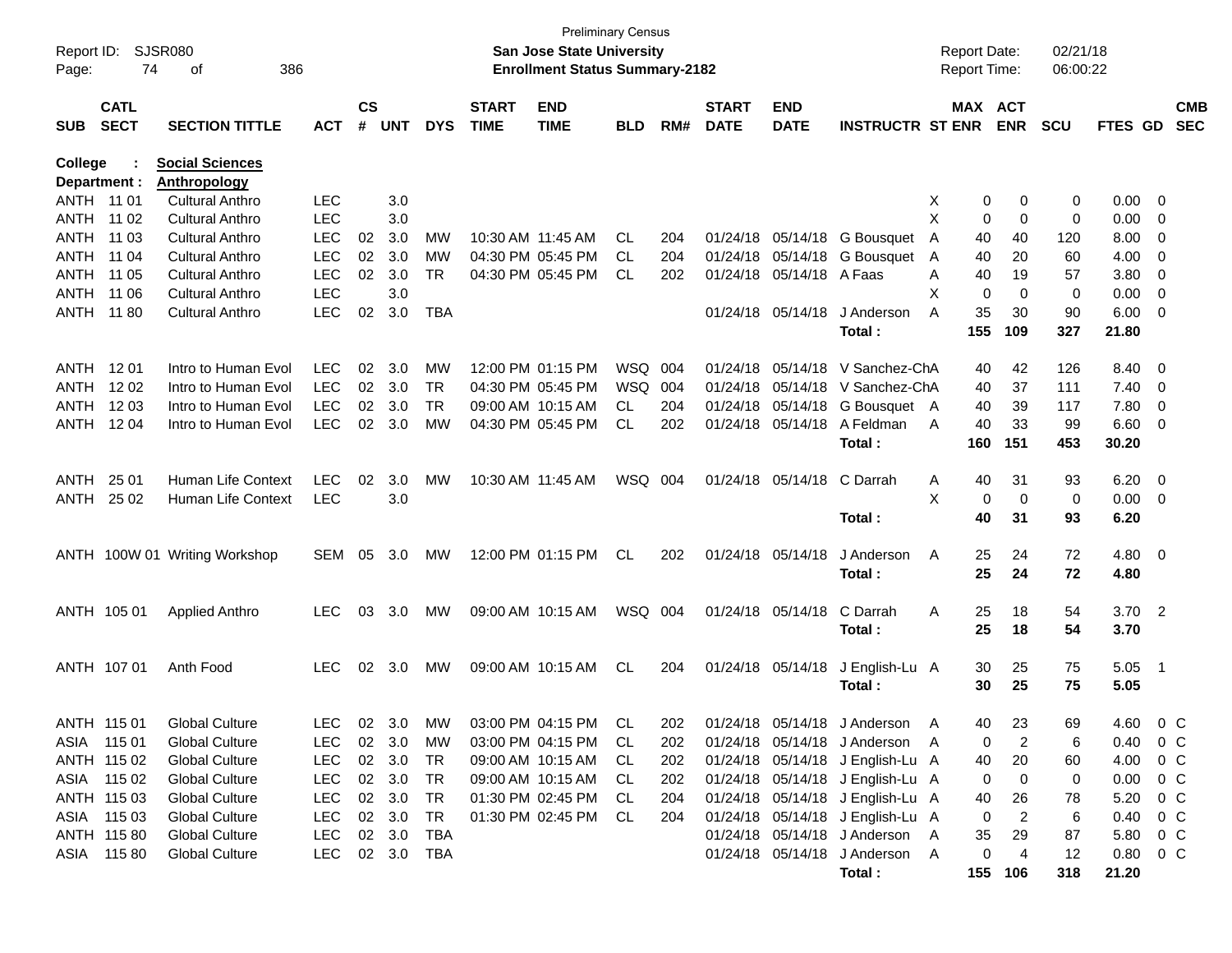| Report ID:<br>Page: | 75                         | SJSR080<br>386<br>οf           |              |                    |            | <b>Preliminary Census</b><br>San Jose State University<br><b>Enrollment Status Summary-2182</b> |                             |                                                          |            |     |                             | <b>Report Date:</b><br><b>Report Time:</b> |                         |   | 02/21/18<br>06:00:22 |                       |            |                |                         |                          |
|---------------------|----------------------------|--------------------------------|--------------|--------------------|------------|-------------------------------------------------------------------------------------------------|-----------------------------|----------------------------------------------------------|------------|-----|-----------------------------|--------------------------------------------|-------------------------|---|----------------------|-----------------------|------------|----------------|-------------------------|--------------------------|
| <b>SUB</b>          | <b>CATL</b><br><b>SECT</b> | <b>SECTION TITTLE</b>          | <b>ACT</b>   | $\mathsf{cs}$<br># | <b>UNT</b> | <b>DYS</b>                                                                                      | <b>START</b><br><b>TIME</b> | <b>END</b><br><b>TIME</b>                                | <b>BLD</b> | RM# | <b>START</b><br><b>DATE</b> | <b>END</b><br><b>DATE</b>                  | <b>INSTRUCTR ST ENR</b> |   |                      | MAX ACT<br><b>ENR</b> | <b>SCU</b> | FTES GD        |                         | <b>CMB</b><br><b>SEC</b> |
|                     |                            |                                |              |                    |            |                                                                                                 |                             |                                                          |            |     |                             |                                            |                         |   |                      |                       |            |                |                         |                          |
|                     | ANTH 125 01                | Urban Anth                     | <b>LEC</b>   | 02                 | 3.0        | TR                                                                                              |                             | 04:30 PM 05:45 PM                                        | CL         | 204 |                             | 01/24/18 05/14/18                          | J Marlovits             | A | 20                   | 19                    | 57         | 3.95           | 3 C                     |                          |
| URBP                | 125 01                     | Urban Anth                     | <b>LEC</b>   | 02                 | 3.0        | <b>TR</b>                                                                                       |                             | 04:30 PM 05:45 PM                                        | CL         | 204 | 01/24/18 05/14/18           |                                            | J Marlovits             | Α | 0                    | 0                     | 0          | 0.00           | 0 <sup>o</sup>          |                          |
|                     |                            |                                |              |                    |            |                                                                                                 |                             |                                                          |            |     |                             |                                            | Total:                  |   | 20                   | 19                    | 57         | 3.95           |                         |                          |
|                     | ANTH 133 01                | Org Cultures                   | LEC          |                    | 3.0        |                                                                                                 |                             |                                                          |            |     |                             |                                            |                         | х | 0                    | 0                     | 0          | 0.00           | $\overline{\mathbf{0}}$ |                          |
|                     |                            |                                |              |                    |            |                                                                                                 |                             |                                                          |            |     |                             |                                            | Total:                  |   | 0                    | 0                     | 0          | 0.00           |                         |                          |
|                     | ANTH 136 01                | <b>Thought Control</b>         | <b>LEC</b>   |                    | 3.0        |                                                                                                 |                             |                                                          |            |     |                             |                                            |                         | х | 0                    | 0                     | 0          | 0.00           | $\overline{0}$          |                          |
|                     | ANTH 136 02                | <b>Thought Control</b>         | LEC          | 02                 | 3.0        | <b>TR</b>                                                                                       |                             | 03:00 PM 04:15 PM                                        | CL         | 204 |                             | 01/24/18 05/14/18                          | J Marlovits             | A | 25                   | 23                    | 69         | 4.65           | $\overline{1}$          |                          |
|                     |                            |                                |              |                    |            |                                                                                                 |                             |                                                          |            |     |                             |                                            | Total:                  |   | 25                   | 23                    | 69         | 4.65           |                         |                          |
|                     | ANTH 140 01                | <b>Human Sexuality</b>         | <b>LEC</b>   | 01                 | 3.0        | <b>TR</b>                                                                                       | 10:30 AM 11:45 AM           |                                                          | CL.        | 204 |                             | 01/24/18 05/14/18                          | J Marlovits             | A | 40                   | 14                    | 42         | 2.80           | $0\,$ C                 |                          |
| <b>HS</b>           | 140 01                     | <b>Human Sexuality</b>         | <b>LEC</b>   | 01                 | 3.0        | <b>TR</b>                                                                                       | 10:30 AM 11:45 AM           |                                                          | CL.        | 204 |                             | 01/24/18 05/14/18                          | J Marlovits             | Α | 0                    | 17                    | 51         | 3.40           | $0\,$ C                 |                          |
| <b>BIOL</b>         | 140 01                     | <b>Human Sexuality</b>         | LEC          | 01                 | 3.0        | <b>TR</b>                                                                                       | 10:30 AM 11:45 AM           |                                                          | CL         | 204 |                             | 01/24/18 05/14/18                          | J Marlovits             | Α | 0                    | 11                    | 33         | 2.20           |                         | 0 <sup>o</sup>           |
| ANTH                | 140 02                     | <b>Human Sexuality</b>         | LEC          | 01                 | 3.0        | <b>TR</b>                                                                                       |                             | 12:00 PM 01:15 PM                                        | CL         | 204 |                             | 01/24/18 05/14/18                          | J Marlovits             | Α | 40                   | 19                    | 57         | 3.80           |                         | 0 <sup>o</sup>           |
| HS.                 | 140 02                     | <b>Human Sexuality</b>         | <b>LEC</b>   | 01                 | 3.0        | <b>TR</b>                                                                                       |                             | 12:00 PM 01:15 PM                                        | CL         | 204 | 01/24/18                    | 05/14/18                                   | J Marlovits             | Α | 0                    | 13                    | 39         | 2.60           |                         | 0 <sup>o</sup>           |
| <b>BIOL</b>         | 140 02                     | <b>Human Sexuality</b>         | LEC          | 01                 | 3.0        | <b>TR</b>                                                                                       |                             | 12:00 PM 01:15 PM                                        | CL         | 204 |                             | 01/24/18 05/14/18                          | J Marlovits             | A | 0                    | 10                    | 30         | 2.00           |                         | 0 <sup>o</sup>           |
| ANTH                | 140 03                     | <b>Human Sexuality</b>         | LEC          | 01                 | 3.0        | MW                                                                                              |                             | 12:00 PM 01:15 PM                                        | DH         | 250 |                             | 01/24/18 05/14/18                          | J McDaniel              | A | 60                   | 23                    | 69         | 4.60           |                         | 0 <sup>o</sup>           |
| HS.                 | 140 03                     | <b>Human Sexuality</b>         | <b>LEC</b>   | 01                 | 3.0        | MW                                                                                              |                             | 12:00 PM 01:15 PM                                        | DH         | 250 | 01/24/18                    | 05/14/18                                   | J McDaniel              | A | 0                    | 14                    | 42         | 2.80           |                         | 0 <sup>o</sup>           |
| <b>BIOL</b>         | 140 03                     | <b>Human Sexuality</b>         | <b>LEC</b>   | 01                 | 3.0        | MW                                                                                              |                             | 12:00 PM 01:15 PM                                        | DH         | 250 |                             | 01/24/18 05/14/18                          | J McDaniel              | A | 0                    | 20                    | 60         | 4.00           | 0 <sup>o</sup>          |                          |
| ANTH                | 140 04                     | <b>Human Sexuality</b>         | <b>LEC</b>   |                    | 3.0        |                                                                                                 |                             |                                                          |            |     |                             |                                            |                         | Х | 0                    | 0                     | 0          | 0.00           | 0                       |                          |
| HS.                 | 140 04                     | <b>Human Sexuality</b>         | <b>LEC</b>   |                    | 3.0        |                                                                                                 |                             |                                                          |            |     |                             |                                            |                         | Χ | 0                    | 0                     | 0          | 0.00           | 0                       |                          |
| <b>BIOL</b>         | 140 04                     | <b>Human Sexuality</b>         | <b>LEC</b>   |                    | 3.0        |                                                                                                 |                             |                                                          |            |     |                             |                                            |                         | Χ | 0                    | 0                     | 0          | 0.00           | 0                       |                          |
|                     |                            |                                |              |                    |            |                                                                                                 |                             |                                                          |            |     |                             |                                            | Total:                  |   | 140                  | 141                   | 423        | 28.20          |                         |                          |
|                     | ANTH 144 01                | Economic Anthro                | <b>LEC</b>   |                    | 3.0        |                                                                                                 |                             |                                                          |            |     |                             |                                            |                         | Х | 0                    | 0                     | 0          | 0.00           | $\overline{0}$          |                          |
|                     | ANTH 144 02                | Economic Anthro                | LEC          |                    | 3.0        |                                                                                                 |                             |                                                          |            |     |                             |                                            |                         | Χ | 0                    | 0                     | 0          | 0.00           | 0                       |                          |
|                     |                            |                                |              |                    |            |                                                                                                 |                             |                                                          |            |     |                             |                                            | Total:                  |   | 0                    | 0                     | 0          | 0.00           |                         |                          |
|                     | ANTH 146 01                | Culture & Conflict             | <b>LEC</b>   | 02                 | 3.O        | W                                                                                               |                             | 06:00 PM 08:45 PM                                        | CL         | 204 |                             | 01/24/18 05/14/18                          | Q McCrary               | A | 40.                  | 21                    | 63         | 4.20           | $\Omega$                |                          |
|                     |                            | ANTH 146 02 Culture & Conflict | <b>LEC</b>   |                    | 3.0        |                                                                                                 |                             |                                                          |            |     |                             |                                            |                         | X | 0                    | 0                     | 0          | $0.00 \quad 0$ |                         |                          |
|                     |                            |                                |              |                    |            |                                                                                                 |                             |                                                          |            |     |                             |                                            | Total:                  |   | 40                   | 21                    | 63         | 4.20           |                         |                          |
|                     | ANTH 151 01                | Modernity/Disease              |              |                    |            |                                                                                                 |                             |                                                          |            |     |                             |                                            |                         | A | 20                   | 16                    | 48         | $3.30\ 2$      |                         |                          |
|                     |                            |                                |              |                    |            |                                                                                                 |                             |                                                          |            |     |                             |                                            | Total:                  |   | 20                   | 16                    | 48         | 3.30           |                         |                          |
|                     | ANTH 157 01                | Forensic Anthro                | LEC 02 3.0 W |                    |            |                                                                                                 |                             | 03:00 PM 05:45 PM  WSQ 004  01/24/18  05/14/18  L Pierce |            |     |                             |                                            |                         | A | 25                   | 23                    | 69         | $4.60 \quad 0$ |                         |                          |
|                     |                            |                                |              |                    |            |                                                                                                 |                             |                                                          |            |     |                             |                                            | Total:                  |   | 25                   | 23                    | 69         | 4.60           |                         |                          |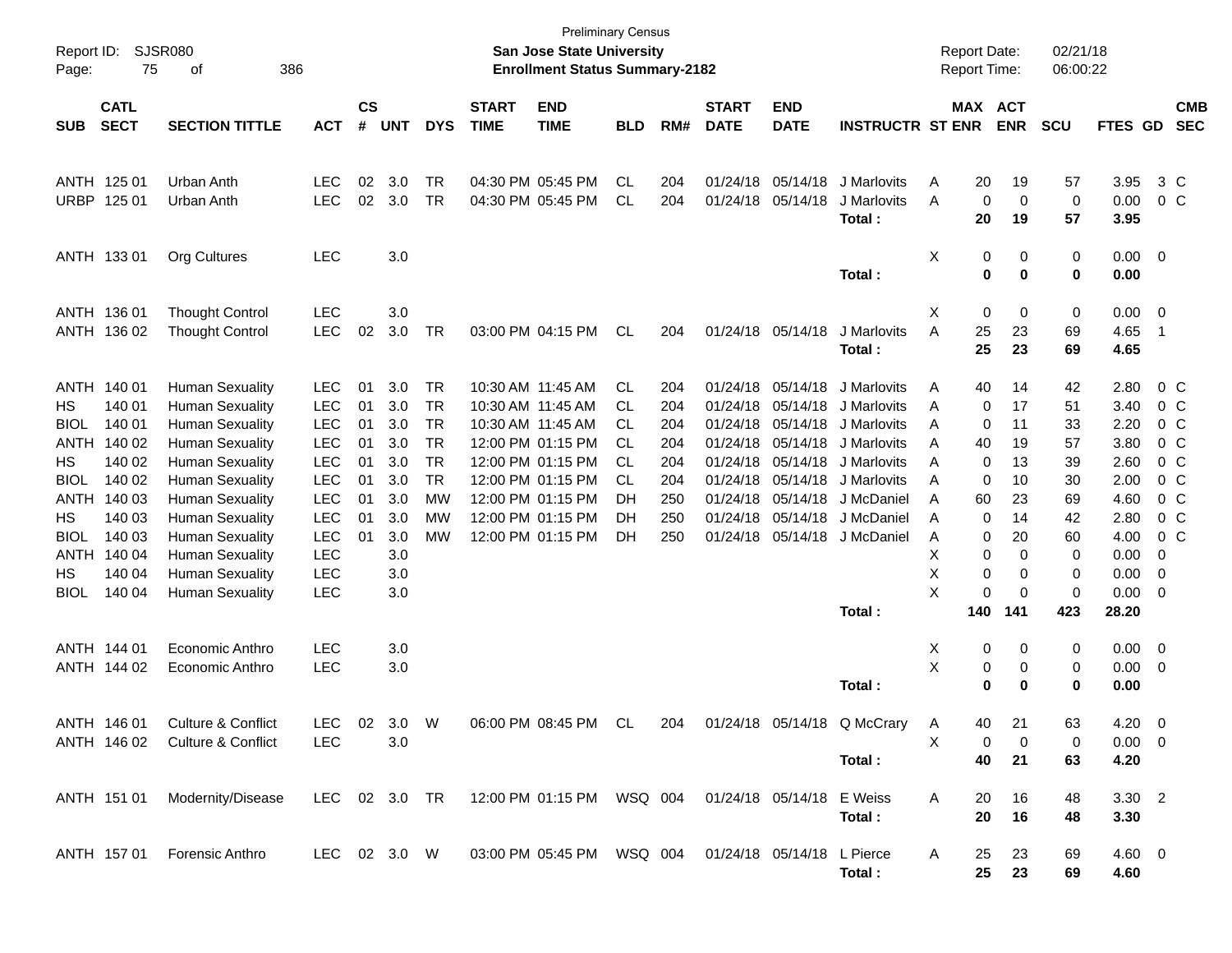| Page:       | Report ID: SJSR080<br>76                  | 386<br>οf                                                                           |                                        |                    |                   |                                 |                             | <b>Preliminary Census</b><br>San Jose State University<br><b>Enrollment Status Summary-2182</b> |                              |                   |                             |                                                             |                                                                            |             |                              | <b>Report Date:</b><br><b>Report Time:</b> | 02/21/18<br>06:00:22         |                                            |                                            |                          |
|-------------|-------------------------------------------|-------------------------------------------------------------------------------------|----------------------------------------|--------------------|-------------------|---------------------------------|-----------------------------|-------------------------------------------------------------------------------------------------|------------------------------|-------------------|-----------------------------|-------------------------------------------------------------|----------------------------------------------------------------------------|-------------|------------------------------|--------------------------------------------|------------------------------|--------------------------------------------|--------------------------------------------|--------------------------|
| <b>SUB</b>  | <b>CATL</b><br><b>SECT</b>                | <b>SECTION TITTLE</b>                                                               | <b>ACT</b>                             | $\mathsf{cs}$<br># | <b>UNT</b>        | <b>DYS</b>                      | <b>START</b><br><b>TIME</b> | <b>END</b><br><b>TIME</b>                                                                       | <b>BLD</b>                   | RM#               | <b>START</b><br><b>DATE</b> | <b>END</b><br><b>DATE</b>                                   | <b>INSTRUCTR ST ENR</b>                                                    |             |                              | MAX ACT<br><b>ENR</b>                      | <b>SCU</b>                   | <b>FTES GD</b>                             |                                            | <b>CMB</b><br><b>SEC</b> |
|             | ANTH 159 01                               | Mummies                                                                             | <b>LEC</b>                             | 03                 | 3.0               | TR                              |                             | 09:00 AM 10:15 AM                                                                               | WSQ 004                      |                   |                             | 01/24/18 05/14/18                                           | E Weiss<br>Total:                                                          | A           | 20<br>20                     | 16<br>16                                   | 48<br>48                     | $3.20 \ 0$<br>3.20                         |                                            |                          |
|             | ANTH 160 01<br>ANTH 160 02<br>ANTH 160 03 | <b>Recon Lost Civs</b><br><b>Recon Lost Civs</b><br><b>Recon Lost Civs</b>          | LEC.<br><b>LEC</b><br><b>LEC</b>       | 02<br>02<br>02     | 3.0<br>3.0<br>3.0 | $\mathsf{T}$<br>МW<br><b>TR</b> |                             | 06:00 PM 08:45 PM<br>01:30 PM 02:45 PM<br>03:00 PM 04:15 PM                                     | CL.<br><b>WSQ</b><br>WSQ 004 | 204<br>004        |                             | 01/24/18 05/14/18<br>01/24/18 05/14/18                      | J Karpf<br>01/24/18 05/14/18 V Sanchez-ChA<br>V Sanchez-ChA<br>Total:      | A           | 40<br>40<br>40<br>120        | 15<br>40<br>26<br>81                       | 45<br>120<br>78<br>243       | $3.00 \ 0$<br>8.00<br>$5.20 \t 0$<br>16.20 | $\overline{\phantom{0}}$                   |                          |
|             | ANTH 164 01                               | <b>Prehist North Amer</b>                                                           | <b>LEC</b>                             | 02 <sub>o</sub>    | 3.0               | TR                              |                             | 10:30 AM 11:45 AM                                                                               | WSQ 004                      |                   |                             | 01/24/18 05/14/18                                           | M Meniketti<br>Total:                                                      | A           | 25<br>25                     | 16<br>16                                   | 48<br>48                     | $3.20 \ 0$<br>3.20                         |                                            |                          |
|             | ANTH 168 01                               | Archaeological Metho LEC 02 3.0 TR                                                  |                                        |                    |                   |                                 |                             | 01:30 PM 02:45 PM                                                                               | WSQ 004                      |                   |                             | 01/24/18 05/14/18                                           | M Meniketti<br>Total:                                                      | A           | 25<br>25                     | 8<br>8                                     | 24<br>24                     | 1.702<br>1.70                              |                                            |                          |
|             | ANTH 173 01                               | Multimedia Anthro                                                                   | <b>LEC</b>                             |                    | 3.0               |                                 |                             |                                                                                                 |                              |                   |                             |                                                             | Total:                                                                     | X           | 0<br>0                       | 0<br>0                                     | 0<br>0                       | $0.00 \t 0$<br>0.00                        |                                            |                          |
|             | ANTH 180 01<br>ANTH 180 02<br>ANTH 180 03 | <b>Individual Studies</b><br><b>Individual Studies</b><br><b>Individual Studies</b> | <b>SUP</b><br><b>SUP</b><br><b>SUP</b> | 36<br>36<br>36     | 3.0<br>3.0<br>1.0 | TBA<br><b>TBA</b><br>TBA        |                             |                                                                                                 |                              |                   |                             | 01/24/18 05/14/18<br>01/24/18 05/14/18<br>01/24/18 05/14/18 | R Gonzalez<br>C Darrah<br>J English-Lu<br>Total:                           | A<br>A<br>A | 5<br>5<br>2<br>12            | 1<br>$\overline{2}$<br>1<br>4              | 3<br>6<br>$\mathbf{1}$<br>10 | 0.25<br>$0.50$ 2<br>0.08<br>0.83           | $\overline{\phantom{1}}$<br>$\overline{1}$ |                          |
|             | ANTH 191 01                               | <b>Frontiers Anthro</b>                                                             | SEM                                    | 05                 | 3.0               | MW                              |                             | 01:30 PM 02:45 PM                                                                               | CL.                          | 204               |                             | 01/24/18 05/14/18                                           | C Darrah<br>Total:                                                         | Α           | 25<br>25                     | 19<br>19                                   | 57<br>57                     | 3.80 0<br>3.80                             |                                            |                          |
| <b>SOCI</b> | ANTH 193 01<br>PSYC 19301<br>19301        | Beh Science in Pract<br><b>Beh Science in Pract</b><br><b>Beh Science in Pract</b>  | LEC<br><b>LEC</b><br>LEC               | 02<br>02<br>02     | 3.0<br>3.0<br>3.0 | MW<br>МW<br>МW                  |                             | 01:30 PM 02:45 PM<br>01:30 PM 02:45 PM<br>01:30 PM 02:45 PM                                     | CL.<br>CL<br><b>CL</b>       | 202<br>202<br>202 |                             | 01/24/18 05/14/18<br>01/24/18 05/14/18<br>01/24/18 05/14/18 | J Anderson<br>J Anderson<br>J Anderson<br>Total :                          | A<br>A<br>A | 35<br>$\mathbf 0$<br>0<br>35 | 6<br>12<br>$\overline{7}$<br>25            | 18<br>36<br>21<br>75         | 1.20<br>2.40<br>1.40<br>5.00               | 0 C<br>0 <sup>o</sup>                      | $0\,$ C                  |
|             | ANTH 195 01<br>ANTH 195 02                | Anthro Practicum<br>Anthro Practicum                                                | <b>SUP</b><br>SUP                      |                    |                   | 36 3.0 TBA<br>36 3.0 TBA        |                             |                                                                                                 |                              |                   |                             |                                                             | 01/24/18 05/14/18 A Leventhal A<br>01/24/18 05/14/18 J Marlovits<br>Total: | A           | 5<br>5<br>10                 | 8<br>$\overline{c}$<br>10                  | 24<br>6<br>30                | $1.75 \t3$<br>$0.50$ 2<br>2.25             |                                            |                          |
|             | ANTH 232 01                               | <b>Applications Core</b>                                                            | SEM 04 3.0 W                           |                    |                   |                                 |                             | 06:00 PM 08:45 PM WSQ 004                                                                       |                              |                   |                             |                                                             | 01/24/18 05/14/18 J English-Lu A<br>Total:                                 |             | 16<br>16                     | 10<br>10                                   | 30<br>30                     | 2.50 10<br>2.50                            |                                            |                          |
|             | ANTH 234 01                               | Adv Research Methd SEM 04 3.0 R                                                     |                                        |                    |                   |                                 |                             | 06:00 PM 08:45 PM WSQ 004                                                                       |                              |                   |                             |                                                             | 01/24/18 05/14/18 M Meniketti A                                            |             |                              | 16 14                                      | 42                           | 3.50 14                                    |                                            |                          |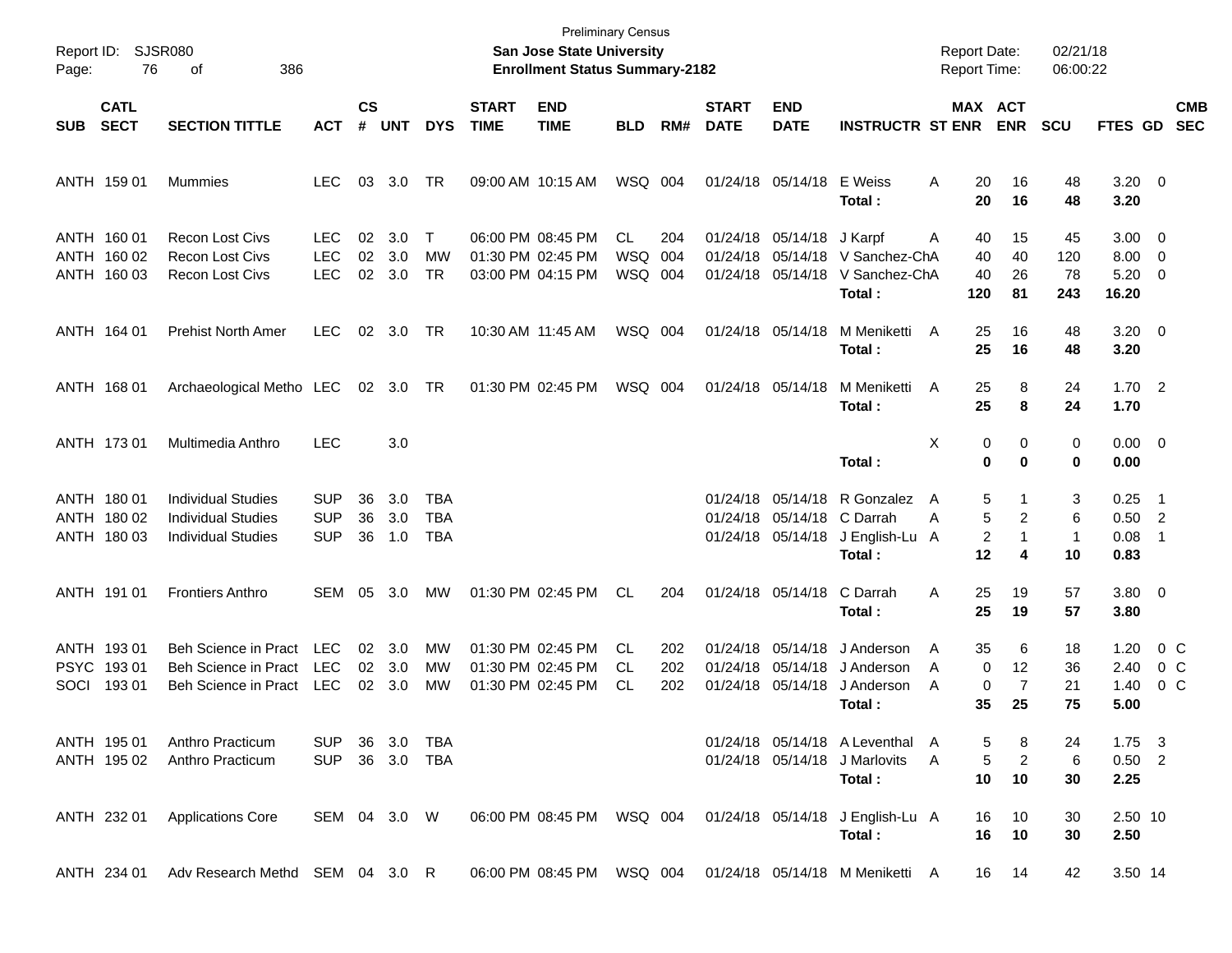| Report ID: SJSR080<br>77<br>386<br>οf<br>Page: |                            |                                                                                     |                                        |                |                      |                                        |                             | <b>Preliminary Census</b><br><b>San Jose State University</b><br><b>Enrollment Status Summary-2182</b> |            |            |                               |                                                             |                                                       | <b>Report Date:</b> |                          | <b>Report Time:</b>                                 | 02/21/18<br>06:00:22       |                                    |                                                                                     |            |
|------------------------------------------------|----------------------------|-------------------------------------------------------------------------------------|----------------------------------------|----------------|----------------------|----------------------------------------|-----------------------------|--------------------------------------------------------------------------------------------------------|------------|------------|-------------------------------|-------------------------------------------------------------|-------------------------------------------------------|---------------------|--------------------------|-----------------------------------------------------|----------------------------|------------------------------------|-------------------------------------------------------------------------------------|------------|
| <b>SUB</b>                                     | <b>CATL</b><br><b>SECT</b> | <b>SECTION TITTLE</b>                                                               | <b>ACT</b>                             | <b>CS</b><br># | <b>UNT</b>           | <b>DYS</b>                             | <b>START</b><br><b>TIME</b> | <b>END</b><br><b>TIME</b>                                                                              | <b>BLD</b> | RM#        | <b>START</b><br><b>DATE</b>   | <b>END</b><br><b>DATE</b>                                   | <b>INSTRUCTR ST ENR</b>                               |                     |                          | MAX ACT<br><b>ENR</b>                               | SCU                        | FTES GD SEC                        |                                                                                     | <b>CMB</b> |
|                                                |                            |                                                                                     |                                        |                |                      |                                        |                             |                                                                                                        |            |            |                               |                                                             | Total:                                                |                     | 16                       | 14                                                  | 42                         | 3.50                               |                                                                                     |            |
| ANTH 235 01                                    |                            | <b>Quantitative Meths</b>                                                           | SEM 04 3.0                             |                |                      | $\top$                                 |                             | 06:00 PM 08:45 PM                                                                                      | WSQ 004    |            |                               | 01/24/18 05/14/18                                           | E Weiss<br>Total:                                     | Α                   | 16<br>16                 | 13<br>13                                            | 39<br>39                   | 3.25 13<br>3.25                    |                                                                                     |            |
| ANTH 280 01<br>ANTH 280 02<br>ANTH 280 03      |                            | <b>Individual Studies</b><br><b>Individual Studies</b><br><b>Individual Studies</b> | <b>SUP</b><br><b>SUP</b><br><b>SUP</b> | 25<br>25<br>25 | 3.0<br>3.0<br>3.0    | <b>TBA</b><br><b>TBA</b><br><b>TBA</b> |                             |                                                                                                        |            |            | 01/24/18<br>01/24/18 05/14/18 | 05/14/18<br>01/24/18 05/14/18                               | A Faas                                                | Α<br>A<br>A         | 5<br>5<br>3              | 1<br>0<br>0                                         | 3<br>0<br>$\mathbf 0$      | 0.25<br>0.00<br>0.00               | $\overline{\phantom{0}}$ 1<br>$\overline{0}$<br>$\overline{\mathbf{0}}$             |            |
| ANTH 280 04                                    |                            | <b>Individual Studies</b>                                                           | <b>SUP</b>                             | 25             | 3.0                  | <b>TBA</b>                             |                             |                                                                                                        |            |            |                               | 01/24/18 05/14/18                                           | Total:                                                | A                   | 5<br>18                  | $\Omega$<br>$\mathbf{1}$                            | $\mathbf 0$<br>3           | 0.00<br>0.25                       | - 0                                                                                 |            |
| ANTH 298 01<br>ANTH 298 02<br>ANTH 298 03      |                            | Anth Project<br>Anth Project<br>Anth Project                                        | <b>SUP</b><br><b>SUP</b><br><b>SUP</b> | 25<br>25<br>25 | 3.0<br>3.0<br>3.0    | <b>TBA</b><br><b>TBA</b><br>TBA        |                             |                                                                                                        |            |            |                               | 01/24/18 05/14/18<br>01/24/18 05/14/18<br>01/24/18 05/14/18 | J English-Lu A<br>M Meniketti<br>A Faas<br>Total:     | A<br>A              | 5<br>5<br>5<br>15        | $\overline{\mathbf{c}}$<br>$\overline{2}$<br>1<br>5 | 6<br>6<br>$\sqrt{3}$<br>15 | 0.50<br>0.50<br>0.25<br>1.25       | $\overline{2}$<br>$\overline{2}$<br>$\overline{\phantom{0}}$                        |            |
| ANTH 299 01<br>ANTH 299 02<br>ANTH 299 03      |                            | <b>Master's Thesis</b><br><b>Master's Thesis</b><br>Master's Thesis                 | <b>SUP</b><br><b>SUP</b><br><b>SUP</b> | 25<br>25       | 3.0<br>3.0<br>25 3.0 | <b>TBA</b><br><b>TBA</b><br><b>TBA</b> |                             |                                                                                                        |            |            | 01/24/18<br>01/24/18          | 05/14/18 A Faas<br>01/24/18 05/14/18                        | 05/14/18 M Meniketti<br>Total:                        | A<br>A<br>A         | 3<br>3<br>3<br>9         | 1<br>$\mathbf{1}$<br>$\mathbf 0$<br>$\mathbf{2}$    | 3<br>3<br>$\mathbf 0$<br>6 | 0.25<br>0.25<br>0.00<br>0.50       | $\overline{\phantom{0}}$ 1<br>$\overline{\phantom{0}}$ 1<br>$\overline{\mathbf{0}}$ |            |
| ORGS 102 01<br>ORGS 102 02                     |                            | Org Inquiry/Analys<br>Org Inquiry/Analys                                            | <b>LEC</b><br><b>ACT</b>               | 03<br>07       | 4.0<br>0.0           | <b>TBA</b><br>TBA                      |                             |                                                                                                        |            |            | 01/24/18                      | 05/14/18<br>01/24/18 05/14/18 L Gomez                       | Total:                                                | A<br>A              | 25<br>25<br>50           | 21<br>21<br>42                                      | 63<br>21<br>84             | 5.60<br>0.00<br>5.60               | $\overline{0}$<br>$\overline{\mathbf{0}}$                                           |            |
| ORGS 103 01<br>ORGS 103 02                     |                            | Capstone<br>Capstone                                                                | <b>LEC</b><br><b>ACT</b>               | 03<br>07       | 4.0<br>0.0           | <b>TR</b><br>F                         |                             | 01:30 PM 02:45 PM<br>01:30 PM 02:45 PM                                                                 | CL.<br>CL. | 202<br>202 |                               | 01/24/18 05/14/18 A Faas<br>01/24/18 05/14/18               | A Faas<br>Total:                                      | A<br>A              | 15<br>15<br>30           | 14<br>14<br>28                                      | 42<br>14<br>56             | 3.73<br>$0.00 \t 0$<br>3.73        | - 0                                                                                 |            |
| Department :                                   |                            | <b>Anthropology</b>                                                                 |                                        |                |                      |                                        |                             |                                                                                                        |            |            |                               | <b>Lower Division:</b><br><b>Upper Division:</b>            | <b>Department Total:</b><br><b>Graduate Division:</b> |                     | 1302<br>355<br>857<br>90 | 1001<br>291<br>665<br>45                            | 2931<br>873<br>1923<br>135 | 198.62<br>58.20<br>129.17<br>11.25 |                                                                                     |            |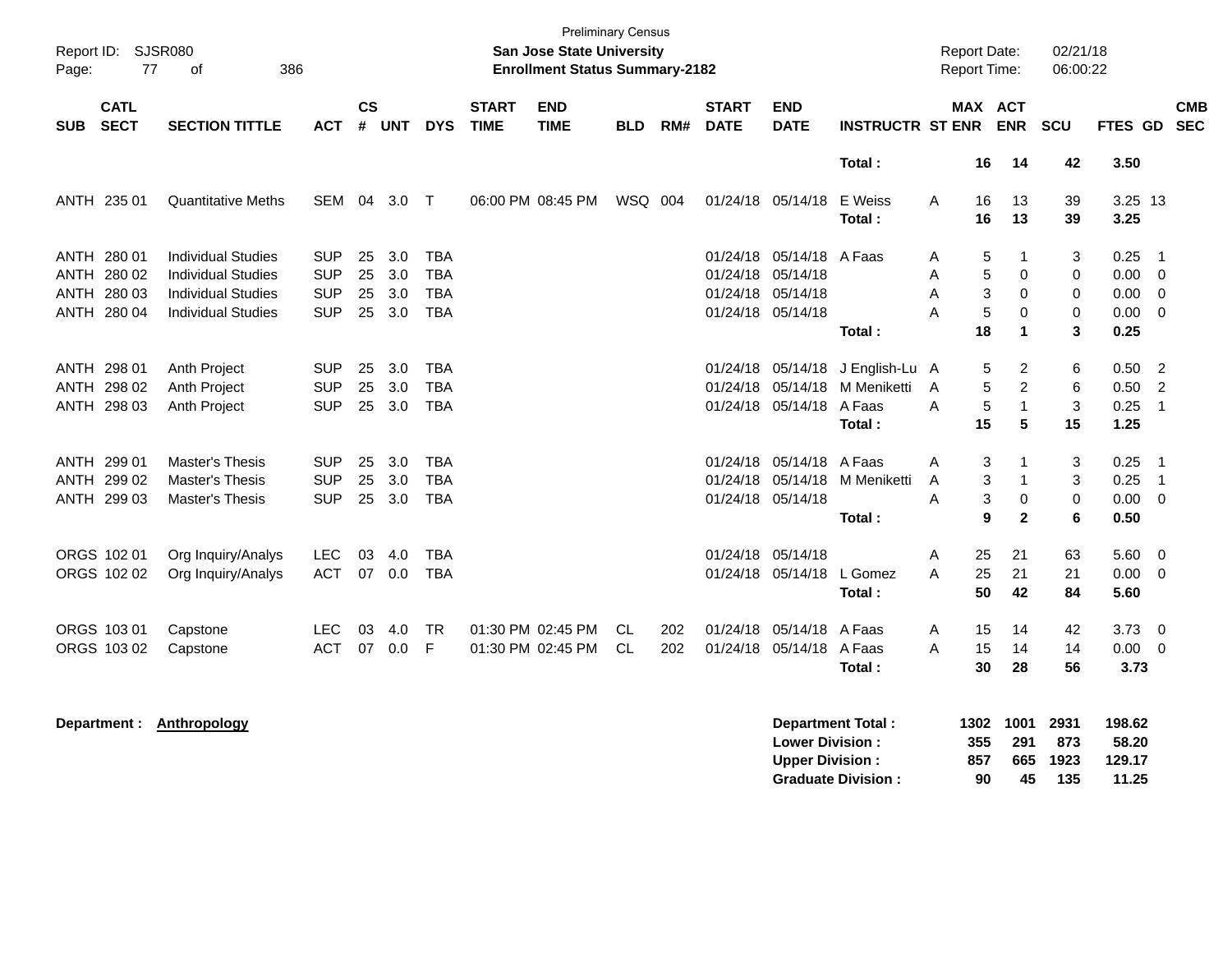| Report ID:<br>Page: | 78                         | <b>SJSR080</b><br>386<br>οf                               |                          |                             |               |                        |                             | <b>Preliminary Census</b><br><b>San Jose State University</b><br><b>Enrollment Status Summary-2182</b> |                          |            |                             |                                                  |                                                       | <b>Report Date:</b><br>Report Time: |                                             | 02/21/18<br>06:00:22   |                                    |                          |
|---------------------|----------------------------|-----------------------------------------------------------|--------------------------|-----------------------------|---------------|------------------------|-----------------------------|--------------------------------------------------------------------------------------------------------|--------------------------|------------|-----------------------------|--------------------------------------------------|-------------------------------------------------------|-------------------------------------|---------------------------------------------|------------------------|------------------------------------|--------------------------|
| <b>SUB</b>          | <b>CATL</b><br><b>SECT</b> | <b>SECTION TITTLE</b>                                     | <b>ACT</b>               | $\mathsf{cs}$<br>$\pmb{\#}$ | <b>UNT</b>    | <b>DYS</b>             | <b>START</b><br><b>TIME</b> | <b>END</b><br><b>TIME</b>                                                                              | <b>BLD</b>               | RM#        | <b>START</b><br><b>DATE</b> | <b>END</b><br><b>DATE</b>                        | <b>INSTRUCTR ST ENR</b>                               |                                     | MAX ACT<br><b>ENR</b>                       | SCU                    | FTES GD                            | <b>CMB</b><br><b>SEC</b> |
| College             | Department :               | <b>Social Sciences</b><br><b>African American Studies</b> |                          |                             |               |                        |                             |                                                                                                        |                          |            |                             |                                                  |                                                       |                                     |                                             |                        |                                    |                          |
| AFAM<br><b>AFAM</b> | 2B 01<br>2B 02             | AfAm & Dev Am His/GvLEC<br>AfAm & Dev Am His/GyLEC        |                          | 02<br>02                    | 3.0<br>3.0    | MW<br>W                |                             | 09:00 AM 10:15 AM<br>06:00 PM 08:45 PM                                                                 | <b>DMH</b><br><b>DMH</b> | 357<br>150 |                             | 01/24/18 05/14/18 M Tran<br>01/24/18 05/14/18    | S Millner<br>Total:                                   | A<br>A<br>80                        | 29<br>25<br>55<br>52<br>81                  | 87<br>156<br>243       | 5.80 0<br>$10.40 \quad 0$<br>16.20 |                          |
|                     | AFAM 137 01<br>RELS 137 01 | <b>Relig Blk Communty</b><br><b>Relig Blk Communty</b>    | LEC<br><b>LEC</b>        |                             | 3.0<br>3.0    |                        |                             |                                                                                                        |                          |            |                             |                                                  | Total:                                                | X<br>X                              | 0<br>0<br>0<br>$\mathbf 0$<br>$\bf{0}$<br>0 | 0<br>0<br>0            | $0.00 \t 0$<br>$0.00 \t 0$<br>0.00 |                          |
|                     | AFAM 151 01<br>ENVS 151 01 | Race Poverty Env<br>Race Poverty Env                      | <b>LEC</b><br><b>LEC</b> | 02                          | 3.0<br>02 3.0 | $\top$<br>$\mathsf{T}$ |                             | 03:00 PM 05:45 PM<br>03:00 PM 05:45 PM                                                                 | <b>CL</b><br>CL          | 117<br>117 |                             | 01/24/18 05/14/18<br>01/24/18 05/14/18           | J Douglas<br>J Douglas<br>Total:                      | A<br>A                              | 40<br>6<br>14<br>$\mathbf 0$<br>40<br>20    | 18<br>42<br>60         | 1.20<br>2.95<br>4.15               | $0\,C$<br>$3\,C$         |
|                     | AFAM 160 01                | Blks in US Pol Soc                                        | <b>SEM</b>               | 05                          | 3.0           | M                      |                             | 06:00 PM 08:45 PM                                                                                      | <b>DMH</b>               | 357        |                             | 01/24/18 05/14/18                                | S Millner<br>Total:                                   | A                                   | 25<br>10<br>25<br>10                        | 30<br>30               | $2.00 \t 0$<br>2.00                |                          |
|                     | AFAM 164 01                | Survey Blk Bus Org                                        | SEM 04 3.0               |                             |               | $\top$                 |                             | 07:00 PM 09:45 PM                                                                                      | <b>DMH</b>               | 356        |                             | 01/24/18 05/14/18                                | V Andrews<br>Total:                                   | A                                   | 20<br>4<br>20<br>4                          | 12<br>12               | 0.80 0<br>0.80                     |                          |
|                     | AFAM 180 01                | <b>Individual Studies</b>                                 | <b>SUP</b>               | 36                          | 3.0           | <b>TBA</b>             |                             |                                                                                                        |                          |            |                             | 01/24/18 05/14/18                                | Total:                                                | Α                                   | $\,$ 5 $\,$<br>0<br>5<br>0                  | 0<br>0                 | $0.00 \t 0$<br>0.00                |                          |
|                     | AFAM 198 01                | Senior Sem AFAM St SEM 05                                 |                          |                             | 3.0           | TBA                    |                             |                                                                                                        |                          |            |                             | 01/24/18 05/14/18                                | R Wilson<br>Total:                                    | A                                   | 20<br>$\mathbf 0$<br>20<br>$\mathbf 0$      | 0<br>0                 | $0.00 \t 0$<br>0.00                |                          |
|                     | Department :               | <b>African American Studies</b>                           |                          |                             |               |                        |                             |                                                                                                        |                          |            |                             | <b>Lower Division:</b><br><b>Upper Division:</b> | <b>Department Total:</b><br><b>Graduate Division:</b> | 190<br>80<br>110                    | 115<br>81<br>34<br>0<br>$\mathbf 0$         | 345<br>243<br>102<br>0 | 23.15<br>16.20<br>6.95<br>0.00     |                          |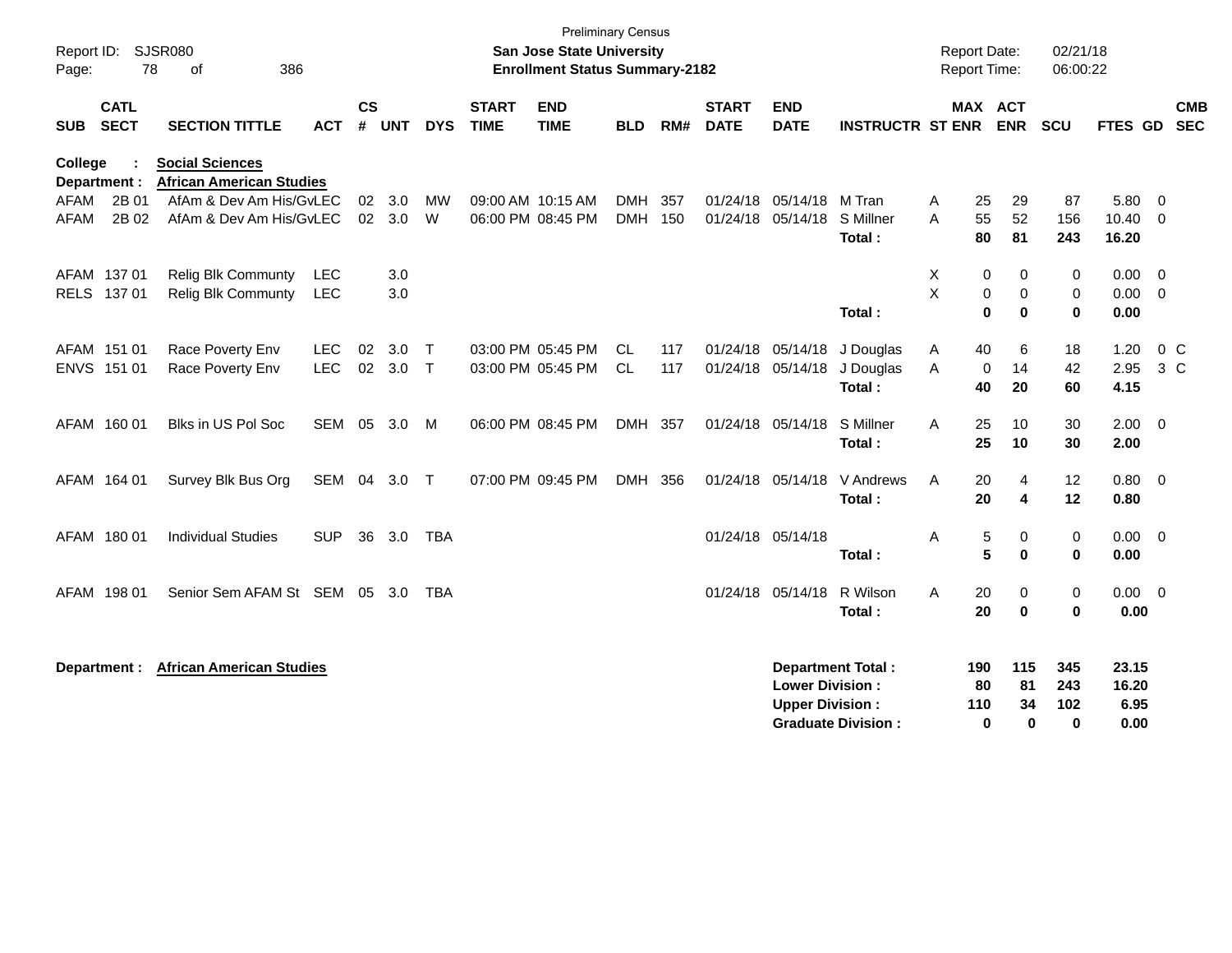| Page:                          | Report ID: SJSR080<br>79   | 386<br>οf                                        |                              |                    |            |            |                             | <b>San Jose State University</b><br><b>Enrollment Status Summary-2182</b> | <b>Preliminary Census</b> |     |                             |                            |                         |   | <b>Report Date:</b><br><b>Report Time:</b> |            | 02/21/18<br>06:00:22 |              |     |                          |
|--------------------------------|----------------------------|--------------------------------------------------|------------------------------|--------------------|------------|------------|-----------------------------|---------------------------------------------------------------------------|---------------------------|-----|-----------------------------|----------------------------|-------------------------|---|--------------------------------------------|------------|----------------------|--------------|-----|--------------------------|
| <b>SUB</b>                     | <b>CATL</b><br><b>SECT</b> | <b>SECTION TITTLE</b>                            | <b>ACT</b>                   | $\mathsf{cs}$<br># | <b>UNT</b> | <b>DYS</b> | <b>START</b><br><b>TIME</b> | <b>END</b><br><b>TIME</b>                                                 | <b>BLD</b>                | RM# | <b>START</b><br><b>DATE</b> | <b>END</b><br><b>DATE</b>  | <b>INSTRUCTR ST ENR</b> |   | MAX ACT                                    | <b>ENR</b> | <b>SCU</b>           | FTES GD      |     | <b>CMB</b><br><b>SEC</b> |
| <b>College</b><br>Department : |                            | <b>Social Sciences</b><br><b>Economics</b>       |                              |                    |            |            |                             |                                                                           |                           |     |                             |                            |                         |   |                                            |            |                      |              |     |                          |
| <b>ECON</b>                    | 1A 01                      | Prin of Econ                                     | <b>LEC</b>                   | 02                 | 4.0        | <b>TBA</b> |                             |                                                                           |                           |     | 01/24/18 05/14/18           |                            |                         | A | 40                                         | 50         | 200                  | 13.33        | 0   |                          |
| <b>ECON</b>                    | 1A 02                      | Prin of Econ                                     | <b>LEC</b>                   | 02 <sub>o</sub>    | 4.0        | <b>TBA</b> |                             |                                                                           |                           |     | 01/24/18                    | 05/14/18                   |                         | A | 40                                         | 53         | 212                  | 14.13        | 0   |                          |
| <b>ECON</b>                    | 1A 03                      | Prin of Econ                                     | <b>LEC</b>                   | 02                 | 4.0        | TBA        |                             |                                                                           |                           |     | 01/24/18                    | 05/14/18                   |                         | A | 40                                         | 41         | 164                  | 10.93        | 0   |                          |
| <b>ECON</b>                    | 1A 04                      | Prin of Econ                                     | <b>LEC</b>                   | 02 <sub>o</sub>    | 4.0        | TBA        |                             |                                                                           |                           |     | 01/24/18                    | 05/14/18                   |                         | A | 40                                         | 45         | 180                  | 12.00        | 0   |                          |
| <b>ECON</b>                    | 1A 05                      | Prin of Econ                                     | <b>LEC</b>                   | 02 <sub>2</sub>    | 4.0        | <b>TBA</b> |                             |                                                                           |                           |     | 01/24/18                    | 05/14/18                   |                         | A | 40                                         | 44         | 176                  | 11.73        | 0   |                          |
| <b>ECON</b>                    | 1A 06                      | Prin of Econ                                     | <b>LEC</b>                   | 02 <sub>o</sub>    | 4.0        | <b>TBA</b> |                             |                                                                           |                           |     | 01/24/18                    | 05/14/18                   |                         | A | 40                                         | 45         | 180                  | 12.00        | 0   |                          |
| <b>ECON</b>                    | 1A 07                      | Prin of Econ                                     | <b>LEC</b>                   | 02 <sub>o</sub>    | 4.0        | TBA        |                             |                                                                           |                           |     | 01/24/18                    | 05/14/18                   |                         | A | 40                                         | 43         | 172                  | 11.47        | - 0 |                          |
| <b>ECON</b>                    | 1A 08                      | Prin of Econ                                     | <b>LEC</b>                   | 02 <sub>2</sub>    | 4.0        | <b>TBA</b> |                             |                                                                           |                           |     | 01/24/18                    | 05/14/18                   |                         | A | 40                                         | 41         | 164                  | 10.93        | 0   |                          |
| <b>ECON</b>                    | 1A 09                      | Prin of Econ                                     | <b>LEC</b>                   | 02 <sub>o</sub>    | 4.0        | <b>TBA</b> |                             |                                                                           |                           |     | 01/24/18                    | 05/14/18                   |                         | A | 40                                         | 36         | 144                  | 9.60         | 0   |                          |
| <b>ECON</b>                    | 1A 10                      | Prin of Econ                                     | <b>LEC</b>                   | 02 <sub>o</sub>    | 4.0        | TBA        |                             |                                                                           |                           |     | 01/24/18                    | 05/14/18                   |                         | A | 40                                         | 35         | 140                  | 9.33         | 0   |                          |
| <b>ECON</b>                    | 1A 11                      | Prin of Econ                                     | <b>LEC</b>                   | 02                 | 4.0        | <b>TBA</b> |                             |                                                                           |                           |     | 01/24/18                    | 05/14/18                   |                         | A | 40                                         | 44         | 176                  | 11.73        | 0   |                          |
| <b>ECON</b>                    | 1A43                       | Prin of Econ                                     | <b>LEC</b>                   | 02                 | 4.0        | <b>TBA</b> |                             |                                                                           |                           |     | 01/24/18                    | 05/14/18                   | R March                 | A | 35                                         | 0          | 0                    | 0.00         | 0   |                          |
|                                |                            |                                                  |                              |                    |            |            |                             |                                                                           |                           |     |                             |                            | Total:                  |   | 475                                        | 477        | 1908                 | 127.20       |     |                          |
| <b>ECON</b>                    | 1B 01                      | Prin of Econ                                     | <b>LEC</b>                   | 02                 | 4.0        | <b>TBA</b> |                             |                                                                           |                           |     | 01/24/18 05/14/18           |                            |                         | A | 35                                         | 35         | 140                  | 9.33         | 0   |                          |
| <b>ECON</b>                    | 1B 02                      | Prin of Econ                                     | <b>LEC</b>                   | 02                 | 4.0        | <b>TBA</b> |                             |                                                                           |                           |     | 01/24/18                    | 05/14/18                   |                         | A | 35                                         | 37         | 148                  | 9.87         | 0   |                          |
| <b>ECON</b>                    | 1B 03                      | Prin of Econ                                     | <b>LEC</b>                   | 02                 | 4.0        | <b>TR</b>  |                             | 09:00 AM 10:15 AM                                                         | DMH 234                   |     | 01/24/18                    | 05/14/18                   | M Brady                 | A | 35                                         | 39         | 156                  | 10.40        | 0   |                          |
| <b>ECON</b>                    | 1B 04                      | Prin of Econ                                     | <b>LEC</b>                   | 02 <sub>o</sub>    | 4.0        | <b>TBA</b> |                             |                                                                           |                           |     | 01/24/18                    | 05/14/18                   |                         | A | 35                                         | 38         | 152                  | 10.13        | 0   |                          |
| <b>ECON</b>                    | 1B 05                      | Prin of Econ                                     | <b>LEC</b>                   | 02                 | 4.0        | <b>TBA</b> |                             |                                                                           |                           |     | 01/24/18                    | 05/14/18                   |                         | A | 35                                         | 34         | 136                  | 9.07         | 0   |                          |
| <b>ECON</b>                    | 1B 06                      | Prin of Econ                                     | <b>LEC</b>                   | 02 <sub>o</sub>    | 4.0        | <b>TBA</b> |                             |                                                                           |                           |     | 01/24/18                    | 05/14/18                   |                         | A | 119                                        | 120        | 480                  | 32.00        | 0   |                          |
| <b>ECON</b>                    | 1B 07                      | Prin of Econ                                     | <b>LEC</b>                   | 02 <sub>o</sub>    | 4.0        | TBA        |                             |                                                                           |                           |     | 01/24/18                    | 05/14/18                   |                         | A | 35                                         | 41         | 164                  | 10.93        | 0   |                          |
| <b>ECON</b>                    | 1B 08                      | Prin of Econ                                     | <b>LEC</b>                   | 02 <sub>o</sub>    | 4.0        | <b>TBA</b> |                             |                                                                           |                           |     | 01/24/18                    | 05/14/18                   |                         | A | 35                                         | 33         | 132                  | 8.80         | 0   |                          |
| <b>ECON</b>                    | 1B 43                      | Prin of Econ                                     | <b>LEC</b>                   | 02 <sub>2</sub>    | 4.0        | <b>TBA</b> |                             |                                                                           |                           |     | 01/24/18                    | 05/14/18                   | R March                 | A | 35                                         | 0          | 0                    | 0.00         | 0   |                          |
| <b>ECON</b>                    | 1B 80                      | Prin of Econ                                     | <b>LEC</b>                   | 02                 | 4.0        | <b>TBA</b> |                             |                                                                           |                           |     | 01/24/18                    | 05/14/18                   | N Norton                | A | 40                                         | 37         | 148                  | 9.87         | 0   |                          |
| <b>ECON</b>                    | 1B 81                      | Prin of Econ                                     | <b>LEC</b>                   |                    | 02 4.0     | <b>TBA</b> |                             |                                                                           |                           |     |                             | 01/24/18 05/14/18          | N Norton                | A | 40                                         | 38         | 152                  | 10.13        | 0   |                          |
|                                |                            |                                                  |                              |                    |            |            |                             |                                                                           |                           |     |                             |                            | Total:                  |   | 479                                        | 452        | 1808                 | 120.53       |     |                          |
|                                |                            |                                                  |                              |                    |            |            |                             |                                                                           |                           |     |                             |                            |                         |   |                                            |            |                      |              |     |                          |
| <b>ECON</b>                    | 2A 80                      | Macro Online Lab                                 | <b>ACT</b>                   | 08                 | 1.0        | TBA        |                             |                                                                           |                           |     |                             | 01/24/18 05/14/18          | J Estill                | A | 50                                         | 46         | 46                   | 3.07         | - 0 |                          |
|                                |                            |                                                  |                              |                    |            |            |                             |                                                                           |                           |     |                             |                            | Total:                  |   | 50                                         | 46         | 46                   | 3.07         |     |                          |
|                                | ECON 2B80                  | Micro Online Lab                                 | ACT 08 1.0 TBA               |                    |            |            |                             |                                                                           |                           |     |                             | 01/24/18 05/14/18 J Estill |                         | A | 50                                         | 48         | 48                   | $3.20 \ 0$   |     |                          |
|                                |                            |                                                  |                              |                    |            |            |                             |                                                                           |                           |     |                             |                            | Total:                  |   | 50                                         | 48         | 48                   | 3.20         |     |                          |
| ECON 301                       |                            |                                                  |                              |                    |            |            |                             |                                                                           |                           |     |                             |                            |                         |   |                                            |            |                      | $11.20 \t 0$ |     |                          |
| ECON 302                       |                            | <b>Econ Statistics</b><br><b>Econ Statistics</b> | SEM 05 4.0<br>LAB 15 0.0 TBA |                    |            | MW         |                             | 03:00 PM 04:15 PM DMH 166                                                 |                           |     |                             | 01/24/18 05/14/18 T Means  |                         | A | 40                                         | 42         | 126<br>42            | $0.00 \t 0$  |     |                          |
|                                |                            |                                                  |                              |                    |            |            |                             |                                                                           |                           |     |                             | 01/24/18 05/14/18 T Means  |                         | A | 40                                         | 42         |                      |              |     |                          |
|                                |                            |                                                  |                              |                    |            |            |                             |                                                                           |                           |     |                             |                            | Total:                  |   | 80                                         | 84         | 168                  | 11.20        |     |                          |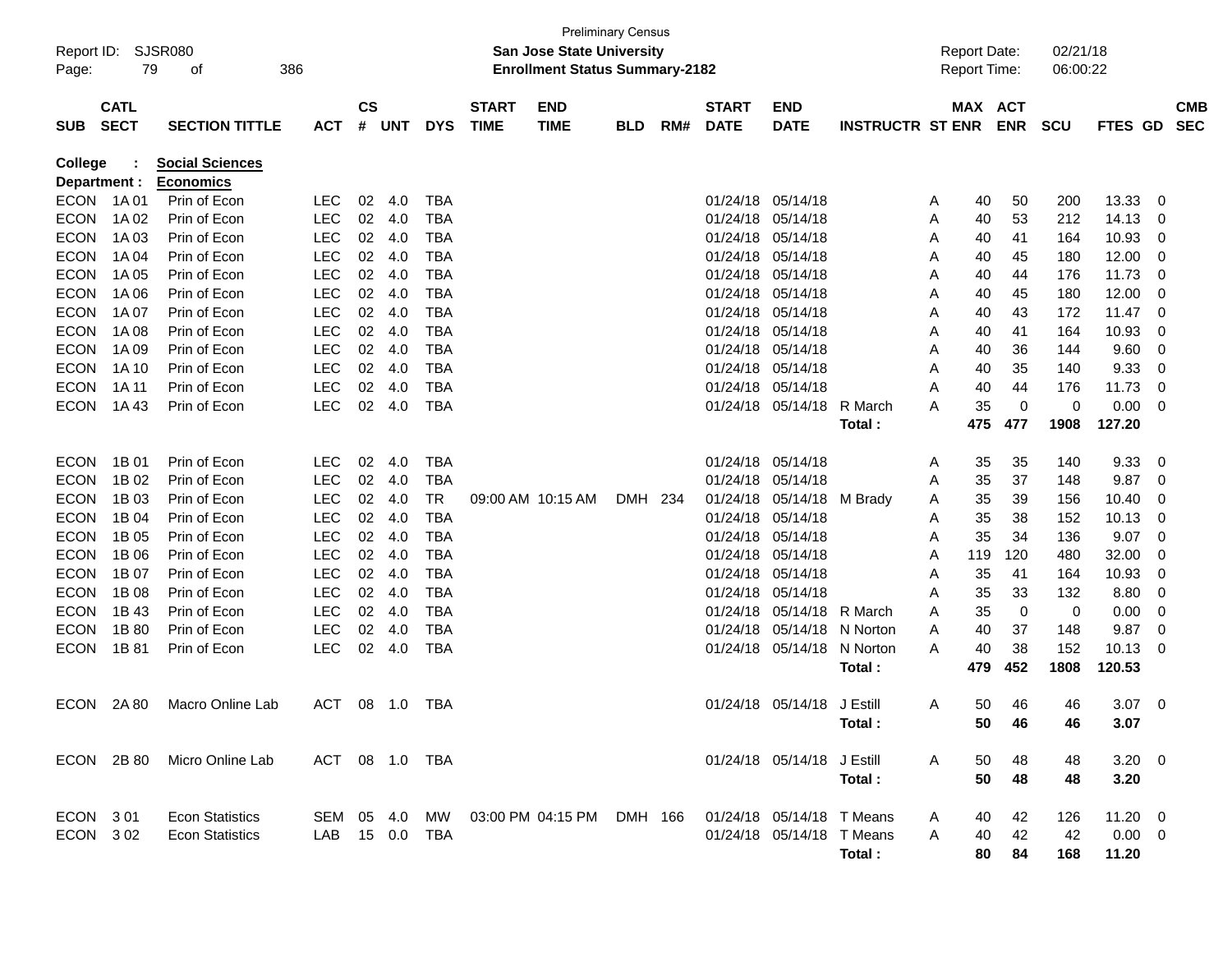| <b>Preliminary Census</b><br>Report ID: SJSR080<br><b>San Jose State University</b><br><b>Enrollment Status Summary-2182</b><br>386<br>Page:<br>80<br>of |                                           |                                                                |                          |                |                   |                               |                             |                           |            |     |                             | <b>Report Date:</b><br>Report Time:                                  |                                | 02/21/18<br>06:00:22                 |                            |                              |                                   |                           |            |
|----------------------------------------------------------------------------------------------------------------------------------------------------------|-------------------------------------------|----------------------------------------------------------------|--------------------------|----------------|-------------------|-------------------------------|-----------------------------|---------------------------|------------|-----|-----------------------------|----------------------------------------------------------------------|--------------------------------|--------------------------------------|----------------------------|------------------------------|-----------------------------------|---------------------------|------------|
| <b>SUB</b>                                                                                                                                               | <b>CATL</b><br><b>SECT</b>                | <b>SECTION TITTLE</b>                                          | <b>ACT</b>               | <b>CS</b><br># | <b>UNT</b>        | <b>DYS</b>                    | <b>START</b><br><b>TIME</b> | <b>END</b><br><b>TIME</b> | <b>BLD</b> | RM# | <b>START</b><br><b>DATE</b> | <b>END</b><br><b>DATE</b>                                            | <b>INSTRUCTR ST ENR</b>        | MAX ACT                              | <b>ENR</b>                 | <b>SCU</b>                   | FTES GD SEC                       |                           | <b>CMB</b> |
|                                                                                                                                                          |                                           | ECON 100W 01 Wrtg Wsh/Econ Reps SEM 04 4.0                     |                          |                |                   | TBA                           |                             |                           |            |     |                             | 01/24/18 05/14/18                                                    | Total:                         | 25<br>Α<br>25                        | 25<br>25                   | 100<br>100                   | $6.67$ 0<br>6.67                  |                           |            |
|                                                                                                                                                          | ECON 101 01<br>ECON 101 02<br>ECON 101 03 | Micr-Econ Analysis<br>Micr-Econ Analysis<br>Micr-Econ Analysis | SEM<br><b>SEM</b><br>SEM | 05<br>05<br>05 | 4.0<br>4.0<br>4.0 | <b>TBA</b><br><b>TBA</b><br>м |                             | 06:30 PM 09:15 PM         | DMH 166    |     |                             | 01/24/18 05/14/18<br>01/24/18 05/14/18<br>01/24/18 05/14/18 M Holian | Total:                         | 40<br>A<br>40<br>A<br>40<br>A<br>120 | 32<br>49<br>43<br>124      | 128<br>196<br>172<br>496     | 8.53<br>13.20<br>11.67 3<br>33.40 | - 0<br>$\overline{2}$     |            |
|                                                                                                                                                          | ECON 102 01<br>ECON 102 02                | Macr-Econ Analysis<br>Macr-Econ Analysis                       | SEM<br>SEM               | 05             | 4.0<br>05 4.0     | <b>TBA</b><br><b>TBA</b>      |                             |                           |            |     |                             | 01/24/18 05/14/18<br>01/24/18 05/14/18                               | Total:                         | A<br>40<br>A<br>40<br>80             | 42<br>49<br>91             | 168<br>196<br>364            | 11.33<br>13.20 2<br>24.53         | $\overline{2}$            |            |
|                                                                                                                                                          | ECON 103 01<br>ECON 103 80                | Intro Econometrics<br>Intro Econometrics                       | SEM<br><b>ACT</b>        | 04             | 4.0<br>13 0.0     | MW<br><b>TBA</b>              |                             | 04:30 PM 05:45 PM         | DMH 166    |     |                             | 01/24/18 05/14/18<br>01/24/18 05/14/18                               | M Holian<br>M Holian<br>Total: | 40<br>A<br>40<br>A<br>80             | 51<br>51<br>102            | 153<br>51<br>204             | 13.60 0<br>$0.00 \t 0$<br>13.60   |                           |            |
|                                                                                                                                                          | ECON 104 01<br>ECON 104 02                | Math Meth for Econ<br>Math Meth for Econ                       | SEM<br>SEM               | 05             | 4.0<br>05 4.0     | <b>TBA</b><br><b>TBA</b>      |                             |                           |            |     |                             | 01/24/18 05/14/18<br>01/24/18 05/14/18                               | Total:                         | A<br>40<br>A<br>40<br>80             | 42<br>38<br>80             | 168<br>152<br>320            | 11.53<br>10.47 5<br>22.00         | - 5                       |            |
|                                                                                                                                                          | ECON 106 01                               | Managerial Econ                                                | SEM 05 4.0               |                |                   | TBA                           |                             |                           |            |     |                             | 01/24/18 05/14/18                                                    | Total:                         | Α<br>40<br>40                        | 44<br>44                   | 176<br>176                   | 11.73 0<br>11.73                  |                           |            |
|                                                                                                                                                          | ECON 109 01                               | Econ for Teachers                                              | <b>LEC</b>               |                | 02 3.0            | R                             |                             | 06:30 PM 09:15 PM         | DMH 358    |     |                             | 01/24/18 05/14/18                                                    | P Pelkey<br>Total:             | 35<br>A<br>35                        | 19<br>19                   | 57<br>57                     | $3.80\ 0$<br>3.80                 |                           |            |
|                                                                                                                                                          |                                           | ECON 113B 01 Econ Hist Europe<br>HIST 113B 01 Econ Hist Europe | SEM<br>SEM               | 05             | 4.0<br>05 4.0     | <b>TBA</b><br><b>TBA</b>      |                             |                           |            |     |                             | 01/24/18 05/14/18<br>01/24/18 05/14/18                               | Total:                         | 40<br>A<br>A<br>0<br>40              | 47<br>$\overline{1}$<br>48 | 188<br>$\overline{4}$<br>192 | 12.53<br>0.27<br>12.80            | $0\,$ C<br>0 <sup>o</sup> |            |
|                                                                                                                                                          |                                           | ECON 133 01 Public Choice                                      | SEM 05 4.0 TBA           |                |                   |                               |                             |                           |            |     |                             | 01/24/18 05/14/18                                                    | Total :                        | 40<br>Α<br>40                        | 43<br>43                   | 172<br>172                   | $11.47$ 0<br>11.47                |                           |            |
|                                                                                                                                                          |                                           | ECON 135 01 Money & Banking                                    | SEM 05 4.0 TBA           |                |                   |                               |                             |                           |            |     |                             | 01/24/18 05/14/18                                                    | Total:                         | A<br>40<br>40                        | 38<br>38                   | 152<br>152                   | $10.13$ 0<br>10.13                |                           |            |
|                                                                                                                                                          |                                           | ECON 137B 01 Topic Corp Finance SEM 05 4.0 TBA                 |                          |                |                   |                               |                             |                           |            |     |                             | 01/24/18 05/14/18                                                    | Total:                         | 40<br>A<br>40                        | 33<br>33                   | 132<br>132                   | 8.87 1<br>8.87                    |                           |            |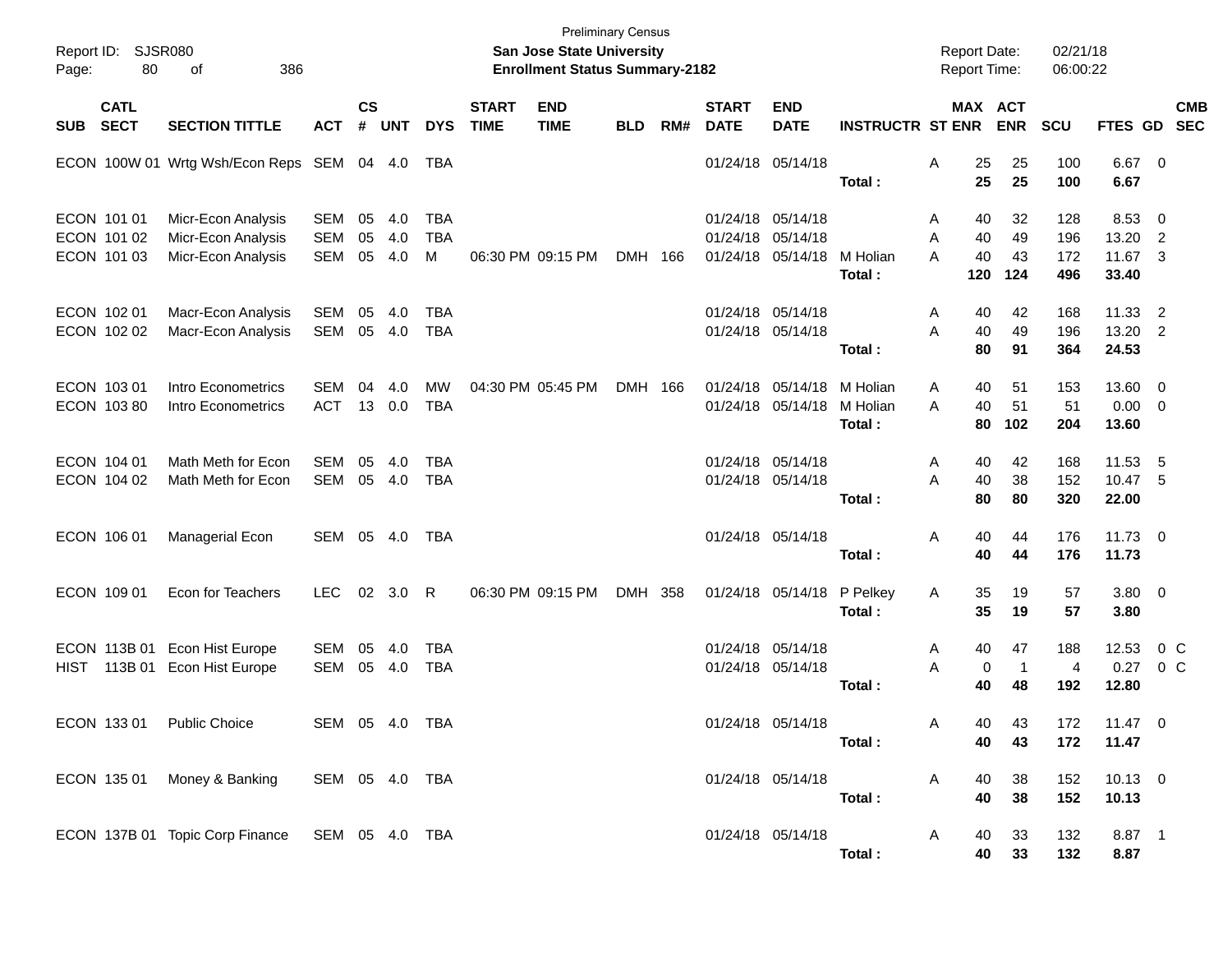| <b>Preliminary Census</b><br>Report ID: SJSR080<br><b>San Jose State University</b><br>81<br>386<br><b>Enrollment Status Summary-2182</b><br>of<br>Page: |                            |                                              |                          |                    |            |                          |                             |                           |            |     |                             |                               | <b>Report Date:</b><br><b>Report Time:</b> |                   | 02/21/18<br>06:00:22                                  |                   |                       |                                           |  |
|----------------------------------------------------------------------------------------------------------------------------------------------------------|----------------------------|----------------------------------------------|--------------------------|--------------------|------------|--------------------------|-----------------------------|---------------------------|------------|-----|-----------------------------|-------------------------------|--------------------------------------------|-------------------|-------------------------------------------------------|-------------------|-----------------------|-------------------------------------------|--|
|                                                                                                                                                          | <b>CATL</b><br>SUB SECT    | <b>SECTION TITTLE</b>                        | <b>ACT</b>               | $\mathsf{cs}$<br># | <b>UNT</b> | <b>DYS</b>               | <b>START</b><br><b>TIME</b> | <b>END</b><br><b>TIME</b> | <b>BLD</b> | RM# | <b>START</b><br><b>DATE</b> | <b>END</b><br><b>DATE</b>     | <b>INSTRUCTR ST ENR</b>                    |                   | MAX ACT<br><b>ENR</b>                                 | SCU               | FTES GD SEC           | <b>CMB</b>                                |  |
|                                                                                                                                                          | ECON 138 01                | <b>Bus Econ Forecastg</b>                    | SEM 05 4.0               |                    |            | TBA                      |                             |                           |            |     | 01/24/18 05/14/18           |                               | Total:                                     | Α<br>40<br>40     | 40<br>40                                              | 160<br>160        | 10.80 2<br>10.80      |                                           |  |
|                                                                                                                                                          | ECON 139 01                | Prin of Invest                               | SEM 05 4.0               |                    |            | TBA                      |                             |                           |            |     | 01/24/18 05/14/18           |                               | Total:                                     | Α<br>40<br>40     | 45<br>45                                              | 180<br>180        | $12.00 \t 0$<br>12.00 |                                           |  |
|                                                                                                                                                          | ECON 141 01                | Law and Economics                            | SEM 05 4.0               |                    |            | TBA                      |                             |                           |            |     | 01/24/18 05/14/18           |                               | Total:                                     | Α<br>40<br>40     | 32<br>32                                              | 128<br>128        | 8.53 0<br>8.53        |                                           |  |
|                                                                                                                                                          | ECON 155 01                | <b>Austrian Economics</b>                    | LEC                      |                    | 02 4.0     | TBA                      |                             |                           |            |     | 01/24/18 05/14/18           |                               | Total:                                     | 40<br>Α<br>40     | 39<br>39                                              | 156<br>156        | $10.47$ 1<br>10.47    |                                           |  |
|                                                                                                                                                          | ECON 158 01                | Econ of Entrepr                              | SEM 05 4.0               |                    |            | TBA                      |                             |                           |            |     | 01/24/18 05/14/18           |                               | Total:                                     | 40<br>Α<br>40     | 30<br>30                                              | 120<br>120        | $8.00 \t 0$<br>8.00   |                                           |  |
|                                                                                                                                                          | ECON 180 01<br>ECON 180 02 | <b>Indiv Studies</b><br><b>Indiv Studies</b> | <b>SUP</b><br><b>SUP</b> | 36<br>36           | 1.0<br>4.0 | <b>TBA</b><br><b>TBA</b> |                             |                           |            |     |                             | 01/24/18 05/14/18 C Haight    | 01/24/18 05/14/18 J Pogodzinsk A           | A                 | 3<br>3<br>3<br>2                                      | 3<br>8            | 0.20<br>0.53          | $\overline{\mathbf{0}}$<br>$\overline{0}$ |  |
|                                                                                                                                                          | ECON 180 03                | <b>Indiv Studies</b>                         | <b>SUP</b>               | 36                 | 4.0        | <b>TBA</b>               |                             |                           |            |     |                             | 01/24/18 05/14/18 L Ortega    |                                            | A                 | 2<br>$\mathbf{1}$                                     | $\overline{4}$    | 0.27                  | $\overline{0}$                            |  |
|                                                                                                                                                          | ECON 180 04<br>ECON 180 05 | <b>Indiv Studies</b><br><b>Indiv Studies</b> | <b>SUP</b><br><b>SUP</b> | 36<br>36           | 2.0<br>1.0 | <b>TBA</b><br><b>TBA</b> |                             |                           |            |     | 01/24/18<br>01/24/18        | 05/14/18 C Haight<br>05/14/18 | J Rietz                                    | Α<br>A            | 3<br>$\mathbf{1}$<br>$\overline{c}$<br>$\overline{1}$ | 2<br>$\mathbf{1}$ | 0.13<br>0.07          | $\overline{0}$<br>$\overline{\mathbf{0}}$ |  |
|                                                                                                                                                          | ECON 180 80                | <b>Indiv Studies</b>                         | <b>SUP</b>               | 36                 | 1.0        | <b>TBA</b>               |                             |                           |            |     |                             | 01/24/18 05/14/18 M Holian    |                                            | 30<br>A           | 26                                                    | 26                | 1.73                  | $\overline{\mathbf{0}}$                   |  |
|                                                                                                                                                          |                            |                                              |                          |                    |            |                          |                             |                           |            |     |                             |                               | Total:                                     | 43                | 34                                                    | 44                | 2.93                  |                                           |  |
|                                                                                                                                                          | ECON 185 01                | Appld Econ Intrn                             | <b>SUP</b>               |                    | 36 3.0     | TBA                      |                             |                           |            |     |                             | 01/24/18 05/14/18             | D Deyo<br>Total:                           | A                 | 5<br>-1<br>5<br>$\blacktriangleleft$                  | 3<br>3            | $0.20 \ 0$<br>0.20    |                                           |  |
|                                                                                                                                                          | ECON 202 01                | Macro Analysis                               | SEM 05 3.0 R             |                    |            |                          |                             | 06:30 PM 09:15 PM         | DMH 166    |     | 01/24/18 05/14/18           |                               | J Hummel<br>Total:                         | A<br>20<br>20     | 6<br>6                                                | 18<br>18          | $1.50\ 6$<br>1.50     |                                           |  |
|                                                                                                                                                          |                            | ECON 203B 01 Sem Econometr Meth SEM 05 3.0 W |                          |                    |            |                          |                             | 06:30 PM 09:15 PM         | DMH 358    |     |                             | 01/24/18 05/14/18 T Means     | Total:                                     | 20<br>A<br>$20\,$ | 7<br>$\overline{7}$                                   | 21<br>21          | $1.75$ 7<br>1.75      |                                           |  |
|                                                                                                                                                          | ECON 205 01                | Workshop in Policy                           | SEM 05 3.0 T             |                    |            |                          |                             | 06:30 PM 09:15 PM         | DMH 354    |     |                             |                               | 01/24/18 05/14/18 F Foldvary<br>Total:     | A<br>20<br>20     | 15<br>15                                              | 45<br>45          | 3.75 15<br>3.75       |                                           |  |
|                                                                                                                                                          | ECON 221 01                | Indus Organization                           | <b>SEM</b>               |                    | 3.0        |                          |                             |                           |            |     |                             |                               | Total:                                     | X                 | 0<br>0<br>$\pmb{0}$<br>$\pmb{0}$                      | 0<br>$\mathbf 0$  | $0.00 \t 0$<br>0.00   |                                           |  |
|                                                                                                                                                          | ECON 250 01                | Sem in Labor Econ                            | SEM 05 3.0 TR            |                    |            |                          |                             | 04:30 PM 05:45 PM         | DMH 358    |     |                             | 01/24/18 05/14/18 D Deyo      |                                            | 20<br>A           | 10                                                    | 30                | 2.45 9                |                                           |  |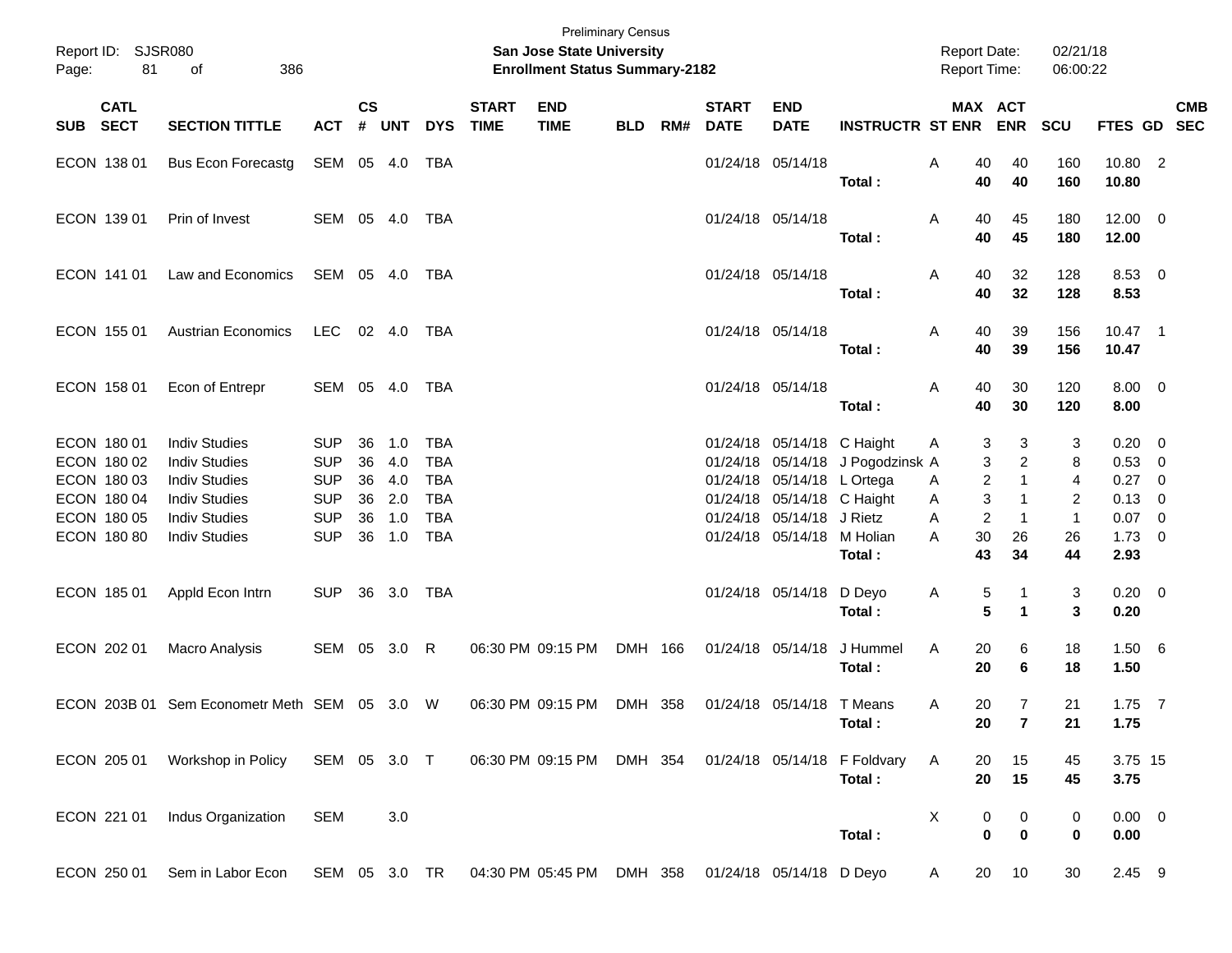| Report ID:<br>Page:        | SJSR080<br>82              | 386<br>οf                                            |                          |                |            |                   |                             | <b>Preliminary Census</b><br><b>San Jose State University</b><br><b>Enrollment Status Summary-2182</b> |            |     |                             |                               |                          | <b>Report Date:</b><br><b>Report Time:</b> |                                            | 02/21/18<br>06:00:22 |                                    |                                                     |
|----------------------------|----------------------------|------------------------------------------------------|--------------------------|----------------|------------|-------------------|-----------------------------|--------------------------------------------------------------------------------------------------------|------------|-----|-----------------------------|-------------------------------|--------------------------|--------------------------------------------|--------------------------------------------|----------------------|------------------------------------|-----------------------------------------------------|
| <b>SUB</b>                 | <b>CATL</b><br><b>SECT</b> | <b>SECTION TITTLE</b>                                | <b>ACT</b>               | <b>CS</b><br># | <b>UNT</b> | <b>DYS</b>        | <b>START</b><br><b>TIME</b> | <b>END</b><br><b>TIME</b>                                                                              | <b>BLD</b> | RM# | <b>START</b><br><b>DATE</b> | <b>END</b><br><b>DATE</b>     | <b>INSTRUCTR ST ENR</b>  | <b>MAX</b>                                 | <b>ACT</b><br><b>ENR</b>                   | <b>SCU</b>           | <b>FTES GD</b>                     | <b>CMB</b><br><b>SEC</b>                            |
|                            |                            |                                                      |                          |                |            |                   |                             |                                                                                                        |            |     |                             |                               | Total:                   | 20                                         | 10                                         | 30                   | 2.45                               |                                                     |
| ECON 285 01                |                            | Applied Econ Intrn                                   | <b>SUP</b>               | 25             | 3.0        | TBA               |                             |                                                                                                        |            |     |                             | 01/24/18 05/14/18             | T Means<br>Total:        | $\mathsf{A}$                               | 5<br>0<br>5<br>$\mathbf{0}$                | 0<br>$\mathbf 0$     | $0.00 \quad 0$<br>0.00             |                                                     |
| ECON 298 01<br>ECON 298 02 |                            | Spec Study<br>Spec Study                             | <b>SUP</b><br><b>SUP</b> | 25<br>25       | 3.0<br>3.0 | <b>TBA</b><br>TBA |                             |                                                                                                        |            |     | 01/24/18<br>01/24/18        | 05/14/18 C Haight<br>05/14/18 | J Rietz<br>Total:        | A<br>A                                     | $\overline{2}$<br>3<br>5<br>$\overline{2}$ | 3<br>3<br>6          | 0.25<br>0.25<br>0.50               | $\overline{\phantom{1}}$<br>$\overline{\mathbf{1}}$ |
|                            |                            | ECON 298E 01 Comp Exam                               | <b>SUP</b>               | 25             | 1.0        | TBA               |                             |                                                                                                        |            |     | 01/24/18                    | 05/14/18                      | J Hummel<br>Total:       | 25<br>A<br>25                              | 8<br>8                                     | 8<br>8               | 0.67 8<br>0.67                     |                                                     |
| ECON 299 01<br>ECON 299 02 |                            | <b>MA Thesis Project</b><br><b>MA Thesis Project</b> | <b>SUP</b><br><b>SUP</b> | 25<br>25       | 6.0<br>4.0 | <b>TBA</b><br>TBA |                             |                                                                                                        |            |     | 01/24/18<br>01/24/18        | 05/14/18<br>05/14/18          | Total:                   | A<br>Α<br>1                                | 0<br>0<br>0<br>$\bf{0}$                    | 0<br>0<br>0          | $0.00 \t 0$<br>$0.00 \t 0$<br>0.00 |                                                     |
| Department :               |                            | <b>Economics</b>                                     |                          |                |            |                   |                             |                                                                                                        |            |     |                             |                               | <b>Department Total:</b> | 2118                                       | 2023                                       | 7262                 | 487.75                             |                                                     |

|                           |     | ------------   |          |        |
|---------------------------|-----|----------------|----------|--------|
| <b>Lower Division:</b>    |     | 1134 1107 3978 |          | 265.20 |
| <b>Upper Division:</b>    | 868 |                | 868 3156 | 211.93 |
| <b>Graduate Division:</b> | 116 | 48.            | 128      | 10.62  |
|                           |     |                |          |        |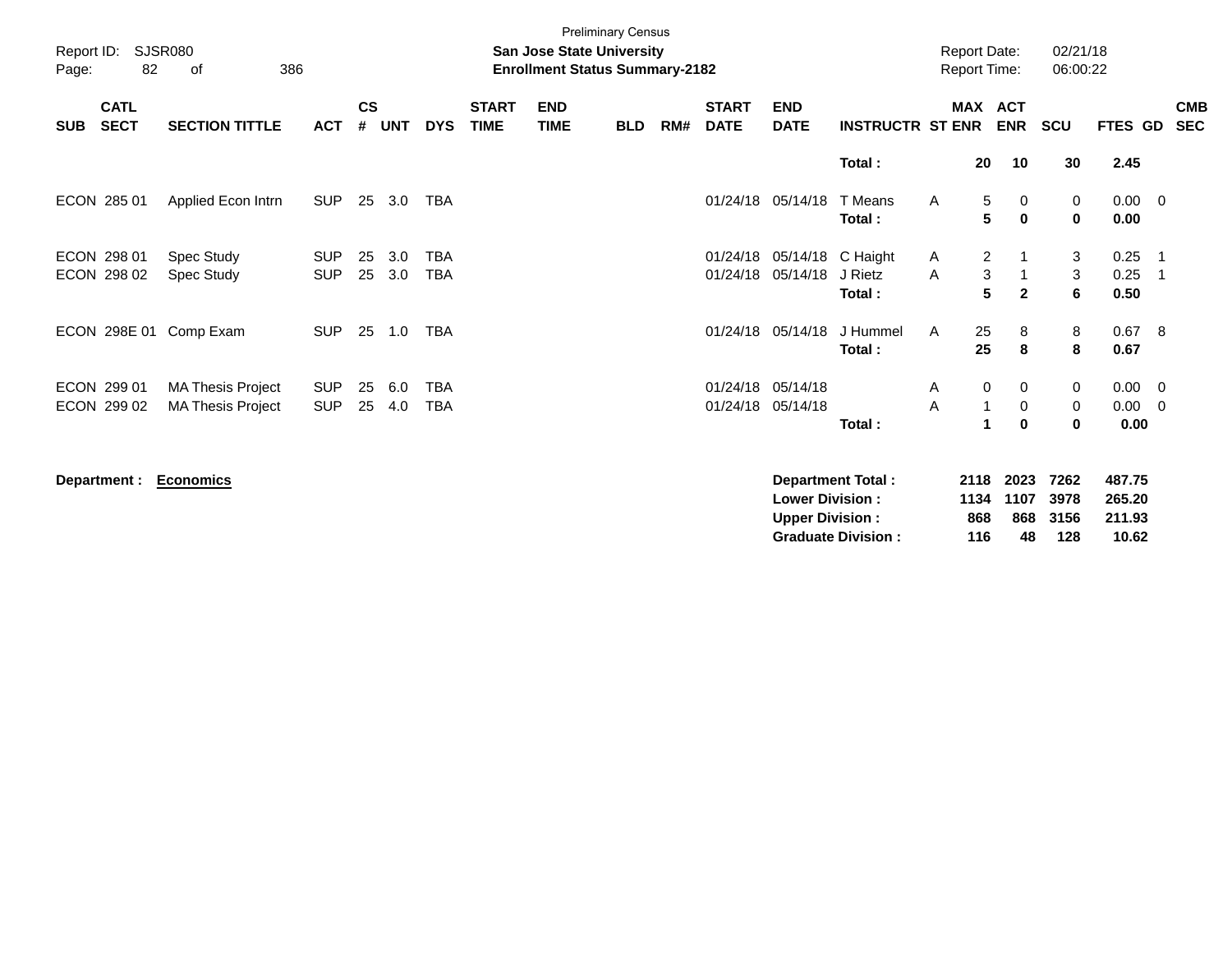| Report ID:<br>Page: | 83                         | SJSR080<br>386<br>οf         |            |                    |            |            |                             | <b>San Jose State University</b><br><b>Enrollment Status Summary-2182</b> | <b>Preliminary Census</b> |     |                             |                           |                                  |              | <b>Report Date:</b><br>Report Time: |                | 02/21/18<br>06:00:22 |                |                |                          |
|---------------------|----------------------------|------------------------------|------------|--------------------|------------|------------|-----------------------------|---------------------------------------------------------------------------|---------------------------|-----|-----------------------------|---------------------------|----------------------------------|--------------|-------------------------------------|----------------|----------------------|----------------|----------------|--------------------------|
| <b>SUB</b>          | <b>CATL</b><br><b>SECT</b> | <b>SECTION TITTLE</b>        | <b>ACT</b> | $\mathsf{cs}$<br># | <b>UNT</b> | <b>DYS</b> | <b>START</b><br><b>TIME</b> | <b>END</b><br><b>TIME</b>                                                 | <b>BLD</b>                | RM# | <b>START</b><br><b>DATE</b> | <b>END</b><br><b>DATE</b> | <b>INSTRUCTR ST ENR</b>          |              | MAX ACT                             | <b>ENR</b>     | <b>SCU</b>           | <b>FTES GD</b> |                | <b>CMB</b><br><b>SEC</b> |
| <b>College</b>      |                            | <b>Social Sciences</b>       |            |                    |            |            |                             |                                                                           |                           |     |                             |                           |                                  |              |                                     |                |                      |                |                |                          |
| Department :        |                            | <b>Environmental Studies</b> |            |                    |            |            |                             |                                                                           |                           |     |                             |                           |                                  |              |                                     |                |                      |                |                |                          |
| <b>ENVS</b>         | 1 0 1                      | Intro Environ Iss            | <b>LEC</b> | 01                 | 3.0        | TR         |                             | 09:00 AM 10:15 AM                                                         | WSQ 207                   |     |                             | 01/24/18 05/14/18         | S Bane                           | Α            | 120                                 | 57             | 171                  | 11.40          | - 0            |                          |
| <b>ENVS</b>         | 1 0 2                      | Intro Environ Iss            | <b>LEC</b> | 01                 | 3.0        | <b>TBA</b> |                             |                                                                           |                           |     |                             | 01/24/18 05/14/18         | J Douglas                        | Α            | 50                                  | 0              | 0                    | 0.00           | - 0            |                          |
| <b>ENVS</b>         | 180                        | Intro Environ Iss            | <b>LEC</b> | 01                 | 3.0        | <b>TBA</b> |                             |                                                                           |                           |     |                             | 01/24/18 05/14/18         | B Olszewski                      | A            | 35                                  | 34             | 102                  | 6.80           | - 0            |                          |
|                     |                            |                              |            |                    |            |            |                             |                                                                           |                           |     |                             |                           | Total:                           |              | 205                                 | 91             | 273                  | 18.20          |                |                          |
| <b>ENVS</b>         | 10 01                      | Life Chang Planet            | <b>LEC</b> | 01                 | 3.0        | TR         |                             | 03:00 PM 04:15 PM                                                         | WSQ 109                   |     |                             | 01/24/18 05/14/18         | G Bacigalupi A                   |              | 120                                 | 65             | 195                  | 13.00          | - 0            |                          |
| <b>ENVS</b>         | 10 02                      | Life Chang Planet            | <b>LEC</b> | 01                 | 3.0        | TR.        |                             | 01:30 PM 02:45 PM                                                         | DMH                       | 164 |                             | 01/24/18 05/14/18         | R Lazzeri-Ae A                   |              | 35                                  | 39             | 117                  | 7.80           | $\overline{0}$ |                          |
|                     |                            |                              |            |                    |            |            |                             |                                                                           |                           |     |                             |                           | Total:                           |              | 155                                 | 104            | 312                  | 20.80          |                |                          |
| <b>ENVS</b>         |                            | 100W 01 Env Res and Writ     | SEM        | 04                 | 3.0        | TR         |                             | 07:30 AM 08:45 AM                                                         | <b>DMH</b>                | 164 |                             | 01/24/18 05/14/18         | S Bane                           | A            | 24                                  | 21             | 63                   | 4.20           | - 0            |                          |
| <b>ENVS</b>         |                            | 100W 02 Env Res and Writ     | SEM        | 04                 | 3.0        | МW         |                             | 09:00 AM 10:15 AM                                                         | DMH                       | 164 |                             | 01/24/18 05/14/18         | T Grudin                         | A            | 24                                  | 27             | 81                   | 5.40           | - 0            |                          |
|                     |                            |                              |            |                    |            |            |                             |                                                                           |                           |     |                             |                           | Total:                           |              | 48                                  | 48             | 144                  | 9.60           |                |                          |
|                     | ENVS 106 01                | Ocean Environments           | <b>LEC</b> | 03                 | 3.0        | -TR        | 10:30 AM 11:45 AM           |                                                                           | DMH 166                   |     |                             | 01/24/18 05/14/18         | M Davis                          | A            | 25                                  | 22             | 66                   | 4.55 3         |                |                          |
|                     |                            |                              |            |                    |            |            |                             |                                                                           |                           |     |                             |                           | Total:                           |              | 25                                  | 22             | 66                   | 4.55           |                |                          |
|                     | ENVS 107 01                | Env Econ & Policy            | <b>LEC</b> | 01                 | 3.0        | TR         |                             | 10:30 AM 11:45 AM                                                         | <b>ENG</b>                | 327 |                             | 01/24/18 05/14/18         | M Gottlieb                       | A            | 30                                  | 20             | 60                   | 4.05           |                | 1 C                      |
|                     | ECON 107 01                | Env Econ & Policy            | <b>LEC</b> | 01                 | 3.0        | TR         |                             | 10:30 AM 11:45 AM                                                         | <b>ENG</b>                | 327 |                             | 01/24/18 05/14/18         | M Gottlieb                       | A            | 0                                   | 5              | 15                   | 1.00           |                | $0\,$ C                  |
|                     | ENVS 107 02                | Env Econ & Policy            | <b>LEC</b> | 01                 | 3.0        | TR         |                             | 12:00 PM 01:15 PM                                                         | CL.                       | 234 |                             | 01/24/18 05/14/18         | M Gottlieb                       | A            | 35                                  | 26             | 78                   | 5.25           |                | 1 C                      |
|                     | ECON 107 02                | Env Econ & Policy            | <b>LEC</b> | 01                 | 3.0        | TR.        |                             | 12:00 PM 01:15 PM                                                         | CL.                       | 234 |                             | 01/24/18 05/14/18         | M Gottlieb                       | A            | 0                                   | 8              | 24                   | 1.60           |                | $0\,$ C                  |
|                     |                            |                              |            |                    |            |            |                             |                                                                           |                           |     |                             |                           | Total:                           |              | 65                                  | 59             | 177                  | 11.90          |                |                          |
|                     | ENVS 110 01                | Resource Analysis            | <b>LEC</b> | 02                 | 4.0        | TR         |                             | 03:00 PM 04:15 PM                                                         | DMH 163                   |     |                             |                           | 01/24/18 05/14/18 R Lazzeri-Ae A |              | 40                                  | 40             | 120                  | 10.80 2        |                |                          |
|                     | ENVS 110 11                | <b>Resource Analysis</b>     | LAB        | 16                 | 0.0        | TR         |                             | 09:00 AM 10:15 AM                                                         | WSQ 113                   |     |                             |                           | 01/24/18 05/14/18 R Lazzeri-Ae A |              | 20                                  | 21             | 21                   | 0.00           | -1             |                          |
|                     | ENVS 110 12                | <b>Resource Analysis</b>     | LAB        | 16                 | 0.0        | TR.        |                             | 10:30 AM 11:45 AM                                                         | WSQ 113                   |     |                             |                           | 01/24/18 05/14/18 R Lazzeri-Ae A |              | 20                                  | 19             | 19                   | 0.00           | - 1            |                          |
|                     |                            |                              |            |                    |            |            |                             |                                                                           |                           |     |                             |                           | Total:                           |              | 80                                  | 80             | 160                  | 10.80          |                |                          |
|                     | ENVS 117 01                | Human Ecology                | SEM        | 05                 | 3.0        | TR         |                             | 09:00 AM 10:15 AM                                                         | WSQ 111                   |     |                             |                           | 01/24/18 05/14/18 C Rampini      | A            | 20                                  | 22             | 66                   | 4.45           | - 1            |                          |
|                     | ENVS 117 02                | Human Ecology                |            |                    | SEM 05 3.0 | F          |                             | 09:30 AM 12:15 PM                                                         | <b>WSQ 111</b>            |     |                             | 01/24/18 05/14/18 G Klee  |                                  | Α            | 20.                                 | 16             | 48                   | $3.20 \ 0$     |                |                          |
|                     |                            |                              |            |                    |            |            |                             |                                                                           |                           |     |                             |                           | Total:                           |              | 40                                  | 38             | 114                  | 7.65           |                |                          |
|                     | ENVS 119 01                | Energy & Environ             | <b>LEC</b> |                    | 02 3.0     | MW         |                             | 01:30 PM 02:45 PM                                                         | CL                        | 111 |                             |                           | 01/24/18 05/14/18 D Mulvaney A   |              | 30                                  | 26             | 78                   | 5.20           |                | $0\,$ C                  |
|                     | ENGR 119 01                | Energy & Environ             | LEC        | 02                 | 3.0        | <b>MW</b>  |                             | 01:30 PM 02:45 PM                                                         | CL.                       | 111 |                             |                           | 01/24/18 05/14/18 D Mulvaney     | $\mathsf{A}$ | 0                                   | $\overline{2}$ | 6                    | 0.40           |                | 0 <sup>o</sup>           |
|                     | ENVS 119 02                | Energy & Environ             | <b>LEC</b> |                    | 3.0        |            |                             |                                                                           |                           |     |                             |                           |                                  | X            | 0                                   | 0              | 0                    | 0.00           | 0              |                          |
|                     | ENGR 119 02                | Energy & Environ             | <b>LEC</b> |                    | 3.0        |            |                             |                                                                           |                           |     |                             |                           |                                  | X            | 0                                   | 0              | 0                    | 0.00           | 0              |                          |
|                     | ENVS 119 03                | Energy & Environ             | <b>LEC</b> | 02                 | 3.0        | TR         |                             | 09:00 AM 10:15 AM                                                         | DMH 164                   |     |                             |                           | 01/24/18 05/14/18 B Delaveau     | A            | 35                                  | 21             | 63                   | 4.20           |                | 0 <sup>o</sup>           |
|                     | ENGR 119 03                | Energy & Environ             | <b>LEC</b> |                    | 02 3.0     | <b>TR</b>  |                             | 09:00 AM 10:15 AM                                                         | DMH 164                   |     |                             |                           | 01/24/18 05/14/18 B Delaveau     | A            | 0                                   | 3              | 9                    | 0.60           |                | $0\,C$                   |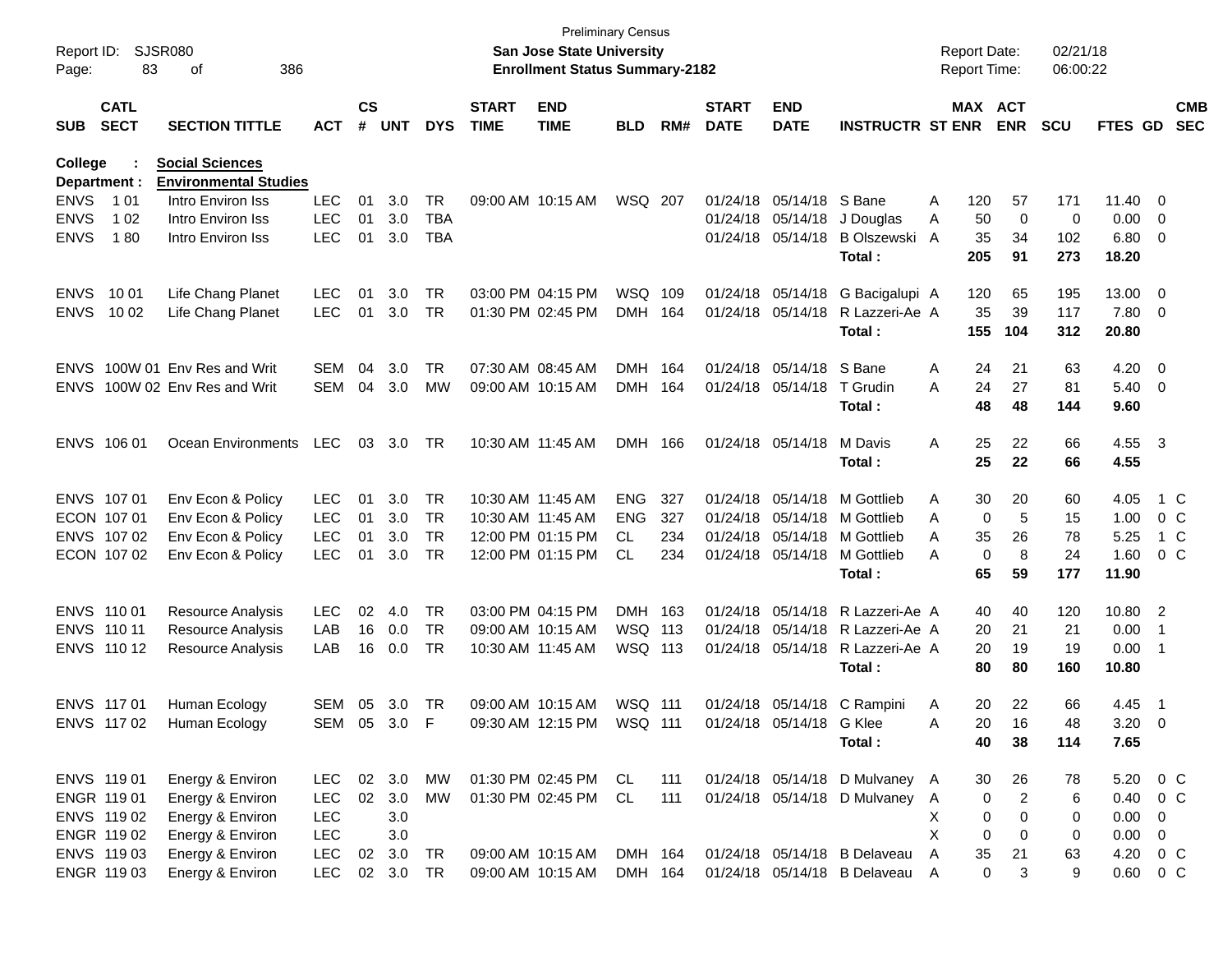| Report ID:<br>84<br>Page:                                       | <b>SJSR080</b><br>386<br>οf                                                                                      |                                                      |                      |                            |                                        |                             | <b>Preliminary Census</b><br><b>San Jose State University</b><br><b>Enrollment Status Summary-2182</b> |                                                      |                          |                                              |                                              |                                                                                                                                          | <b>Report Date:</b><br><b>Report Time:</b> |                                 |                                 | 02/21/18<br>06:00:22               |                                                |                                            |                                                    |
|-----------------------------------------------------------------|------------------------------------------------------------------------------------------------------------------|------------------------------------------------------|----------------------|----------------------------|----------------------------------------|-----------------------------|--------------------------------------------------------------------------------------------------------|------------------------------------------------------|--------------------------|----------------------------------------------|----------------------------------------------|------------------------------------------------------------------------------------------------------------------------------------------|--------------------------------------------|---------------------------------|---------------------------------|------------------------------------|------------------------------------------------|--------------------------------------------|----------------------------------------------------|
| <b>CATL</b><br><b>SECT</b><br><b>SUB</b>                        | <b>SECTION TITTLE</b>                                                                                            | <b>ACT</b>                                           | $\mathsf{cs}$<br>#   | <b>UNT</b>                 | <b>DYS</b>                             | <b>START</b><br><b>TIME</b> | <b>END</b><br><b>TIME</b>                                                                              | <b>BLD</b>                                           | RM#                      | <b>START</b><br><b>DATE</b>                  | <b>END</b><br><b>DATE</b>                    | <b>INSTRUCTR ST ENR</b>                                                                                                                  |                                            |                                 | <b>MAX ACT</b><br><b>ENR</b>    | SCU                                | FTES GD                                        |                                            | <b>CMB</b><br><b>SEC</b>                           |
| ENVS 119 04<br>ENGR 119 04<br>ENVS 119 05<br>ENGR 119 05        | Energy & Environ<br>Energy & Environ<br>Energy & Environ<br>Energy & Environ                                     | <b>LEC</b><br><b>LEC</b><br><b>LEC</b><br><b>LEC</b> | 02<br>02<br>02<br>02 | 3.0<br>3.0<br>3.0<br>3.0   | <b>TR</b><br><b>TR</b><br>МW<br>МW     |                             | 10:30 AM 11:45 AM<br>10:30 AM 11:45 AM<br>12:00 PM 01:15 PM<br>12:00 PM 01:15 PM                       | <b>DMH</b><br><b>DMH</b><br><b>DMH</b><br><b>DMH</b> | 164<br>164<br>164<br>164 | 01/24/18<br>01/24/18<br>01/24/18<br>01/24/18 | 05/14/18<br>05/14/18<br>05/14/18<br>05/14/18 | B Delaveau<br><b>B</b> Delaveau<br><b>B</b> Delaveau<br><b>B</b> Delaveau                                                                | A<br>A<br>A<br>A                           | 35<br>0<br>35<br>0              | 24<br>6<br>17<br>$\overline{4}$ | 72<br>18<br>51<br>12               | 4.80<br>1.20<br>3.40<br>0.80                   |                                            | $0\,$ C<br>$0\,C$<br>0 <sup>o</sup><br>$0\,C$      |
| ENVS 124 01<br>POLS 124 01<br>ENVS 124 02<br>POLS 124 02        | Intro Env Law<br>Intro Env Law<br>Intro Env Law<br>Intro Env Law                                                 | <b>LEC</b><br><b>LEC</b><br><b>LEC</b><br><b>LEC</b> | 01<br>01<br>01<br>01 | 3.0<br>3.0<br>3.0<br>3.0   | МW<br>МW<br>W<br>W                     |                             | 01:30 PM 02:45 PM<br>01:30 PM 02:45 PM<br>03:00 PM 05:45 PM<br>03:00 PM 05:45 PM                       | DMH<br><b>DMH</b><br><b>DMH</b><br><b>DMH</b>        | 164<br>164<br>164<br>164 | 01/24/18<br>01/24/18<br>01/24/18<br>01/24/18 | 05/14/18<br>05/14/18<br>05/14/18<br>05/14/18 | Total:<br>T Trumbull<br>T Trumbull<br>T Trumbull<br>T Trumbull<br>Total:                                                                 | A<br>Α<br>A<br>A                           | 135<br>40<br>0<br>40<br>0<br>80 | 103<br>27<br>5<br>15<br>6<br>53 | 309<br>81<br>15<br>45<br>18<br>159 | 20.60<br>5.40<br>1.00<br>3.00<br>1.25<br>10.65 |                                            | $0\,$ C<br>0 <sup>o</sup><br>0 <sup>o</sup><br>1 C |
| ENVS 127 01<br>SOCI<br>127 01                                   | Comm Based Rsrch<br>Comm Based Rsrch                                                                             | <b>LEC</b><br><b>LEC</b>                             |                      | 3.0<br>3.0                 |                                        |                             |                                                                                                        |                                                      |                          |                                              |                                              | Total:                                                                                                                                   | Χ<br>X                                     | 0<br>0<br>0                     | 0<br>0<br>0                     | 0<br>$\mathbf 0$<br>$\mathbf 0$    | 0.00<br>0.00<br>0.00                           | $\overline{0}$<br>$\overline{\phantom{0}}$ |                                                    |
| ENVS 128 01                                                     | Water Res Mgt                                                                                                    | <b>LEC</b>                                           | 02                   | 3.0                        | МW                                     |                             | 12:00 PM 01:15 PM                                                                                      | DMH 161                                              |                          |                                              | 01/24/18 05/14/18                            | P Ferraro<br>Total:                                                                                                                      | A                                          | 25<br>25                        | 28<br>28                        | 84<br>84                           | 5.65<br>5.65                                   | $\overline{\phantom{1}}$                   |                                                    |
| ENVS 129 01                                                     | Water Policy in the                                                                                              | <b>LEC</b>                                           | 02                   | - 3.0                      | МW                                     |                             | 03:00 PM 04:15 PM                                                                                      | <b>CL</b>                                            | 243                      |                                              | 01/24/18 05/14/18                            | P Ferraro<br>Total:                                                                                                                      | A                                          | 30<br>30                        | 20<br>20                        | 60<br>60                           | $4.00 \quad 0$<br>4.00                         |                                            |                                                    |
| ENVS 133 01                                                     | Sustainable Energy                                                                                               | <b>LEC</b>                                           |                      | $02 \quad 3.0$             | МW                                     |                             | 10:30 AM 11:45 AM                                                                                      | <b>CL</b>                                            | 238                      |                                              | 01/24/18 05/14/18                            | D Mulvaney A<br>Total:                                                                                                                   |                                            | 25<br>25                        | 26<br>26                        | 78<br>78                           | $5.20 \ 0$<br>5.20                             |                                            |                                                    |
| ENVS 137 01                                                     | Green Build Des Issu LEC                                                                                         |                                                      | 02                   | - 3.0                      | МW                                     |                             | 01:30 PM 02:45 PM                                                                                      | <b>CL</b>                                            | 224                      |                                              | 01/24/18 05/14/18                            | <b>B</b> Delaveau<br>Total:                                                                                                              | A                                          | 35<br>35                        | 26<br>26                        | 78<br>78                           | 5.25<br>5.25                                   | $\overline{\phantom{0}}$ 1                 |                                                    |
| ENVS 140 01                                                     | <b>Poltics and Envir</b>                                                                                         | <b>LEC</b>                                           | 02                   | 3.0                        | M                                      |                             | 03:00 PM 05:45 PM                                                                                      | DMH 164                                              |                          |                                              | 01/24/18 05/14/18                            | T Trumbull<br>Total:                                                                                                                     | A                                          | 25<br>25                        | 6<br>6                          | 18<br>18                           | 1.20<br>1.20                                   | $\overline{\phantom{0}}$                   |                                                    |
| ENVS 150 01<br>ENVS 150 02                                      | Intro Env Thought<br>Intro Env Thought                                                                           | SEM 05<br>SEM                                        | 05                   | 3.0<br>3.0                 | <b>W</b><br><b>TR</b>                  |                             | 04:30 PM 07:15 PM<br>06:00 PM 07:15 PM                                                                 | DMH 357<br>WSQ 111                                   |                          |                                              | 01/24/18 05/14/18                            | 01/24/18 05/14/18 W Russell<br>M Davis<br>Total:                                                                                         | Α<br>Α                                     | 20<br>20<br>40                  | 19<br>17<br>36                  | 57<br>51<br>108                    | $3.80 \ 0$<br>$3.40 \ 0$<br>7.20               |                                            |                                                    |
| ENVS 152 80<br>152 80<br><b>PKG</b><br>ENVS 152 81<br>PKG 15281 | <b>Global Environment</b><br><b>Global Environment</b><br><b>Global Environment</b><br><b>Global Environment</b> | LEC<br>LEC<br>LEC<br>LEC                             |                      | 02 3.0<br>02 3.0<br>02 3.0 | TBA<br><b>TBA</b><br>TBA<br>02 3.0 TBA |                             |                                                                                                        |                                                      |                          |                                              |                                              | 01/24/18 05/14/18 B Olszewski A<br>01/24/18 05/14/18 B Olszewski A<br>01/24/18 05/14/18 B Olszewski A<br>01/24/18 05/14/18 B Olszewski A |                                            | 35<br>0<br>35<br>0              | 29<br>8<br>30<br>4              | 87<br>24<br>90<br>12               | 5.80<br>1.60<br>6.00<br>$0.80 \t 0 C$          |                                            | $0\,$ C<br>0 <sup>o</sup><br>$0\,C$                |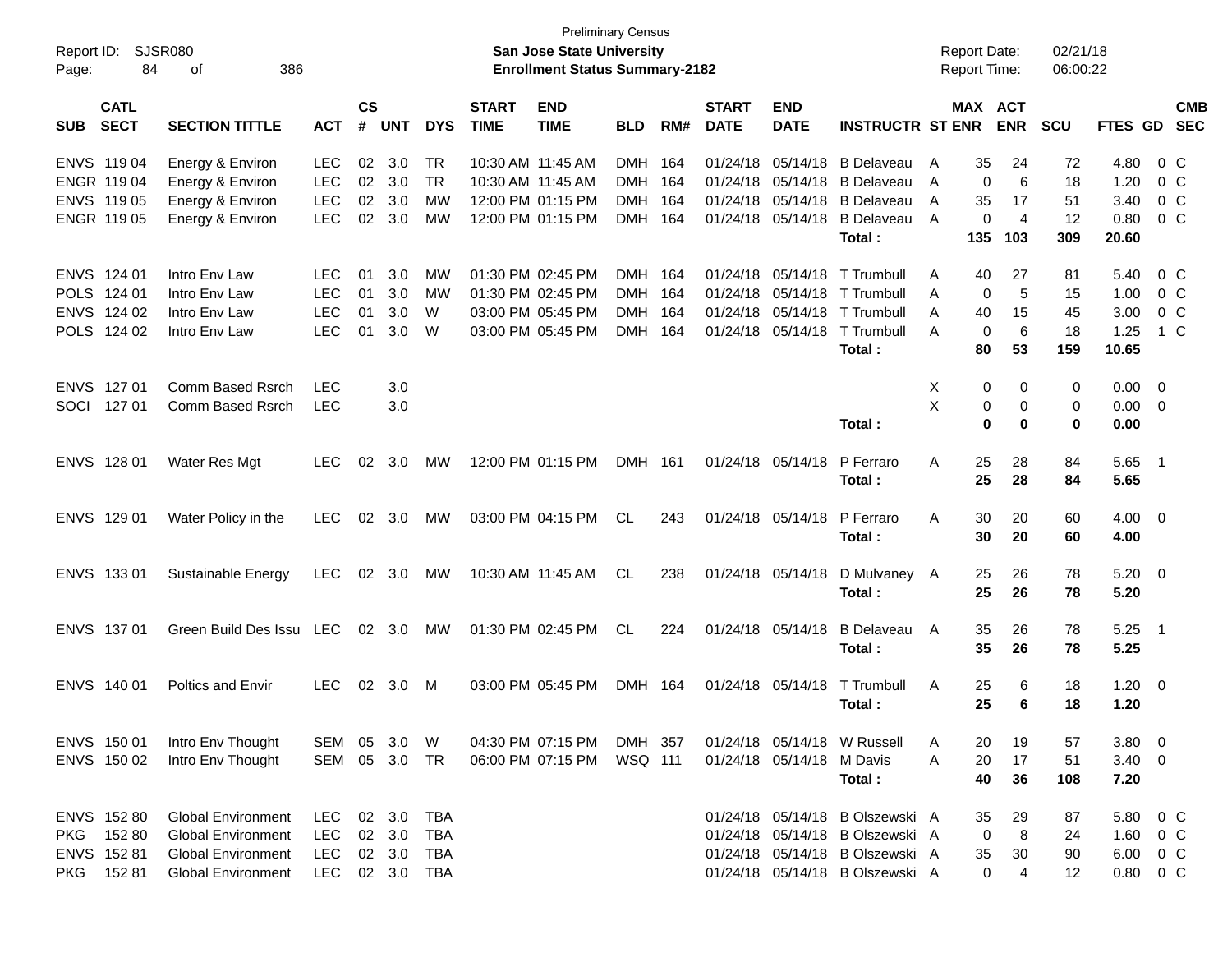| Report ID:<br>Page: | 85                         | <b>SJSR080</b><br>386<br>of     |              |                    |            |            |                             | <b>San Jose State University</b><br><b>Enrollment Status Summary-2182</b> | Preliminary Census |       |                             |                            |                                                                              | <b>Report Date:</b><br><b>Report Time:</b> |             |                       | 02/21/18<br>06:00:22 |               |                          |                          |
|---------------------|----------------------------|---------------------------------|--------------|--------------------|------------|------------|-----------------------------|---------------------------------------------------------------------------|--------------------|-------|-----------------------------|----------------------------|------------------------------------------------------------------------------|--------------------------------------------|-------------|-----------------------|----------------------|---------------|--------------------------|--------------------------|
| <b>SUB</b>          | <b>CATL</b><br><b>SECT</b> | <b>SECTION TITTLE</b>           | <b>ACT</b>   | $\mathsf{cs}$<br># | <b>UNT</b> | <b>DYS</b> | <b>START</b><br><b>TIME</b> | <b>END</b><br><b>TIME</b>                                                 | <b>BLD</b>         | RM#   | <b>START</b><br><b>DATE</b> | <b>END</b><br><b>DATE</b>  | <b>INSTRUCTR ST ENR</b>                                                      |                                            |             | MAX ACT<br><b>ENR</b> | <b>SCU</b>           | FTES GD       |                          | <b>CMB</b><br><b>SEC</b> |
|                     |                            |                                 |              |                    |            |            |                             |                                                                           |                    |       |                             |                            | Total:                                                                       |                                            | 70          | 71                    | 213                  | 14.20         |                          |                          |
|                     | ENVS 154 01                | Sustainable Agricult            | <b>LEC</b>   | 03                 | 4.0        | TR         |                             | 01:30 PM 02:45 PM                                                         | <b>DMH</b>         | 357   |                             | 01/24/18 05/14/18          | R O'Malley                                                                   | A                                          | 20          | 18                    | 54                   | 4.80          | $\overline{\mathbf{0}}$  |                          |
|                     | ENVS 154 11                | Sustainable Agricult            | <b>ACT</b>   | 07                 | 0.0        | R          |                             | 03:00 PM 05:45 PM                                                         | WSQ 115            |       |                             | 01/24/18 05/14/18          | R O'Malley                                                                   | A                                          | 24          | 18                    | 18                   | 0.00          | $\overline{\phantom{0}}$ |                          |
|                     |                            |                                 |              |                    |            |            |                             |                                                                           |                    |       |                             |                            | Total:                                                                       |                                            | 44          | 36                    | 72                   | 4.80          |                          |                          |
|                     | ENVS 158 01                | <b>Environmental Educat LEC</b> |              | 02                 | 3.0        | м          |                             | 03:00 PM 05:45 PM                                                         | <b>CCB</b>         | 100   |                             | 01/24/18 05/14/18          | L Hanneman A                                                                 |                                            | 25          | 25                    | 75                   | 5.00          | $\overline{\mathbf{0}}$  |                          |
|                     | ENVS 158 02                | <b>Environmental Educat LEC</b> |              |                    | 02 3.0     | МW         | 10:30 AM 11:45 AM           |                                                                           | <b>DMH</b>         | 164   |                             | 01/24/18 05/14/18 T Grudin |                                                                              | A                                          | 25          | 22                    | 66                   | 4.40          | $\overline{\mathbf{0}}$  |                          |
| <b>ENVS</b>         | 158 03                     | Environmental Educat LEC        |              | 02                 | 3.0        | <b>TR</b>  |                             | 04:30 PM 05:45 PM                                                         | <b>DMH</b>         | 164   |                             | 01/24/18 05/14/18          | G Bacigalupi A                                                               |                                            | 25          | 18                    | 54                   | 3.60          | $\overline{\mathbf{0}}$  |                          |
|                     |                            |                                 |              |                    |            |            |                             |                                                                           |                    |       |                             |                            | Total:                                                                       |                                            | 75          | 65                    | 195                  | 13.00         |                          |                          |
|                     | ENVS 161 01                | California Wildlands            | <b>SEM</b>   | 05                 | 4.0        | F          |                             | 12:30 PM 02:10 PM                                                         | WSQ 111            |       |                             | 01/24/18 05/14/18          | G Klee                                                                       | Α                                          | 20          | 16                    | 48                   | 4.47          | $\overline{\mathbf{3}}$  |                          |
|                     | ENVS 161 11                | California Wildlands            | <b>ACT</b>   | 08                 | 0.0        | <b>TBA</b> |                             |                                                                           |                    |       |                             | 01/24/18 05/14/18          | G Klee                                                                       | Α                                          | 30          | 16                    | 16                   | 0.00          | $\overline{\mathbf{3}}$  |                          |
|                     |                            |                                 |              |                    |            |            |                             |                                                                           |                    |       |                             |                            | Total:                                                                       |                                            | 50          | 32                    | 64                   | 4.47          |                          |                          |
|                     | ENVS 181 01                | <b>Envir Res Center</b>         | <b>SUP</b>   | 25                 | 1.0        | <b>TR</b>  |                             | 12:00 PM 01:15 PM                                                         | WSQ 111            |       |                             | 01/24/18 05/14/18          | L Trulio                                                                     | A                                          | 10          | 6                     | 6                    | 0.40          | $\overline{\mathbf{0}}$  |                          |
|                     | ENVS 181 02                | <b>Envir Res Center</b>         | <b>SUP</b>   | 25                 | 2.0        | <b>TR</b>  |                             | 12:00 PM 01:15 PM                                                         | WSQ 111            |       |                             | 01/24/18 05/14/18 L Trulio |                                                                              | A                                          | 10          | 4                     | 8                    | 0.53          | $\overline{\mathbf{0}}$  |                          |
|                     | ENVS 181 03                | <b>Envir Res Center</b>         | <b>SUP</b>   | 25                 | 3.0        | <b>TR</b>  |                             | 12:00 PM 01:15 PM                                                         | WSQ 111            |       |                             | 01/24/18 05/14/18 L Trulio |                                                                              | A                                          | 10          | 4                     | 12                   | 0.80          | $\overline{\mathbf{0}}$  |                          |
|                     |                            |                                 |              |                    |            |            |                             |                                                                           |                    |       |                             |                            | Total :                                                                      |                                            | 30          | 14                    | 26                   | 1.73          |                          |                          |
|                     | ENVS 185 01                | Envir Impact Anal               | <b>LEC</b>   | 02                 | 4.0        | TR         |                             | 12:00 PM 01:15 PM                                                         | <b>DMH</b>         | - 164 |                             | 01/24/18 05/14/18          | A Marquez                                                                    | A                                          | 22          | 22                    | 66                   | 5.87          |                          | $0\,$ C                  |
| <b>URBP</b>         | 18501                      | Envir Impact Anal               | <b>LEC</b>   | 02                 | 4.0        | <b>TR</b>  |                             | 12:00 PM 01:15 PM                                                         | <b>DMH</b>         | - 164 |                             | 01/24/18 05/14/18          | A Marquez                                                                    | A                                          | 0           | 0                     | 0                    | 0.00          |                          | $0\,$ C                  |
| <b>ENVS</b>         | 18502                      | Envir Impact Anal               | <b>LEC</b>   | 02                 | 4.0        | <b>TR</b>  |                             | 03:00 PM 04:15 PM                                                         | <b>DMH</b>         | - 164 |                             | 01/24/18 05/14/18          | A Marquez                                                                    | A                                          | 22          | 22                    | 66                   | 5.87          |                          | 0 <sup>o</sup>           |
| <b>URBP</b>         | 185 02                     | Envir Impact Anal               | <b>LEC</b>   | 02                 | 4.0        | <b>TR</b>  |                             | 03:00 PM 04:15 PM                                                         | DMH 164            |       |                             | 01/24/18 05/14/18          | A Marquez                                                                    | A                                          | 0           | 0                     | 0                    | 0.00          |                          | 0 <sup>o</sup>           |
| <b>ENVS</b>         | 185 11                     | Envir Impact Anal               | <b>ACT</b>   | 13                 | 0.0        | <b>TBA</b> |                             |                                                                           |                    |       |                             | 01/24/18 05/14/18          | A Marquez                                                                    | A                                          | 22          | 22                    | 22                   | 0.00          |                          | 0 <sup>o</sup>           |
| <b>URBP</b>         | 185 11                     | Envir Impact Anal               | <b>ACT</b>   | 13                 | 0.0        | <b>TBA</b> |                             |                                                                           |                    |       |                             | 01/24/18 05/14/18          | A Marquez                                                                    | A                                          | $\mathbf 0$ | $\mathbf 0$           | 0                    | 0.00          |                          | 0 <sup>o</sup>           |
|                     | ENVS 18512                 | Envir Impact Anal               | <b>ACT</b>   | 13                 | 0.0        | <b>TBA</b> |                             |                                                                           |                    |       |                             |                            | 01/24/18 05/14/18 A Marquez                                                  | A                                          | 22          | 22                    | 22                   | 0.00          |                          | 0 <sup>o</sup>           |
|                     | URBP 18512                 | Envir Impact Anal               | <b>ACT</b>   |                    | 13 0.0     | <b>TBA</b> |                             |                                                                           |                    |       |                             | 01/24/18 05/14/18          | A Marquez<br>Total:                                                          | A                                          | 0<br>88     | $\mathbf 0$<br>88     | 0<br>176             | 0.00<br>11.73 |                          | $0\,C$                   |
|                     |                            |                                 |              |                    |            |            |                             |                                                                           |                    |       |                             |                            |                                                                              |                                            |             |                       |                      |               |                          |                          |
|                     | ENVS 187 01                | <b>Environ Restor</b>           | LEC          |                    | 02 4.0     | MW         |                             | 01:30 PM 02:45 PM                                                         | DMH 163            |       |                             | 01/24/18 05/14/18 K Byrd   |                                                                              | A                                          | 24          | 25                    | 75                   | 6.73 1        |                          |                          |
|                     |                            | ENVS 187 11 Environ Restor      | ACT 13 0.0 M |                    |            |            |                             |                                                                           |                    |       |                             |                            |                                                                              | A                                          |             | 24 25                 | 25                   | $0.00$ 1      |                          |                          |
|                     |                            |                                 |              |                    |            |            |                             |                                                                           |                    |       |                             |                            | Total :                                                                      |                                            |             | 48 50                 | 100                  | 6.73          |                          |                          |
|                     |                            | ENVS 189 01 Field Studies       |              |                    |            |            |                             |                                                                           |                    |       |                             |                            | LEC 03 4.0 F  09:30 AM 12:15 PM  CCB 100  01/24/18  05/14/18  R Lazzeri-Ae A |                                            |             | 20 20                 | 60                   | $5.40$ 1      |                          |                          |
|                     | ENVS 189 11                | <b>Field Studies</b>            |              |                    |            |            |                             |                                                                           |                    |       |                             |                            | ACT 07 0.0 F 12:30 PM 02:15 PM CCB 100 01/24/18 05/14/18 R Lazzeri-Ae A      |                                            |             | 20 20                 | 20                   | $0.00$ 1      |                          |                          |
|                     |                            |                                 |              |                    |            |            |                             |                                                                           |                    |       |                             |                            | Total:                                                                       |                                            |             | 40 40                 | 80                   | 5.40          |                          |                          |
|                     | ENVS 190 01 Adv EIA        |                                 | LEC 02 4.0 F |                    |            |            |                             |                                                                           |                    |       |                             |                            | 12:30 PM 03:15 PM DMH 164 01/24/18 05/14/18 A Marquez A                      |                                            |             | 15 12                 | 36                   | 3.20 0 C      |                          |                          |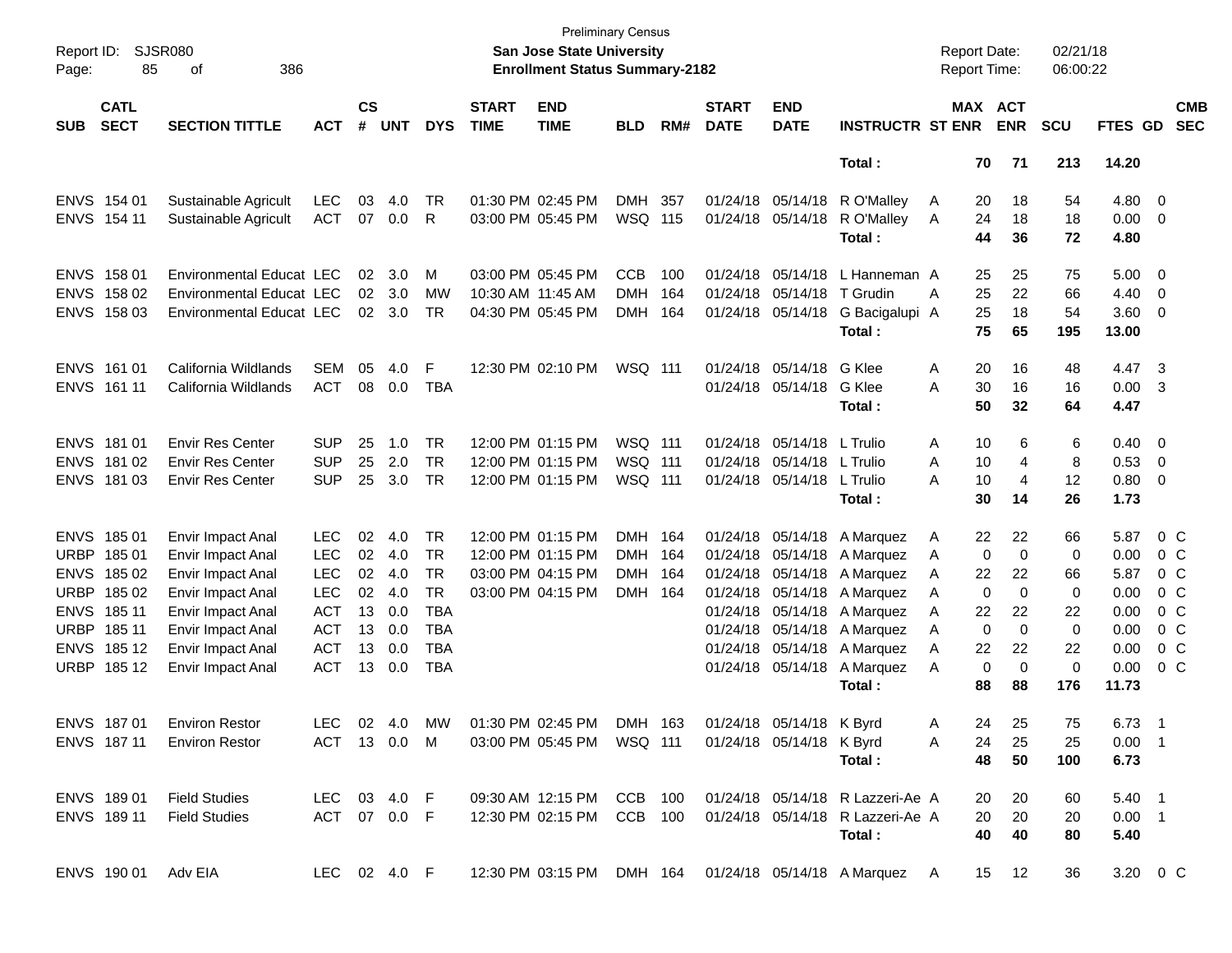| Report ID:<br>Page: | 86                         | <b>SJSR080</b><br>386<br>of |              |                    |            |            |                             | <b>Preliminary Census</b><br><b>San Jose State University</b><br><b>Enrollment Status Summary-2182</b> |                |     |                             |                           |                              |   | <b>Report Date:</b><br><b>Report Time:</b> |                | 02/21/18<br>06:00:22 |             |                |                          |
|---------------------|----------------------------|-----------------------------|--------------|--------------------|------------|------------|-----------------------------|--------------------------------------------------------------------------------------------------------|----------------|-----|-----------------------------|---------------------------|------------------------------|---|--------------------------------------------|----------------|----------------------|-------------|----------------|--------------------------|
| <b>SUB</b>          | <b>CATL</b><br><b>SECT</b> | <b>SECTION TITTLE</b>       | <b>ACT</b>   | $\mathsf{cs}$<br># | <b>UNT</b> | <b>DYS</b> | <b>START</b><br><b>TIME</b> | <b>END</b><br><b>TIME</b>                                                                              | <b>BLD</b>     | RM# | <b>START</b><br><b>DATE</b> | <b>END</b><br><b>DATE</b> | <b>INSTRUCTR ST ENR</b>      |   | MAX ACT                                    | <b>ENR</b>     | <b>SCU</b>           | FTES GD     |                | <b>CMB</b><br><b>SEC</b> |
| <b>URBP</b>         | 190 01                     | Adv EIA                     | <b>LEC</b>   | 02                 | 4.0        | F          |                             | 12:30 PM 03:15 PM                                                                                      | DMH 164        |     | 01/24/18                    | 05/14/18                  | A Marquez                    | A | 0                                          | 0              | 0                    | 0.00        | 0 <sup>C</sup> |                          |
|                     | ENVS 190 11                | Adv EIA                     | <b>ACT</b>   | 13                 | 0.0        | <b>TBA</b> |                             |                                                                                                        |                |     | 01/24/18                    | 05/14/18                  | A Marquez                    | Α | 15                                         | 12             | 12                   | 0.00        | 0 <sup>C</sup> |                          |
| <b>URBP</b>         | 190 11                     | Adv EIA                     | <b>ACT</b>   | 13                 | 0.0        | <b>TBA</b> |                             |                                                                                                        |                |     | 01/24/18                    | 05/14/18                  | A Marquez                    | A | 0                                          | 0              | 0                    | 0.00        | 0 <sup>C</sup> |                          |
|                     |                            |                             |              |                    |            |            |                             |                                                                                                        |                |     |                             |                           | Total:                       |   | 30                                         | 24             | 48                   | 3.20        |                |                          |
|                     | ENVS 191 01                | Adv Environ Restor          | <b>LEC</b>   | 02                 | 4.0        | MW         |                             | 09:00 AM 10:15 AM                                                                                      | CL             | 224 | 01/24/18                    | 05/14/18                  | K Tokatlian                  | A | 15                                         | 12             | 36                   | 3.20        | - 0            |                          |
|                     | ENVS 191 02                | Adv Environ Restor          | <b>ACT</b>   | 13                 | 0.0        | <b>TBA</b> |                             |                                                                                                        |                |     |                             | 01/24/18 05/14/18         | K Tokatlian                  | A | 15                                         | 12             | 12                   | 0.00        | - 0            |                          |
|                     |                            |                             |              |                    |            |            |                             |                                                                                                        |                |     |                             |                           | Total:                       |   | 30                                         | 24             | 48                   | 3.20        |                |                          |
|                     | ENVS 193 01                | Supr Proj & Res             | <b>SUP</b>   | 36                 | 1.0        | W          |                             | 08:00 AM 10:45 AM                                                                                      | <b>WSQ 115</b> |     | 01/24/18                    | 05/14/18                  | B Olszewski A                |   | 6                                          | 3              | 3                    | 0.20        | - 0            |                          |
| <b>ENVS</b>         | 19302                      | Supr Proj & Res             | <b>SUP</b>   | 36                 | 2.0        | W          |                             | 08:00 AM 10:45 AM                                                                                      | <b>WSQ 115</b> |     | 01/24/18                    | 05/14/18                  | B Olszewski A                |   | 6                                          | 4              | 8                    | 0.53        | 0              |                          |
| <b>ENVS</b>         | 19303                      | Supr Proj & Res             | <b>SUP</b>   | 36                 | 3.0        | W          |                             | 08:00 AM 10:45 AM                                                                                      | <b>WSQ 115</b> |     | 01/24/18                    | 05/14/18                  | B Olszewski A                |   | 6                                          | 12             | 36                   | 2.40        | 0              |                          |
| <b>ENVS</b>         | 19304                      | Supr Proj & Res             | <b>SUP</b>   | 36                 | 4.0        | W          |                             | 08:00 AM 10:45 AM                                                                                      | <b>WSQ 115</b> |     | 01/24/18                    | 05/14/18                  | B Olszewski A                |   | 6                                          | $\overline{2}$ | 8                    | 0.53        | 0              |                          |
| <b>ENVS</b>         | 193 05                     | Supr Proj & Res             | <b>SUP</b>   | 36                 | 5.0        | W          |                             | 08:00 AM 10:45 AM                                                                                      | <b>WSQ 115</b> |     | 01/24/18                    | 05/14/18                  | B Olszewski A                |   | 6                                          | 0              | 0                    | 0.00        | 0              |                          |
| <b>ENVS</b>         | 193 06                     | Supr Proj & Res             | <b>SUP</b>   | 36                 | 6.0        | W          |                             | 08:00 AM 10:45 AM                                                                                      | <b>WSQ 115</b> |     | 01/24/18                    | 05/14/18                  | B Olszewski A                |   | 6                                          | 0              | 0                    | 0.00        | 0              |                          |
| <b>ENVS</b>         | 19307                      | Supr Proj & Res             | <b>SUP</b>   | 36                 | 7.0        | W          |                             | 08:00 AM 10:45 AM                                                                                      | <b>WSQ 115</b> |     | 01/24/18                    | 05/14/18                  | B Olszewski A                |   | 6                                          | 0              | 0                    | 0.00        | 0              |                          |
| <b>ENVS</b>         | 19308                      | Supr Proj & Res             | <b>SUP</b>   | 36                 | 8.0        | W          |                             | 08:00 AM 10:45 AM                                                                                      | <b>WSQ 115</b> |     | 01/24/18                    | 05/14/18                  | B Olszewski A                |   | 6                                          | 0              | 0                    | 0.00        | 0              |                          |
| <b>ENVS</b>         | 19309                      | Supr Proj & Res             | <b>SUP</b>   | 36                 | 9.0        | W          |                             | 08:00 AM 10:45 AM                                                                                      | <b>WSQ 115</b> |     | 01/24/18                    | 05/14/18                  | B Olszewski A                |   | 6                                          | 0              | 0                    | 0.00        | - 0            |                          |
|                     |                            |                             |              |                    |            |            |                             |                                                                                                        |                |     |                             |                           | Total:                       |   | 54                                         | 21             | 55                   | 3.67        |                |                          |
|                     | ENVS 194 01                | <b>Environment Intern</b>   | <b>SUP</b>   | 36                 | 1.0        | F          |                             | 08:00 AM 09:00 AM                                                                                      | <b>WSQ 111</b> |     | 01/24/18                    | 05/14/18                  | G Klee                       | A | 3                                          | 3              | 3                    | 0.20        | - 0            |                          |
| <b>ENVS</b>         | 194 02                     | <b>Environment Intern</b>   | <b>SUP</b>   | 36                 | 2.0        | F          |                             | 08:00 AM 09:00 AM                                                                                      | <b>WSQ 111</b> |     | 01/24/18                    | 05/14/18                  | G Klee                       | A | 3                                          | 4              | 8                    | 0.53        | 0              |                          |
| <b>ENVS</b>         | 194 03                     | <b>Environment Intern</b>   | <b>SUP</b>   | 36                 | 3.0        | F          |                             | 08:00 AM 09:00 AM                                                                                      | <b>WSQ 111</b> |     | 01/24/18                    | 05/14/18                  | G Klee                       | A | 3                                          | 3              | 9                    | 0.60        | 0              |                          |
| <b>ENVS</b>         | 194 04                     | <b>Environment Intern</b>   | <b>SUP</b>   | 36                 | 4.0        | F          |                             | 08:00 AM 09:00 AM                                                                                      | <b>WSQ 111</b> |     | 01/24/18                    | 05/14/18                  | G Klee                       | A | 3                                          | 2              | 8                    | 0.53        | 0              |                          |
| <b>ENVS</b>         | 194 05                     | <b>Environment Intern</b>   | <b>SUP</b>   | 36                 | 5.0        | F          |                             | 08:00 AM 09:00 AM                                                                                      | <b>WSQ 111</b> |     | 01/24/18                    | 05/14/18                  | G Klee                       | A | 3                                          | 5              | 25                   | 1.67        | 0              |                          |
| <b>ENVS</b>         | 194 06                     | <b>Environment Intern</b>   | <b>SUP</b>   | 36                 | 6.0        | M          |                             | 07:30 AM 08:45 AM                                                                                      | <b>WSQ 111</b> |     | 01/24/18                    | 05/14/18                  | D Mulvaney                   | A | 3                                          | $\overline{2}$ | 12                   | 0.80        | 0              |                          |
| <b>ENVS</b>         | 194 07                     | <b>Environment Intern</b>   | <b>SUP</b>   | 36                 | 7.0        | M          |                             | 07:30 AM 08:45 AM                                                                                      | <b>WSQ 111</b> |     | 01/24/18                    | 05/14/18                  | D Mulvaney                   | A | 3                                          | 0              | 0                    | 0.00        | 0              |                          |
| <b>ENVS</b>         | 194 08                     | <b>Environment Intern</b>   | <b>SUP</b>   | 36                 | 8.0        | M          |                             | 07:30 AM 08:45 AM                                                                                      | <b>WSQ 111</b> |     | 01/24/18                    | 05/14/18                  | D Mulvaney                   | A | 3                                          | 2              | 16                   | 1.07        | 0              |                          |
| <b>ENVS</b>         | 194 09                     | Environment Intern          | <b>SUP</b>   | 36                 | 9.0        | м          |                             | 07:30 AM 08:45 AM                                                                                      | <b>WSQ 111</b> |     | 01/24/18                    | 05/14/18                  | D Mulvaney                   | A | 3                                          | 2              | 18                   | 1.20        | - 0            |                          |
|                     |                            |                             |              |                    |            |            |                             |                                                                                                        |                |     |                             |                           | Total:                       |   | 27                                         | 23             | 99                   | 6.60        |                |                          |
|                     | ENVS 198 01                | Sr Sem                      | SEM 05 3.0   |                    |            | MW         |                             | 10:30 AM 11:45 AM                                                                                      | WSQ 113        |     |                             |                           | 01/24/18 05/14/18 R O'Malley | A | 20                                         | 22             | 66                   | 4.40 0      |                |                          |
|                     | ENVS 198 02                | Sr Sem                      | SEM 05 3.0 W |                    |            |            |                             | 05:00 PM 07:45 PM                                                                                      | SH             | 411 |                             |                           | 01/24/18 05/14/18 J Douglas  | A | 20                                         | 23             | 69                   | $4.60 \ 0$  |                |                          |
|                     |                            |                             |              |                    |            |            |                             |                                                                                                        |                |     |                             |                           | Total:                       |   | 40                                         | 45             | 135                  | 9.00        |                |                          |
|                     | ENVS 200 01                | Sem Env Methods             | SEM 05 3.0 W |                    |            |            |                             | 05:00 PM 07:45 PM WSQ 115                                                                              |                |     |                             | 01/24/18 05/14/18 M Davis |                              | A | 15                                         | 6              | 18                   | 1.506       |                |                          |
|                     |                            |                             |              |                    |            |            |                             |                                                                                                        |                |     |                             |                           | Total:                       |   | 15                                         | 6              | 18                   | 1.50        |                |                          |
|                     | ENVS 210 01                | <b>Environ Topics</b>       | <b>SUP</b>   |                    | 1.0        |            |                             |                                                                                                        |                |     |                             |                           |                              | X | 0                                          | $\mathbf 0$    | 0                    | $0.00 \t 0$ |                |                          |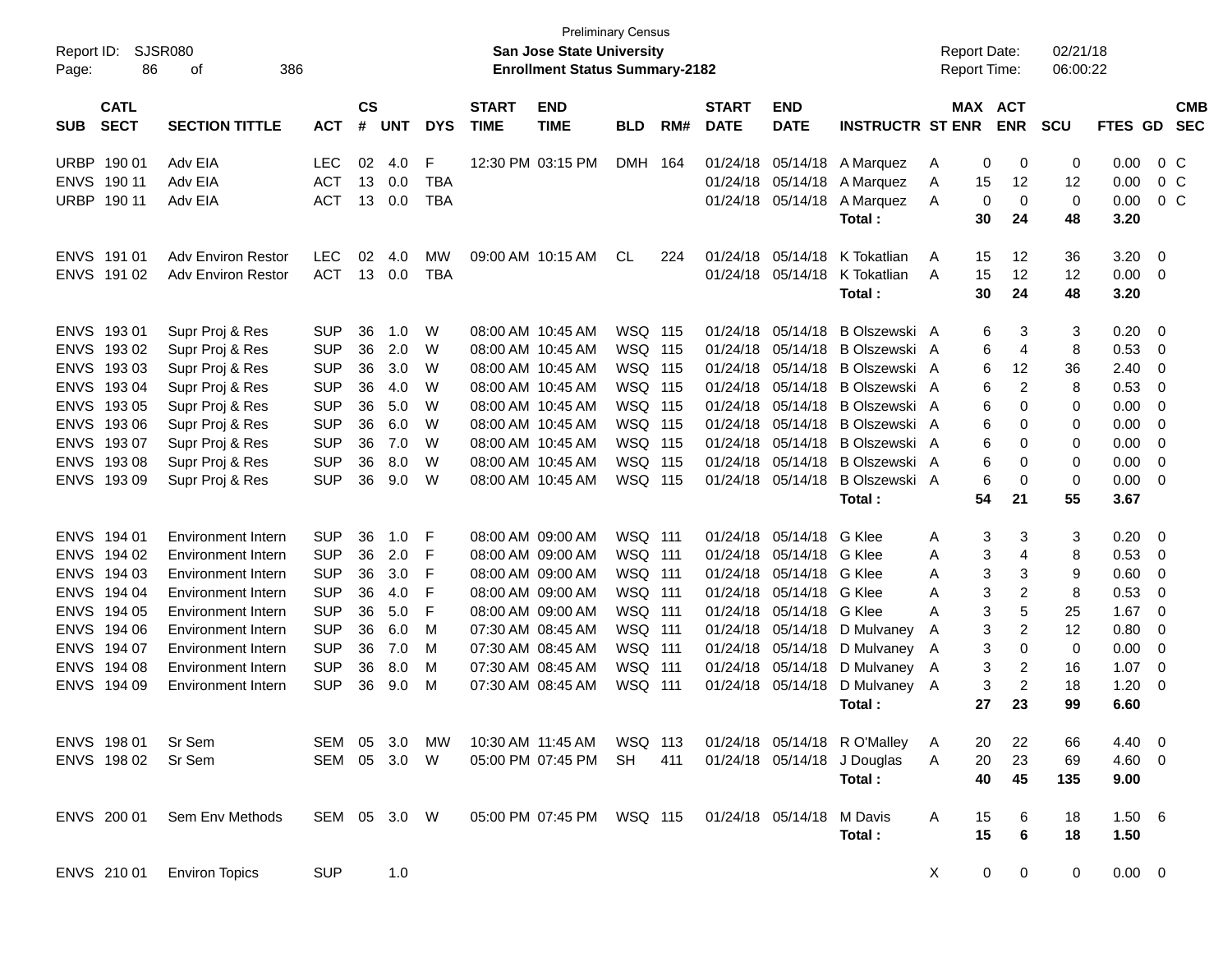| Report ID:<br>Page: | 87                         | <b>SJSR080</b><br>386<br>of     |            |                    |            |            |                             | <b>Preliminary Census</b><br>San Jose State University<br><b>Enrollment Status Summary-2182</b> |            |     |                             |                           |                              |   | <b>Report Date:</b><br><b>Report Time:</b> |                                  | 02/21/18<br>06:00:22 |              |                          |                          |
|---------------------|----------------------------|---------------------------------|------------|--------------------|------------|------------|-----------------------------|-------------------------------------------------------------------------------------------------|------------|-----|-----------------------------|---------------------------|------------------------------|---|--------------------------------------------|----------------------------------|----------------------|--------------|--------------------------|--------------------------|
| <b>SUB</b>          | <b>CATL</b><br><b>SECT</b> | <b>SECTION TITTLE</b>           | <b>ACT</b> | $\mathsf{cs}$<br># | <b>UNT</b> | <b>DYS</b> | <b>START</b><br><b>TIME</b> | <b>END</b><br><b>TIME</b>                                                                       | <b>BLD</b> | RM# | <b>START</b><br><b>DATE</b> | <b>END</b><br><b>DATE</b> | <b>INSTRUCTR ST ENR</b>      |   | <b>MAX ACT</b>                             | <b>ENR</b>                       | <b>SCU</b>           | FTES GD      |                          | <b>CMB</b><br><b>SEC</b> |
|                     | ENVS 210 02                | <b>Environ Topics</b>           | <b>SUP</b> |                    | 2.0        |            |                             |                                                                                                 |            |     |                             |                           |                              | X | 0                                          | 0                                | 0                    | 0.00         | 0                        |                          |
|                     | ENVS 210 03                | <b>Environ Topics</b>           | <b>SUP</b> |                    | 3.0        |            |                             |                                                                                                 |            |     |                             |                           |                              | X | $\mathbf 0$                                | $\mathbf 0$                      | 0                    | 0.00         | $\mathbf 0$              |                          |
|                     | ENVS 210 11                | <b>Environ Topics</b>           | <b>SUP</b> | 25                 | 1.0        | МW         |                             | 12:00 PM 01:15 PM                                                                               | WSQ 111    |     |                             |                           | 01/24/18 05/14/18 R O'Malley | Α | 10                                         | 1                                | -1                   | 0.08         | -1                       |                          |
|                     | ENVS 210 12                | <b>Environ Topics</b>           | <b>SUP</b> | 25                 | 2.0        | <b>MW</b>  |                             | 12:00 PM 01:15 PM                                                                               | WSQ 111    |     |                             | 01/24/18 05/14/18         | R O'Malley                   | A | 10                                         | 0                                | 0                    | 0.00         | $\mathbf 0$              |                          |
|                     | ENVS 210 13                | <b>Environ Topics</b>           | <b>SUP</b> | 25                 | 3.0        | <b>MW</b>  |                             | 12:00 PM 01:15 PM                                                                               | WSQ 111    |     | 01/24/18                    | 05/14/18                  | R O'Malley<br>Total:         | Α | 10<br>30                                   | $\mathbf 5$<br>$6\phantom{1}$    | 15<br>16             | 1.20<br>1.28 | $\overline{4}$           |                          |
|                     |                            |                                 |            |                    |            |            |                             |                                                                                                 |            |     |                             |                           |                              |   |                                            |                                  |                      |              |                          |                          |
|                     | ENVS 285 01                | Grad Internship                 | <b>SUP</b> | 25                 | 3.0        | <b>TBA</b> |                             |                                                                                                 |            |     |                             | 01/24/18 05/14/18         | W Russell                    | A | 3                                          | 1                                | 3                    | 0.25         | $\overline{\phantom{0}}$ |                          |
|                     |                            |                                 |            |                    |            |            |                             |                                                                                                 |            |     |                             |                           | Total:                       |   | 3                                          | $\mathbf{1}$                     | 3                    | 0.25         |                          |                          |
|                     | ENVS 295 01                | <b>Grad Teach Asst</b>          | <b>SUP</b> |                    | 25 3.0     | <b>TBA</b> |                             |                                                                                                 |            |     |                             | 01/24/18 05/14/18         | W Russell                    | A | 3                                          | 0                                | $\mathbf 0$          | $0.00 \t 0$  |                          |                          |
|                     |                            |                                 |            |                    |            |            |                             |                                                                                                 |            |     |                             |                           | Total:                       |   | 3                                          | $\bf{0}$                         | $\mathbf{0}$         | 0.00         |                          |                          |
|                     |                            |                                 |            |                    |            |            |                             |                                                                                                 |            |     |                             |                           |                              |   |                                            |                                  |                      |              |                          |                          |
|                     | ENVS 297 01                | Research & Proposals SEM 05 3.0 |            |                    |            | -F         |                             | 09:30 AM 12:15 PM                                                                               | DMH 164    |     | 01/24/18                    | 05/14/18                  | W Russell<br>Total:          | A | 12<br>12                                   | $\overline{7}$<br>$\overline{7}$ | 21<br>21             | 1.75<br>1.75 | $\overline{7}$           |                          |
|                     |                            |                                 |            |                    |            |            |                             |                                                                                                 |            |     |                             |                           |                              |   |                                            |                                  |                      |              |                          |                          |
|                     | ENVS 299 01                | MS Thesis/Project               | <b>SUP</b> | 25                 | 1.0        | <b>TBA</b> |                             |                                                                                                 |            |     | 01/24/18                    | 05/14/18                  | W Russell                    | A | 5                                          | 0                                | 0                    | 0.00         | $\overline{0}$           |                          |
|                     | ENVS 299 02                | MS Thesis/Project               | <b>SUP</b> | 25                 | 2.0        | <b>TBA</b> |                             |                                                                                                 |            |     | 01/24/18                    | 05/14/18                  | W Russell                    | А | 5                                          | 0                                | 0                    | 0.00         | 0                        |                          |
|                     | ENVS 299 03                | <b>MS Thesis/Project</b>        | <b>SUP</b> | 25                 | 3.0        | <b>TBA</b> |                             |                                                                                                 |            |     | 01/24/18                    | 05/14/18                  | W Russell                    | A | 5                                          | 2                                | 6                    | 0.50         | $\overline{2}$           |                          |
|                     | ENVS 299 04                | MS Thesis/Project               | <b>SUP</b> | 25                 | 4.0        | <b>TBA</b> |                             |                                                                                                 |            |     | 01/24/18                    |                           | 05/14/18 W Russell           | A | 5                                          | $\Omega$                         | $\mathbf 0$          | 0.00         | $\mathbf 0$              |                          |
|                     | ENVS 299 05                | <b>MS Thesis/Project</b>        | <b>SUP</b> | 25                 | 5.0        | <b>TBA</b> |                             |                                                                                                 |            |     | 01/24/18                    |                           | 05/14/18 W Russell           | A | 5                                          | $\Omega$                         | $\mathbf 0$          | 0.00         | $\Omega$                 |                          |
|                     | ENVS 299 06                | <b>MS Thesis/Project</b>        | <b>SUP</b> | 25                 | 6.0        | <b>TBA</b> |                             |                                                                                                 |            |     |                             | 01/24/18 05/14/18         | W Russell                    | A | $\sqrt{5}$                                 | 3                                | 18                   | 1.50         | 3                        |                          |
|                     |                            |                                 |            |                    |            |            |                             |                                                                                                 |            |     |                             |                           | Total:                       |   | 30                                         | 5                                | 24                   | 2.00         |                          |                          |
|                     | Department :               | <b>Environmental Studies</b>    |            |                    |            |            |                             |                                                                                                 |            |     |                             |                           | <b>Department Total:</b>     |   | 1732                                       | 1298                             | 3533                 | 237.77       |                          |                          |
|                     |                            |                                 |            |                    |            |            |                             |                                                                                                 |            |     |                             | <b>Lower Division:</b>    |                              |   | 360                                        | 195                              | 585                  | 39.00        |                          |                          |
|                     |                            |                                 |            |                    |            |            |                             |                                                                                                 |            |     |                             | <b>Upper Division:</b>    |                              |   | 1294                                       | 1084                             | 2884                 | 193.48       |                          |                          |
|                     |                            |                                 |            |                    |            |            |                             |                                                                                                 |            |     |                             |                           | <b>Graduate Division:</b>    |   | 78                                         | 19                               | 64                   | 5.28         |                          |                          |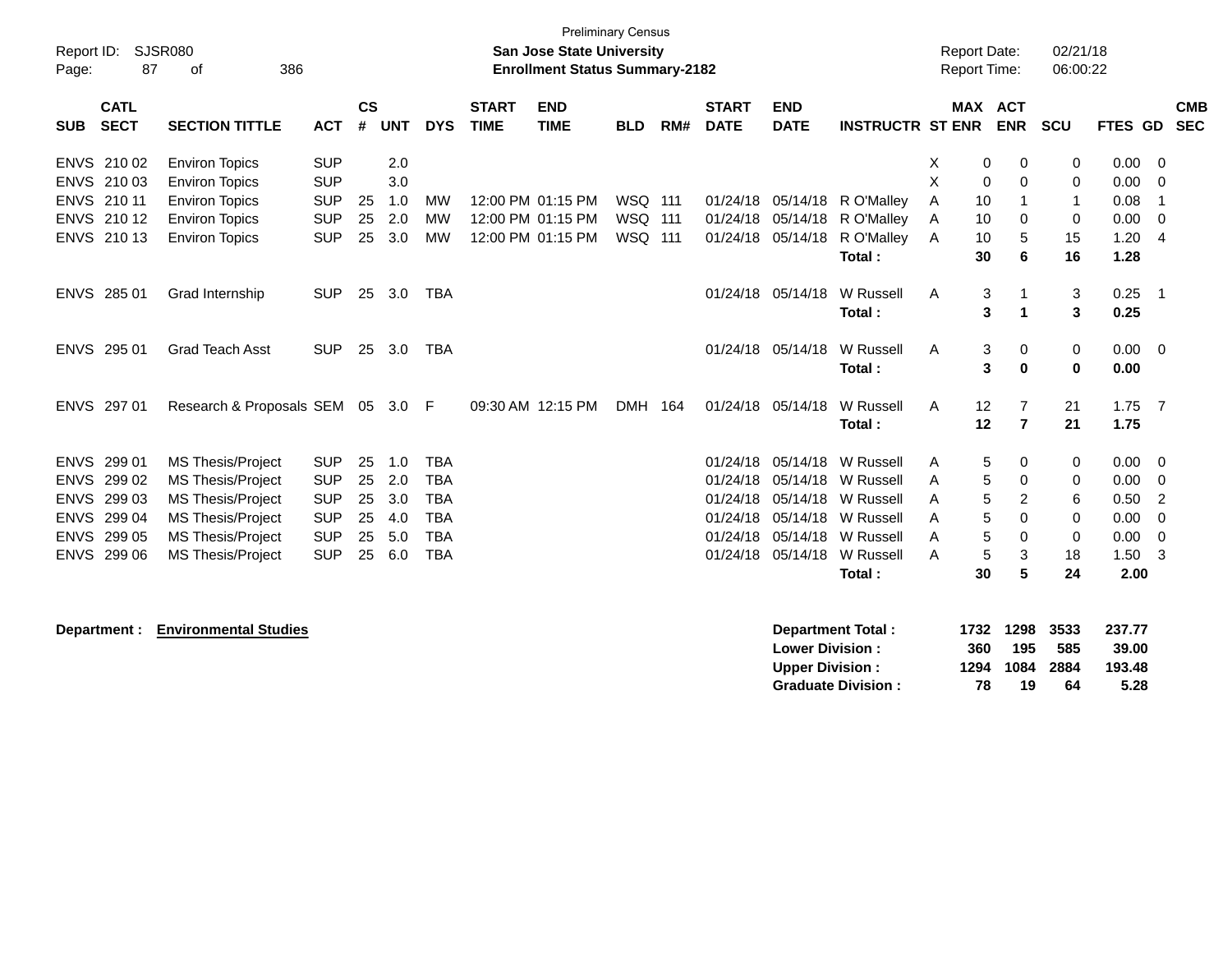| Report ID:<br>Page: |                            | <b>SJSR080</b><br>88<br>386<br>of |            |                    |            |            |                             | San Jose State University<br><b>Enrollment Status Summary-2182</b> | <b>Preliminary Census</b> |     |                             |                           |                                  | <b>Report Date:</b><br><b>Report Time:</b> |             |            | 02/21/18<br>06:00:22 |             |                         |                          |
|---------------------|----------------------------|-----------------------------------|------------|--------------------|------------|------------|-----------------------------|--------------------------------------------------------------------|---------------------------|-----|-----------------------------|---------------------------|----------------------------------|--------------------------------------------|-------------|------------|----------------------|-------------|-------------------------|--------------------------|
| SUB                 | <b>CATL</b><br><b>SECT</b> | <b>SECTION TITTLE</b>             | <b>ACT</b> | $\mathsf{cs}$<br># | <b>UNT</b> | <b>DYS</b> | <b>START</b><br><b>TIME</b> | <b>END</b><br><b>TIME</b>                                          | <b>BLD</b>                | RM# | <b>START</b><br><b>DATE</b> | <b>END</b><br><b>DATE</b> | <b>INSTRUCTR ST ENR</b>          |                                            | MAX ACT     | <b>ENR</b> | <b>SCU</b>           | FTES GD     |                         | <b>CMB</b><br><b>SEC</b> |
| College             |                            | <b>Social Sciences</b>            |            |                    |            |            |                             |                                                                    |                           |     |                             |                           |                                  |                                            |             |            |                      |             |                         |                          |
|                     | Department :<br>GEOG 101   | Geography<br>Geog Natural Env     | <b>LEC</b> |                    | 3.0        |            |                             |                                                                    |                           |     |                             |                           |                                  | X.                                         | 0           | 0          | 0                    | 0.00        | $\overline{\mathbf{0}}$ |                          |
| <b>GEOG</b>         | 1 0 2                      | Geog Natural Env                  | <b>LEC</b> | $02\,$             | 3.0        | <b>TR</b>  |                             | 12:00 PM 01:15 PM                                                  | CL                        | 224 |                             | 01/24/18 05/14/18         | J Hasty                          | Α                                          | 40          | 21         | 63                   | 4.20        | 0                       |                          |
| <b>GEOG</b>         | 180                        | Geog Natural Env                  | <b>LEC</b> | $02\,$             | 3.0        | <b>TBA</b> |                             |                                                                    |                           |     |                             |                           | 01/24/18 05/14/18 G Pereira      | Α                                          | 40          | 43         | 129                  | 8.60        | 0                       |                          |
| <b>GEOG</b>         | 181                        | Geog Natural Env                  | <b>LEC</b> | 02                 | 3.0        | <b>TBA</b> |                             |                                                                    |                           |     |                             | 01/24/18 05/14/18         | G Pereira                        | А                                          | 40          | 34         | 102                  | 6.80        | 0                       |                          |
|                     |                            |                                   |            |                    |            |            |                             |                                                                    |                           |     |                             |                           | Total:                           |                                            | 120         | 98         | 294                  | 19.60       |                         |                          |
|                     | GEOG 1001                  | <b>Cultural Geography</b>         | LEC        | 02                 | 3.0        | <b>TR</b>  |                             | 10:30 AM 11:45 AM                                                  | CL                        | 224 |                             | 01/24/18 05/14/18         | J Hasty                          | A                                          | 40          | 21         | 63                   | 4.20        | $\overline{\mathbf{0}}$ |                          |
|                     | GEOG 1080                  | <b>Cultural Geography</b>         | <b>LEC</b> | 02                 | 3.0        | <b>TBA</b> |                             |                                                                    |                           |     |                             | 01/24/18 05/14/18 E Pena  |                                  | Α                                          | 30          | 31         | 93                   | 6.20        | $\overline{0}$          |                          |
|                     | GEOG 1081                  | <b>Cultural Geography</b>         | <b>LEC</b> | 02                 | 3.0        | <b>TBA</b> |                             |                                                                    |                           |     |                             | 01/24/18 05/14/18         | E Pena                           | Α                                          | 40          | 37         | 111                  | 7.40        | $\overline{0}$          |                          |
|                     |                            |                                   |            |                    |            |            |                             |                                                                    |                           |     |                             |                           | Total:                           |                                            | 110         | 89         | 267                  | 17.80       |                         |                          |
|                     | GEOG 1201                  | Global Geography                  | <b>LEC</b> |                    | 3.0        |            |                             |                                                                    |                           |     |                             |                           |                                  | X                                          | 0           | 0          | 0                    | 0.00        | $\overline{\mathbf{0}}$ |                          |
|                     | GEOG 1280                  | Global Geography                  | <b>LEC</b> | 01                 | 3.0        | TBA        |                             |                                                                    |                           |     |                             | 01/24/18 05/14/18         | G Pereira                        | Α                                          | 40          | 41         | 123                  | 8.20        | $\overline{0}$          |                          |
|                     | GEOG 1281                  | Global Geography                  | <b>LEC</b> | 01                 | 3.0        | <b>TBA</b> |                             |                                                                    |                           |     |                             | 01/24/18 05/14/18         | T Orf                            | A                                          | 40          | 25         | 75                   | 5.00        | $\overline{\mathbf{0}}$ |                          |
|                     |                            |                                   |            |                    |            |            |                             |                                                                    |                           |     |                             |                           | Total :                          |                                            | 80          | 66         | 198                  | 13.20       |                         |                          |
|                     | GEOG 105 01                | Urban Geog                        | <b>LEC</b> |                    | 3.0        |            |                             |                                                                    |                           |     |                             |                           |                                  | Χ                                          | 0           | 0          | 0                    | $0.00 \t 0$ |                         |                          |
|                     |                            |                                   |            |                    |            |            |                             |                                                                    |                           |     |                             |                           | Total:                           |                                            | $\bf{0}$    | $\bf{0}$   | $\mathbf 0$          | 0.00        |                         |                          |
|                     | GEOG 112 01                | Nat Cult Terr Disp                | <b>LEC</b> | 02                 | 3.0        | <b>MW</b>  |                             | 12:00 PM 01:15 PM                                                  | CL                        | 224 |                             | 01/24/18 05/14/18         | M Kelley                         | A                                          | 35          | 39         | 117                  | 7.80        | $\overline{\mathbf{0}}$ |                          |
|                     | GEOG 112 02                | Nat Cult Terr Disp                | <b>LEC</b> | 02 <sub>o</sub>    | 3.0        | <b>MW</b>  |                             | 03:00 PM 04:15 PM                                                  | CL.                       | 224 |                             | 01/24/18 05/14/18         | M Kellev                         | Α                                          | 35          | 32         | 96                   | 6.40        | $\overline{0}$          |                          |
|                     | GEOG 112 80                | Nat Cult Terr Disp                | <b>LEC</b> | 02                 | 3.0        | <b>TBA</b> |                             |                                                                    |                           |     |                             | 01/24/18 05/14/18         | K Rohrmeier A                    |                                            | 35          | 35         | 105                  | 7.00        | $\overline{0}$          |                          |
|                     | GEOG 112 81                | Nat Cult Terr Disp                | <b>LEC</b> | 02                 | 3.0        | <b>TBA</b> |                             |                                                                    |                           |     |                             | 01/24/18 05/14/18         | K Rohrmeier A                    |                                            | 35          | 35         | 105                  | 7.00        | $\overline{0}$          |                          |
|                     |                            |                                   |            |                    |            |            |                             |                                                                    |                           |     |                             |                           | Total :                          |                                            | 140         | 141        | 423                  | 28.20       |                         |                          |
|                     | GEOG 113 01                | <b>Global Cities</b>              | <b>LEC</b> | 02 <sub>o</sub>    | 3.0        | R          |                             | 03:00 PM 05:45 PM                                                  | <b>CL</b>                 | 224 |                             | 01/24/18 05/14/18         | K Richardson A                   |                                            | 25          | 14         | 42                   | $2.90$ 2    |                         |                          |
|                     |                            |                                   |            |                    |            |            |                             |                                                                    |                           |     |                             |                           | Total :                          |                                            | 25          | 14         | 42                   | 2.90        |                         |                          |
|                     | GEOG 115 01                | Global Development LEC 02 3.0 T   |            |                    |            |            |                             | 03:00 PM 05:45 PM                                                  | CL                        | 224 |                             |                           | 01/24/18 05/14/18 K Richardson A |                                            | 25.         | 18         | 54                   | $3.70$ 2    |                         |                          |
|                     |                            |                                   |            |                    |            |            |                             |                                                                    |                           |     |                             |                           | Total:                           |                                            | 25          | 18         | 54                   | 3.70        |                         |                          |
|                     | GEOG 121 80                | Pop & Global Change LEC           |            |                    | 02 3.0     | TBA        |                             |                                                                    |                           |     |                             |                           | 01/24/18 05/14/18 G Pereira      | A                                          | 25          | 19         | 57                   | 3.80 0 C    |                         |                          |
|                     | ENVS 121 80                | Pop & Global Change LEC           |            |                    | 02 3.0 TBA |            |                             |                                                                    |                           |     |                             |                           | 01/24/18 05/14/18 G Pereira      | Α                                          | $\mathbf 0$ | $\sqrt{5}$ | 15                   | 1.00        | $0\,C$                  |                          |
|                     |                            |                                   |            |                    |            |            |                             |                                                                    |                           |     |                             |                           | Total:                           |                                            | 25          | 24         | 72                   | 4.80        |                         |                          |
|                     | GEOG 123 01                | Geog K-12 Teachers LEC            |            |                    | 3.0        |            |                             |                                                                    |                           |     |                             |                           |                                  | X                                          | 0           | 0          | 0                    | $0.00 \t 0$ |                         |                          |
|                     |                            |                                   |            |                    |            |            |                             |                                                                    |                           |     |                             |                           | Total:                           |                                            | 0           | 0          | $\mathbf 0$          | 0.00        |                         |                          |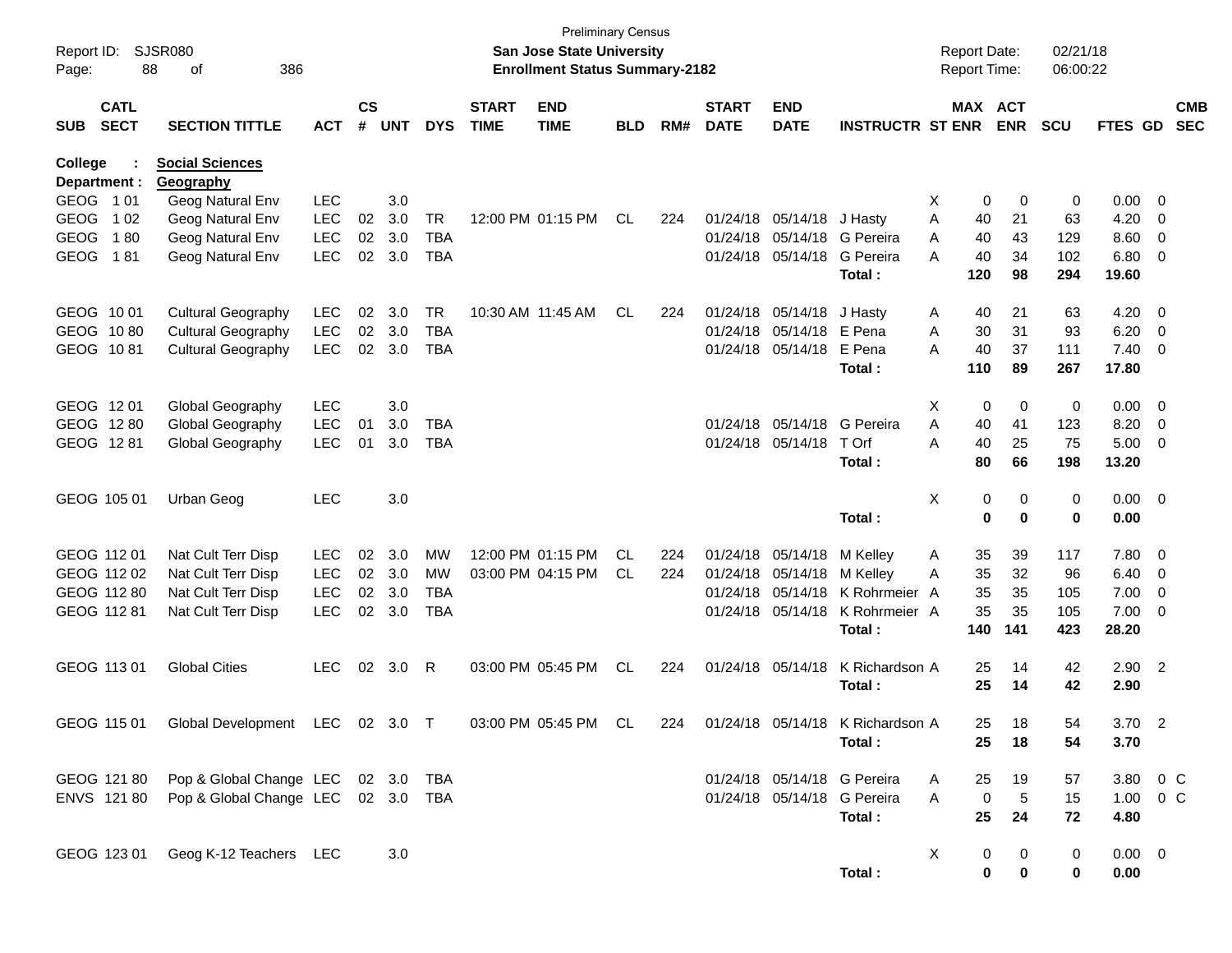| Page:      | Report ID: SJSR080<br>89                                 | 386<br>of                                                                                      |                                                      |                |                                      |                                               |                             | San Jose State University<br><b>Enrollment Status Summary-2182</b> | <b>Preliminary Census</b> |     |                             |                                        |                                                                                                                                                        | <b>Report Date:</b><br>Report Time: |                                                                                                           | 02/21/18<br>06:00:22                        |                                                         |                                                                                                             |            |
|------------|----------------------------------------------------------|------------------------------------------------------------------------------------------------|------------------------------------------------------|----------------|--------------------------------------|-----------------------------------------------|-----------------------------|--------------------------------------------------------------------|---------------------------|-----|-----------------------------|----------------------------------------|--------------------------------------------------------------------------------------------------------------------------------------------------------|-------------------------------------|-----------------------------------------------------------------------------------------------------------|---------------------------------------------|---------------------------------------------------------|-------------------------------------------------------------------------------------------------------------|------------|
| <b>SUB</b> | <b>CATL</b><br><b>SECT</b>                               | <b>SECTION TITTLE</b>                                                                          | <b>ACT</b>                                           | <b>CS</b><br># | <b>UNT</b>                           | <b>DYS</b>                                    | <b>START</b><br><b>TIME</b> | <b>END</b><br><b>TIME</b>                                          | <b>BLD</b>                | RM# | <b>START</b><br><b>DATE</b> | <b>END</b><br><b>DATE</b>              | <b>INSTRUCTR ST ENR</b>                                                                                                                                |                                     | MAX ACT<br><b>ENR</b>                                                                                     | <b>SCU</b>                                  | FTES GD SEC                                             |                                                                                                             | <b>CMB</b> |
|            | GEOG 145 01                                              | California                                                                                     | <b>LEC</b>                                           |                | 3.0                                  |                                               |                             |                                                                    |                           |     |                             |                                        | Total:                                                                                                                                                 | X                                   | 0<br>0<br>$\bf{0}$<br>$\bf{0}$                                                                            | 0<br>0                                      | $0.00 \t 0$<br>0.00                                     |                                                                                                             |            |
|            | GEOG 171 01<br>GEOG 171 02<br>GEOG 171 03<br>GEOG 171 04 | Adv GIS<br>Adv GIS<br>Adv GIS<br>Adv GIS                                                       | LEC<br>LAB<br><b>LEC</b><br>LAB                      | 02<br>15       | 3.0<br>0.0<br>3.0<br>0.0             | W<br>W                                        |                             | 05:00 PM 06:45 PM<br>07:00 PM 09:45 PM                             | WSQ 113<br>WSQ 113        |     |                             | 01/24/18 05/14/18<br>01/24/18 05/14/18 | M Kelley<br>M Kelley                                                                                                                                   | X<br>X<br>Α<br>18<br>18<br>A        | 0<br>0<br>0<br>$\mathbf 0$<br>13<br>13                                                                    | 0<br>0<br>26<br>13                          | 0.00<br>0.00<br>2.60<br>0.00                            | $\overline{\phantom{0}}$<br>$\overline{\phantom{0}}$<br>$\overline{\mathbf{0}}$<br>$\overline{\phantom{0}}$ |            |
|            | GEOG 180 01<br>GEOG 180 02                               | <b>Indiv Studies</b><br><b>Indiv Studies</b>                                                   | <b>SUP</b><br><b>SUP</b>                             | 36<br>36       | 3.0<br>4.0                           | <b>TBA</b><br><b>TBA</b>                      |                             |                                                                    |                           |     |                             | 01/24/18 05/14/18<br>01/24/18 05/14/18 | Total:<br>K Rohrmeier A<br>K Rohrmeier A<br>Total:                                                                                                     | 36                                  | 26<br>$\mathbf{1}$<br>1<br>1<br>$\mathbf{1}$<br>$\mathbf{2}$<br>$\mathbf{2}$                              | 39<br>3<br>$\overline{4}$<br>$\overline{7}$ | 2.60<br>0.20<br>0.27<br>0.47                            | $\overline{\mathbf{0}}$<br>$\overline{\phantom{0}}$                                                         |            |
|            | GEOG 181 01<br>GEOG 181 02                               | Rem Sens Basi Theo<br>Rem Sens Basi Theo                                                       | <b>LEC</b><br>LAB                                    | 02             | 3.0<br>15 0.0                        | R<br>R                                        |                             | 03:00 PM 04:45 PM<br>05:00 PM 07:45 PM                             | WSQ 111<br>WSQ 113        |     |                             | 01/24/18 05/14/18<br>01/24/18 05/14/18 | E Waller<br>E Waller<br>Total:                                                                                                                         | 18<br>A<br>18<br>A<br>36            | 14<br>14<br>28                                                                                            | 28<br>14<br>42                              | 3.004<br>0.004<br>3.00                                  |                                                                                                             |            |
|            | GEOG 187 01<br>GEOG 187 02                               | Field Human & Hist<br>Field Human & Hist                                                       | <b>SUP</b><br><b>SUP</b>                             | 36             | 3.0<br>3.0                           | $\top$                                        |                             | 12:00 PM 02:45 PM                                                  | WSQ 113                   |     |                             | 01/24/18 05/14/18                      | K Rohrmeier A<br>Total:                                                                                                                                | X<br>20<br>20                       | $\mathbf 0$<br>0<br>16<br>16                                                                              | 0<br>48<br>48                               | $0.00 \t 0$<br>$3.20 \ 0$<br>3.20                       |                                                                                                             |            |
|            | GEOG 197 01<br>GEOG 197 02                               | Geog Internship<br>Geog Internship                                                             | <b>SUP</b><br><b>SUP</b>                             | 36<br>36       | 1.0<br>3.0                           | <b>TBA</b><br><b>TBA</b>                      |                             |                                                                    |                           |     | 01/24/18                    | 05/14/18<br>01/24/18 05/14/18          | K Rohrmeier A<br>K Rohrmeier A<br>Total:                                                                                                               |                                     | $\mathbf 1$<br>0<br>$\mathbf 1$<br>1<br>$\mathbf 2$<br>$\blacktriangleleft$                               | 0<br>3<br>3                                 | $0.00 \t 0$<br>$0.20 \ 0$<br>0.20                       |                                                                                                             |            |
|            | GEOG 282 01                                              | Adv Geog Tech                                                                                  | <b>SEM</b>                                           |                | 3.0                                  |                                               |                             |                                                                    |                           |     |                             |                                        | Total:                                                                                                                                                 | Χ                                   | 0<br>0<br>$\bf{0}$<br>$\bf{0}$                                                                            | 0<br>$\mathbf 0$                            | $0.00 \t 0$<br>0.00                                     |                                                                                                             |            |
|            | GEOG 298 01                                              | <b>Special Study</b><br>GEOG 298 02 Special Study                                              | <b>SUP</b><br>SUP 25 4.0 TBA                         |                | 25 3.0                               | TBA                                           |                             |                                                                    |                           |     |                             |                                        | 01/24/18 05/14/18 K Richardson A<br>01/24/18 05/14/18 K Richardson A<br>Total:                                                                         |                                     | $\mathbf{1}$<br>0<br>1<br>0<br>$\mathbf 2$<br>0                                                           | 0<br>0<br>0                                 | $0.00 \t 0$<br>$0.00 \quad 0$<br>0.00                   |                                                                                                             |            |
|            | GEOG 299 01<br>GEOG 299 02<br>GEOG 299 03<br>GEOG 299 04 | MA Thesis/Project<br>MA Thesis/Project<br><b>MA Thesis/Project</b><br><b>MA Thesis/Project</b> | <b>SUP</b><br><b>SUP</b><br><b>SUP</b><br><b>SUP</b> |                | 25 1.0<br>25 3.0<br>25 6.0<br>25 4.0 | <b>TBA</b><br><b>TBA</b><br><b>TBA</b><br>TBA |                             |                                                                    |                           |     |                             |                                        | 01/24/18 05/14/18 K Richardson A<br>01/24/18 05/14/18 K Richardson A<br>01/24/18 05/14/18 K Richardson A<br>01/24/18 05/14/18 K Richardson A<br>Total: |                                     | 1<br>0<br>$\overline{a}$<br>$\mathbf{1}$<br>$\mathbf{1}$<br>$\overline{c}$<br>1<br>$\mathbf{1}$<br>5<br>4 | 0<br>$\,6$<br>12<br>$\overline{4}$<br>22    | $0.00 \t 0$<br>$0.50$ 2<br>$1.00$ 2<br>$0.33$ 1<br>1.83 |                                                                                                             |            |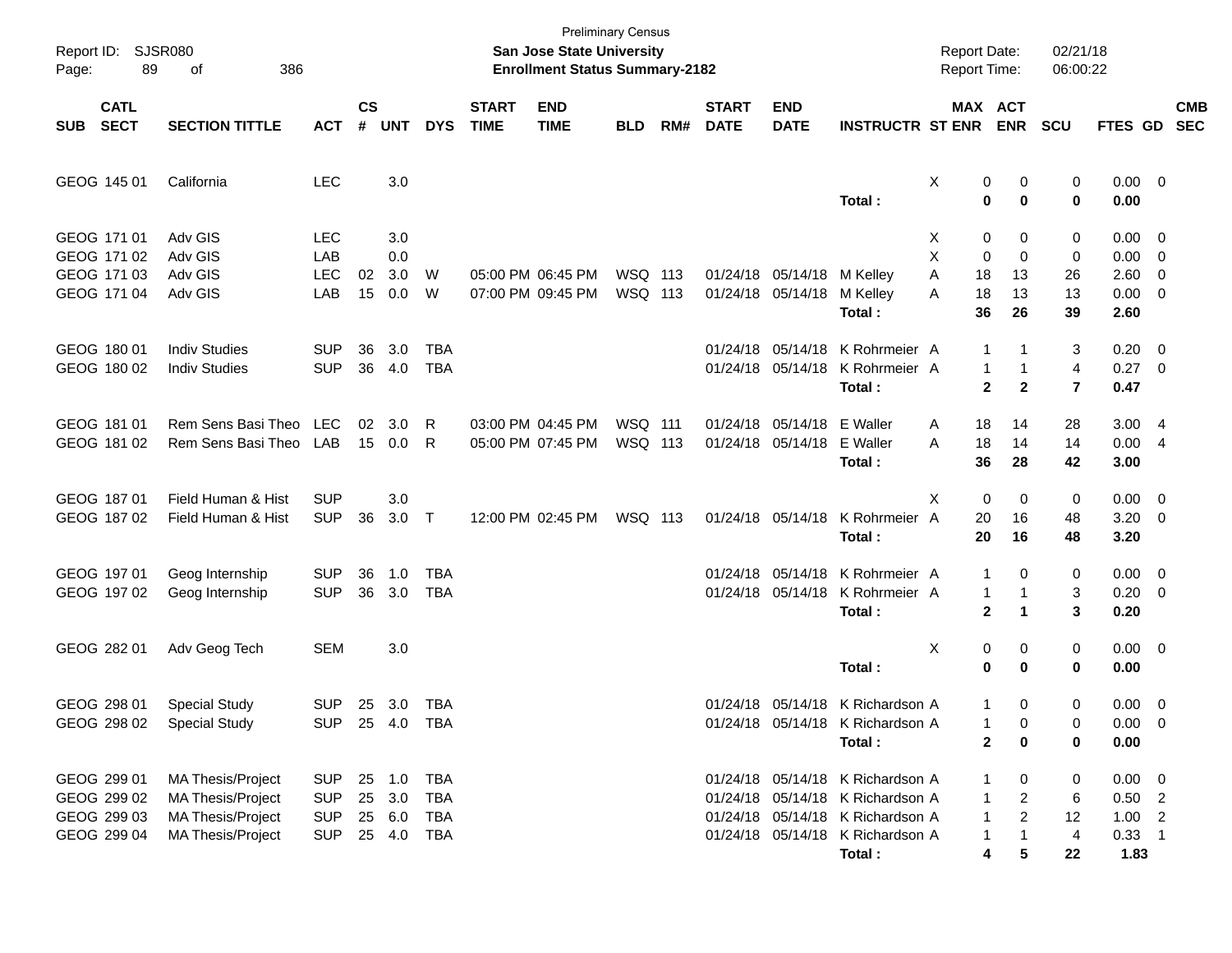| Report ID:<br>Page: | 90                         | SJSR080<br>оf         | 386        |                |            |                             | <b>San Jose State University</b><br><b>Enrollment Status Summary-2182</b> |            |     |                             |                           |                           | <b>Report Date:</b><br><b>Report Time:</b> |                   | 02/21/18<br>06:00:22 |                 |                   |
|---------------------|----------------------------|-----------------------|------------|----------------|------------|-----------------------------|---------------------------------------------------------------------------|------------|-----|-----------------------------|---------------------------|---------------------------|--------------------------------------------|-------------------|----------------------|-----------------|-------------------|
| <b>SUB</b>          | <b>CATL</b><br><b>SECT</b> | <b>SECTION TITTLE</b> | <b>ACT</b> | CS<br>UNT<br># | <b>DYS</b> | <b>START</b><br><b>TIME</b> | <b>END</b><br>TIME                                                        | <b>BLD</b> | RM# | <b>START</b><br><b>DATE</b> | <b>END</b><br><b>DATE</b> | <b>INSTRUCTR ST ENR</b>   | MAX                                        | ACT<br><b>ENR</b> | <b>SCU</b>           | <b>FTES GD</b>  | <b>CMB</b><br>SEC |
| Department :        |                            | Geography             |            |                |            |                             |                                                                           |            |     |                             | <b>Lower Division:</b>    | <b>Department Total:</b>  | 627<br>310                                 | 528<br>253        | 1511<br>759          | 101.50<br>50.60 |                   |
|                     |                            |                       |            |                |            |                             |                                                                           |            |     |                             | <b>Upper Division:</b>    | <b>Graduate Division:</b> | 311<br>6                                   | 270<br>5.         | 730<br>22            | 49.07<br>1.83   |                   |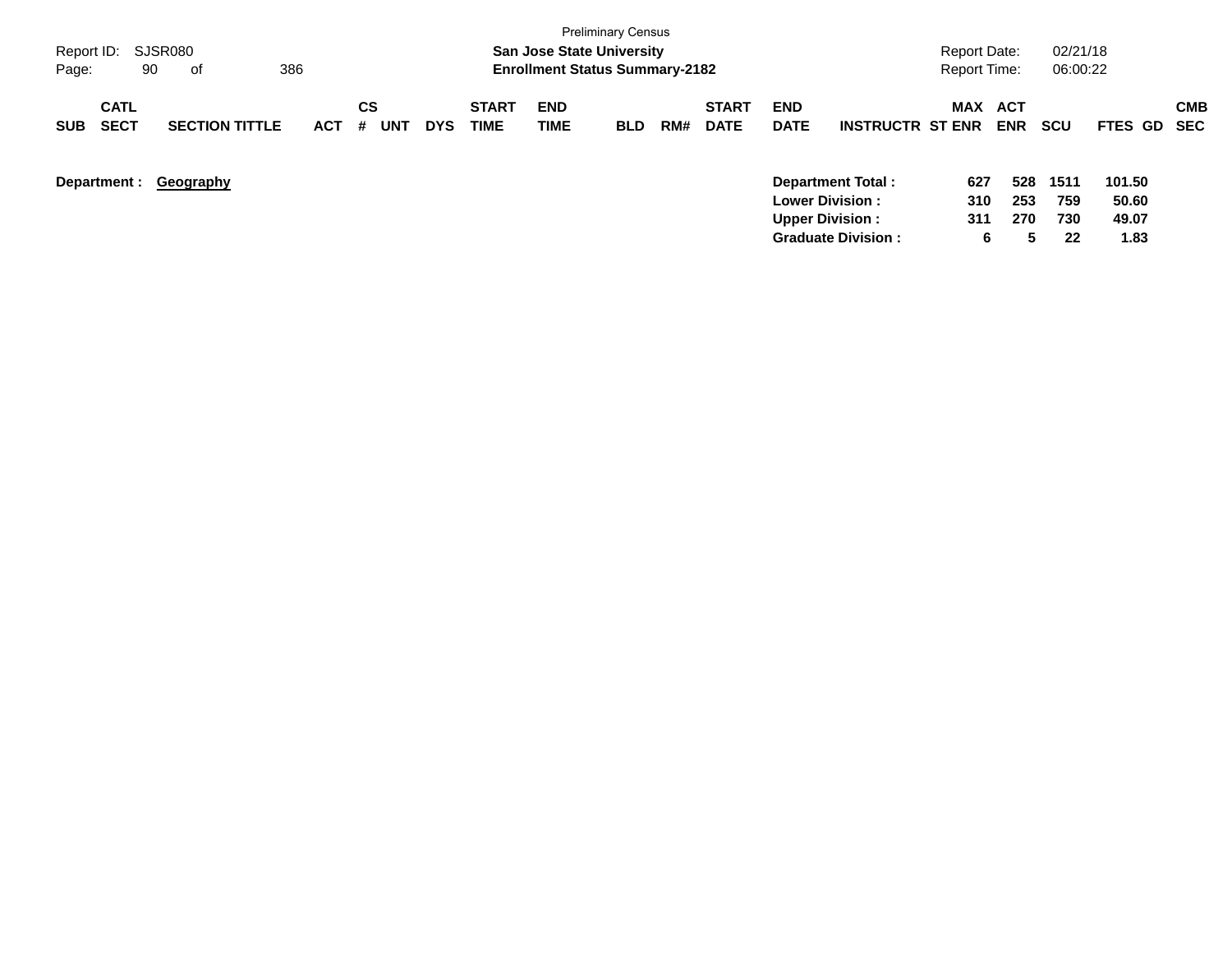| Page:                                     | Report ID: SJSR080<br>91   | 386<br>οf                                                            |                                        |                    |                   |                              |                             | <b>San Jose State University</b><br><b>Enrollment Status Summary-2182</b> | <b>Preliminary Census</b>        |     |                             |                                                             |                                                 | <b>Report Date:</b><br><b>Report Time:</b> |                  |                       | 02/21/18<br>06:00:22 |                                     |                                                      |                          |
|-------------------------------------------|----------------------------|----------------------------------------------------------------------|----------------------------------------|--------------------|-------------------|------------------------------|-----------------------------|---------------------------------------------------------------------------|----------------------------------|-----|-----------------------------|-------------------------------------------------------------|-------------------------------------------------|--------------------------------------------|------------------|-----------------------|----------------------|-------------------------------------|------------------------------------------------------|--------------------------|
| <b>SUB</b>                                | <b>CATL</b><br><b>SECT</b> | <b>SECTION TITTLE</b>                                                | <b>ACT</b>                             | $\mathsf{cs}$<br># | <b>UNT</b>        | <b>DYS</b>                   | <b>START</b><br><b>TIME</b> | <b>END</b><br><b>TIME</b>                                                 | <b>BLD</b>                       | RM# | <b>START</b><br><b>DATE</b> | <b>END</b><br><b>DATE</b>                                   | <b>INSTRUCTR ST ENR</b>                         |                                            |                  | MAX ACT<br><b>ENR</b> | <b>SCU</b>           | <b>FTES GD</b>                      |                                                      | <b>CMB</b><br><b>SEC</b> |
| <b>College</b>                            | Department :               | <b>Social Sciences</b><br><b>History</b>                             |                                        |                    |                   |                              |                             |                                                                           |                                  |     |                             |                                                             |                                                 |                                            |                  |                       |                      |                                     |                                                      |                          |
| <b>HIST</b>                               | 1A 01                      | World History to 150                                                 | LEC                                    | 02                 | 3.0               | МW                           |                             | 09:00 AM 10:15 AM                                                         | DMH                              | 165 |                             | 01/24/18 05/14/18                                           | A Katsev<br>Total:                              | Α                                          | 25<br>25         | 24<br>24              | 72<br>72             | $4.80$ 0<br>4.80                    |                                                      |                          |
| <b>HIST</b>                               | 1B 01                      | World History from 1                                                 | LEC                                    |                    | 02 3.0            | МW                           |                             | 10:30 AM 11:45 AM                                                         | CL                               | 218 |                             | 01/24/18 05/14/18                                           | M Wilson<br>Total:                              | Α                                          | 25<br>25         | 10<br>10              | 30<br>30             | $2.00 \t 0$<br>2.00                 |                                                      |                          |
| <b>HIST</b>                               | 10A 01                     | Western Civilizatn                                                   | <b>LEC</b>                             | 02                 | 3.0               | MW                           | 10:30 AM 11:45 AM           |                                                                           | DMH 165                          |     |                             | 01/24/18 05/14/18                                           | A Katsev<br>Total:                              | Α                                          | 25<br>25         | 26<br>26              | 78<br>78             | $5.20 \ 0$<br>5.20                  |                                                      |                          |
| <b>HIST</b><br>HIST                       | 10B 01<br>10B 02           | <b>Western Civilizatn</b><br><b>Western Civilizatn</b>               | <b>LEC</b><br><b>LEC</b>               | 02                 | 3.0<br>02 3.0     | MW<br><b>TR</b>              |                             | 03:00 PM 04:15 PM<br>01:30 PM 02:45 PM                                    | <b>DMH</b><br>DMH 165            | 165 |                             | 01/24/18 05/14/18<br>01/24/18 05/14/18                      | A Katsev<br>R Ciriviller<br>Total:              | A<br>Α                                     | 25<br>25<br>50   | 27<br>25<br>52        | 81<br>75<br>156      | $5.40 \ 0$<br>$5.00 \t 0$<br>10.40  |                                                      |                          |
| <b>HIST</b><br><b>HIST</b><br><b>HIST</b> | 15A 01<br>15A 02<br>15A 03 | Essen. US History<br>Essen. US History<br>Essen. US History          | <b>LEC</b><br><b>LEC</b><br><b>LEC</b> | 01<br>01<br>01     | 3.0<br>3.0<br>3.0 | MW<br><b>TR</b><br><b>TR</b> |                             | 03:00 PM 04:15 PM<br>03:00 PM 04:15 PM<br>07:30 AM 08:45 AM               | WSQ 207<br><b>BBC</b><br>DMH 150 | 004 |                             | 01/24/18 05/14/18<br>01/24/18 05/14/18<br>01/24/18 05/14/18 | M McBane<br><b>R</b> Ciriviller<br>R Ciriviller | A<br>A<br>Α                                | 125<br>110<br>45 | 126<br>103<br>45      | 378<br>309<br>135    | 25.20 0<br>$20.60$ 0<br>$9.00 \t 0$ |                                                      |                          |
| <b>HIST</b><br><b>HIST</b><br><b>HIST</b> | 15A 04<br>15A 05<br>15A 06 | Essen. US History<br>Essen. US History<br>Essen. US History          | <b>LEC</b><br><b>LEC</b><br><b>LEC</b> | 01<br>01<br>01     | 3.0<br>3.0<br>3.0 | TR<br><b>TR</b><br><b>TR</b> | 10:30 AM 11:45 AM           | 09:00 AM 10:15 AM<br>12:00 PM 01:15 PM                                    | DMH 150<br>DMH 150<br>DMH 150    |     |                             | 01/24/18 05/14/18<br>01/24/18 05/14/18<br>01/24/18 05/14/18 | <b>R</b> Ciriviller<br>R Buyco<br>R Buyco       | Α<br>Α<br>A                                | 45<br>45<br>45   | 50<br>48<br>52        | 150<br>144<br>156    | $10.00 \t 0$<br>9.60<br>10.40       | $\overline{\phantom{0}}$<br>$\overline{\phantom{0}}$ |                          |
| <b>HIST</b><br><b>HIST</b>                | 15A 07<br>15A 08           | Essen. US History<br>Essen. US History                               | <b>LEC</b><br><b>LEC</b>               | 01<br>01           | 3.0<br>3.0        | <b>TR</b><br><b>TR</b>       |                             | 01:30 PM 02:45 PM<br>04:30 PM 05:45 PM                                    | DMH 150<br>DMH 150               |     |                             | 01/24/18 05/14/18<br>01/24/18 05/14/18                      | R Buyco<br>R Buyco<br>Total:                    | A<br>Α                                     | 45<br>45<br>505  | 52<br>51<br>527       | 156<br>153<br>1581   | 10.40<br>$10.20 \t 0$<br>105.40     | $\overline{\phantom{0}}$                             |                          |
| <b>HIST</b>                               | 20A 01                     | Hist of Amer Peopl                                                   | <b>LEC</b>                             | 02                 | 3.0               | TR                           |                             | 12:00 PM 01:15 PM                                                         | DMH 163                          |     |                             | 01/24/18 05/14/18                                           | M Wilson<br>Total :                             | Α                                          | 25<br>25         | 27<br>27              | 81<br>81             | $5.40 \ 0$<br>5.40                  |                                                      |                          |
| <b>HIST</b>                               | 20B 99                     | Hist of Amer Peopl                                                   | <b>LEC</b>                             | 02                 | 3.0               | TBA                          |                             |                                                                           |                                  |     |                             | 01/24/18 05/14/18                                           | L Guardino<br>Total :                           | Α                                          | 25<br>25         | 31<br>31              | 93<br>93             | $6.20 \quad 0$<br>6.20              |                                                      |                          |
| HIST                                      | 50 01                      | <b>Historical Process</b>                                            | SEM 04 3.0 W                           |                    |                   |                              |                             | 06:00 PM 08:45 PM DMH 167                                                 |                                  |     |                             |                                                             | 01/24/18 05/14/18 E Narveson A<br>Total:        |                                            | 25<br>25         | 23<br>23              | 69<br>69             | $4.60$ 0<br>4.60                    |                                                      |                          |
|                                           | HIST 99 01                 | History Fundamentals SEM 05 3.0 MW 09:00 AM 10:15 AM DMH 163         |                                        |                    |                   |                              |                             |                                                                           |                                  |     |                             |                                                             | 01/24/18 05/14/18 L Guardino<br>Total:          | A                                          | 25<br>25         | 28<br>28              | 84<br>84             | 5.60 0<br>5.60                      |                                                      |                          |
|                                           |                            | HIST 100W 01 History Writers' Wo<br>HIST 100W 02 History Writers' Wo | SEM 04 3.0 MW<br>SEM 04 3.0 TR         |                    |                   |                              |                             | 12:00 PM 01:15 PM<br>09:00 AM 10:15 AM                                    | DMH 163<br>DMH 163               |     |                             | 01/24/18 05/14/18 M Wilson<br>01/24/18 05/14/18 M Wilson    |                                                 | A<br>A                                     | 25<br>25         | 22<br>16              | 66<br>48             | $4.40 \quad 0$<br>$3.20 \ 0$        |                                                      |                          |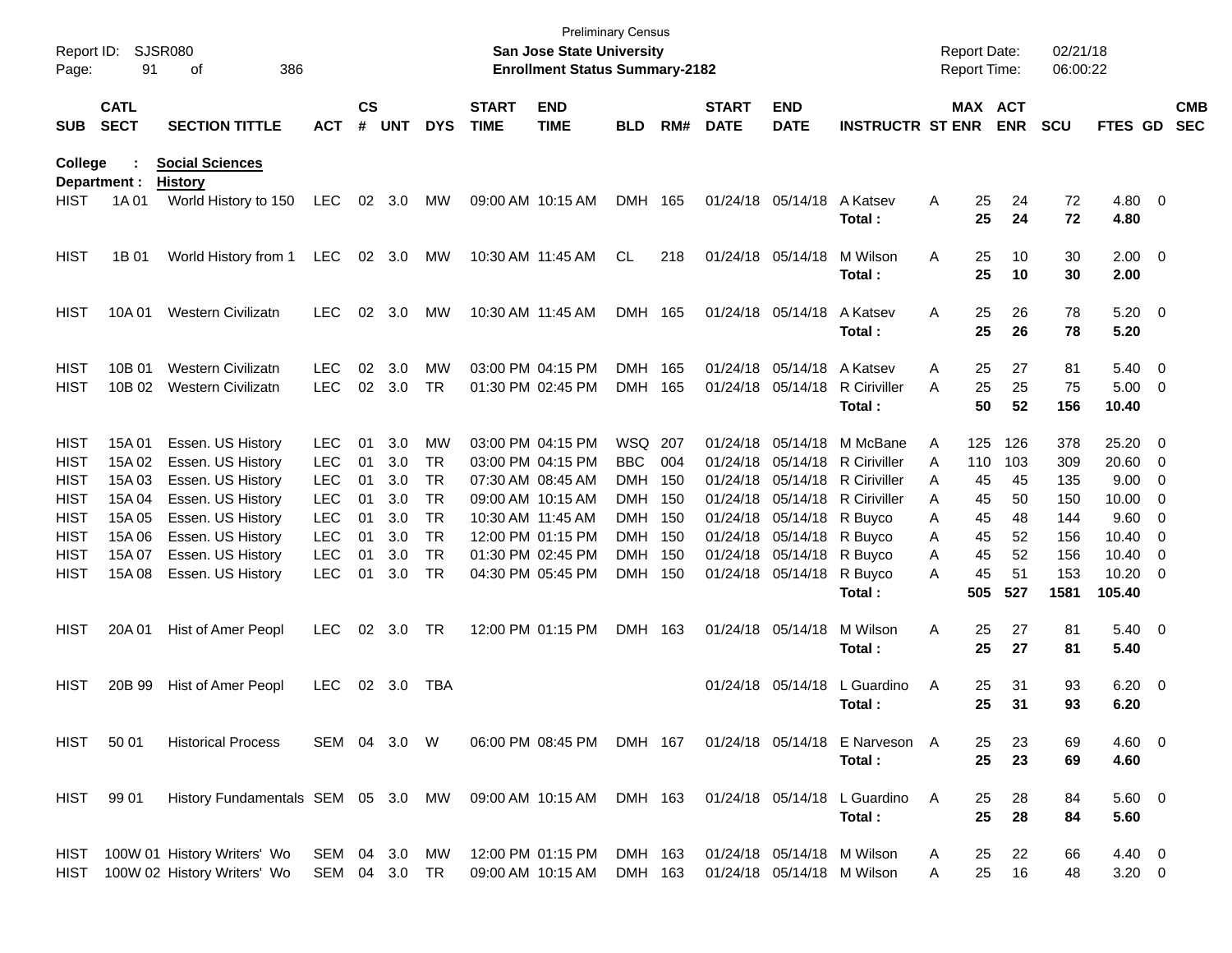| Page:       | Report ID: SJSR080<br>92 | 386<br>of                       |                |                    |            |            |                             | San Jose State University<br><b>Enrollment Status Summary-2182</b> | <b>Preliminary Census</b> |     |                             |                                    |                                                        | <b>Report Date:</b><br>Report Time: |                             | 02/21/18<br>06:00:22 |                  |            |
|-------------|--------------------------|---------------------------------|----------------|--------------------|------------|------------|-----------------------------|--------------------------------------------------------------------|---------------------------|-----|-----------------------------|------------------------------------|--------------------------------------------------------|-------------------------------------|-----------------------------|----------------------|------------------|------------|
| SUB SECT    | <b>CATL</b>              | <b>SECTION TITTLE</b>           | <b>ACT</b>     | $\mathsf{cs}$<br># | <b>UNT</b> | <b>DYS</b> | <b>START</b><br><b>TIME</b> | <b>END</b><br><b>TIME</b>                                          | <b>BLD</b>                | RM# | <b>START</b><br><b>DATE</b> | <b>END</b><br><b>DATE</b>          | <b>INSTRUCTR ST ENR ENR</b>                            |                                     | MAX ACT                     | SCU                  | FTES GD SEC      | <b>CMB</b> |
|             |                          |                                 |                |                    |            |            |                             |                                                                    |                           |     |                             |                                    | Total:                                                 | 50                                  | 38                          | 114                  | 7.60             |            |
|             | HIST 102 01              | Historiography                  | LEC            |                    | 02 4.0     | TBA        |                             |                                                                    |                           |     |                             | 01/24/18 05/14/18                  | Total:                                                 | 30<br>Α<br>30                       | 28<br>28                    | 112<br>112           | $7.53$ 1<br>7.53 |            |
|             |                          |                                 |                |                    |            |            |                             |                                                                    |                           |     |                             |                                    |                                                        |                                     |                             |                      |                  |            |
|             | HIST 104 01              | Adv Topics Ancient              | <b>LEC</b>     |                    | 02 4.0     | TBA        |                             |                                                                    |                           |     |                             | 01/24/18 05/14/18                  |                                                        | 25<br>A                             | 28                          | 112                  | $7.47 \quad 0$   |            |
|             |                          |                                 |                |                    |            |            |                             |                                                                    |                           |     |                             |                                    | Total:                                                 | 25                                  | 28                          | 112                  | 7.47             |            |
| <b>HIST</b> |                          | 109B 01 Hist China Fr 1800      | <b>LEC</b>     |                    | 4.0        |            |                             |                                                                    |                           |     |                             |                                    |                                                        | X                                   | 0<br>0                      | 0                    | $0.00 \t 0$      |            |
| ASIA        |                          | 109B 01 Hist China Fr 1800      | <b>LEC</b>     |                    | 4.0        |            |                             |                                                                    |                           |     |                             |                                    |                                                        | X                                   | $\mathbf 0$<br>$\mathbf 0$  | 0                    | $0.00 \t 0$      |            |
| HIST        |                          | 109B 02 Hist China Fr 1800      | <b>LEC</b>     | 02                 | 4.0        | <b>TR</b>  |                             | 10:30 AM 11:45 AM                                                  | DMH 167                   |     |                             | 01/24/18 05/14/18 X Hou            |                                                        | A<br>25                             | 16                          | 64                   | 4.33 1 C         |            |
| ASIA        |                          | 109B 02 Hist China Fr 1800      | <b>LEC</b>     | 02                 | 4.0        | <b>TR</b>  |                             | 10:30 AM 11:45 AM                                                  | DMH 167                   |     |                             | 01/24/18 05/14/18 X Hou            |                                                        | A                                   | $\mathbf 0$<br>$\mathbf{1}$ | $\overline{4}$       | 0.27 0 C         |            |
|             |                          |                                 |                |                    |            |            |                             |                                                                    |                           |     |                             |                                    | Total:                                                 | 25                                  | 17                          | 68                   | 4.60             |            |
|             | HIST 114 01              | <b>Ancient West</b>             | LEC            |                    | 02 4.0     | TBA        |                             |                                                                    |                           |     |                             | 01/24/18 05/14/18                  |                                                        | 25<br>Α                             | 30                          | 120                  | 8.20 3           |            |
|             |                          |                                 |                |                    |            |            |                             |                                                                    |                           |     |                             |                                    | Total:                                                 | 25                                  | 30                          | 120                  | 8.20             |            |
|             |                          | HIST 121B 01 Med. Worlds 11-15c | LEC            |                    | 4.0        |            |                             |                                                                    |                           |     |                             |                                    |                                                        | Χ                                   | 0<br>0                      | 0                    | $0.00 \t 0$      |            |
|             |                          |                                 |                |                    |            |            |                             |                                                                    |                           |     |                             |                                    | Total:                                                 |                                     | $\mathbf 0$<br>$\bf{0}$     | 0                    | 0.00             |            |
|             | HIST 126 01              | Adv Topic Medieval              | LEC            |                    |            |            |                             |                                                                    |                           |     |                             | 01/24/18 05/14/18                  |                                                        | 25<br>Α                             | 23                          | 92                   | $6.13 \quad 0$   |            |
|             |                          |                                 |                |                    |            |            |                             |                                                                    |                           |     |                             |                                    | Total:                                                 | 25                                  | 23                          | 92                   | 6.13             |            |
|             | HIST 145 01              | Eur & Wld Fr 1945               | LEC            |                    | 02 4.0     | TBA        |                             |                                                                    |                           |     |                             | 01/24/18 05/14/18                  |                                                        | 25<br>Α                             | 25                          | 100                  | 6.80 2           |            |
|             |                          |                                 |                |                    |            |            |                             |                                                                    |                           |     |                             |                                    | Total:                                                 | 25                                  | 25                          | 100                  | 6.80             |            |
|             | HIST 146 01              | Adv Topic Euro Hist             | LEC 02 4.0 TBA |                    |            |            |                             |                                                                    |                           |     |                             | 01/24/18 05/14/18                  |                                                        | 25<br>Α                             | 19                          | 76                   | $5.13 \quad 1$   |            |
|             |                          |                                 |                |                    |            |            |                             |                                                                    |                           |     |                             |                                    | Total:                                                 | 25                                  | 19                          | 76                   | 5.13             |            |
|             | HIST 155 01              | 20th Century World              | <b>LEC</b>     |                    | 3.0        |            |                             |                                                                    |                           |     |                             |                                    |                                                        | X                                   | 0<br>0                      | 0                    | $0.00 \t 0$      |            |
| HIST        | 155 02                   | 20th Century World              | LEC.           |                    | 02 3.0     | TR         |                             |                                                                    |                           |     |                             |                                    | 09:00 AM 10:15 AM DMH 167 01/24/18 05/14/18 E Reynolds | $\mathsf{A}$<br>25                  | 24                          | 72                   | 4.80 0           |            |
|             | HIST 155 03              | 20th Century World              | <b>LEC</b>     |                    | 02 3.0     | MW         |                             | 12:00 PM 01:15 PM                                                  |                           |     |                             | DMH 226B 01/24/18 05/14/18 R Speed |                                                        | 25<br>Α                             | 25                          | 75                   | $5.00 \t 0$      |            |
|             |                          |                                 |                |                    |            |            |                             |                                                                    |                           |     |                             |                                    | Total:                                                 | 50                                  | 49                          | 147                  | 9.80             |            |
|             | HIST 170 01              | <b>Topics Amer Hist</b>         | LEC            |                    | 02 3.0     | MW         |                             | 12:00 PM 01:15 PM                                                  | DMH 166                   |     |                             |                                    | 01/24/18 05/14/18 M McBane                             | 25<br>Α                             | 25                          | 75                   | $5.00 \t 0$      |            |
|             | HIST 170 80              | <b>Topics Amer Hist</b>         | LEC 02 3.0 TBA |                    |            |            |                             |                                                                    |                           |     |                             |                                    | 01/24/18 05/14/18 M Conniff                            | 25<br>Α                             | 29                          | 87                   | 5.80 0           |            |
|             |                          |                                 |                |                    |            |            |                             |                                                                    |                           |     |                             |                                    | Total:                                                 | 50                                  | 54                          | 162                  | 10.80            |            |
|             |                          | HIST 170S 01 Topics Am History  | LEC 03 3.0 MW  |                    |            |            |                             | 04:30 PM 05:45 PM                                                  |                           |     |                             |                                    | DMH 149A 01/24/18 05/14/18 M McBane                    | 25<br>A                             | 23                          | 69                   | 4.60 0           |            |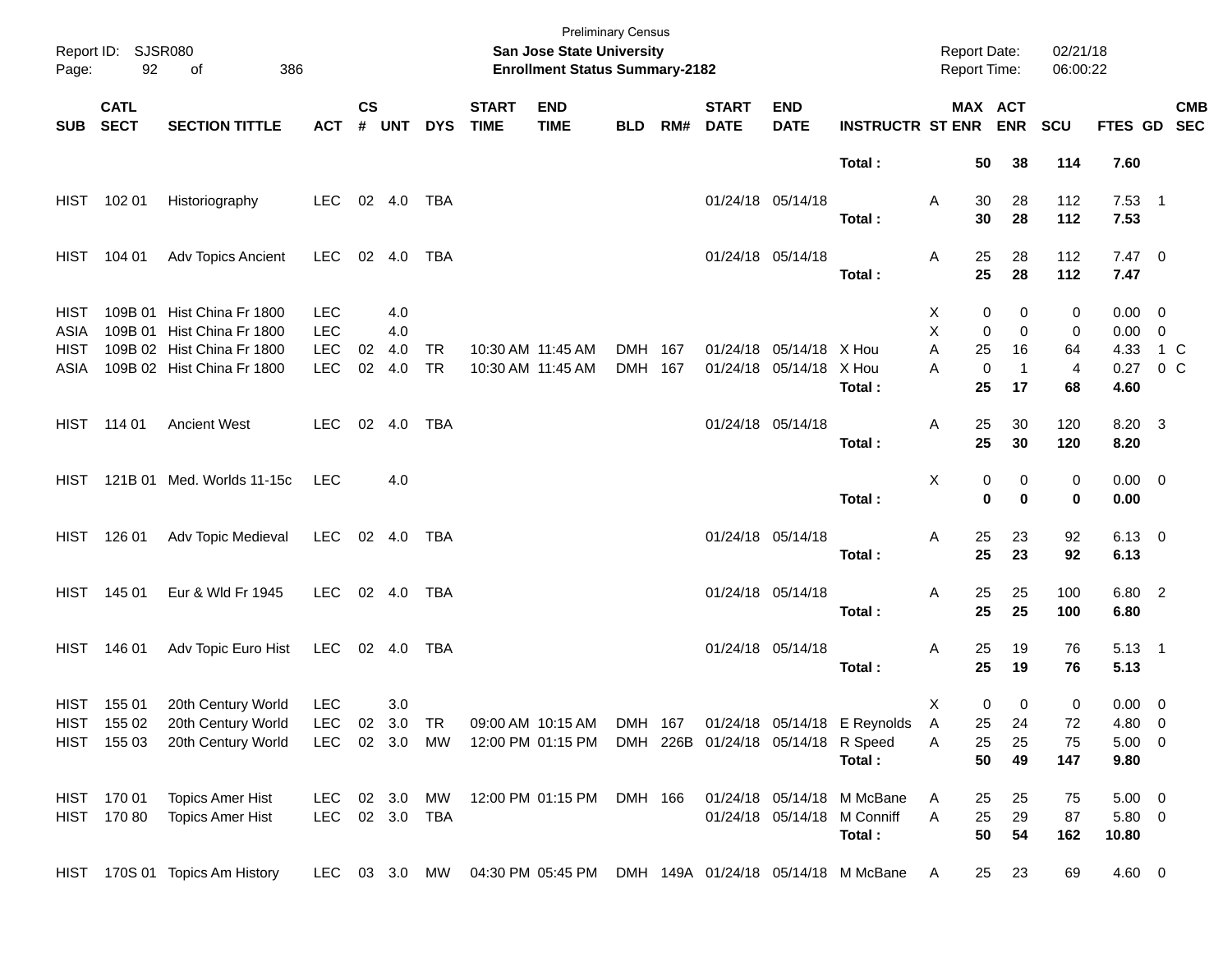| Page:                      | Report ID: SJSR080<br>93 | 386<br>of                                  |                          |                |                  |            |                             | <b>Preliminary Census</b><br><b>San Jose State University</b><br><b>Enrollment Status Summary-2182</b> |            |     |                             |                                                  |                                                       | <b>Report Date:</b><br>Report Time: |                        |                                    | 02/21/18<br>06:00:22 |                                     |            |
|----------------------------|--------------------------|--------------------------------------------|--------------------------|----------------|------------------|------------|-----------------------------|--------------------------------------------------------------------------------------------------------|------------|-----|-----------------------------|--------------------------------------------------|-------------------------------------------------------|-------------------------------------|------------------------|------------------------------------|----------------------|-------------------------------------|------------|
| SUB SECT                   | <b>CATL</b>              | <b>SECTION TITTLE</b>                      | <b>ACT</b>               | <b>CS</b><br># | <b>UNT</b>       | <b>DYS</b> | <b>START</b><br><b>TIME</b> | <b>END</b><br><b>TIME</b>                                                                              | <b>BLD</b> | RM# | <b>START</b><br><b>DATE</b> | <b>END</b><br><b>DATE</b>                        | <b>INSTRUCTR ST ENR</b>                               | MAX ACT                             |                        | <b>ENR</b>                         | <b>SCU</b>           | FTES GD SEC                         | <b>CMB</b> |
| HIST                       |                          | 170S 80 Topics Am History                  | <b>LEC</b>               |                | 03 3.0           | <b>TBA</b> |                             |                                                                                                        |            |     |                             | 01/24/18 05/14/18                                | K Chilton<br>Total:                                   | Α                                   | 25<br>50               | 27<br>50                           | 81<br>150            | $5.40\ 0$<br>10.00                  |            |
|                            | HIST 174 80              | Col & Rev America                          | <b>LEC</b>               |                | 4.0              |            |                             |                                                                                                        |            |     |                             |                                                  | Total:                                                | X                                   | 0<br>$\bf{0}$          | 0<br>0                             | 0<br>0               | $0.00 \t 0$<br>0.00                 |            |
|                            | HIST 177 01              | <b>Industrial Am</b>                       | <b>LEC</b>               |                | 02  4.0  TBA     |            |                             |                                                                                                        |            |     |                             | 01/24/18 05/14/18                                | Total:                                                | Α                                   | 25<br>25               | 25<br>25                           | 100<br>100           | $6.67$ 0<br>6.67                    |            |
| <b>HIST</b><br><b>HIST</b> | 181 01<br>181 02         | Adv Topics Am Hist<br>Adv Topics Am Hist   | LEC<br><b>LEC</b>        |                | 02 4.0<br>02 4.0 | TBA<br>TR  |                             | 01:30 PM 02:45 PM                                                                                      | DMH 163    |     |                             | 01/24/18 05/14/18<br>01/24/18 05/14/18           | <b>G</b> Gendzel<br>Total:                            | A<br>A                              | 25<br>25<br>50         | 24<br>22<br>46                     | 96<br>88<br>184      | 6.40 0<br>5.87 0<br>12.27           |            |
| HIST                       |                          | 210B 01 Colloq 19th C Am                   | SEM 05 4.0 TBA           |                |                  |            |                             |                                                                                                        |            |     |                             | 01/24/18 05/14/18                                | Total:                                                | Α                                   | 15<br>15               | 13<br>13                           | 52<br>52             | 4.33 13<br>4.33                     |            |
|                            | HIST 211 01              | Adv Coll Mod Euro                          | SEM 05 4.0 TBA           |                |                  |            |                             |                                                                                                        |            |     |                             | 01/24/18 05/14/18                                | Total:                                                | A                                   | 15<br>15               | 14<br>14                           | 56<br>56             | 4.67 14<br>4.67                     |            |
|                            | HIST 221 01              | Sem in World Hist                          | SEM 05 4.0 TBA           |                |                  |            |                             |                                                                                                        |            |     |                             | 01/24/18 05/14/18                                | Total:                                                | A                                   | 15<br>15               | 14<br>14                           | 56<br>56             | 4.60 13<br>4.60                     |            |
| HIST                       | 276 01                   | Sem Early Am Hist                          | SEM 05 4.0 TBA           |                |                  |            |                             |                                                                                                        |            |     |                             | 01/24/18 05/14/18                                | Total:                                                | Α                                   | 15<br>15               | 10<br>10                           | 40<br>40             | $3.27$ 9<br>3.27                    |            |
| HIST<br><b>HIST</b>        | 298 01<br>298 02         | <b>Spec Studies</b><br><b>Spec Studies</b> | <b>SUP</b><br><b>SUP</b> |                | 25 4.0<br>25 2.0 | TBA<br>TBA |                             |                                                                                                        |            |     |                             | 01/24/18 05/14/18 K Olson                        | 01/24/18 05/14/18 G Gendzel<br>Total:                 | A<br>A                              | 1<br>1<br>$\mathbf{2}$ | 1<br>0<br>1                        | 4<br>0<br>4          | $0.33$ 1<br>$0.00 \t 0$<br>0.33     |            |
|                            | JWSS 180 01              | <b>Individual Studies</b>                  | <b>SUP</b>               |                | 36 3.0 TBA       |            |                             |                                                                                                        |            |     |                             | 01/24/18 05/14/18                                | Total:                                                | Α                                   | 5<br>5                 | 0<br>0                             | 0<br>0               | $0.00 \t 0$<br>0.00                 |            |
|                            | Department : History     |                                            |                          |                |                  |            |                             |                                                                                                        |            |     |                             | <b>Lower Division:</b><br><b>Upper Division:</b> | <b>Department Total:</b><br><b>Graduate Division:</b> |                                     | 730<br>460<br>62       | 1252 1232 3989<br>748<br>432<br>52 | 2244<br>1537<br>208  | 269.80<br>149.60<br>103.00<br>17.20 |            |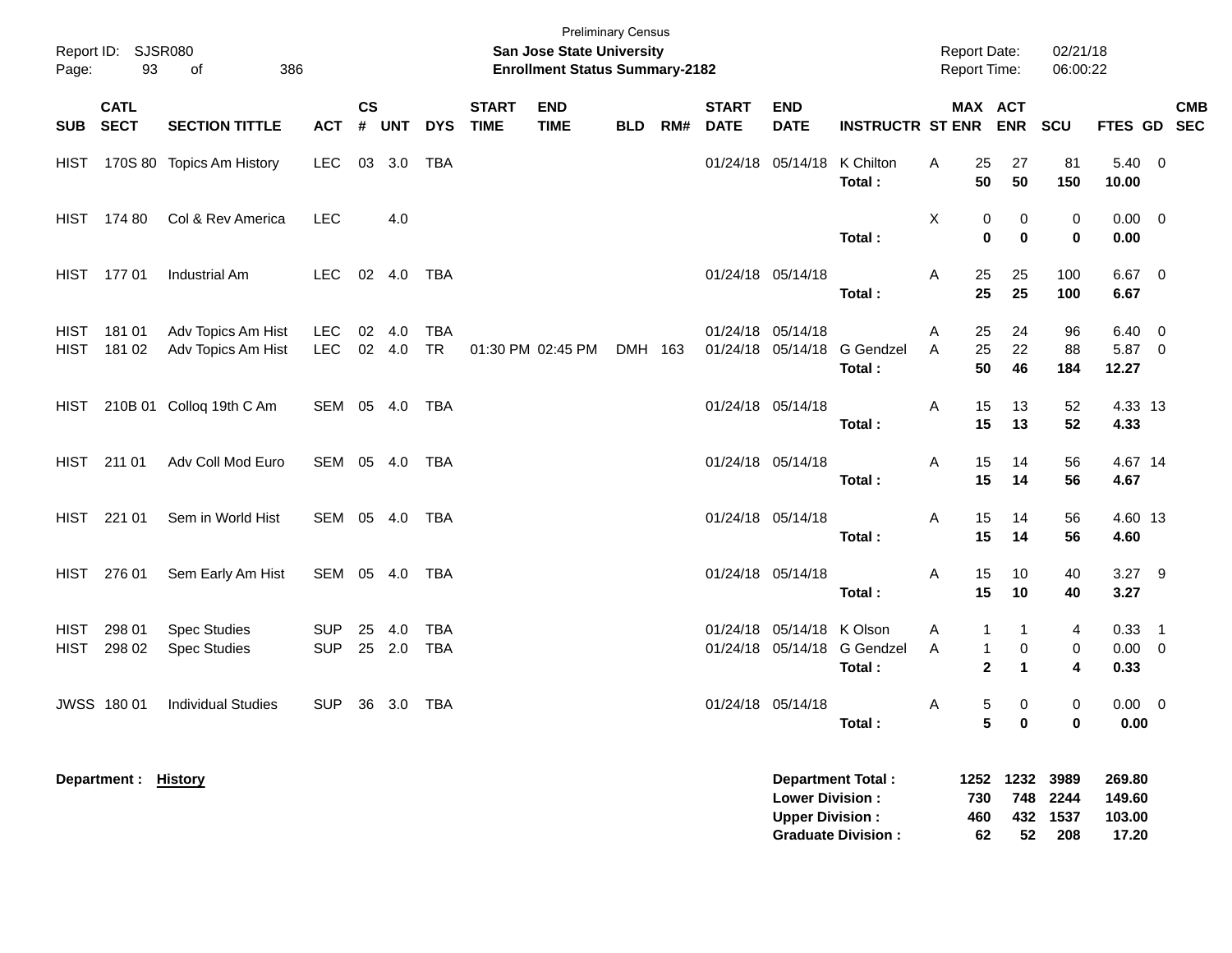| Report ID:<br>Page:           | 94                         | <b>SJSR080</b><br>386<br>of                                                   |                          |                    |            |            |                             | <b>Preliminary Census</b><br><b>San Jose State University</b><br><b>Enrollment Status Summary-2182</b> |            |     |                             |                                                  |                                                       | <b>Report Date:</b><br><b>Report Time:</b> |                              | 02/21/18<br>06:00:22                    |                                   |                            |
|-------------------------------|----------------------------|-------------------------------------------------------------------------------|--------------------------|--------------------|------------|------------|-----------------------------|--------------------------------------------------------------------------------------------------------|------------|-----|-----------------------------|--------------------------------------------------|-------------------------------------------------------|--------------------------------------------|------------------------------|-----------------------------------------|-----------------------------------|----------------------------|
| <b>SUB</b>                    | <b>CATL</b><br><b>SECT</b> | <b>SECTION TITTLE</b>                                                         | <b>ACT</b>               | $\mathsf{cs}$<br># | <b>UNT</b> | <b>DYS</b> | <b>START</b><br><b>TIME</b> | <b>END</b><br><b>TIME</b>                                                                              | <b>BLD</b> | RM# | <b>START</b><br><b>DATE</b> | <b>END</b><br><b>DATE</b>                        | <b>INSTRUCTR ST ENR</b>                               |                                            | <b>MAX ACT</b><br><b>ENR</b> | <b>SCU</b>                              | <b>FTES GD</b>                    | <b>CMB</b><br><b>SEC</b>   |
| <b>College</b><br><b>GLST</b> | Department :<br>1B 80      | <b>Social Sciences</b><br><b>Int'l Global Studies</b><br>Intro to Global Stud | <b>LEC</b>               | 03                 | 3.0        | TBA        |                             |                                                                                                        |            |     |                             | 01/24/18 05/14/18                                | M Poffenroth A<br>Total:                              | 40<br>40                                   | 40<br>40                     | 120<br>120                              | $8.00 \quad 0$<br>8.00            |                            |
| GLST                          | 16280                      | Global Issues                                                                 | <b>LEC</b>               | 04                 | 3.0        | TBA        |                             |                                                                                                        |            |     |                             | 01/24/18 05/14/18                                | M Conroy<br>Total:                                    | A<br>25<br>25                              | 26<br>26                     | 78<br>78                                | 5.25<br>5.25                      | $\overline{\phantom{0}}$ 1 |
| GLST<br><b>GLST</b>           | 164 01<br>164 02           | Global Citizenship<br><b>Global Citizenship</b>                               | <b>SEM</b><br><b>SEM</b> | 05                 | 3.0<br>3.0 | <b>TBA</b> |                             |                                                                                                        |            |     |                             | 01/24/18 05/14/18                                | Total:                                                | X<br>30<br>A<br>30                         | 0<br>0<br>19<br>19           | 0<br>57<br>57                           | $0.00 \t 0$<br>$3.80 \ 0$<br>3.80 |                            |
| <b>GLST</b>                   | 179 01                     | Seminar Global Studi LEC                                                      |                          | 03                 | 3.0        | $\top$     |                             | 06:00 PM 08:45 PM                                                                                      | <b>CL</b>  | 224 |                             | 01/24/18 05/14/18                                | K Rohrmeier A<br>Total:                               | 20<br>20                                   | 19<br>19                     | 57<br>57                                | $3.80 \ 0$<br>3.80                |                            |
| <b>GLST</b>                   | 18901                      | <b>Global Experience</b>                                                      | <b>SUP</b>               | 48                 | 3.0        | <b>TBA</b> |                             |                                                                                                        |            |     |                             | 01/24/18 05/14/18                                | M Davis<br>Total:                                     | A                                          | 3<br>3<br>1                  | $\mathbf{3}$<br>$\overline{\mathbf{3}}$ | $0.20 \ 0$<br>0.20                |                            |
|                               | Department :               | <b>Int'l Global Studies</b>                                                   |                          |                    |            |            |                             |                                                                                                        |            |     |                             | <b>Lower Division:</b><br><b>Upper Division:</b> | <b>Department Total:</b><br><b>Graduate Division:</b> | 118<br>40<br>78                            | 105<br>40<br>65<br>0<br>0    | 315<br>120<br>195<br>$\mathbf 0$        | 21.05<br>8.00<br>13.05<br>0.00    |                            |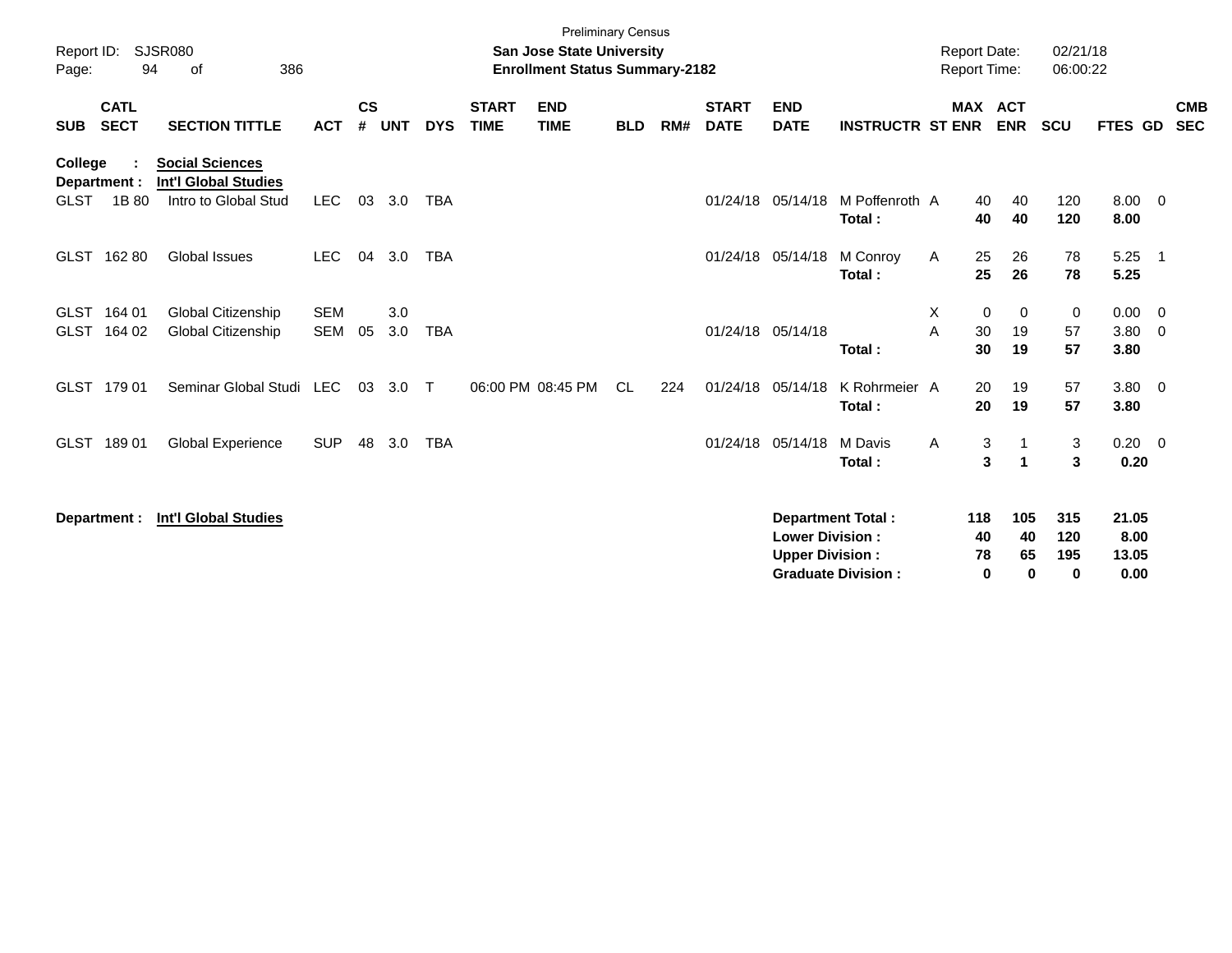| Report ID:<br>Page: | 95                         | SJSR080<br>386<br>οf                                                                                 |               |                    |            |               |                             | <b>Preliminary Census</b><br><b>San Jose State University</b><br><b>Enrollment Status Summary-2182</b> |            |     |                             |                           |                                  |   | <b>Report Date:</b><br><b>Report Time:</b> |            | 02/21/18<br>06:00:22 |                |          |                          |
|---------------------|----------------------------|------------------------------------------------------------------------------------------------------|---------------|--------------------|------------|---------------|-----------------------------|--------------------------------------------------------------------------------------------------------|------------|-----|-----------------------------|---------------------------|----------------------------------|---|--------------------------------------------|------------|----------------------|----------------|----------|--------------------------|
| <b>SUB</b>          | <b>CATL</b><br><b>SECT</b> | <b>SECTION TITTLE</b>                                                                                | <b>ACT</b>    | $\mathsf{cs}$<br># | <b>UNT</b> | <b>DYS</b>    | <b>START</b><br><b>TIME</b> | <b>END</b><br><b>TIME</b>                                                                              | <b>BLD</b> | RM# | <b>START</b><br><b>DATE</b> | <b>END</b><br><b>DATE</b> | <b>INSTRUCTR ST ENR</b>          |   | MAX ACT                                    | <b>ENR</b> | <b>SCU</b>           | <b>FTES GD</b> |          | <b>CMB</b><br><b>SEC</b> |
| <b>College</b>      |                            | <b>Social Sciences</b>                                                                               |               |                    |            |               |                             |                                                                                                        |            |     |                             |                           |                                  |   |                                            |            |                      |                |          |                          |
|                     | Department :               | <b>Mexican American Studies</b>                                                                      |               |                    |            |               |                             |                                                                                                        |            |     |                             |                           |                                  |   |                                            |            |                      |                |          |                          |
| MAS                 | 10B 01                     | Mex Am US Hist/Gov                                                                                   | LEC           | 02                 | 3.0        | MW            |                             | 07:30 AM 08:45 AM                                                                                      | CL.        | 226 | 01/24/18                    |                           | 05/14/18 J Covarrubia A          |   | 36                                         | 35         | 105                  | 7.00           | 0        |                          |
| MAS                 | 10B 02                     | Mex Am US Hist/Gov                                                                                   | LEC           | 02                 | 3.0        | MW            |                             | 07:30 AM 08:45 AM                                                                                      | CL         | 226 | 01/24/18                    |                           | 05/14/18 J Gamboa                | A | 36                                         | 21         | 63                   | 4.20           | 0        |                          |
| MAS                 | 10B 03                     | Mex Am US Hist/Gov                                                                                   | <b>LEC</b>    | 02                 | 3.0        | МW            |                             | 09:00 AM 10:15 AM                                                                                      | CL         | 226 | 01/24/18                    |                           | 05/14/18 J Covarrubia A          |   | 36                                         | 40         | 120                  | 8.00           | 0        |                          |
| MAS                 | 10B 04                     | Mex Am US Hist/Gov                                                                                   | <b>LEC</b>    | 02                 | 3.0        | МW            |                             | 09:00 AM 10:15 AM                                                                                      | CL         | 226 | 01/24/18                    |                           | 05/14/18 J Gamboa                | A | 36                                         | 36         | 108                  | 7.20           | 0        |                          |
| <b>MAS</b>          | 10B 05                     | Mex Am US Hist/Gov                                                                                   | <b>LEC</b>    | 02                 | 3.0        | МW            |                             | 10:30 AM 11:45 AM                                                                                      | CL         | 226 | 01/24/18                    |                           | 05/14/18 J Covarrubia A          |   | 36                                         | 37         | 111                  | 7.40           | 0        |                          |
| <b>MAS</b>          | 10B 06                     | Mex Am US Hist/Gov                                                                                   | <b>LEC</b>    | 02                 | 3.0        | МW            |                             | 10:30 AM 11:45 AM                                                                                      | CL         | 226 | 01/24/18                    |                           | 05/14/18 A Rodriguez A           |   | 36                                         | 36         | 108                  | 7.20           | 0        |                          |
| <b>MAS</b>          | 10B 07                     | Mex Am US Hist/Gov                                                                                   | <b>LEC</b>    | 02                 | 3.0        | TR            |                             | 09:00 AM 10:15 AM                                                                                      | CL         | 226 | 01/24/18                    | 05/14/18                  | G Mora-Torre A                   |   | 36                                         | 25         | 75                   | 5.00           | 0        |                          |
| <b>MAS</b>          | 10B 08                     | Mex Am US Hist/Gov                                                                                   | <b>LEC</b>    | 02                 | 3.0        | <b>TR</b>     |                             | 09:00 AM 10:15 AM                                                                                      | CL         | 226 | 01/24/18                    | 05/14/18 M Ortiz          |                                  | A | 36                                         | 10         | 30                   | 2.00           | 0        |                          |
| <b>MAS</b>          | 10B 09                     | Mex Am US Hist/Gov                                                                                   | <b>LEC</b>    | 02                 | 3.0        | <b>TR</b>     |                             | 10:30 AM 11:45 AM                                                                                      | CL.        | 226 | 01/24/18                    | 05/14/18                  | G Mora-Torre A                   |   | 36                                         | 34         | 102                  | 6.80           | 0        |                          |
| <b>MAS</b>          | 10B 10                     | Mex Am US Hist/Gov                                                                                   | <b>LEC</b>    | 02                 | 3.0        | <b>TR</b>     |                             | 10:30 AM 11:45 AM                                                                                      | CL.        | 226 | 01/24/18                    | 05/14/18 M Ortiz          |                                  | A | 36                                         | 18         | 54                   | 3.60           | 0        |                          |
| <b>MAS</b>          | 10B 11                     | Mex Am US Hist/Gov                                                                                   | <b>LEC</b>    | 02                 | 3.0        | TR            |                             | 12:00 PM 01:15 PM                                                                                      | <b>DMH</b> | 227 | 01/24/18                    |                           | 05/14/18 M Callahan              | A | 40                                         | 40         | 120                  | 8.00           | 0        |                          |
| <b>MAS</b>          | 10B 12                     | Mex Am US Hist/Gov                                                                                   | <b>LEC</b>    | 02                 | 3.0        | <b>TR</b>     |                             | 12:00 PM 01:15 PM                                                                                      | <b>DMH</b> | 227 | 01/24/18                    | 05/14/18 F Ponce          |                                  | A | 40                                         | 41         | 123                  | 8.20           | 0        |                          |
| <b>MAS</b>          | 10B 13                     | Mex Am US Hist/Gov                                                                                   | LEC           | 02                 | 3.0        | <b>TR</b>     |                             | 01:30 PM 02:45 PM                                                                                      | <b>DMH</b> | 227 | 01/24/18                    |                           | 05/14/18 M Callahan              | A | 40                                         | 39         | 117                  | 7.80           | 0        |                          |
| <b>MAS</b>          | 10B 14                     | Mex Am US Hist/Gov                                                                                   | LEC           | 02                 | 3.0        | <b>TR</b>     |                             | 01:30 PM 02:45 PM                                                                                      | DMH        | 227 | 01/24/18                    | 05/14/18 F Ponce          |                                  | A | 40                                         | 39         | 117                  | 7.80           | 0        |                          |
| MAS                 | 10B 15                     | Mex Am US Hist/Gov                                                                                   | <b>LEC</b>    | 02                 | 3.0        | <b>TR</b>     |                             | 03:00 PM 04:15 PM                                                                                      | <b>DMH</b> | 227 | 01/24/18                    | 05/14/18                  | M Callahan                       | A | 80                                         | 79         | 237                  | 15.80          | 0        |                          |
|                     |                            |                                                                                                      |               |                    |            |               |                             |                                                                                                        |            |     |                             |                           | Total:                           |   | 600                                        | 530        | 1590                 | 106.00         |          |                          |
| <b>MAS</b>          | 30 01                      | Race and Ethnicity                                                                                   | <b>SEM</b>    | 05                 | 3.0        | TR            |                             | 01:30 PM 02:45 PM                                                                                      | SH         | 435 | 01/24/18                    | 05/14/18                  | J Curry-Rodr A                   |   | 30                                         | 20         | 60                   | 4.00           | 0        |                          |
| MAS                 | 30 02                      | Race and Ethnicity                                                                                   | SEM           | 05                 | 3.0        | TR            |                             | 10:30 AM 11:45 AM                                                                                      | <b>DMH</b> | 358 |                             | 01/24/18 05/14/18         | J Curry-Rodr A                   |   | 30                                         | 24         | 72                   | 4.80           | 0        |                          |
|                     |                            |                                                                                                      |               |                    |            |               |                             |                                                                                                        |            |     |                             |                           | Total:                           |   | 60                                         | 44         | 132                  | 8.80           |          |                          |
| MAS                 | 74 01                      | Public Address                                                                                       | <b>SEM</b>    | 04                 | 3.0        | MW            |                             | 09:00 AM 10:15 AM                                                                                      | <b>DMH</b> | 160 | 01/24/18                    | 05/14/18                  | G Mora-Torre A                   |   | 25                                         | 19         | 57                   | 3.80           | - 0      |                          |
| MAS                 | 74 02                      | <b>Public Address</b>                                                                                | SEM           |                    | 3.0        |               |                             |                                                                                                        |            |     |                             |                           |                                  | X | 0                                          | 0          | 0                    | 0.00           | 0        |                          |
| <b>MAS</b>          | 74 03                      | <b>Public Address</b>                                                                                | <b>SEM</b>    | 04                 | 3.0        | MW            |                             | 10:30 AM 11:45 AM                                                                                      | <b>BBC</b> | 126 |                             |                           | 01/24/18 05/14/18 V Duarte-Vas A |   | 25                                         | 25         | 75                   | 5.00           | 0        |                          |
| <b>MAS</b>          | 74 04                      | <b>Public Address</b>                                                                                | <b>SEM</b>    |                    | 3.0        |               |                             |                                                                                                        |            |     |                             |                           |                                  | х | 0                                          | 0          | 0                    | 0.00           | 0        |                          |
| <b>MAS</b>          | 74 05                      | <b>Public Address</b>                                                                                | <b>SEM</b>    | 04                 | 3.0        | MW            |                             | 12:00 PM 01:15 PM                                                                                      | CL         | 243 |                             | 01/24/18 05/14/18 F Ponce |                                  | A | 25                                         | 24         | 72                   | 4.80           | 0        |                          |
| <b>MAS</b>          | 74 06                      | <b>Public Address</b>                                                                                | <b>SEM</b>    | 04                 | 3.0        | МW            |                             | 01:30 PM 02:45 PM                                                                                      | CL.        | 243 | 01/24/18                    | 05/14/18 F Ponce          |                                  | A | 25                                         | 25         | 75                   | 5.00           | 0        |                          |
| <b>MAS</b>          | 74 07                      | <b>Public Address</b>                                                                                | SEM           | 04                 | 3.0        | TR            |                             | 09:00 AM 10:15 AM                                                                                      | <b>DMH</b> | 357 | 01/24/18                    | 05/14/18 A Casas          |                                  | Α | 25                                         | 24         | 72                   | 4.80           | 0        |                          |
| <b>MAS</b>          | 74 08                      | Public Address                                                                                       | SEM 04 3.0    |                    |            | <b>TR</b>     |                             | 10:30 AM 11:45 AM                                                                                      | DMH        | 357 |                             | 01/24/18 05/14/18 A Casas |                                  | A | 25                                         | 25         | 75                   | 5.00           | $\Omega$ |                          |
| MAS                 | 74 09                      | <b>Public Address</b>                                                                                | SEM 04 3.0 TR |                    |            |               |                             | 12:00 PM 01:15 PM CCB 100 01/24/18 05/14/18 A Casas                                                    |            |     |                             |                           |                                  | A | 25                                         | 24         | 72                   | $4.80\quad 0$  |          |                          |
|                     | MAS 74 10                  | <b>Public Address</b>                                                                                |               |                    |            | SEM 04 3.0 TR |                             | 01:30 PM 02:45 PM CCB 100                                                                              |            |     | 01/24/18 05/14/18 A Casas   |                           |                                  | A | 25                                         | 24         | 72                   | 4.80 0         |          |                          |
|                     |                            |                                                                                                      |               |                    |            |               |                             |                                                                                                        |            |     |                             |                           | Total:                           |   | 200                                        | 190        | 570                  | 38.00          |          |                          |
|                     | MAS 11501                  | Chicana/o Families LEC 02 3.0 MW 09:00 AM 10:15 AM HGH 122 01/24/18 05/14/18 F Ortega                |               |                    |            |               |                             |                                                                                                        |            |     |                             |                           |                                  | A | 30                                         | 30         | 90                   | $6.00 \quad 0$ |          |                          |
|                     |                            |                                                                                                      |               |                    |            |               |                             |                                                                                                        |            |     |                             |                           | Total:                           |   | 30                                         | 30         | 90                   | 6.00           |          |                          |
|                     |                            |                                                                                                      |               |                    |            |               |                             |                                                                                                        |            |     |                             |                           |                                  |   |                                            |            |                      |                |          |                          |
|                     |                            | MAS 127 01 Chic Crim Just Syst LEC 02 3.0 TR 09:00 AM 10:15 AM CL 243 01/24/18 05/14/18 J Troncoso A |               |                    |            |               |                             |                                                                                                        |            |     |                             |                           |                                  |   |                                            | 30 20      | 60                   | 4.00 0         |          |                          |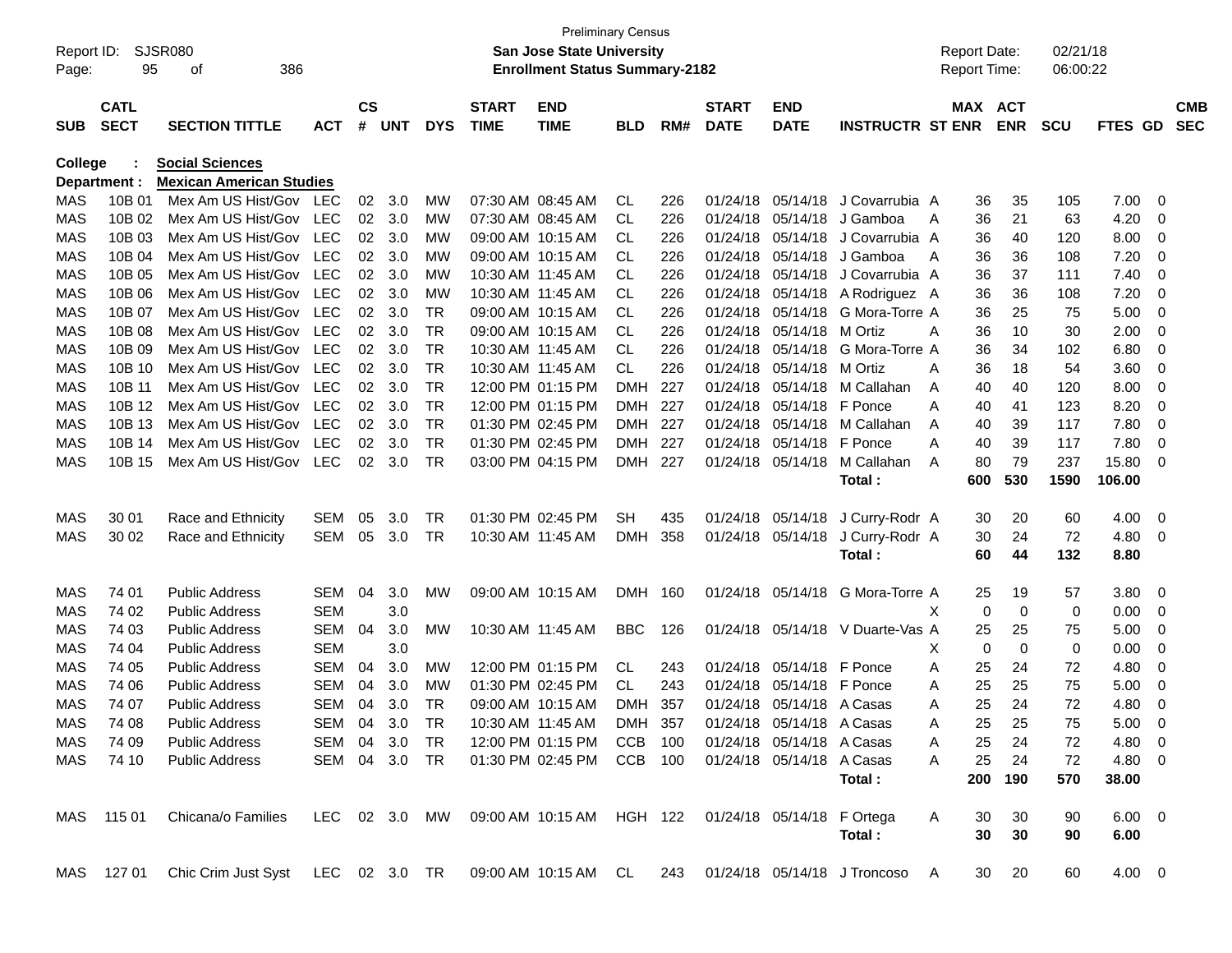| Report ID:<br>Page:      | 96                                   | <b>SJSR080</b><br>386<br>of                                                                  |                                                      |                      |                          |                                                      |                             | <b>Preliminary Census</b><br>San Jose State University<br><b>Enrollment Status Summary-2182</b> |                       |            |                             |                                                             |                                                                                 | <b>Report Date:</b><br>Report Time: |                                             | 02/21/18<br>06:00:22              |                                                              |                          |                          |
|--------------------------|--------------------------------------|----------------------------------------------------------------------------------------------|------------------------------------------------------|----------------------|--------------------------|------------------------------------------------------|-----------------------------|-------------------------------------------------------------------------------------------------|-----------------------|------------|-----------------------------|-------------------------------------------------------------|---------------------------------------------------------------------------------|-------------------------------------|---------------------------------------------|-----------------------------------|--------------------------------------------------------------|--------------------------|--------------------------|
| <b>SUB</b>               | <b>CATL</b><br><b>SECT</b>           | <b>SECTION TITTLE</b>                                                                        | <b>ACT</b>                                           | $\mathsf{cs}$<br>#   | <b>UNT</b>               | <b>DYS</b>                                           | <b>START</b><br><b>TIME</b> | <b>END</b><br><b>TIME</b>                                                                       | <b>BLD</b>            | RM#        | <b>START</b><br><b>DATE</b> | <b>END</b><br><b>DATE</b>                                   | <b>INSTRUCTR ST ENR</b>                                                         |                                     | MAX ACT<br><b>ENR</b>                       | <b>SCU</b>                        | FTES GD                                                      |                          | <b>CMB</b><br><b>SEC</b> |
|                          |                                      |                                                                                              |                                                      |                      |                          |                                                      |                             |                                                                                                 |                       |            |                             |                                                             | Total:                                                                          | 30                                  | 20                                          | 60                                | 4.00                                                         |                          |                          |
| MAS<br>MAS               | 130 01<br>130 02                     | Chicna/o Amer Soc<br>Chicna/o Amer Soc                                                       | <b>LEC</b><br><b>LEC</b>                             | 02<br>02             | 3.0<br>3.0               | MW<br><b>TR</b>                                      |                             | 10:30 AM 11:45 AM<br>01:30 PM 02:45 PM                                                          | CL.<br><b>CL</b>      | 243<br>243 |                             | 01/24/18 05/14/18<br>01/24/18 05/14/18                      | G Mora-Torre A<br>J Troncoso<br>Total:                                          | 30<br>$\overline{A}$<br>30<br>60    | 12<br>23<br>35                              | 36<br>69<br>105                   | $2.40 \ 0$<br>$4.60$ 0<br>7.00                               |                          |                          |
| MAS                      | 135 01                               | Con Chicana/o Iss                                                                            | <b>LEC</b>                                           |                      | 3.0                      |                                                      |                             |                                                                                                 |                       |            |                             |                                                             | Total:                                                                          | Χ                                   | 0<br>0<br>0<br>$\bf{0}$                     | 0<br>0                            | $0.00 \t 0$<br>0.00                                          |                          |                          |
| MAS                      | 144 01                               | Chicana/o Lit                                                                                | <b>LEC</b>                                           | 01                   | 3.0                      | MW                                                   |                             | 01:30 PM 02:45 PM                                                                               | <b>HGH 122</b>        |            |                             | 01/24/18 05/14/18                                           | M Barrera<br>Total:                                                             | Α<br>30<br>30                       | 30<br>30                                    | 90<br>90                          | $6.00 \quad 0$<br>6.00                                       |                          |                          |
| MAS<br>MAS               | 160 01<br>160 02                     | Gender and Sexuality LEC<br>Gender and Sexuality LEC                                         |                                                      | 02                   | 3.0<br>02 3.0            | TR<br><b>TR</b>                                      |                             | 09:00 AM 10:15 AM<br>10:30 AM 11:45 AM                                                          | DMH 161<br><b>DMH</b> | - 161      |                             | 01/24/18 05/14/18 F Ortega<br>01/24/18 05/14/18             | R Alvarez<br>Total :                                                            | Α<br>30<br>30<br>A<br>60            | 22<br>32<br>54                              | 66<br>96<br>162                   | $4.40 \ 0$<br>$6.40 \quad 0$<br>10.80                        |                          |                          |
| MAS<br>MAS<br>MAS<br>MAS | 180 01<br>180 02<br>180 03<br>180 04 | <b>Indiv Studies</b><br><b>Indiv Studies</b><br><b>Indiv Studies</b><br><b>Indiv Studies</b> | <b>SUP</b><br><b>SUP</b><br><b>SUP</b><br><b>SUP</b> | 36<br>36<br>36<br>36 | 4.0<br>3.0<br>1.0<br>1.0 | <b>TBA</b><br><b>TBA</b><br><b>MWF</b><br><b>TBA</b> |                             | 06:00 PM 08:00 PM                                                                               |                       |            |                             | 01/24/18 05/14/18<br>01/24/18 05/14/18<br>01/24/18 05/14/18 | J Troncoso<br>01/24/18 05/14/18 J Troncoso<br>I Sanchez<br>J Troncoso<br>Total: | Α<br>15<br>A<br>35<br>A<br>A<br>55  | 0<br>0<br>1<br>32<br>5<br>$\mathbf 0$<br>33 | 0<br>3<br>32<br>$\mathbf 0$<br>35 | $0.00 \t 0$<br>0.20<br>$2.13 \quad 0$<br>$0.00 \t 0$<br>2.33 | $\overline{\phantom{0}}$ |                          |
| MAS                      | 215 01                               | Chicanas/os & Educ                                                                           | SEM 05 3.0                                           |                      |                          | M                                                    |                             | 06:00 PM 08:45 PM                                                                               | DMH 208               |            |                             | 01/24/18 05/14/18                                           | M Pizarro<br>Total:                                                             | 15<br>Α<br>15                       | 10<br>10                                    | 30<br>30                          | 2.50 10<br>2.50                                              |                          |                          |
| MAS                      | 225 01                               | Am Inst & Ch Comm                                                                            | SEM 06 3.0                                           |                      |                          | $\top$                                               |                             | 06:00 PM 08:45 PM                                                                               |                       |            | DMH 149B 01/24/18 05/14/18  |                                                             | J Troncoso<br>Total:                                                            | A<br>15<br>15                       | 13<br>13                                    | 39<br>39                          | 3.25 13<br>3.25                                              |                          |                          |
| MAS                      | 252 01                               | Comp Ethnic Studies SEM 05 3.0                                                               |                                                      |                      |                          | W                                                    |                             | 06:00 PM 08:45 PM                                                                               |                       |            | DMH 149B 01/24/18 05/14/18  |                                                             | M Barrera<br>Total :                                                            | Α<br>15<br>15                       | 8<br>8                                      | 24<br>24                          | $1.95$ 7<br>1.95                                             |                          |                          |
|                          | MAS 275 02                           | <b>Research Methods</b>                                                                      | SEM 05 3.0 S                                         |                      |                          |                                                      |                             | 10:30 AM 03:00 PM CL                                                                            |                       | 238        |                             |                                                             | 01/24/18 05/14/18 J Curry-Rodr A<br>Total:                                      | 15<br>15                            | 10<br>10                                    | 30<br>30                          | 2.50 10<br>2.50                                              |                          |                          |
| MAS                      | MAS 298 01<br>298 02                 | <b>Special Studies</b><br><b>Special Studies</b>                                             | SUP 25 6.0 TBA<br>SUP 25 3.0 TBA                     |                      |                          |                                                      |                             |                                                                                                 |                       |            |                             |                                                             | 01/24/18 05/14/18 J Troncoso<br>01/24/18 05/14/18 J Troncoso<br>Total:          | A<br>A<br>15<br>15                  | 0<br>0<br>4<br>4                            | 0<br>12<br>12                     | $0.00 \t 0$<br>1.004<br>1.00                                 |                          |                          |
|                          | MAS 299 01                           | <b>MA Thesis</b>                                                                             | SUP 25 6.0 TBA                                       |                      |                          |                                                      |                             |                                                                                                 |                       |            |                             |                                                             | 01/24/18 05/14/18 J Troncoso A                                                  |                                     | $\mathbf{0}$<br>0                           | 0                                 | $0.00 \t 0$                                                  |                          |                          |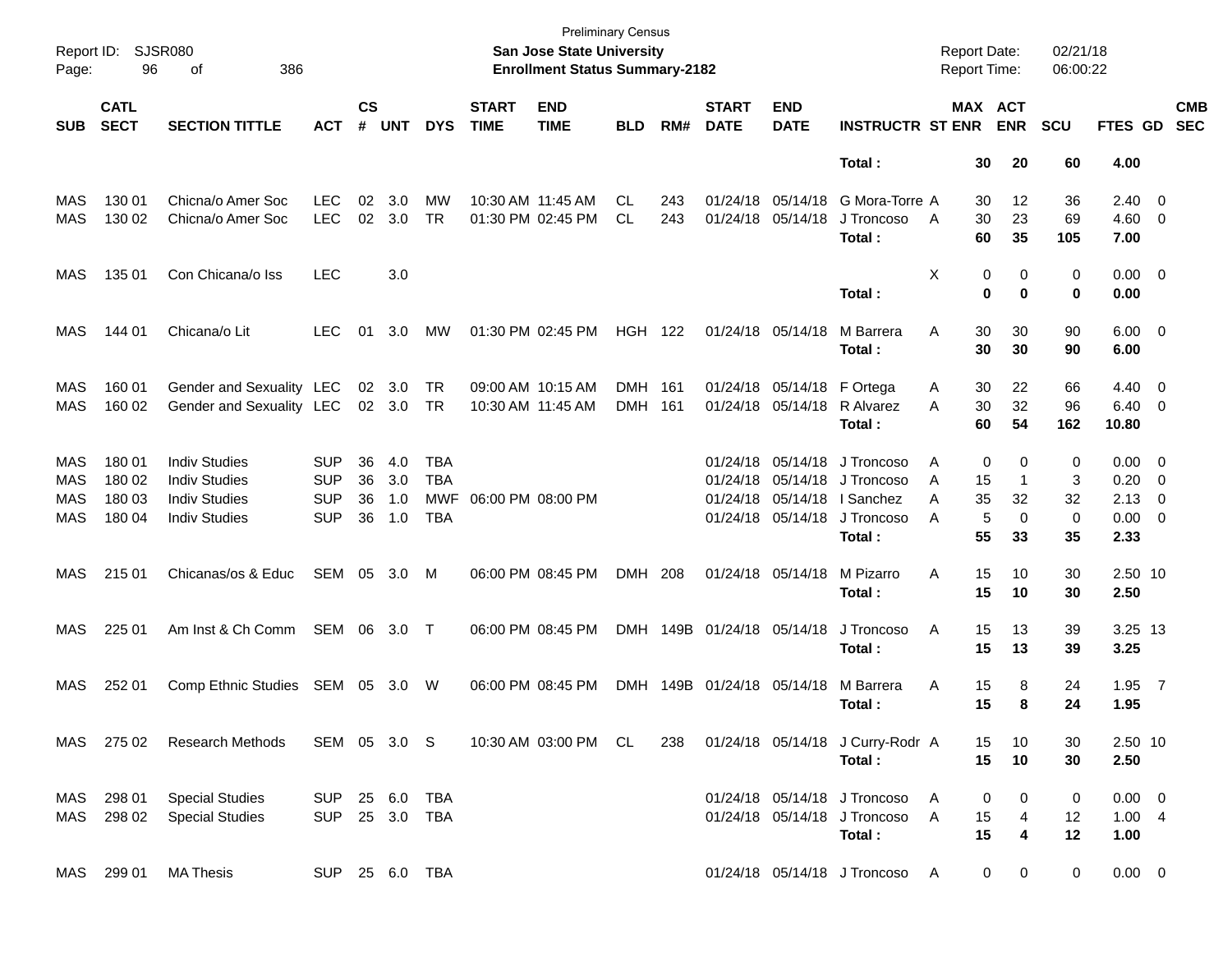|            |              |                                 |            |           |            |            |              |                                       | <b>Preliminary Census</b> |     |              |                        |                           |   |                     |            |              |                 |            |
|------------|--------------|---------------------------------|------------|-----------|------------|------------|--------------|---------------------------------------|---------------------------|-----|--------------|------------------------|---------------------------|---|---------------------|------------|--------------|-----------------|------------|
| Report ID: |              | <b>SJSR080</b>                  |            |           |            |            |              | <b>San Jose State University</b>      |                           |     |              |                        |                           |   | <b>Report Date:</b> |            | 02/21/18     |                 |            |
| Page:      | 97           | 386<br>оf                       |            |           |            |            |              | <b>Enrollment Status Summary-2182</b> |                           |     |              |                        |                           |   | <b>Report Time:</b> |            | 06:00:22     |                 |            |
|            | <b>CATL</b>  |                                 |            | <b>CS</b> |            |            | <b>START</b> | <b>END</b>                            |                           |     | <b>START</b> | <b>END</b>             |                           |   | <b>MAX</b>          | <b>ACT</b> |              |                 | <b>CMB</b> |
| <b>SUB</b> | <b>SECT</b>  | <b>SECTION TITTLE</b>           | <b>ACT</b> | #         | <b>UNT</b> | <b>DYS</b> | <b>TIME</b>  | TIME                                  | <b>BLD</b>                | RM# | <b>DATE</b>  | <b>DATE</b>            | <b>INSTRUCTR ST ENR</b>   |   |                     | <b>ENR</b> | scu          | <b>FTES GD</b>  | <b>SEC</b> |
| MAS        | 299 02       | <b>MA Thesis</b>                | <b>SUP</b> | 25        | 3.0        | <b>TBA</b> |              |                                       |                           |     | 01/24/18     | 05/14/18               | J Troncoso                | A | 15                  | 0          | $\mathbf{0}$ | $0.00\,$<br>- 0 |            |
|            |              |                                 |            |           |            |            |              |                                       |                           |     |              |                        | Total:                    |   | 15                  | 0          | $\mathbf 0$  | 0.00            |            |
|            | Department : | <b>Mexican American Studies</b> |            |           |            |            |              |                                       |                           |     |              |                        | Department Total:         |   | 1215                | 1011       | 2969         | 200.13          |            |
|            |              |                                 |            |           |            |            |              |                                       |                           |     |              | <b>Lower Division:</b> |                           |   | 860                 | 764        | 2292         | 152.80          |            |
|            |              |                                 |            |           |            |            |              |                                       |                           |     |              | <b>Upper Division:</b> |                           |   | 265                 | 202        | 542          | 36.13           |            |
|            |              |                                 |            |           |            |            |              |                                       |                           |     |              |                        | <b>Graduate Division:</b> |   | 90                  | 45         | 135          | 11.20           |            |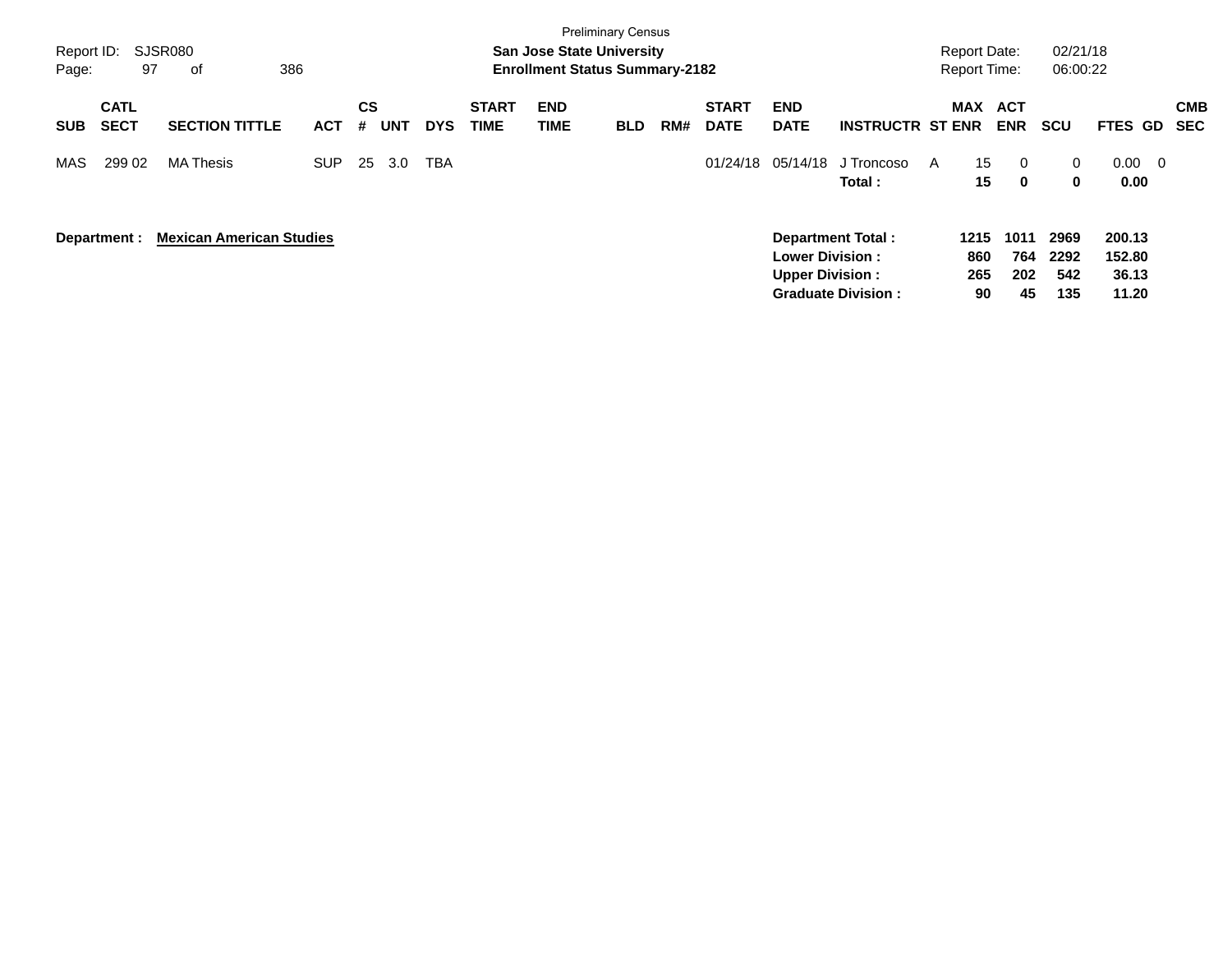| Report ID:<br>Page: | 98                          | <b>SJSR080</b><br>386<br>of                                           |                          |                    |                         |                        |                             | <b>Preliminary Census</b><br><b>San Jose State University</b><br><b>Enrollment Status Summary-2182</b> |                          |     |                                                  |                           |                                                                                | <b>Report Date:</b><br><b>Report Time:</b> |                                                        | 02/21/18<br>06:00:22 |                                        |     |                          |
|---------------------|-----------------------------|-----------------------------------------------------------------------|--------------------------|--------------------|-------------------------|------------------------|-----------------------------|--------------------------------------------------------------------------------------------------------|--------------------------|-----|--------------------------------------------------|---------------------------|--------------------------------------------------------------------------------|--------------------------------------------|--------------------------------------------------------|----------------------|----------------------------------------|-----|--------------------------|
| <b>SUB</b>          | <b>CATL</b><br><b>SECT</b>  | <b>SECTION TITTLE</b>                                                 | <b>ACT</b>               | $\mathsf{cs}$<br># | <b>UNT</b>              | <b>DYS</b>             | <b>START</b><br><b>TIME</b> | <b>END</b><br><b>TIME</b>                                                                              | <b>BLD</b>               | RM# | <b>START</b><br><b>DATE</b>                      | <b>END</b><br><b>DATE</b> | <b>INSTRUCTR ST ENR</b>                                                        |                                            | MAX ACT<br><b>ENR</b>                                  | <b>SCU</b>           | FTES GD                                |     | <b>CMB</b><br><b>SEC</b> |
| College             | Department :<br>PADM 210 01 | <b>Social Sciences</b><br><b>Political Science</b><br>Intro Pub Admin | SEM                      | 05                 | 3.0                     | $\top$                 |                             | 06:00 PM 08:45 PM                                                                                      | <b>CL</b>                | 306 |                                                  | 01/24/18 05/14/18         | F Edwards                                                                      | Α                                          | 20<br>15                                               | 45                   | 3.75 15                                |     |                          |
|                     | PADM 212 01                 | Admin Research                                                        | <b>SEM</b>               | 05                 | 3.0                     | W                      |                             | 06:00 PM 08:45 PM                                                                                      | <b>CL</b>                | 306 |                                                  | 01/24/18 05/14/18         | Total:<br>M Record<br>Total:                                                   | A                                          | 20<br>15<br>20<br>20<br>20<br>20                       | 45<br>60<br>60       | 3.75<br>5.00 20<br>5.00                |     |                          |
|                     | PADM 213 01                 | Pol Analysis & Eval                                                   | SEM                      | 05                 | 3.0                     | M                      |                             | 06:00 PM 08:45 PM                                                                                      | WSQ 113                  |     |                                                  | 01/24/18 05/14/18         | M Record<br>Total:                                                             | A                                          | 20<br>16<br>20<br>16                                   | 48<br>48             | 4.00 16<br>4.00                        |     |                          |
|                     | PADM 214 01<br>URBP 214 01  | Intro to Public Mana<br>Intro to Public Mana                          | <b>SEM</b><br><b>SEM</b> | 05<br>05           | 3.0<br>3.0              | $\mathsf{T}$<br>$\top$ |                             | 06:00 PM 08:45 PM<br>06:00 PM 08:45 PM                                                                 | <b>DMH</b><br><b>DMH</b> |     | 149A 01/24/18 05/14/18<br>149A 01/24/18 05/14/18 |                           | L Lira<br>L Lira<br>Total:                                                     | Α<br>A                                     | 20<br>20<br>$\mathbf 0$<br>$\mathbf 1$<br>20<br>21     | 60<br>3<br>63        | 5.00 20 C<br>0.25<br>5.25              | 1 C |                          |
|                     | PADM 217 01                 | Org Theory                                                            | <b>SEM</b>               | 05                 | 3.0                     | -R                     |                             | 06:00 PM 08:45 PM                                                                                      | <b>CL</b>                | 306 |                                                  | 01/24/18 05/14/18         | L Lira<br>Total:                                                               | Α                                          | 20<br>14<br>20<br>14                                   | 42<br>42             | 3.50 14<br>3.50                        |     |                          |
|                     | PADM 218 01                 | <b>Public Budgeting</b>                                               | SEM                      | 05                 | 3.0                     | -R                     |                             | 06:00 PM 08:45 PM                                                                                      |                          |     | DMH 149A 01/24/18 05/14/18                       |                           | F Keeley<br>Total:                                                             | Α                                          | 20<br>20<br>20<br>20                                   | 60<br>60             | 5.00 20<br>5.00                        |     |                          |
|                     | PADM 220 01<br>PADM 220 02  | NonProfitMgt<br>NonProfitMgt                                          | <b>SEM</b><br><b>SEM</b> | 05                 | 3.0<br>3.0              | M                      |                             | 06:00 PM 08:45 PM                                                                                      | <b>CL</b>                | 306 |                                                  | 01/24/18 05/14/18         | A Esparza<br>Total:                                                            | Χ<br>A                                     | 0<br>0<br>9<br>20<br>20<br>9                           | 0<br>27<br>27        | $0.00 \t 0$<br>$2.25$ 9<br>2.25        |     |                          |
|                     | PADM 223 01                 | Law & Pub Admin                                                       | SEM                      | 05                 | 3.0                     | M                      |                             | 06:00 PM 08:45 PM                                                                                      |                          |     | DMH 149A 01/24/18 05/14/18                       |                           | J Brent<br>Total :                                                             | Α                                          | $\overline{7}$<br>20<br>20<br>$\overline{7}$           | 21<br>21             | $1.75$ 7<br>1.75                       |     |                          |
|                     | PADM 281 01                 | Pub Adm Internship                                                    | <b>SUP</b>               | 25                 | 3.0                     | -R                     |                             | 06:00 PM 08:45 PM                                                                                      | <b>HGH</b>               | 116 |                                                  | 01/24/18 05/14/18         | <b>G</b> Percival<br>Total:                                                    | Α                                          | 6<br>5<br>5<br>6                                       | 18<br>18             | 1.50 6<br>1.50                         |     |                          |
|                     | PADM 298 01<br>PADM 298 02  | <b>Special Problems</b><br><b>Special Problems</b>                    | <b>SUP</b><br><b>SUP</b> |                    | 25 3.0<br>25 3.0 TBA    | M                      |                             | 06:00 PM 08:45 PM CL                                                                                   |                          | 216 |                                                  |                           | 01/24/18 05/14/18 F Edwards<br>01/24/18 05/14/18 M Record<br>Total:            | Α<br>Α                                     | 20<br>14<br>$\overline{1}$<br>$\mathbf{1}$<br>21<br>15 | 42<br>3<br>45        | 3.50 14<br>$0.25$ 1<br>3.75            |     |                          |
| POLS 201            | POLS 280                    | Intro Comp Pol<br>Intro Comp Pol                                      | LEC<br><b>LEC</b>        |                    | 02 3.0 TR<br>02 3.0 TBA |                        |                             | 07:30 AM 08:45 AM                                                                                      | DMH 161                  |     |                                                  |                           | 01/24/18 05/14/18 S Bejar Lope A<br>01/24/18 05/14/18 S Bejar Lope A<br>Total: |                                            | 27<br>42<br>42<br>36<br>84<br>63                       | 81<br>108<br>189     | $5.40 \quad 0$<br>$7.20 \t 0$<br>12.60 |     |                          |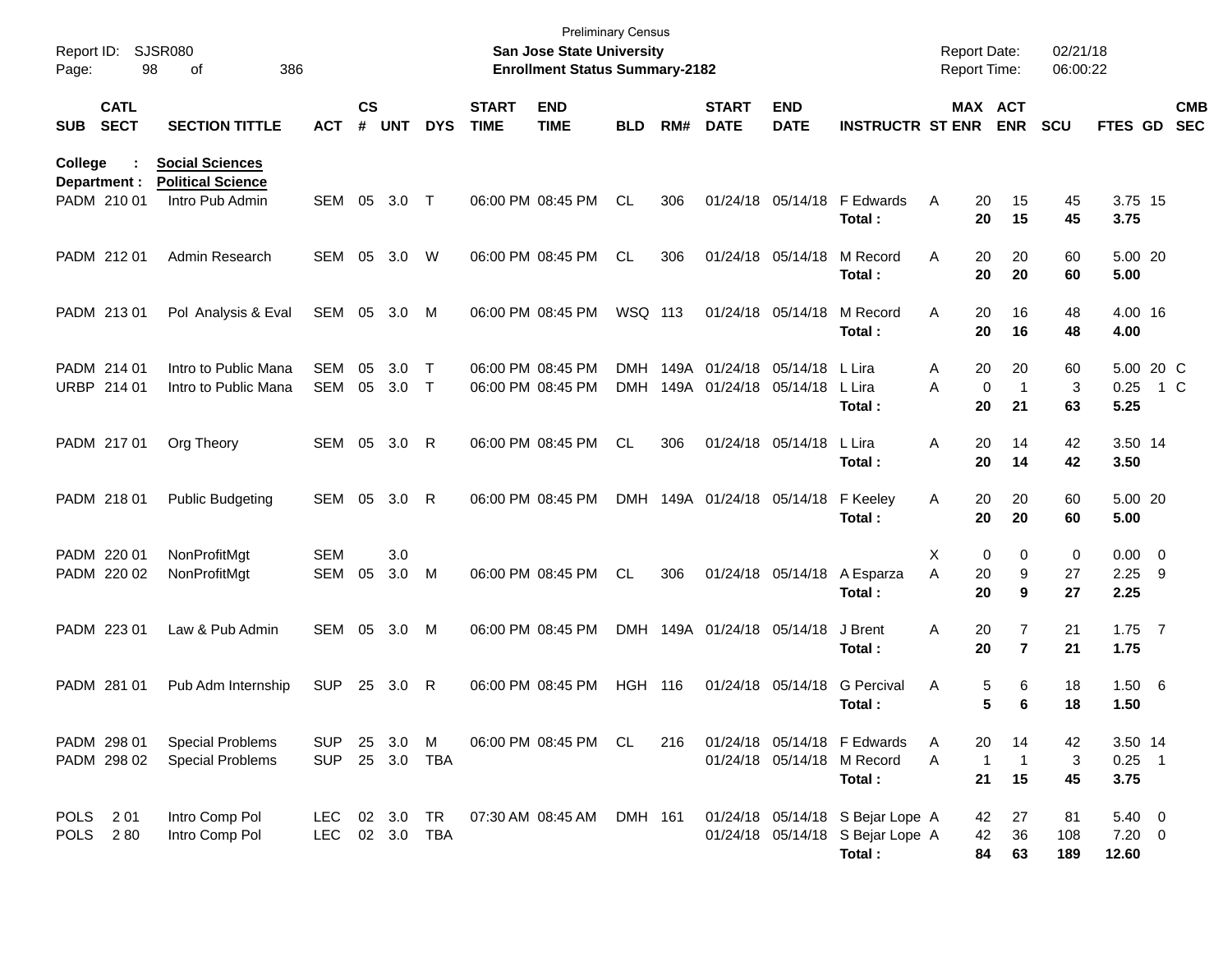| Report ID:<br>Page:        | SJSR080<br>99              | 386<br>οf                                |                          |                |            |              |                             | <b>Preliminary Census</b><br><b>San Jose State University</b><br><b>Enrollment Status Summary-2182</b> |                              |              |                             |                           |                                     | <b>Report Date:</b><br><b>Report Time:</b> |           |                       | 02/21/18<br>06:00:22 |                |                |                          |
|----------------------------|----------------------------|------------------------------------------|--------------------------|----------------|------------|--------------|-----------------------------|--------------------------------------------------------------------------------------------------------|------------------------------|--------------|-----------------------------|---------------------------|-------------------------------------|--------------------------------------------|-----------|-----------------------|----------------------|----------------|----------------|--------------------------|
| <b>SUB</b>                 | <b>CATL</b><br><b>SECT</b> | <b>SECTION TITTLE</b>                    | <b>ACT</b>               | <b>CS</b><br># | <b>UNT</b> | <b>DYS</b>   | <b>START</b><br><b>TIME</b> | <b>END</b><br><b>TIME</b>                                                                              | <b>BLD</b>                   | RM#          | <b>START</b><br><b>DATE</b> | <b>END</b><br><b>DATE</b> | <b>INSTRUCTR ST ENR</b>             |                                            |           | MAX ACT<br><b>ENR</b> | <b>SCU</b>           | FTES GD        |                | <b>CMB</b><br><b>SEC</b> |
| <b>POLS</b>                | 301                        | Intro Pol Thought                        | <b>LEC</b>               | 03             | 3.0        | МW           |                             | 07:30 AM 08:45 AM                                                                                      | <b>DMH</b>                   | 161          | 01/24/18                    | 05/14/18                  | L Quill                             | A                                          | 42        | 32                    | 96                   | 6.40           | $\overline{0}$ |                          |
| <b>POLS</b>                | 302                        | Intro Pol Thought                        | <b>LEC</b>               | 03             | 3.0        | МW           |                             | 10:30 AM 11:45 AM                                                                                      | <b>DMH</b>                   | 161          | 01/24/18                    | 05/14/18                  | L Quill<br>Total:                   | A                                          | 42<br>84  | 42<br>74              | 126<br>222           | 8.40<br>14.80  | 0              |                          |
| <b>POLS</b>                | 4 0 1                      | Intro Intl Rel                           | <b>LEC</b>               | 02             | 3.0        | <b>TR</b>    |                             | 01:30 PM 02:45 PM                                                                                      | <b>DMH</b>                   | 161          | 01/24/18                    | 05/14/18                  | L Lira                              | Α                                          | 42        | 39                    | 117                  | 7.80           | 0              |                          |
| <b>POLS</b><br><b>POLS</b> | 4 0 2<br>4 0 3             | Intro Intl Rel<br>Intro Intl Rel         | <b>LEC</b><br><b>LEC</b> | 02<br>02       | 3.0<br>3.0 | MW<br>МW     |                             | 10:30 AM 11:45 AM<br>12:00 PM 01:15 PM                                                                 | <b>DMH</b><br><b>DMH</b>     | 149A<br>149A | 01/24/18<br>01/24/18        | 05/14/18<br>05/14/18      | D Dudley<br>D Dudley                | Α<br>A                                     | 42<br>42  | 26<br>35              | 78<br>105            | 5.20<br>7.00   | 0<br>0         |                          |
|                            |                            |                                          |                          |                |            |              |                             |                                                                                                        |                              |              |                             |                           | Total:                              |                                            | 126       | 100                   | 300                  | 20.00          |                |                          |
| <b>POLS</b>                | 15B 01                     | Essen. US & CA Gov                       | <b>LEC</b>               | 03             | 3.0        | MW           |                             | 01:30 PM 02:45 PM                                                                                      | WSQ                          | 207          | 01/24/18                    | 05/14/18                  | A Schendan                          | A                                          | 125       | 125                   | 375                  | 25.00          | 0              |                          |
| <b>POLS</b>                | 15B 02                     | Essen. US & CA Gov                       | <b>LEC</b>               | 03             | 3.0        | <b>TR</b>    |                             | 01:30 PM 02:45 PM<br>10:30 AM 11:45 AM                                                                 | <b>SH</b>                    | 100          | 01/24/18                    | 05/14/18                  | J Abrams                            | A                                          | 125       | 124                   | 372                  | 24.80          | 0              |                          |
| <b>POLS</b><br><b>POLS</b> | 15B 03<br>15B 04           | Essen. US & CA Gov<br>Essen. US & CA Gov | <b>LEC</b><br><b>LEC</b> | 03<br>03       | 3.0<br>3.0 | MW<br>MW     |                             | 03:00 PM 04:15 PM                                                                                      | <b>WSQ</b><br><b>HGH 116</b> | 207          | 01/24/18<br>01/24/18        | 05/14/18<br>05/14/18      | S Pinnell<br>M Record               | A<br>Α                                     | 125<br>45 | 122<br>45             | 366<br>135           | 24.40<br>9.00  | 0<br>0         |                          |
| <b>POLS</b>                | 15B 05                     | Essen. US & CA Gov                       | <b>LEC</b>               | 03             | 3.0        | $\mathsf{T}$ |                             | 06:00 PM 08:45 PM                                                                                      | <b>HGH</b>                   | 116          | 01/24/18                    | 05/14/18                  | <b>B</b> Field                      | Α                                          | 45        | 48                    | 144                  | 9.60           | 0              |                          |
| <b>POLS</b>                | 15B 06                     | Essen. US & CA Gov                       | <b>LEC</b>               | 03             | 3.0        | MW           |                             | 12:00 PM 01:15 PM                                                                                      | <b>HGH</b>                   | 116          | 01/24/18                    | 05/14/18                  | A Schendan                          | A                                          | 45        | 45                    | 135                  | 9.00           | 0              |                          |
| <b>POLS</b>                | 15B 07                     | Essen. US & CA Gov                       | <b>LEC</b>               | 03             | 3.0        | MW           |                             | 09:00 AM 10:15 AM                                                                                      | <b>CL</b>                    | 303          | 01/24/18                    | 05/14/18                  | F Edwards                           | A                                          | 45        | 45                    | 135                  | 9.05           | $\overline{1}$ |                          |
| <b>POLS</b>                | 15B 08                     | Essen. US & CA Gov                       | <b>LEC</b>               | 03             | 3.0        | <b>TR</b>    |                             | 10:30 AM 11:45 AM                                                                                      | <b>HGH</b>                   | 116          | 01/24/18                    | 05/14/18                  | M Currin-Per A                      |                                            | 45        | 44                    | 132                  | 8.80           | 0              |                          |
| <b>POLS</b>                | 15B 09                     | Essen. US & CA Gov                       | <b>LEC</b>               | 03             | 3.0        | <b>TR</b>    |                             | 12:00 PM 01:15 PM                                                                                      | <b>HGH</b>                   | 116          | 01/24/18                    | 05/14/18                  | M Currin-Per A                      |                                            | 45        | 44                    | 132                  | 8.80           | 0              |                          |
| <b>POLS</b>                | 15B 11                     | Essen. US & CA Gov                       | <b>LEC</b>               | 03             | 3.0        | <b>TR</b>    |                             | 12:00 PM 01:15 PM                                                                                      | <b>CL</b>                    | 303          | 01/24/18                    | 05/14/18                  | J Abrams                            | A                                          | 45        | 45                    | 135                  | 9.00           | 0              |                          |
| <b>POLS</b>                | 15B 12                     | Essen. US & CA Gov                       | <b>LEC</b>               | 03             | 3.0        | <b>TR</b>    |                             | 10:30 AM 11:45 AM                                                                                      | <b>BBC</b>                   | 004          | 01/24/18                    | 05/14/18                  | R Ovetz                             | A                                          | 110       | 108                   | 324                  | 21.60          | 0              |                          |
| <b>POLS</b>                | 15B 13                     | Essen. US & CA Gov                       | <b>LEC</b>               | 03             | 3.0        | <b>MW</b>    |                             | 03:00 PM 04:15 PM                                                                                      | <b>DMH</b>                   | 348          | 01/24/18                    | 05/14/18                  | G Stern                             | Α                                          | 45        | 40                    | 120                  | 8.00           | 0              |                          |
| <b>POLS</b>                | 15B 14                     | Essen. US & CA Gov                       | <b>LEC</b>               | 03             | 3.0        | <b>MW</b>    |                             | 04:30 PM 05:45 PM                                                                                      | <b>DMH</b>                   | 348          | 01/24/18                    | 05/14/18                  | G Stern                             | Α                                          | 45        | 32                    | 96                   | 6.40           | 0              |                          |
| <b>POLS</b>                | 15B 15                     | Essen. US & CA Gov                       | <b>LEC</b>               | 03             | 3.0        | <b>TR</b>    |                             | 03:00 PM 04:15 PM                                                                                      | <b>DMH</b>                   | - 165        | 01/24/18                    | 05/14/18                  | M Currin-Per A                      |                                            | 45        | 41                    | 123                  | 8.20           | 0              |                          |
| <b>POLS</b>                | 15B 80                     | Essen. US & CA Gov                       | <b>LEC</b>               | 03             | 3.0        | <b>TBA</b>   |                             |                                                                                                        |                              |              | 01/24/18                    | 05/14/18                  | J Abrams                            | A                                          | 45        | 45                    | 135                  | 9.00           | 0              |                          |
| <b>POLS</b>                | 15B 99                     | Essen. US & CA Gov                       | <b>LEC</b>               | 03             | 3.0        | <b>TBA</b>   |                             |                                                                                                        |                              |              |                             | 01/24/18 05/14/18         | J Brent                             | A                                          | 45        | 41                    | 123                  | 8.20           | 0              |                          |
|                            |                            |                                          |                          |                |            |              |                             |                                                                                                        |                              |              |                             |                           | Total:                              |                                            | 1025      | 994                   | 2982                 | 198.85         |                |                          |
| <b>POLS</b>                | 20 01                      | Controv Legal Iss                        | <b>LEC</b>               | 03             | 3.0        | МW           |                             | 09:00 AM 10:15 AM                                                                                      | <b>DMH</b>                   | 149A         | 01/24/18                    | 05/14/18                  | S Benson                            | A                                          | 25        | 25                    | 75                   | 5.00           | 0              |                          |
| <b>POLS</b>                | 20 02                      | Controv Legal Iss                        | <b>LEC</b>               | 03             | 3.0        | МW           |                             | 03:00 PM 04:15 PM                                                                                      | <b>ENG</b>                   | 327          |                             | 01/24/18 05/14/18         | S Benson                            | Α                                          | 25        | 21                    | 63                   | 4.20           | 0              |                          |
|                            |                            |                                          |                          |                |            |              |                             |                                                                                                        |                              |              |                             |                           | Total:                              |                                            | 50        | 46                    | 138                  | 9.20           |                |                          |
|                            |                            | POLS 100W 01 Writing Workshop            | SEM 04                   |                | 3.0        | MW.          |                             | 09:00 AM 10:15 AM                                                                                      | DMH 161                      |              |                             | 01/24/18 05/14/18 L Quill |                                     | Α                                          | 25        | 18                    | 54                   | $3.60 \quad 0$ |                |                          |
|                            |                            | POLS 100W 02 Writing Workshop            | SEM 04                   |                | 3.0        | MW           |                             | 01:30 PM 02:45 PM                                                                                      |                              |              |                             |                           | DMH 149A 01/24/18 05/14/18 S Benson | A                                          | 25        | 17                    | 51                   | $3.40 \ 0$     |                |                          |
|                            |                            |                                          |                          |                |            |              |                             |                                                                                                        |                              |              |                             |                           | Total:                              |                                            | 50        | 35                    | 105                  | 7.00           |                |                          |
|                            | POLS 103 01                | <b>Local Politics</b>                    | <b>LEC</b>               |                | 02 4.0     | TBA          |                             |                                                                                                        |                              |              |                             | 01/24/18 05/14/18         |                                     | A                                          | 40        | 37                    | 148                  | 9.87 0 C       |                |                          |
|                            | URBP 10301                 | <b>Local Politics</b>                    | <b>LEC</b>               |                | 02 4.0     | <b>TBA</b>   |                             |                                                                                                        |                              |              |                             | 01/24/18 05/14/18         |                                     | Α                                          | 0         | 0                     | 0                    | 0.00           | $0\,$ C        |                          |
|                            |                            |                                          |                          |                |            |              |                             |                                                                                                        |                              |              |                             |                           | Total:                              |                                            | 40        | 37                    | 148                  | 9.87           |                |                          |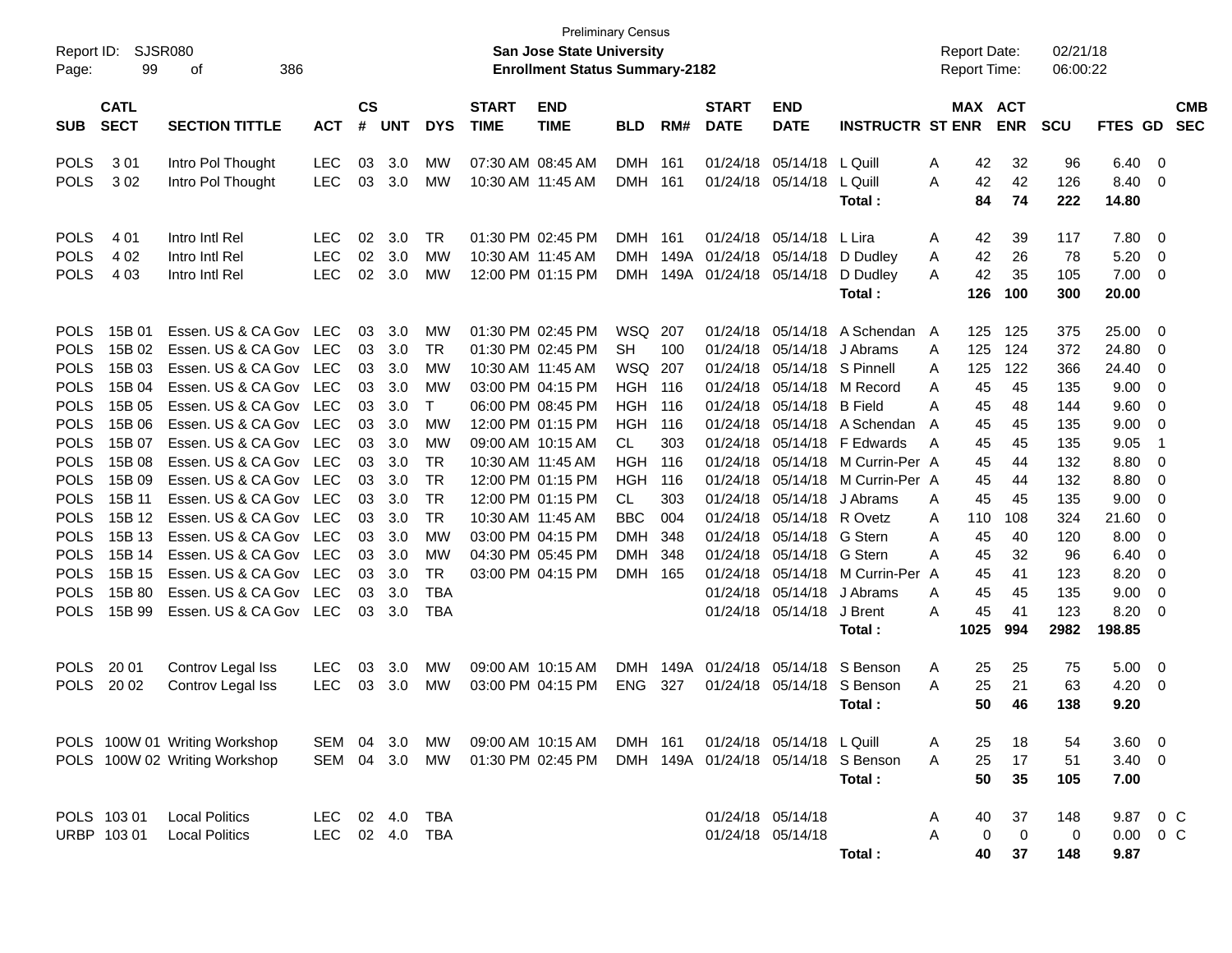| Page:      | Report ID: SJSR080<br>100  | 386<br>of                                                                                    |                                    |                    |                |            |                             | <b>Preliminary Census</b><br>San Jose State University<br><b>Enrollment Status Summary-2182</b> |                             |            |                             |                                                                                       |                                                    | <b>Report Date:</b><br>Report Time:  |                              | 02/21/18<br>06:00:22    |                                              |            |
|------------|----------------------------|----------------------------------------------------------------------------------------------|------------------------------------|--------------------|----------------|------------|-----------------------------|-------------------------------------------------------------------------------------------------|-----------------------------|------------|-----------------------------|---------------------------------------------------------------------------------------|----------------------------------------------------|--------------------------------------|------------------------------|-------------------------|----------------------------------------------|------------|
| <b>SUB</b> | <b>CATL</b><br><b>SECT</b> | <b>SECTION TITTLE</b>                                                                        | <b>ACT</b>                         | $\mathsf{cs}$<br># | <b>UNT</b>     | <b>DYS</b> | <b>START</b><br><b>TIME</b> | <b>END</b><br><b>TIME</b>                                                                       | <b>BLD</b>                  | RM#        | <b>START</b><br><b>DATE</b> | <b>END</b><br><b>DATE</b>                                                             | <b>INSTRUCTR ST ENR</b>                            |                                      | MAX ACT<br><b>ENR</b>        | SCU                     | FTES GD SEC                                  | <b>CMB</b> |
|            | POLS 107 01                | Pol & Pub Opinion                                                                            | <b>LEC</b>                         |                    | 4.0            |            |                             |                                                                                                 |                             |            |                             |                                                                                       | Total:                                             | Χ                                    | 0<br>0<br>0<br>$\bf{0}$      | 0<br>0                  | 0.00 0<br>0.00                               |            |
|            | POLS 120 01                | U S Law and Society LEC                                                                      |                                    |                    | 02 3.0 MW      |            |                             | 10:30 AM 11:45 AM                                                                               | CL                          | 234        |                             | 01/24/18 05/14/18                                                                     | S Benson<br>Total:                                 | A<br>40<br>40                        | 40<br>40                     | 120<br>120              | $8.00 \t 0$<br>8.00                          |            |
|            |                            | POLS 121B 01 Civil Liberties                                                                 | <b>LEC</b>                         |                    | 02 4.0         | TBA        |                             |                                                                                                 |                             |            |                             | 01/24/18 05/14/18                                                                     | Total:                                             | A<br>40<br>40                        | 32<br>32                     | 128<br>128              | 8.53 0<br>8.53                               |            |
|            | POLS 130 01                | <b>Public Policy</b>                                                                         | <b>LEC</b>                         |                    | 02 4.0         | TBA        |                             |                                                                                                 |                             |            |                             | 01/24/18 05/14/18                                                                     | Total:                                             | 40<br>Α<br>40                        | 41<br>41                     | 164<br>164              | 10.93 0<br>10.93                             |            |
|            | POLS 141 01                | <b>Eurasian Politics</b>                                                                     | <b>LEC</b>                         |                    | 02 4.0         | TBA        |                             |                                                                                                 |                             |            |                             | 01/24/18 05/14/18                                                                     | Total:                                             | 40<br>A<br>40                        | 38<br>38                     | 152<br>152              | $10.13 \t 0$<br>10.13                        |            |
|            | POLS 146 01                | Latin American Pol                                                                           | <b>LEC</b>                         |                    | 02 4.0         | TBA        |                             |                                                                                                 |                             |            |                             | 01/24/18 05/14/18                                                                     | Total:                                             | 40<br>A<br>40                        | 19<br>19                     | 76<br>76                | $5.13 \quad 1$<br>5.13                       |            |
|            | POLS 150 01<br>POLS 150 80 | War and Peace<br>War and Peace                                                               | <b>LEC</b><br><b>LEC</b>           | 02                 | 3.0<br>3.0     | <b>TR</b>  |                             | 10:30 AM 11:45 AM                                                                               |                             |            |                             |                                                                                       | DMH 149A 01/24/18 05/14/18 K Sasikumar A<br>Total: | 40<br>X<br>40                        | 39<br>$\mathbf 0$<br>0<br>39 | 117<br>$\pmb{0}$<br>117 | 7.80 0<br>$0.00 \t 0$<br>7.80                |            |
|            |                            | POLS 152B 01 Model UN                                                                        | <b>LEC</b>                         |                    | $02 \quad 3.0$ | MW         |                             | 03:00 PM 04:15 PM                                                                               |                             |            | DMH 149A 01/24/18 05/14/18  |                                                                                       | D Dudley<br>Total:                                 | 20<br>Α<br>20                        | 13<br>13                     | 39<br>39                | $2.60 \t 0$<br>2.60                          |            |
|            | POLS 155 01                | Wealth Of Nations                                                                            | <b>LEC</b>                         |                    | 02 4.0         | TBA        |                             |                                                                                                 |                             |            |                             | 01/24/18 05/14/18                                                                     | Total:                                             | 40<br>A<br>40                        | 23<br>23                     | 92<br>92                | $6.13 \quad 0$<br>6.13                       |            |
|            |                            | POLS 160B 01 Modern Pol Though                                                               | <b>LEC</b>                         |                    | 03 3.0         | МW         |                             | 01:30 PM 02:45 PM                                                                               | DMH 161                     |            |                             | 01/24/18 05/14/18                                                                     | L Quill<br>Total:                                  | 40<br>A<br>40                        | 39<br>39                     | 117<br>117              | 7.80 0<br>7.80                               |            |
|            |                            | POLS 163 01 Amer Pol Thought                                                                 | LEC 03 3.0 MW                      |                    |                |            |                             | 10:30 AM_11:45 AM  CL                                                                           |                             | 303        |                             | 01/24/18 05/14/18 K Peter                                                             | Total:                                             | A<br>40<br>40                        | 39<br>39                     | 117<br>117              | 7.80 0<br>7.80                               |            |
|            |                            | POLS 170V 01 Amer Pol Global<br>POLS 170V 02 Amer Pol Global<br>POLS 170V 03 Amer Pol Global | SEM 03 3.0<br>SEM<br>SEM 03 3.0 TR |                    | 03 3.0         | МW<br>TR   |                             | 03:00 PM 04:15 PM<br>09:00 AM 10:15 AM<br>12:00 PM 01:15 PM                                     | DMH 161<br><b>BBC</b><br>CL | 120<br>202 |                             | 01/24/18 05/14/18 S Pinnell<br>01/24/18 05/14/18 R Ovetz<br>01/24/18 05/14/18 R Ovetz | Total:                                             | 35<br>Α<br>35<br>Α<br>35<br>A<br>105 | 33<br>33<br>30<br>96         | 99<br>99<br>90<br>288   | $6.60$ 0<br>$6.60$ 0<br>$6.00 \t 0$<br>19.20 |            |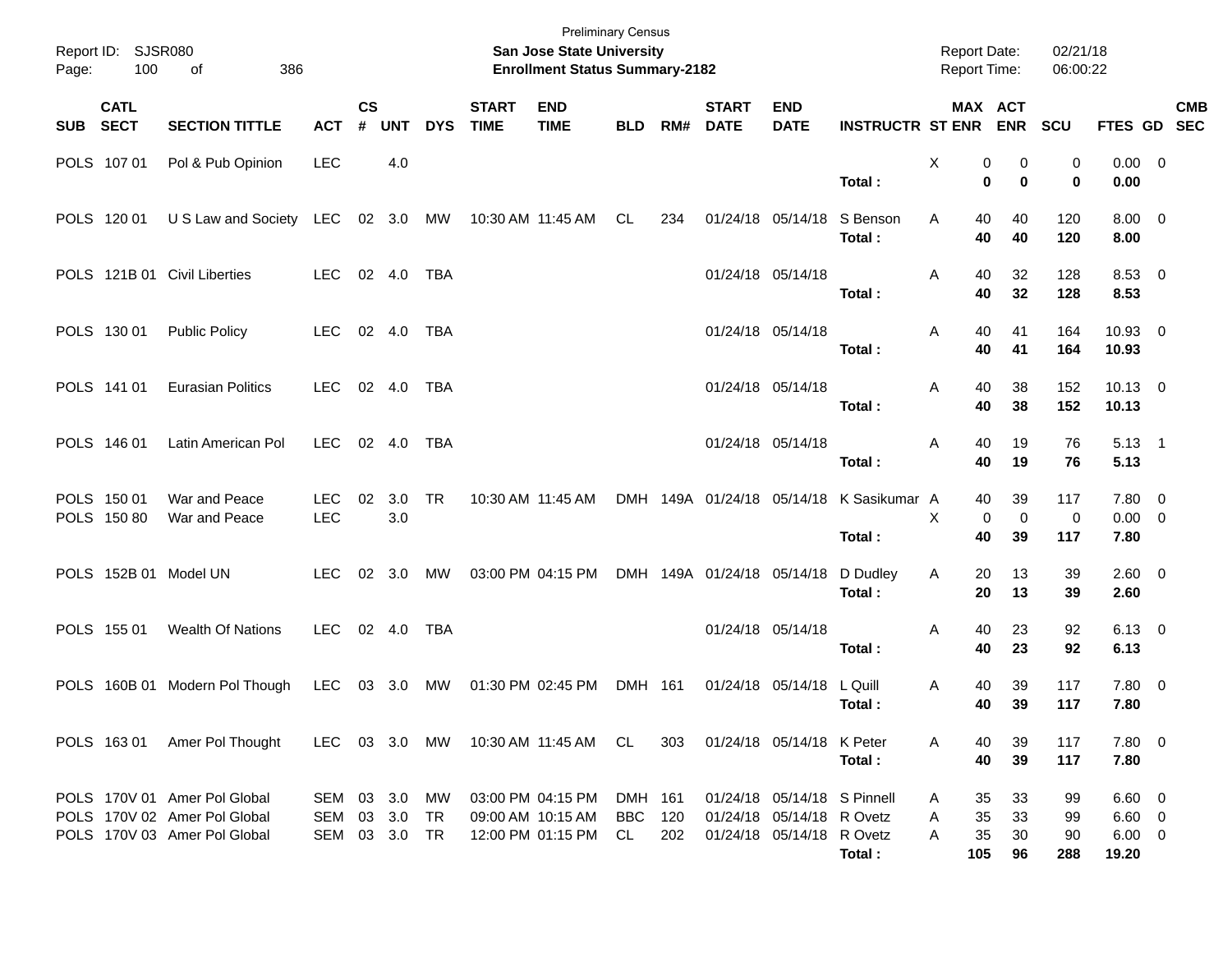| Report ID: SJSR080<br>101<br>Page:                       | 386<br>of                                    |                          |                    |                  |                          |                             | <b>San Jose State University</b><br><b>Enrollment Status Summary-2182</b> | <b>Preliminary Census</b> |     |                             |                                                  |                                                       |        | <b>Report Date:</b><br>Report Time: |                                     | 02/21/18<br>06:00:22              |                                     |                             |
|----------------------------------------------------------|----------------------------------------------|--------------------------|--------------------|------------------|--------------------------|-----------------------------|---------------------------------------------------------------------------|---------------------------|-----|-----------------------------|--------------------------------------------------|-------------------------------------------------------|--------|-------------------------------------|-------------------------------------|-----------------------------------|-------------------------------------|-----------------------------|
| <b>CATL</b><br><b>SECT</b><br><b>SUB</b>                 | <b>SECTION TITTLE</b>                        | <b>ACT</b>               | $\mathsf{cs}$<br># | <b>UNT</b>       | <b>DYS</b>               | <b>START</b><br><b>TIME</b> | <b>END</b><br><b>TIME</b>                                                 | <b>BLD</b>                | RM# | <b>START</b><br><b>DATE</b> | <b>END</b><br><b>DATE</b>                        | <b>INSTRUCTR ST ENR</b>                               |        | MAX ACT                             | ENR SCU                             |                                   | FTES GD SEC                         | <b>CMB</b>                  |
| POLS 180 01<br>POLS 180 02                               | <b>Indiv Studies</b><br><b>Indiv Studies</b> | <b>SUP</b><br><b>SUP</b> | 36                 | 4.0<br>36 1.0    | <b>TBA</b><br><b>TBA</b> |                             |                                                                           |                           |     | 01/24/18                    | 05/14/18<br>01/24/18 05/14/18                    | <b>G</b> Percival<br>F Edwards<br>Total:              | A<br>A | 1<br>$\mathbf{1}$<br>$\overline{2}$ | 1<br>$\mathbf{1}$<br>$\overline{2}$ | 4<br>$\mathbf{1}$<br>5            | 0.27<br>0.08<br>0.35                | $\overline{0}$<br>-1        |
| POLS 181 01                                              | Internships                                  | SEM 06 4.0               |                    |                  | <b>TBA</b>               |                             |                                                                           |                           |     |                             | 01/24/18 05/14/18                                | Total:                                                | A      | 20<br>20                            | 8<br>8                              | 32<br>32                          | $2.13 \quad 0$<br>2.13              |                             |
| POLS 184 01                                              | Directed Reading                             | <b>SUP</b>               | 36                 | 3.0              | TBA                      |                             |                                                                           |                           |     |                             | 01/24/18 05/14/18                                | F Edwards<br>Total:                                   | A      | 10<br>10                            | 7<br>$\overline{7}$                 | 21<br>21                          | 1.75<br>1.75                        | $\overline{7}$              |
| POLS 190 01<br>POLS 190 02                               | Senior Seminar<br>Senior Seminar             | <b>SEM</b><br><b>SEM</b> | 05                 | 4.0<br>05 4.0    | <b>TBA</b><br><b>TBA</b> |                             |                                                                           |                           |     |                             | 01/24/18 05/14/18<br>01/24/18 05/14/18           | Total:                                                | A<br>A | 20<br>20<br>40                      | 23<br>18<br>41                      | 92<br>72<br>164                   | 6.13<br>4.80<br>10.93               | $\mathbf{0}$<br>$\mathbf 0$ |
| POLS 190H 01 Honors Thesis<br>POLS 190H 02 Honors Thesis |                                              | <b>SUP</b><br><b>SUP</b> |                    | 25 1.0<br>25 1.0 | <b>TBA</b><br><b>TBA</b> |                             |                                                                           |                           |     |                             | 01/24/18 05/14/18<br>01/24/18 05/14/18           | K Sasikumar A<br>D Dudley<br>Total:                   | A      | 5<br>5<br>10                        | 2<br>$\sqrt{5}$<br>$\overline{7}$   | 2<br>5<br>$\overline{\mathbf{r}}$ | 0.13<br>0.33<br>0.47                | $\overline{0}$<br>0         |
| POLS 195A 01 Political Inquiry                           |                                              | <b>LEC</b>               | 02                 | 4.0              | <b>TBA</b>               |                             |                                                                           |                           |     |                             | 01/24/18 05/14/18                                | Total:                                                | A      | 35<br>35                            | 41<br>41                            | 164<br>164                        | $10.93 \quad 0$<br>10.93            |                             |
|                                                          | POLS 195B 01 AppResMethods                   | <b>LEC</b>               |                    | 4.0              |                          |                             |                                                                           |                           |     |                             |                                                  | Total:                                                | X      | 0<br>$\bf{0}$                       | 0<br>$\mathbf 0$                    | 0<br>$\bf{0}$                     | $0.00 \t 0$<br>0.00                 |                             |
| Department :                                             | <b>Political Science</b>                     |                          |                    |                  |                          |                             |                                                                           |                           |     |                             | <b>Lower Division:</b><br><b>Upper Division:</b> | <b>Department Total:</b><br><b>Graduate Division:</b> |        | 2247<br>1369<br>692<br>186          | 2017<br>1277<br>597<br>143          | 6316<br>3831<br>2056<br>429       | 428.70<br>255.45<br>137.50<br>35.75 |                             |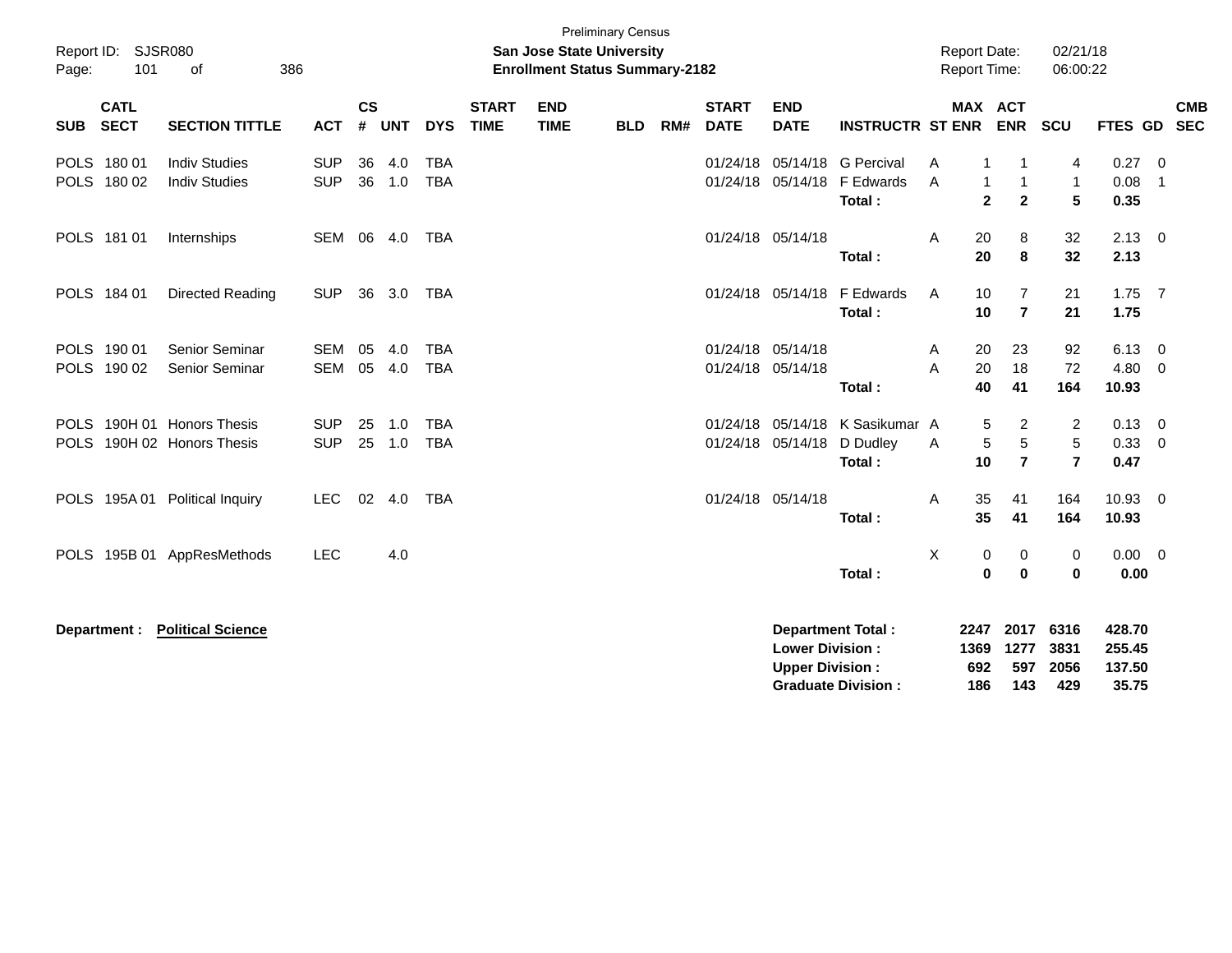| Report ID:<br>Page:            | SJSR080<br>102             | 386<br>οf                                   |               |                    |            |            |                             | San Jose State University<br><b>Enrollment Status Summary-2182</b> | <b>Preliminary Census</b> |     |                             |                           |                                  | <b>Report Date:</b><br>Report Time: |                | 02/21/18<br>06:00:22 |                        |                          |                          |
|--------------------------------|----------------------------|---------------------------------------------|---------------|--------------------|------------|------------|-----------------------------|--------------------------------------------------------------------|---------------------------|-----|-----------------------------|---------------------------|----------------------------------|-------------------------------------|----------------|----------------------|------------------------|--------------------------|--------------------------|
| <b>SUB</b>                     | <b>CATL</b><br><b>SECT</b> | <b>SECTION TITTLE</b>                       | <b>ACT</b>    | $\mathsf{cs}$<br># | <b>UNT</b> | <b>DYS</b> | <b>START</b><br><b>TIME</b> | <b>END</b><br><b>TIME</b>                                          | <b>BLD</b>                | RM# | <b>START</b><br><b>DATE</b> | <b>END</b><br><b>DATE</b> | <b>INSTRUCTR ST ENR</b>          | MAX ACT                             | <b>ENR</b>     | <b>SCU</b>           | FTES GD                |                          | <b>CMB</b><br><b>SEC</b> |
| <b>College</b><br>Department : |                            | <b>Social Sciences</b><br><b>Psychology</b> |               |                    |            |            |                             |                                                                    |                           |     |                             |                           |                                  |                                     |                |                      |                        |                          |                          |
| <b>PSYC</b>                    | 1 0 1                      | General Psychology                          | <b>LEC</b>    | 02                 | 3.0        | TR         |                             | 01:30 PM 02:45 PM                                                  | MD                        | 101 |                             | 01/24/18 05/14/18 G Feist |                                  | 210<br>Α                            | 212            | 636                  | 42.40 0                |                          |                          |
| <b>PSYC</b>                    | 1 0 2                      | General Psychology                          | <b>LEC</b>    | $02\,$             | 3.0        | MW         |                             | 03:00 PM 04:15 PM                                                  | MD                        | 101 |                             |                           | 01/24/18 05/14/18 S Macramalla A | 210                                 | 167            | 501                  | 33.45                  | - 1                      |                          |
| <b>PSYC</b>                    | 1 0 3                      | General Psychology                          | <b>LEC</b>    | 02                 | 3.0        | <b>TR</b>  |                             | 12:00 PM 01:15 PM                                                  | CL.                       | 117 |                             | 01/24/18 05/14/18         | S Torabian-B A                   | 38                                  | 39             | 117                  | 7.80                   | - 0                      |                          |
| <b>PSYC</b>                    | 1 04                       | General Psychology                          | <b>LEC</b>    | 02                 | 3.0        | <b>MW</b>  |                             | 09:00 AM 10:15 AM                                                  | <b>DMH</b>                | 356 |                             | 01/24/18 05/14/18         | S Del Chiaro A                   | 38                                  | 38             | 114                  | 7.60                   | $\overline{\phantom{0}}$ |                          |
| <b>PSYC</b>                    | 1 0 5                      | General Psychology                          | <b>LEC</b>    | 02                 | 3.0        | W          |                             | 06:00 PM 08:45 PM                                                  | <b>DMH</b>                | 359 |                             | 01/24/18 05/14/18         | L Tinson                         | 38<br>Α                             | 37             | 111                  | 7.40                   | $\overline{\phantom{0}}$ |                          |
| <b>PSYC</b>                    | 1 0 6                      | General Psychology                          | <b>LEC</b>    | 02                 | 3.0        | TR         |                             | 12:00 PM 01:15 PM                                                  | <b>DMH</b>                | 356 |                             | 01/24/18 05/14/18         | P Cravalho                       | 38<br>A                             | 40             | 120                  | 8.00                   | $\overline{\phantom{0}}$ |                          |
|                                |                            |                                             |               |                    |            |            |                             |                                                                    |                           |     |                             |                           | Total:                           | 572                                 | 533            | 1599                 | 106.65                 |                          |                          |
| <b>PSYC</b>                    | 30 01                      | Intro Psychbiology                          | <b>LEC</b>    | 02                 | 3.0        | TR         |                             | 09:00 AM 10:15 AM                                                  | <b>DMH</b>                | 355 |                             | 01/24/18 05/14/18         | C Chancellor A                   | 40                                  | 39             | 117                  | 7.80 0                 |                          |                          |
| <b>PSYC</b>                    | 30 02                      | Intro Psychbiology                          | <b>LEC</b>    | 02                 | 3.0        | <b>TR</b>  |                             | 10:30 AM 11:45 AM                                                  | <b>DMH</b>                | 355 |                             |                           | 01/24/18 05/14/18 C Chancellor A | 40                                  | 43             | 129                  | 8.60                   | $\overline{\phantom{0}}$ |                          |
| <b>PSYC</b>                    | 30 03                      | Intro Psychbiology                          | <b>LEC</b>    | 02                 | 3.0        | М          |                             | 04:30 PM 07:15 PM                                                  | DMH                       | 355 |                             | 01/24/18 05/14/18 CLa     |                                  | Α<br>40                             | 14             | 42                   | 2.80                   | $\overline{\phantom{0}}$ |                          |
| <b>PSYC</b>                    | 30 04                      | Intro Psychbiology                          | <b>LEC</b>    |                    | 3.0        |            |                             |                                                                    |                           |     |                             |                           |                                  | 0<br>X                              | 0              | 0                    | 0.00                   | $\overline{\phantom{0}}$ |                          |
| <b>PSYC</b>                    | 30 05                      | Intro Psychbiology                          | <b>LEC</b>    | 02                 | 3.0        | MW         |                             | 09:00 AM 10:15 AM                                                  | DMH 167                   |     |                             |                           | 01/24/18 05/14/18 Z Miguel Mal A | 40                                  | 29             | 87                   | 5.80                   | $\overline{\phantom{0}}$ |                          |
|                                |                            |                                             |               |                    |            |            |                             |                                                                    |                           |     |                             |                           | Total:                           | 160                                 | 125            | 375                  | 25.00                  |                          |                          |
| <b>PSYC</b>                    |                            | 100W 01 Writing Workshop                    | <b>SEM</b>    | 04                 | 3.0        | MW         |                             | 09:00 AM 10:15 AM                                                  | <b>CCB</b>                | 100 |                             | 01/24/18 05/14/18         | L Jones-Haga A                   | 22                                  | 26             | 78                   | 5.20                   | $\overline{\phantom{0}}$ |                          |
| <b>PSYC</b>                    |                            | 100W 02 Writing Workshop                    | <b>SEM</b>    | 04                 | 3.0        | TR         |                             | 12:00 PM 01:15 PM                                                  | <b>DMH</b>                | 339 |                             |                           | 01/24/18 05/14/18 S Lundquist A  | 22                                  | 24             | 72                   | 4.80                   | $\overline{\phantom{0}}$ |                          |
| <b>PSYC</b>                    |                            | 100W 03 Writing Workshop                    | <b>SEM</b>    | 04                 | 3.0        | <b>MW</b>  |                             | 03:00 PM 04:15 PM                                                  | <b>DMH</b>                | 339 |                             | 01/24/18 05/14/18         | N Wagner                         | 22<br>Α                             | 21             | 63                   | 4.20                   | - 0                      |                          |
| <b>PSYC</b>                    |                            | 100W 04 Writing Workshop                    | <b>SEM</b>    | 04                 | 3.0        | MW         |                             | 04:30 PM 05:45 PM                                                  | DMH                       | 347 |                             | 01/24/18 05/14/18         | N Wagner                         | 22<br>Α                             | 16             | 48                   | 3.20                   | $\overline{\phantom{0}}$ |                          |
| <b>PSYC</b>                    |                            | 100W 05 Writing Workshop                    | <b>SEM</b>    | 04                 | 3.0        | <b>TR</b>  |                             | 01:30 PM 02:45 PM                                                  | DMH                       | 358 |                             | 01/24/18 05/14/18         | J Ventura                        | 22<br>A                             | 25             | 75                   | 5.00                   | $\overline{\phantom{0}}$ |                          |
| <b>PSYC</b>                    |                            | 100W 06 Writing Workshop                    | <b>SEM</b>    | 04                 | 3.0        | <b>TR</b>  |                             | 09:00 AM 10:15 AM                                                  | <b>HGH</b>                | 116 |                             | 01/24/18 05/14/18         | L Cabral                         | 22<br>Α                             | 19             | 57                   | 3.80                   | $\overline{\phantom{0}}$ |                          |
| <b>PSYC</b>                    |                            | 100W 07 Writing Workshop                    | <b>SEM</b>    | 04                 | 3.0        | <b>MW</b>  |                             | 10:30 AM 11:45 AM                                                  | DMH                       | 347 |                             | 01/24/18 05/14/18 J Fanos |                                  | 22<br>A                             | 23             | 69                   | 4.60                   | $\overline{\phantom{0}}$ |                          |
| <b>PSYC</b>                    |                            | 100W 08 Writing Workshop                    | <b>SEM</b>    | 04                 | 3.0        | <b>TR</b>  |                             | 12:00 PM 01:15 PM                                                  | DMH                       | 161 |                             | 01/24/18 05/14/18         | L Cabral                         | 22<br>Α                             | 22             | 66                   | 4.40                   | $\overline{\phantom{0}}$ |                          |
| <b>PSYC</b>                    |                            | 100W 09 Writing Workshop                    | <b>SEM</b>    | 04                 | 3.0        | м          |                             | 06:00 PM 08:45 PM                                                  | <b>DMH</b>                | 359 |                             | 01/24/18 05/14/18         | J Morton                         | 22<br>A                             | 20             | 60                   | 4.00                   | $\overline{\phantom{0}}$ |                          |
| <b>PSYC</b>                    |                            | 100W 10 Writing Workshop                    | <b>SEM</b>    | 04                 | 3.0        | MW         |                             | 12:00 PM 01:15 PM                                                  | <b>CCB</b>                | 100 |                             | 01/24/18 05/14/18         | L Jones-Haga A                   | 22                                  | 26             | 78                   | 5.20                   | - 0                      |                          |
| <b>PSYC</b>                    |                            | 100W 11 Writing Workshop                    | <b>SEM</b>    | 04                 | 3.0        | MW         |                             | 01:30 PM 02:45 PM                                                  | <b>CL</b>                 | 205 |                             | 01/24/18 05/14/18         | G Savage                         | 22<br>Α                             | 16             | 48                   | 3.20                   | $\overline{\phantom{0}}$ |                          |
|                                |                            |                                             |               |                    |            |            |                             |                                                                    |                           |     |                             |                           | Total :                          | 242                                 | 238            | 714                  | 47.60                  |                          |                          |
|                                | PSYC 102 01                | Child Psych                                 | LEC           | 02                 | 3.0 TR     |            |                             | 09:00 AM 10:15 AM                                                  | SH.                       | 100 |                             | 01/24/18 05/14/18         | M Alvarez                        | A                                   | 125 125        | 375                  | 25.00 0                |                          |                          |
|                                | PSYC 102 02                | Child Psych                                 | LEC 02 3.0    |                    |            | MW         |                             | 04:30 PM 05:45 PM                                                  | WSQ 207                   |     |                             | 01/24/18 05/14/18 S Duh   |                                  | 123<br>Α                            | 123            | 369                  | 24.60 0                |                          |                          |
|                                | PSYC 10203                 | Child Psych                                 | LEC 02 3.0 MW |                    |            |            |                             | 01:30 PM 02:45 PM                                                  | DMH 355                   |     |                             |                           | 01/24/18 05/14/18 L Jones-Haga A | 40                                  | 44             | 132                  | 8.80 0                 |                          |                          |
|                                |                            |                                             |               |                    |            |            |                             |                                                                    |                           |     |                             |                           | Total:                           |                                     | 288 292        | 876                  | 58.40                  |                          |                          |
|                                | PSYC 107 01                | Psych of Women                              | LEC 02 3.0 MW |                    |            |            |                             | 10:30 AM 11:45 AM                                                  | DMH 359                   |     |                             |                           | 01/24/18 05/14/18 S Lundquist A  | 35                                  | 35             | 105                  | 7.00 0 C               |                          |                          |
|                                | WOMS 107 01                | Psych of Women                              | LEC           |                    | 02 3.0     | MW         |                             | 10:30 AM 11:45 AM                                                  | DMH 359                   |     |                             |                           | 01/24/18 05/14/18 S Lundquist A  | 0                                   | $\overline{2}$ | 6                    | $0.40 \quad 0 \quad C$ |                          |                          |
|                                |                            |                                             |               |                    |            |            |                             |                                                                    |                           |     |                             |                           | Total:                           | 35                                  | 37             | 111                  | 7.40                   |                          |                          |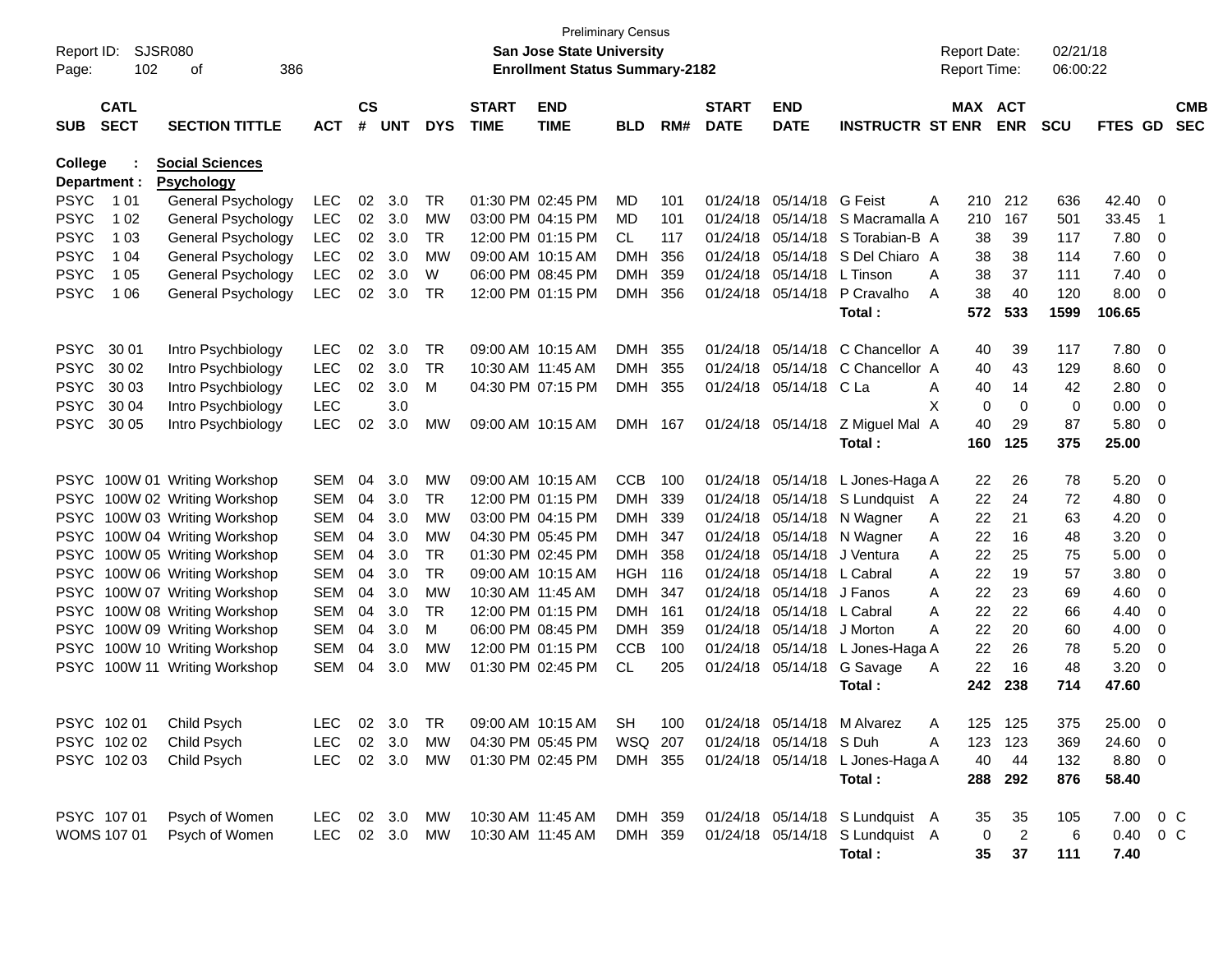| Report ID:<br>Page: | 103                        | SJSR080<br>386<br>οf                        |            |                    |            |              |                             | <b>Preliminary Census</b><br>San Jose State University<br><b>Enrollment Status Summary-2182</b> |            |     |                             |                            |                         |   | <b>Report Date:</b><br><b>Report Time:</b> |            | 02/21/18<br>06:00:22 |                |                |                          |
|---------------------|----------------------------|---------------------------------------------|------------|--------------------|------------|--------------|-----------------------------|-------------------------------------------------------------------------------------------------|------------|-----|-----------------------------|----------------------------|-------------------------|---|--------------------------------------------|------------|----------------------|----------------|----------------|--------------------------|
| <b>SUB</b>          | <b>CATL</b><br><b>SECT</b> | <b>SECTION TITTLE</b>                       | <b>ACT</b> | $\mathsf{cs}$<br># | <b>UNT</b> | <b>DYS</b>   | <b>START</b><br><b>TIME</b> | <b>END</b><br><b>TIME</b>                                                                       | <b>BLD</b> | RM# | <b>START</b><br><b>DATE</b> | <b>END</b><br><b>DATE</b>  | <b>INSTRUCTR ST ENR</b> |   | <b>MAX ACT</b>                             | <b>ENR</b> | <b>SCU</b>           | FTES GD        |                | <b>CMB</b><br><b>SEC</b> |
| PSYC 110 01         |                            | Abnormal Psy                                | <b>LEC</b> | 02                 | 3.0        | MW           |                             | 09:00 AM 10:15 AM                                                                               | WSQ 207    |     | 01/24/18                    | 05/14/18                   | S Nadeau                | A | 120                                        | 119        | 357                  | 23.80          | - 0            |                          |
|                     | PSYC 110 02                | Abnormal Psy                                | <b>LEC</b> | 02                 | 3.0        | F            |                             | 09:30 AM 12:15 PM                                                                               | WSQ        | 207 | 01/24/18                    | 05/14/18                   | S Del Chiaro A          |   | 125                                        | 121        | 363                  | 24.25          | $\overline{1}$ |                          |
|                     | PSYC 110 03                | Abnormal Psy                                | <b>LEC</b> | 02                 | 3.0        | <b>TR</b>    | 10:30 AM 11:45 AM           |                                                                                                 | <b>DMH</b> | 359 | 01/24/18                    | 05/14/18                   | J Gregg                 | A | 38                                         | 37         | 111                  | 7.40           | - 0            |                          |
|                     | PSYC 110 04                | Abnormal Psy                                | <b>LEC</b> | 02                 | 3.0        | R            |                             | 06:00 PM 08:45 PM                                                                               | <b>DMH</b> | 359 | 01/24/18                    | 05/14/18                   | A Prins                 | A | 38                                         | 40         | 120                  | 8.00           | - 0            |                          |
|                     |                            |                                             |            |                    |            |              |                             |                                                                                                 |            |     |                             |                            | Total:                  |   | 321                                        | 317        | 951                  | 63.45          |                |                          |
| PSYC 11201          |                            | Psych of Adoles                             | <b>LEC</b> | 02                 | 3.0        | <b>TR</b>    | 10:30 AM 11:45 AM           |                                                                                                 | <b>DMH</b> | 356 | 01/24/18                    | 05/14/18                   | M Alvarez               | A | 40                                         | 40         | 120                  | 8.00           | - 0            |                          |
|                     | PSYC 112 02                | Psych of Adoles                             | <b>LEC</b> | 02                 | 3.0        | <b>MW</b>    |                             | 12:00 PM 01:15 PM                                                                               | <b>DMH</b> | 355 | 01/24/18                    | 05/14/18                   | N Wagner                | A | 40                                         | 38         | 114                  | 7.60           | 0              |                          |
|                     | PSYC 11203                 | Psych of Adoles                             | <b>LEC</b> | 02                 | 3.0        | <b>TR</b>    |                             | 01:30 PM 02:45 PM                                                                               | <b>DMH</b> | 355 | 01/24/18                    | 05/14/18                   | M Alvarez               | A | 40                                         | 39         | 117                  | 7.80           | - 0            |                          |
|                     |                            |                                             |            |                    |            |              |                             |                                                                                                 |            |     |                             |                            | Total:                  |   | 120                                        | 117        | 351                  | 23.40          |                |                          |
| PSYC 117 01         |                            | Psych Tests & Meas                          | <b>LEC</b> | 02                 | 3.0        | MW           |                             | 09:00 AM 10:15 AM                                                                               | <b>DMH</b> | 355 | 01/24/18                    | 05/14/18                   | <b>B</b> Oliveira       | A | 35                                         | 34         | 102                  | 6.80           | - 0            |                          |
|                     | PSYC 117 02                | Psych Tests & Meas                          | <b>LEC</b> | 02                 | 3.0        | <b>TR</b>    |                             | 12:00 PM 01:15 PM                                                                               | <b>DMH</b> | 355 | 01/24/18                    | 05/14/18                   | S Pradhan               | A | 35                                         | 43         | 129                  | 8.60           | 0              |                          |
|                     | PSYC 117 03                | Psych Tests & Meas                          | <b>LEC</b> | 02                 | 3.0        | W            |                             | 03:00 PM 05:45 PM                                                                               | CL.        | 117 | 01/24/18                    | 05/14/18                   | <b>T</b> Shirley        | A | 35                                         | 35         | 105                  | 7.00           | 0              |                          |
| PSYC 117 04         |                            | Psych Tests & Meas                          | <b>LEC</b> | 02                 | 3.0        | <b>MW</b>    |                             | 07:30 AM 08:45 AM                                                                               | <b>DMH</b> | 359 | 01/24/18                    | 05/14/18                   | <b>B</b> Oliveira       | A | 35                                         | 20         | 60                   | 4.00           | 0              |                          |
|                     | PSYC 11705                 | Psych Tests & Meas                          | <b>LEC</b> | 02                 | 3.0        | <b>TR</b>    |                             | 10:30 AM 11:45 AM                                                                               | DMH 348    |     |                             | 01/24/18 05/14/18          | G Feist                 | A | 35                                         | 37         | 111                  | 7.40           | - 0            |                          |
|                     |                            |                                             |            |                    |            |              |                             |                                                                                                 |            |     |                             |                            | Total:                  |   | 175                                        | 169        | 507                  | 33.80          |                |                          |
|                     | PSYC 120 10                | Adv Res Meth & Des                          | <b>LEC</b> | 02                 | 4.0        | <b>TR</b>    |                             | 01:30 PM 02:45 PM                                                                               | CL.        | 117 | 01/24/18                    |                            | 05/14/18 G Savage       | A | 44                                         | 45         | 135                  | 12.00          | - 0            |                          |
| PSYC 120 11         |                            | Adv Res Meth & Des                          | ACT        | 07                 | 0.0        | $\mathsf{T}$ |                             | 03:00 PM 05:00 PM                                                                               | <b>DMH</b> | 236 | 01/24/18                    |                            | 05/14/18 G Savage       | A | 22                                         | 24         | 24                   | 0.00           | 0              |                          |
| <b>PSYC</b>         | 120 12                     | Adv Res Meth & Des                          | ACT        | 07                 | 0.0        | R            |                             | 03:00 PM 05:00 PM                                                                               | <b>DMH</b> | 236 | 01/24/18                    |                            | 05/14/18 G Savage       | A | 22                                         | 21         | 21                   | 0.00           | - 0            |                          |
| <b>PSYC</b>         | 120 20                     | Adv Res Meth & Des                          | <b>LEC</b> | 02                 | 4.0        | <b>TR</b>    |                             | 03:00 PM 04:15 PM                                                                               | <b>DMH</b> | 355 | 01/24/18                    |                            | 05/14/18 S Trafalis     | A | 44                                         | 47         | 141                  | 12.53          | 0              |                          |
| <b>PSYC</b>         | 120 21                     | Adv Res Meth & Des                          | ACT        | 07                 | 0.0        | T            |                             | 04:30 PM 06:30 PM                                                                               | <b>DMH</b> | 339 | 01/24/18                    |                            | 05/14/18 S Trafalis     | A | 22                                         | 25         | 25                   | 0.00           | 0              |                          |
|                     | PSYC 120 22                | Adv Res Meth & Des                          | ACT        | 07                 | 0.0        | R            |                             | 04:30 PM 06:30 PM                                                                               | <b>DMH</b> | 339 | 01/24/18                    | 05/14/18                   | S Trafalis              | A | 22                                         | 22         | 22                   | 0.00           | 0              |                          |
|                     | PSYC 120 30                | Adv Res Meth & Des                          | <b>LEC</b> | 02                 | 4.0        | <b>MW</b>    |                             | 01:30 PM 02:45 PM                                                                               | <b>DMH</b> | 353 | 01/24/18                    | 05/14/18                   | J Citron                | A | 44                                         | 43         | 129                  | 11.47          | 0              |                          |
| <b>PSYC</b>         | 120 31                     | Adv Res Meth & Des                          | ACT        | 07                 | 0.0        | M            |                             | 03:00 PM 05:00 PM                                                                               | <b>DMH</b> | 236 | 01/24/18                    | 05/14/18                   | J Citron                | A | 22                                         | 22         | 22                   | 0.00           | 0              |                          |
| <b>PSYC</b>         | 120 32                     | Adv Res Meth & Des                          | ACT        | 07                 | 0.0        | W            |                             | 03:00 PM 05:00 PM                                                                               | <b>DMH</b> | 236 | 01/24/18                    | 05/14/18                   | J Citron                | A | 22                                         | 21         | 21                   | 0.00           | 0              |                          |
| <b>PSYC</b>         | 120 40                     | Adv Res Meth & Des                          | <b>LEC</b> | 02                 | 4.0        | <b>MW</b>    |                             | 03:00 PM 04:15 PM                                                                               | <b>DMH</b> | 355 | 01/24/18                    | 05/14/18                   | S Trafalis              | A | 44                                         | 44         | 132                  | 11.73          | 0              |                          |
| <b>PSYC</b>         | 120 41                     | Adv Res Meth & Des                          | ACT        | 07                 | 0.0        | M            |                             | 04:30 PM 06:30 PM                                                                               | <b>DMH</b> | 339 | 01/24/18                    | 05/14/18                   | S Trafalis              | A | 22                                         | 21         | 21                   | 0.00           | 0              |                          |
|                     | PSYC 120 42                | Adv Res Meth & Des                          | ACT        | 07                 | 0.0        | W            |                             | 04:30 PM 06:30 PM                                                                               | <b>DMH</b> | 339 | 01/24/18                    | 05/14/18 S Trafalis        |                         | Α | 22                                         | 23         | 23                   | 0.00           | 0              |                          |
|                     | PSYC 120 50                | Adv Res Meth & Des LEC                      |            |                    | 02 4.0     | TR           |                             | 04:30 PM 05:45 PM                                                                               | <b>DMH</b> | 356 |                             | 01/24/18 05/14/18 J Morton |                         | A | 44                                         | 47         | 141                  | 12.53          | $\Omega$       |                          |
|                     | PSYC 120 51                | Adv Res Meth & Des ACT 07 0.0 T             |            |                    |            |              |                             | 06:00 PM 08:00 PM                                                                               | CCB 100    |     |                             | 01/24/18 05/14/18 J Morton |                         | A | 22                                         | 24         | 24                   | $0.00 \t 0$    |                |                          |
|                     |                            | PSYC 120 52 Adv Res Meth & Des ACT 07 0.0 R |            |                    |            |              |                             | 06:00 PM 08:00 PM                                                                               | CCB 100    |     |                             | 01/24/18 05/14/18          | J Morton                | A | 22                                         | 23         | 23                   | $0.00 \t 0$    |                |                          |
|                     |                            |                                             |            |                    |            |              |                             |                                                                                                 |            |     |                             |                            | Total:                  |   | 440                                        | 452        | 904                  | 60.27          |                |                          |
|                     |                            | PSYC 121B 10 Adv R Met: Cog/Perc SEM        |            |                    | 2.0        |              |                             |                                                                                                 |            |     |                             |                            |                         | X | 0                                          | 0          | 0                    | $0.00 \quad 0$ |                |                          |
|                     |                            | PSYC 121B 11 Adv R Met: Cog/Perc            | LAB        |                    | 0.0        |              |                             |                                                                                                 |            |     |                             |                            |                         | X | 0                                          | 0          | 0                    | $0.00 \t 0$    |                |                          |
|                     |                            | PSYC 121B 12 Adv R Met: Cog/Perc SEM        |            | 04                 | 2.0        | M            |                             | 10:30 AM 11:20 AM                                                                               | DMH 339    |     |                             | 01/24/18 05/14/18 C Feria  |                         | A | 22                                         | 26         | 26                   | $3.47 \quad 0$ |                |                          |
|                     |                            | PSYC 121B 13 Adv R Met: Cog/Perc LAB        |            |                    | 16  0.0  M |              |                             | 11:30 AM 02:30 PM                                                                               | DMH 339    |     |                             | 01/24/18 05/14/18 C Feria  |                         | A | 22                                         | 26         | 26                   | $0.00 \t 0$    |                |                          |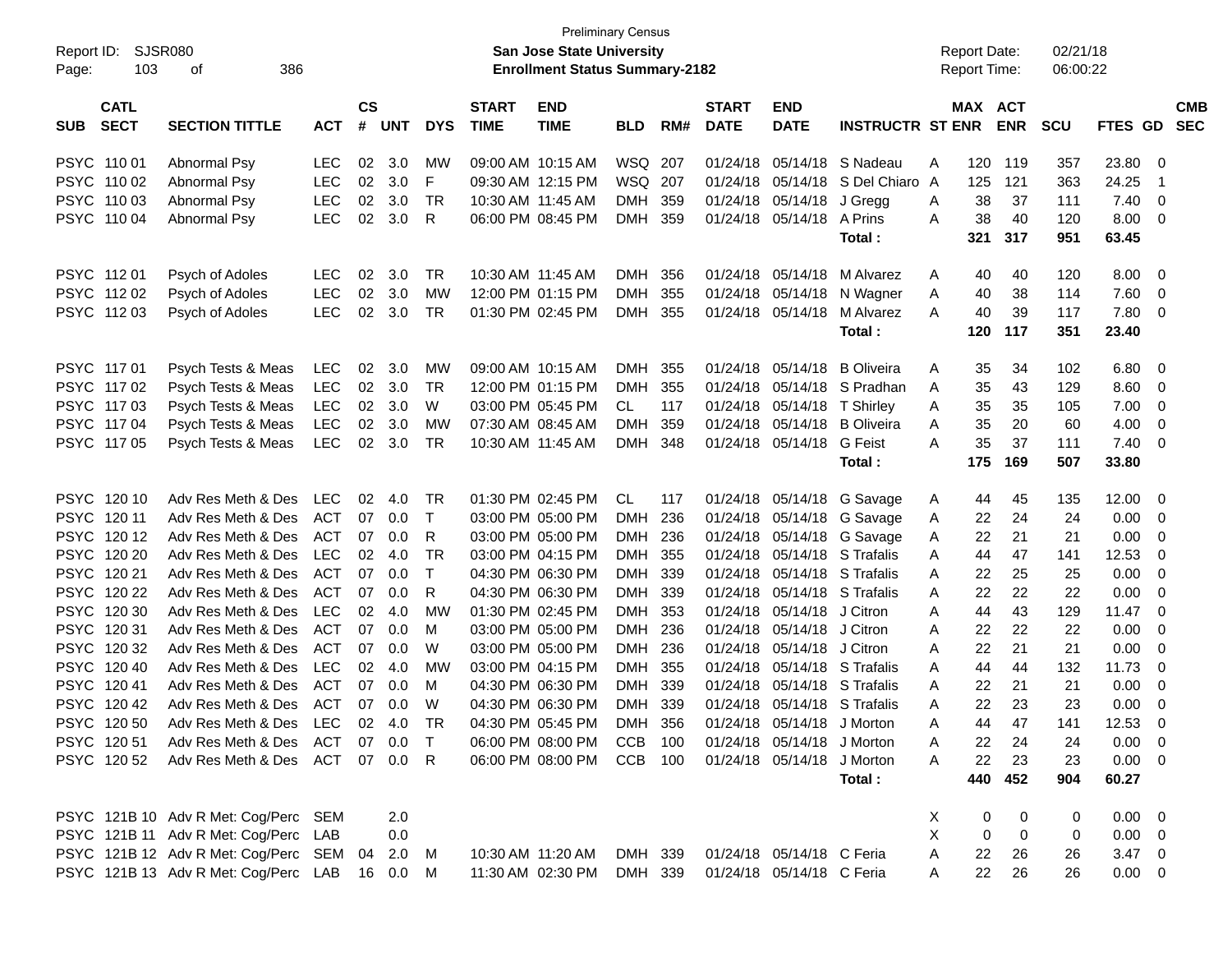| Report ID:<br>Page: | <b>SJSR080</b><br>104      | 386<br>οf                          |                |                    |            |            |                             | <b>Preliminary Census</b><br>San Jose State University<br><b>Enrollment Status Summary-2182</b> |            |     |                             |                            |                                  | <b>Report Date:</b><br>Report Time: |                       |                | 02/21/18<br>06:00:22 |                |                          |                          |
|---------------------|----------------------------|------------------------------------|----------------|--------------------|------------|------------|-----------------------------|-------------------------------------------------------------------------------------------------|------------|-----|-----------------------------|----------------------------|----------------------------------|-------------------------------------|-----------------------|----------------|----------------------|----------------|--------------------------|--------------------------|
| <b>SUB</b>          | <b>CATL</b><br><b>SECT</b> | <b>SECTION TITTLE</b>              | <b>ACT</b>     | $\mathsf{cs}$<br># | <b>UNT</b> | <b>DYS</b> | <b>START</b><br><b>TIME</b> | <b>END</b><br><b>TIME</b>                                                                       | <b>BLD</b> | RM# | <b>START</b><br><b>DATE</b> | <b>END</b><br><b>DATE</b>  | <b>INSTRUCTR ST ENR</b>          |                                     | MAX ACT<br><b>ENR</b> |                | <b>SCU</b>           | <b>FTES GD</b> |                          | <b>CMB</b><br><b>SEC</b> |
|                     |                            |                                    |                |                    |            |            |                             |                                                                                                 |            |     |                             |                            | Total:                           |                                     | 44                    | 52             | 52                   | 3.47           |                          |                          |
|                     |                            | PSYC 121C 10 Adv R Met: Clinical   | SEM            |                    | 2.0        |            |                             |                                                                                                 |            |     |                             |                            |                                  | Χ                                   | 0                     | 0              | 0                    | $0.00 \t 0$    |                          |                          |
|                     |                            | PSYC 121C 11 Adv R Met: Clinical   | LAB            |                    | 0.0        |            |                             |                                                                                                 |            |     |                             |                            |                                  | X                                   | $\mathbf 0$           | $\Omega$       | 0                    | 0.00           | $\overline{\phantom{0}}$ |                          |
|                     |                            | PSYC 121C 12 Adv R Met: Clinical   | <b>SEM</b>     | 04                 | 2.0        | F          |                             | 09:00 AM 10:00 AM                                                                               | <b>DMH</b> | 353 |                             | 01/24/18 05/14/18          | J Fanos                          | A                                   | 22                    | 23             | 23                   | 3.07           | $\overline{\phantom{0}}$ |                          |
|                     |                            | PSYC 121C 13 Adv R Met: Clinical   | LAB            | 16                 | 0.0        | F          |                             | 10:15 AM 01:15 PM                                                                               | <b>DMH</b> | 353 |                             | 01/24/18 05/14/18          | J Fanos                          | А                                   | 22                    | 23             | 23                   | $0.00 \t 0$    |                          |                          |
|                     |                            |                                    |                |                    |            |            |                             |                                                                                                 |            |     |                             |                            | Total:                           |                                     | 44                    | 46             | 46                   | 3.07           |                          |                          |
| <b>PSYC</b>         | 126 01                     | Drugs + Brain & Beh                | LEC            | 02 <sub>o</sub>    | 3.0        | TR         |                             | 01:30 PM 02:45 PM                                                                               | DMH 167    |     |                             |                            | 01/24/18 05/14/18 S Snycerski A  |                                     | 40                    | 38             | 114                  | 7.60           | 0 <sup>o</sup>           |                          |
| HS.                 | 126 01                     | Drugs + Brain & Beh                | LEC            | 02                 | 3.0        | <b>TR</b>  |                             | 01:30 PM 02:45 PM                                                                               | DMH 167    |     |                             | 01/24/18 05/14/18          | S Snycerski A                    |                                     | $\mathbf 0$           | $\overline{2}$ | 6                    | 0.40           | 0 <sup>o</sup>           |                          |
|                     |                            |                                    |                |                    |            |            |                             |                                                                                                 |            |     |                             |                            | Total:                           |                                     | 40                    | 40             | 120                  | 8.00           |                          |                          |
| PSYC 12901          |                            | Neuroscience                       | <b>LEC</b>     | 02                 | 3.0        | TR.        |                             | 03:00 PM 04:15 PM                                                                               | DMH        | 359 |                             | 01/24/18 05/14/18          | T Das                            | A                                   | 32                    | 28             | 84                   | 5.60           | 0 C                      |                          |
| <b>BIOL</b>         | 129 01                     | Neuroscience                       | <b>LEC</b>     | 02                 | 3.0        | <b>TR</b>  |                             | 03:00 PM 04:15 PM                                                                               | DMH        | 359 | 01/24/18                    | 05/14/18                   | T Das                            | A                                   | $\mathbf 0$           | $\overline{4}$ | 12                   | 0.80           | 0 <sup>o</sup>           |                          |
| <b>PSYC</b>         | 129 02                     | Neuroscience                       | <b>LEC</b>     | 02                 | 3.0        | МW         |                             | 12:00 PM 01:15 PM                                                                               | DMH        | 167 | 01/24/18                    | 05/14/18                   | J Citron                         | A                                   | 32                    | 28             | 84                   | 5.60           | 0 <sup>o</sup>           |                          |
| <b>BIOL</b>         | 129 02                     | Neuroscience                       | <b>LEC</b>     | 02                 | 3.0        | МW         |                             | 12:00 PM 01:15 PM                                                                               | DMH 167    |     |                             | 01/24/18 05/14/18          | J Citron                         | A                                   | $\Omega$              | 6              | 18                   | 1.20           | 0 <sup>o</sup>           |                          |
|                     |                            |                                    |                |                    |            |            |                             |                                                                                                 |            |     |                             |                            | Total:                           |                                     | 64                    | 66             | 198                  | 13.20          |                          |                          |
|                     | PSYC 135 01                | Cognition                          | SEM            | 05                 | 3.0        | TR         |                             | 12:00 PM 01:15 PM                                                                               | DMH        | 353 |                             | 01/24/18 05/14/18 E Palmer |                                  | A                                   | 38                    | 40             | 120                  | 8.05           | - 1                      |                          |
|                     | PSYC 135 02                | Cognition                          | SEM            | 05                 | 3.0        | <b>MW</b>  | 10:30 AM 11:45 AM           |                                                                                                 | DMH        | 355 | 01/24/18                    | 05/14/18                   | M Van Selst                      | A                                   | 38                    | 38             | 114                  | 7.60           | $\overline{\phantom{0}}$ |                          |
|                     | PSYC 135 03                | Cognition                          | <b>SEM</b>     | 05                 | 3.0        | <b>TR</b>  |                             | 10:30 AM 11:45 AM                                                                               | CL         | 117 |                             | 01/24/18 05/14/18          | L Huntsman A                     |                                     | 38                    | 38             | 114                  | 7.60 0         |                          |                          |
|                     |                            |                                    |                |                    |            |            |                             |                                                                                                 |            |     |                             |                            | Total:                           | 114                                 |                       | 116            | 348                  | 23.25          |                          |                          |
| PSYC 139 01         |                            | Psy of Person                      | <b>LEC</b>     | 02                 | 3.0        | TR.        |                             | 09:00 AM 10:15 AM                                                                               | DMH.       | 359 |                             |                            | 01/24/18 05/14/18 S Lundquist    | A                                   | 38                    | 38             | 114                  | 7.60 0         |                          |                          |
|                     | PSYC 139 02                | Psy of Person                      | <b>LEC</b>     | 02                 | 3.0        | МW         | 10:30 AM 11:45 AM           |                                                                                                 | CL         | 202 | 01/24/18                    | 05/14/18                   | L Tinson                         | A                                   | 38                    | 41             | 123                  | 8.20           | $\overline{\mathbf{0}}$  |                          |
|                     | PSYC 139 03                | Psy of Person                      | <b>LEC</b>     | 02                 | 3.0        | МW         |                             | 01:30 PM 02:45 PM                                                                               | <b>DMH</b> | 356 |                             |                            | 01/24/18 05/14/18 N Wagner       | A                                   | 38                    | 40             | 120                  | 8.00           | - 0                      |                          |
|                     | PSYC 139 04                | Psy of Person                      | <b>LEC</b>     | 02                 | 3.0        | <b>TR</b>  |                             | 09:00 AM 10:15 AM                                                                               | DMH        | 358 |                             | 01/24/18 05/14/18          | J Ventura                        | A                                   | 38                    | 41             | 123                  | 8.20           | 0                        |                          |
|                     | PSYC 139 05                | Psy of Person                      | <b>LEC</b>     | 02                 | 3.0        | F          |                             | 01:00 PM 03:45 PM                                                                               | <b>DMH</b> | 356 |                             |                            | 01/24/18 05/14/18 N Wagner       | A                                   | 38                    | 33             | 99                   | $6.60$ 0       |                          |                          |
|                     |                            |                                    |                |                    |            |            |                             |                                                                                                 |            |     |                             |                            | Total:                           | 190                                 |                       | 193            | 579                  | 38.60          |                          |                          |
|                     | PSYC 142 01                | Child Psychopatholog LEC 02 3.0 MW |                |                    |            |            |                             | 12:00 PM 01:15 PM                                                                               | DMH 356    |     |                             | 01/24/18 05/14/18 E Herb   |                                  | Α                                   | 35                    | 35             | 105                  | $7.00 \t 0$    |                          |                          |
|                     | PSYC 142 02                | Child Psychopatholog LEC           |                |                    | 02 3.0     | TR         |                             | 09:00 AM 10:15 AM                                                                               | CL         | 117 |                             |                            | 01/24/18 05/14/18 S Torabian-B A |                                     | 35                    | 33             | 99                   | 6.65 1         |                          |                          |
|                     | PSYC 142 03                | Child Psychopatholog LEC 02 3.0 T  |                |                    |            |            |                             | 06:00 PM 08:45 PM                                                                               | DMH 355    |     |                             |                            | 01/24/18 05/14/18 M Capriotti    | A                                   | 35                    | 35             | 105                  | $7.05$ 1       |                          |                          |
|                     |                            |                                    |                |                    |            |            |                             |                                                                                                 |            |     |                             |                            | Total:                           |                                     | 105                   | 103            | 309                  | 20.70          |                          |                          |
|                     | PSYC 150 01                | Educ Psych                         | LEC 02 3.0 TR  |                    |            |            |                             | 03:00 PM 04:15 PM                                                                               | DMH 356    |     |                             |                            | 01/24/18 05/14/18 P Cravalho     | A                                   | 40                    | 40             | 120                  | 8.05 1         |                          |                          |
|                     |                            |                                    |                |                    |            |            |                             |                                                                                                 |            |     |                             |                            | Total:                           |                                     | 40                    | 40             | 120                  | 8.05           |                          |                          |
|                     | PSYC 154 01                | Social Psy                         | LEC 02 3.0 TBA |                    |            |            |                             |                                                                                                 |            |     |                             | 01/24/18 05/14/18          |                                  | A                                   | 38                    | 42             | 126                  | 8.40 0         |                          |                          |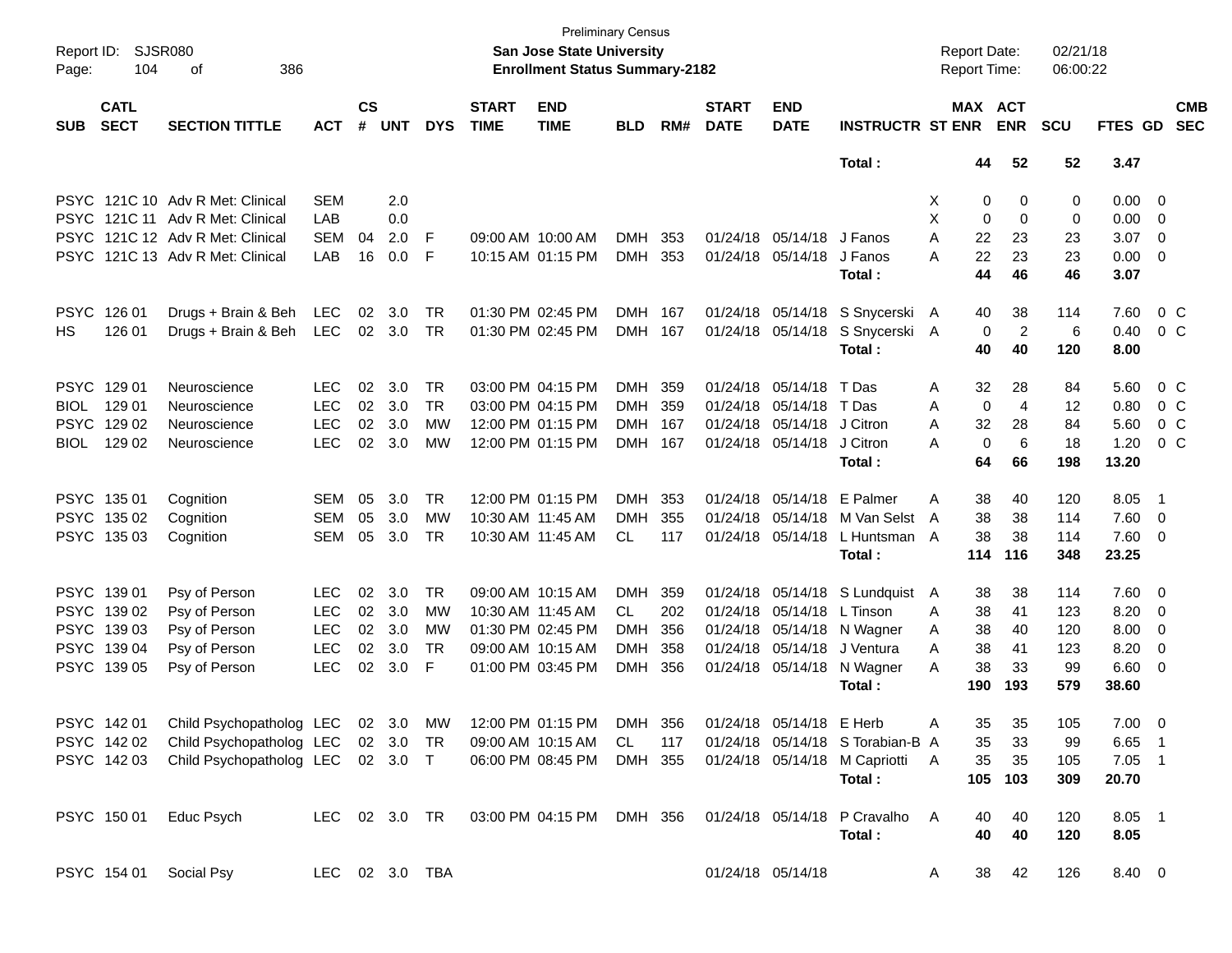| Report ID:<br>Page:                                                | <b>SJSR080</b><br>105<br>386<br>οf                                                                                   |                                                      |                      |                          |                                                  |                             | <b>Preliminary Census</b><br>San Jose State University<br><b>Enrollment Status Summary-2182</b> |                                                   |                   |                                              |                                              |                                                                     |             | <b>Report Date:</b><br><b>Report Time:</b> |                             | 02/21/18<br>06:00:22            |                                       |                          |
|--------------------------------------------------------------------|----------------------------------------------------------------------------------------------------------------------|------------------------------------------------------|----------------------|--------------------------|--------------------------------------------------|-----------------------------|-------------------------------------------------------------------------------------------------|---------------------------------------------------|-------------------|----------------------------------------------|----------------------------------------------|---------------------------------------------------------------------|-------------|--------------------------------------------|-----------------------------|---------------------------------|---------------------------------------|--------------------------|
| <b>CATL</b><br><b>SECT</b><br><b>SUB</b>                           | <b>SECTION TITTLE</b>                                                                                                | <b>ACT</b>                                           | <b>CS</b><br>#       | <b>UNT</b>               | <b>DYS</b>                                       | <b>START</b><br><b>TIME</b> | <b>END</b><br><b>TIME</b>                                                                       | <b>BLD</b>                                        | RM#               | <b>START</b><br><b>DATE</b>                  | <b>END</b><br><b>DATE</b>                    | <b>INSTRUCTR ST ENR</b>                                             |             | MAX ACT                                    | <b>ENR</b>                  | <b>SCU</b>                      | FTES GD                               | <b>CMB</b><br><b>SEC</b> |
| PSYC 154 02<br>PSYC 154 03<br>PSYC 154 04                          | Social Psy<br>Social Psy<br>Social Psy                                                                               | <b>LEC</b><br><b>LEC</b><br><b>LEC</b>               | 02<br>02<br>02       | 3.0<br>3.0<br>3.0        | MW<br><b>TR</b><br><b>TR</b>                     |                             | 07:30 AM 08:45 AM<br>01:30 PM 02:45 PM<br>10:30 AM 11:45 AM                                     | <b>DMH</b><br><b>DMH</b><br>DMH                   | 355<br>353<br>353 | 01/24/18<br>01/24/18<br>01/24/18             | 05/14/18<br>05/14/18<br>05/14/18             | A Asuncion<br>C Oyamot<br>N Rattan<br>Total:                        | A<br>A<br>A | 38<br>38<br>38<br>152                      | 37<br>40<br>48<br>167       | 111<br>120<br>144<br>501        | 7.40<br>8.00<br>9.60<br>33.40         | - 0<br>- 0<br>- 0        |
| PSYC 155 01<br>PSYC 155 02<br>PSYC 155 03                          | Human Learning<br>Human Learning<br>Human Learning                                                                   | <b>LEC</b><br><b>LEC</b><br><b>LEC</b>               | 02<br>02<br>02       | 3.0<br>3.0<br>3.0        | <b>MW</b><br><b>TR</b><br><b>TR</b>              |                             | 10:30 AM 11:45 AM<br>03:00 PM 04:15 PM<br>12:00 PM 01:15 PM                                     | CL.<br><b>DMH</b><br>DMH                          | 117<br>353<br>348 | 01/24/18<br>01/24/18<br>01/24/18             | 05/14/18<br>05/14/18                         | S Del Chiaro A<br>V Carr<br>05/14/18 S Snycerski A<br>Total:        | A           | 38<br>38<br>38<br>114                      | 46<br>42<br>37<br>125       | 138<br>126<br>111<br>375        | 9.20<br>8.40<br>7.40<br>25.00         | - 0<br>- 0<br>- 0        |
| PSYC 158 01<br>PSYC 158 02<br>PSYC 158 03                          | Perception<br>Perception<br>Perception                                                                               | <b>LEC</b><br><b>LEC</b><br><b>LEC</b>               | 02<br>02<br>02       | 3.0<br>3.0<br>3.0        | <b>TR</b><br><b>TR</b><br><b>MW</b>              |                             | 09:00 AM 10:15 AM<br>01:30 PM 02:45 PM<br>10:30 AM 11:45 AM                                     | <b>DMH</b><br><b>DMH</b><br><b>DMH</b>            | 353               | 149A 01/24/18<br>149A 01/24/18<br>01/24/18   | 05/14/18<br>05/14/18<br>05/14/18             | C Feria<br>C Feria<br>E Palmer<br>Total:                            | A<br>A<br>A | 38<br>38<br>38<br>114                      | 39<br>38<br>42<br>119       | 117<br>114<br>126<br>357        | 7.85<br>7.60<br>8.45<br>23.90         | - 1<br>- 0<br>- 1        |
| PSYC 160 01<br>PSYC 160 02<br><b>PSYC</b><br>160 03<br>PSYC 160 04 | <b>Clinical Psychology</b><br><b>Clinical Psychology</b><br><b>Clinical Psychology</b><br><b>Clinical Psychology</b> | <b>LEC</b><br><b>LEC</b><br><b>LEC</b><br><b>LEC</b> | 02<br>02<br>02<br>02 | 3.0<br>3.0<br>3.0<br>3.0 | <b>TR</b><br><b>MW</b><br><b>TR</b><br><b>MW</b> |                             | 04:30 PM 05:45 PM<br>04:30 PM 05:45 PM<br>09:00 AM 10:15 AM<br>12:00 PM 01:15 PM                | <b>DMH</b><br><b>DMH</b><br><b>DMH</b><br>DMH 353 | 353<br>353<br>166 | 01/24/18<br>01/24/18<br>01/24/18<br>01/24/18 | 05/14/18<br>05/14/18<br>05/14/18<br>05/14/18 | <b>B</b> Oliveira<br>S Nadeau<br>J Gregg<br>G Callaghan A<br>Total: | A<br>A<br>Α | 38<br>38<br>38<br>38<br>152                | 36<br>38<br>40<br>42<br>156 | 108<br>114<br>120<br>126<br>468 | 7.20<br>7.60<br>8.00<br>8.40<br>31.20 | - 0<br>- 0<br>0<br>- 0   |
| PSYC 165 01<br>PSYC 165 02                                         | <b>Theory Meth Couns</b><br>Theory Meth Couns                                                                        | <b>LEC</b><br><b>LEC</b>                             | 03<br>03             | 3.0<br>3.0               | <b>TR</b><br><b>MW</b>                           |                             | 01:30 PM 02:45 PM<br>10:30 AM 11:45 AM                                                          | <b>DMH</b><br>DMH 167                             | 356               | 01/24/18                                     | 05/14/18<br>01/24/18 05/14/18                | J Gregg<br>E Herb<br>Total :                                        | A<br>A      | 35<br>35<br>70                             | 33<br>35<br>68              | 99<br>105<br>204                | 6.60<br>7.00<br>13.60                 | - 0<br>- 0               |
| PSYC 167 01<br>167 01<br><b>KIN</b>                                | Sports Psychology<br>Sports Psychology                                                                               | <b>LEC</b><br><b>LEC</b>                             | 02<br>02             | 3.0<br>3.0               | MW<br><b>MW</b>                                  |                             | 09:00 AM 10:15 AM<br>09:00 AM 10:15 AM                                                          | <b>SPXE 163</b><br><b>SPXE 163</b>                |                   | 01/24/18                                     |                                              | 05/14/18 T Semerjian A<br>01/24/18 05/14/18 T Semerjian A<br>Total: |             | 40<br>0<br>40                              | 0<br>42<br>42               | 0<br>126<br>126                 | 0.00<br>8.40<br>8.40                  | 0 <sup>C</sup><br>$0\,C$ |
| PSYC 170 01                                                        | Indus Psy<br>PSYC 170 02 Indus Psy                                                                                   | <b>LEC</b><br>LEC 02 3.0 TR                          | 02                   | 3.0                      | MW                                               |                             | 01:30 PM 02:45 PM<br>01:30 PM 02:45 PM DMH 348                                                  | DMH 358                                           |                   |                                              | 01/24/18 05/14/18 N Rattan                   | 01/24/18 05/14/18 A Rogers<br>Total:                                | A<br>A      | 38<br>38<br>76                             | 42<br>$\Delta\Delta$<br>86  | 126<br>132<br>258               | 8.40<br>8.80 0<br>17.20               | - 0                      |
|                                                                    | PSYC 173 01 Human Factors                                                                                            |                                                      |                      |                          |                                                  |                             | LEC 02 3.0 TR  09:00 AM  10:15 AM  DMH  348  01/24/18  05/14/18  E  Palmer                      |                                                   |                   |                                              |                                              | Total:                                                              | A           | 38<br>38                                   | 38<br>38                    | 114<br>114                      | $7.65$ 1<br>7.65                      |                          |
|                                                                    | PSYC 175 01 Management Psy                                                                                           |                                                      |                      |                          |                                                  |                             | LEC 02 3.0 W  06:00 PM 08:45 PM  DMH  356  01/24/18  05/14/18  N  Patel                         |                                                   |                   |                                              |                                              | Total:                                                              | A           | 35<br>35                                   | 33<br>33                    | 99<br>99                        | $6.60 \quad 0$<br>6.60                |                          |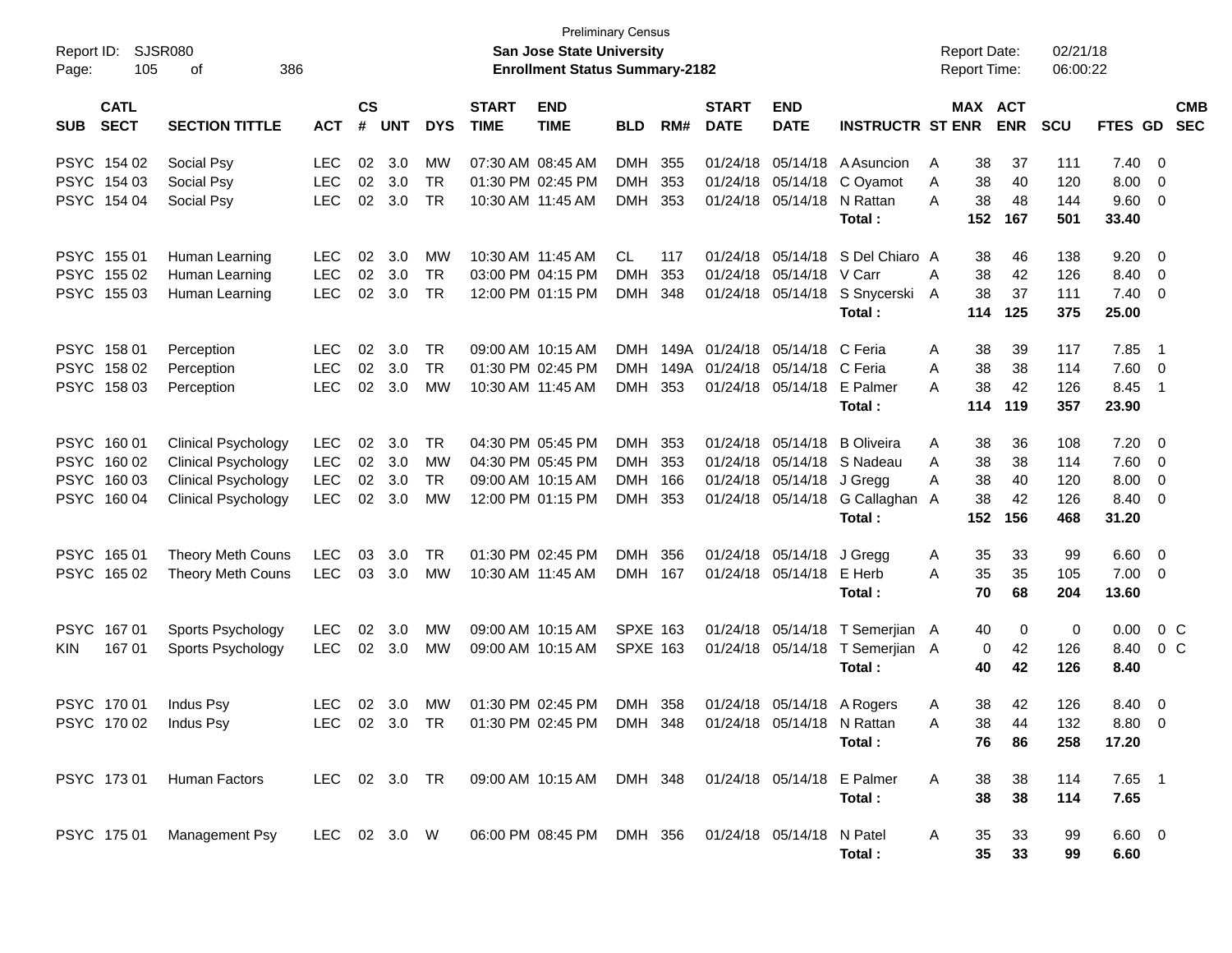| Report ID:<br>Page: | 106                        | SJSR080<br>386<br>оf            |            |                    |            |            |                             | <b>San Jose State University</b><br><b>Enrollment Status Summary-2182</b> | <b>Preliminary Census</b> |     |                             |                           |                                 | <b>Report Date:</b><br><b>Report Time:</b> |     |                       | 02/21/18<br>06:00:22 |                |                          |  |
|---------------------|----------------------------|---------------------------------|------------|--------------------|------------|------------|-----------------------------|---------------------------------------------------------------------------|---------------------------|-----|-----------------------------|---------------------------|---------------------------------|--------------------------------------------|-----|-----------------------|----------------------|----------------|--------------------------|--|
| <b>SUB</b>          | <b>CATL</b><br><b>SECT</b> | <b>SECTION TITTLE</b>           | <b>ACT</b> | $\mathsf{cs}$<br># | <b>UNT</b> | <b>DYS</b> | <b>START</b><br><b>TIME</b> | <b>END</b><br><b>TIME</b>                                                 | <b>BLD</b>                | RM# | <b>START</b><br><b>DATE</b> | <b>END</b><br><b>DATE</b> | <b>INSTRUCTR ST ENR</b>         |                                            |     | MAX ACT<br><b>ENR</b> | <b>SCU</b>           | <b>FTES GD</b> | <b>CMB</b><br><b>SEC</b> |  |
| <b>PSYC</b>         | 18001                      | <b>Indiv Studies</b>            | <b>SUP</b> | 36                 | 4.0        | <b>TBA</b> |                             |                                                                           |                           |     | 01/24/18                    | 05/14/18                  |                                 | A                                          | 0   | 0                     | 0                    | 0.00           | 0                        |  |
| <b>PSYC</b>         | 180 02                     | <b>Indiv Studies</b>            | <b>SUP</b> | 36                 | 1.0        | <b>TBA</b> |                             |                                                                           |                           |     | 01/24/18                    | 05/14/18                  |                                 | A                                          | 10  | 0                     | 0                    | 0.00           | 0                        |  |
|                     | PSYC 180 03                | <b>Indiv Studies</b>            | <b>SUP</b> | 36                 | 1.0        | <b>TBA</b> |                             |                                                                           |                           |     | 01/24/18                    | 05/14/18                  |                                 | A                                          | 10  | 0                     | 0                    | 0.00           | 0                        |  |
| <b>PSYC</b>         | 18004                      | <b>Indiv Studies</b>            | <b>SUP</b> | 36                 | 2.0        | <b>TBA</b> |                             |                                                                           |                           |     | 01/24/18                    | 05/14/18                  | C Chancellor A                  |                                            | 10  | -1                    | 2                    | 0.13           | 0                        |  |
| <b>PSYC</b>         | 180 05                     | <b>Indiv Studies</b>            | <b>SUP</b> | 36                 | 2.0        | <b>TBA</b> |                             |                                                                           |                           |     | 01/24/18                    | 05/14/18                  |                                 | Α                                          | 10  | 0                     | 0                    | 0.00           | 0                        |  |
| <b>PSYC</b>         | 180 06                     | <b>Indiv Studies</b>            | <b>SUP</b> | 36                 | 2.0        | <b>TBA</b> |                             |                                                                           |                           |     | 01/24/18                    | 05/14/18                  |                                 | A                                          | 10  | 0                     | 0                    | 0.00           | 0                        |  |
| <b>PSYC</b>         | 180 07                     | <b>Indiv Studies</b>            | <b>SUP</b> | 36                 | 3.0        | <b>TBA</b> |                             |                                                                           |                           |     | 01/24/18                    | 05/14/18                  | J Fanos                         | A                                          | 10  | $\mathbf 1$           | 3                    | 0.20           | 0                        |  |
| <b>PSYC</b>         | 18008                      | <b>Indiv Studies</b>            | <b>SUP</b> | 36                 | 3.0        | <b>TBA</b> |                             |                                                                           |                           |     | 01/24/18                    | 05/14/18                  |                                 | A                                          | 10  | 0                     | 0                    | 0.00           | 0                        |  |
| <b>PSYC</b>         | 18009                      | <b>Indiv Studies</b>            | <b>SUP</b> | 36                 | 3.0        | <b>TBA</b> |                             |                                                                           |                           |     | 01/24/18                    | 05/14/18                  |                                 | A                                          | 10  | 0                     | 0                    | 0.00           | 0                        |  |
| <b>PSYC</b>         | 180 10                     | <b>Indiv Studies</b>            | <b>SUP</b> | 36                 | 3.0        | <b>TBA</b> |                             |                                                                           |                           |     | 01/24/18                    | 05/14/18                  |                                 | A                                          | 10  | 0                     | 0                    | 0.00           | 0                        |  |
| PSYC 180 11         |                            | <b>Indiv Studies</b>            | <b>SUP</b> | 36                 | 3.0        | <b>TBA</b> |                             |                                                                           |                           |     | 01/24/18                    | 05/14/18                  |                                 | A                                          | 10  | 0                     | 0                    | 0.00           | 0                        |  |
|                     | PSYC 18012                 | <b>Indiv Studies</b>            | <b>SUP</b> | 36                 | 3.0        | <b>TBA</b> |                             |                                                                           |                           |     | 01/24/18                    | 05/14/18                  |                                 | A                                          | 10  | 0                     | 0                    | 0.00           | 0                        |  |
|                     | PSYC 18013                 | <b>Indiv Studies</b>            | <b>SUP</b> | 36                 | 4.0        | <b>TBA</b> |                             |                                                                           |                           |     | 01/24/18                    | 05/14/18                  |                                 | A                                          | 10  | 0                     | 0                    | 0.00           | 0                        |  |
|                     | PSYC 180 14                | <b>Indiv Studies</b>            | <b>SUP</b> | 36                 | 4.0        | <b>TBA</b> |                             |                                                                           |                           |     | 01/24/18                    | 05/14/18                  |                                 | A                                          | 10  | 0                     | 0                    | 0.00           | 0                        |  |
|                     | PSYC 180 15                | <b>Indiv Studies</b>            | <b>SUP</b> | 36                 | 4.0        | <b>TBA</b> |                             |                                                                           |                           |     | 01/24/18                    | 05/14/18                  |                                 | A                                          | 10  | 0                     | 0                    | 0.00           | 0                        |  |
|                     | PSYC 180 16                | <b>Indiv Studies</b>            | <b>SUP</b> | 36                 | 4.0        | <b>TBA</b> |                             |                                                                           |                           |     | 01/24/18                    | 05/14/18                  |                                 | Α                                          | 10  | 0                     | 0                    | 0.00           | 0                        |  |
|                     |                            |                                 |            |                    |            |            |                             |                                                                           |                           |     |                             |                           | Total :                         |                                            | 150 | $\mathbf{2}$          | 5                    | 0.33           |                          |  |
| PSYC 184 01         |                            | Directed Reading                | <b>SUP</b> | 36                 | 4.0        | <b>TBA</b> |                             |                                                                           |                           |     | 01/24/18                    | 05/14/18                  |                                 | A                                          | 0   | 0                     | 0                    | 0.00           | 0                        |  |
|                     | PSYC 184 02                | Directed Reading                | <b>SUP</b> | 36                 | 2.0        | <b>TBA</b> |                             |                                                                           |                           |     | 01/24/18                    | 05/14/18                  | L Heiden                        | A                                          | 10  | 5                     | 10                   | 0.67           | 0                        |  |
|                     | PSYC 184 03                | Directed Reading                | <b>SUP</b> | 36                 | 2.0        | <b>TBA</b> |                             |                                                                           |                           |     | 01/24/18                    | 05/14/18                  |                                 | Α                                          | 10  | 0                     | 0                    | 0.00           | 0                        |  |
|                     | PSYC 184 04                | Directed Reading                | <b>SUP</b> | 36                 | 3.0        | <b>TBA</b> |                             |                                                                           |                           |     | 01/24/18                    | 05/14/18                  | S Del Chiaro                    | A                                          | 10  | 9                     | 27                   | 1.80           | 0                        |  |
|                     | PSYC 184 05                | Directed Reading                | <b>SUP</b> | 36                 | 3.0        | <b>TBA</b> |                             |                                                                           |                           |     | 01/24/18                    | 05/14/18                  |                                 | A                                          | 10  | 0                     | 0                    | 0.00           | 0                        |  |
|                     | PSYC 184 06                | Directed Reading                | <b>SUP</b> | 36                 | 3.0        | <b>TBA</b> |                             |                                                                           |                           |     | 01/24/18                    | 05/14/18                  |                                 | A                                          | 10  | 0                     | 0                    | 0.00           | 0                        |  |
| PSYC 184 07         |                            | Directed Reading                | <b>SUP</b> | 36                 | 4.0        | <b>TBA</b> |                             |                                                                           |                           |     | 01/24/18                    | 05/14/18                  |                                 | A                                          | 10  | 0                     | 0                    | 0.00           | 0                        |  |
|                     | PSYC 184 08                | Directed Reading                | <b>SUP</b> | 36                 | 4.0        | <b>TBA</b> |                             |                                                                           |                           |     | 01/24/18                    | 05/14/18                  |                                 | A                                          | 10  | 0                     | 0                    | 0.00           | 0                        |  |
|                     | PSYC 184 09                | Directed Reading                | <b>SUP</b> | 36                 | 4.0        | <b>TBA</b> |                             |                                                                           |                           |     |                             | 01/24/18 05/14/18         |                                 | Α                                          | 10  | 0                     | 0                    | 0.00           | 0                        |  |
|                     |                            |                                 |            |                    |            |            |                             |                                                                           |                           |     |                             |                           | Total :                         |                                            | 80  | 14                    | 37                   | 2.47           |                          |  |
|                     | PSYC 186 01                | Psych Field Wk                  | <b>SUP</b> |                    | 36 4.0     | <b>TBA</b> |                             |                                                                           |                           |     |                             | 01/24/18 05/14/18         |                                 | A                                          | 0   | 0                     | 0                    | 0.00           | - 0                      |  |
|                     | PSYC 186 02                | Psych Field Wk                  | <b>SUP</b> | 36                 | 1.0        | <b>TBA</b> |                             |                                                                           |                           |     |                             | 01/24/18 05/14/18         |                                 | Α                                          | 10  | 0                     | 0                    | 0.00           | - 0                      |  |
|                     | PSYC 186 03                | Psych Field Wk                  | <b>SUP</b> |                    | 36 3.0     | <b>TBA</b> |                             |                                                                           |                           |     |                             |                           | 01/24/18 05/14/18 G Callaghan A |                                            | 10  |                       | 3                    | 0.20           | 0                        |  |
|                     | PSYC 186 04                | Psych Field Wk                  | <b>SUP</b> |                    | 36 3.0     | <b>TBA</b> |                             |                                                                           |                           |     |                             | 01/24/18 05/14/18 A Prins |                                 | A                                          | 10  | -1                    | 3                    | 0.20           | - 0                      |  |
|                     | PSYC 186 05                | Psych Field Wk                  | <b>SUP</b> |                    | 36 4.0     | <b>TBA</b> |                             |                                                                           |                           |     |                             | 01/24/18 05/14/18         |                                 | Α                                          | 10  | 0                     | 0                    | 0.00           | 0                        |  |
|                     |                            |                                 |            |                    |            |            |                             |                                                                           |                           |     |                             |                           | Total:                          |                                            | 40  | $\mathbf{2}$          | 6                    | 0.40           |                          |  |
|                     | PSYC 190 01                | Current Issues Capst SEM 05 3.0 |            |                    |            | MW         |                             | 09:00 AM 10:15 AM                                                         | DMH 347                   |     |                             |                           | 01/24/18 05/14/18 S Lundquist A |                                            | 22  | 27                    | 81                   | 5.40           | $\overline{\phantom{0}}$ |  |
|                     | PSYC 190 02                | Current Issues Capst SEM 05 3.0 |            |                    |            | M          |                             | 06:00 PM 08:45 PM                                                         | DMH 347                   |     |                             | 01/24/18 05/14/18 S Duh   |                                 | A                                          | 22  | 26                    | 78                   | $5.20 \t 0$    |                          |  |
|                     | PSYC 190 03                | Current Issues Capst SEM 05 3.0 |            |                    |            | МW         |                             | 03:00 PM 04:15 PM                                                         | DMH 347                   |     |                             | 01/24/18 05/14/18 J Fanos |                                 | A                                          | 22  | 25                    | 75                   | $5.00 \t 0$    |                          |  |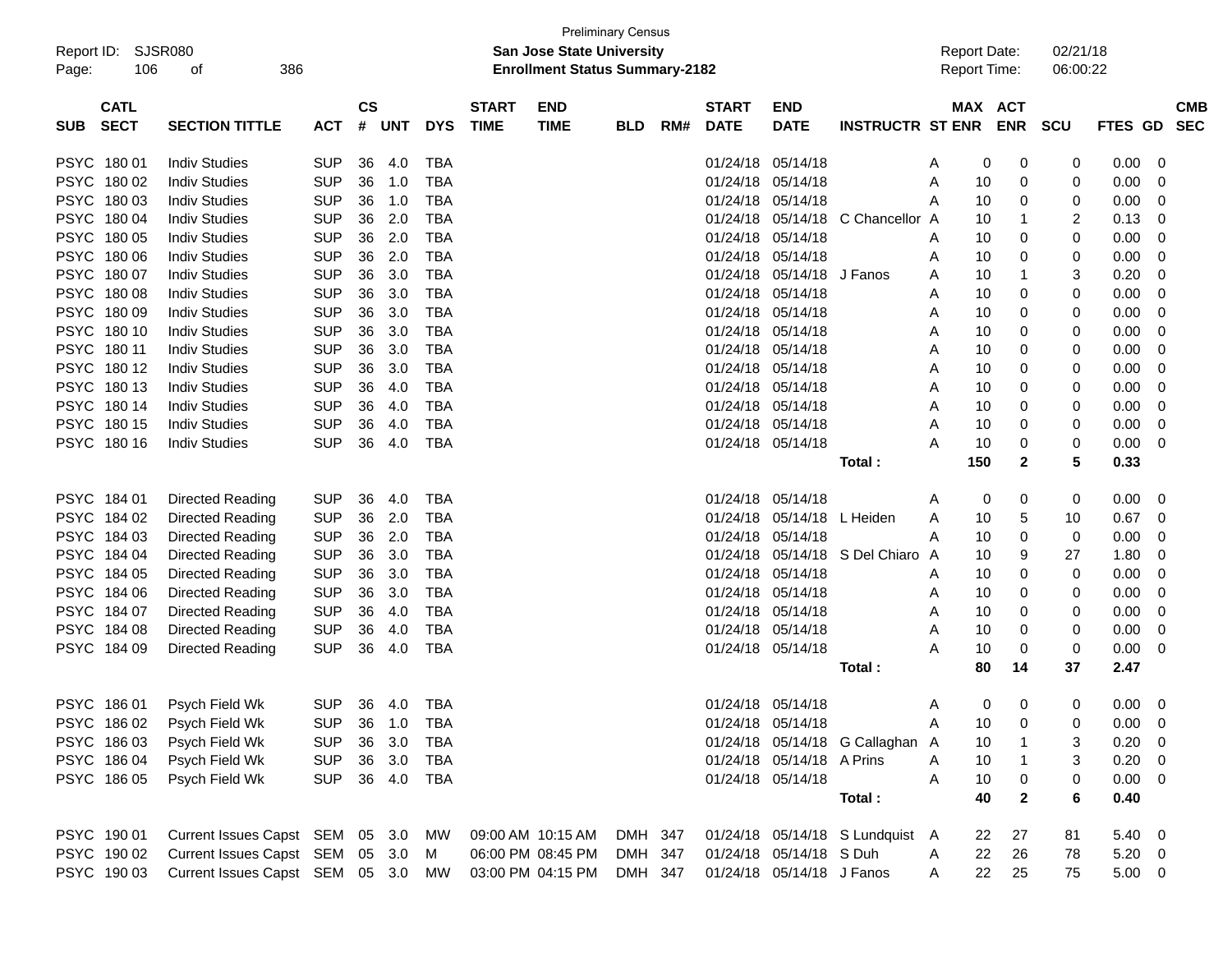| Report ID:  | <b>Preliminary Census</b><br>SJSR080<br><b>San Jose State University</b><br><b>Enrollment Status Summary-2182</b><br>107<br>386<br>оf |                                 |              |               |            |            |              |                                             |            |     |                   |                          |                               | <b>Report Date:</b> |                 |             | 02/21/18   |                |                |            |
|-------------|---------------------------------------------------------------------------------------------------------------------------------------|---------------------------------|--------------|---------------|------------|------------|--------------|---------------------------------------------|------------|-----|-------------------|--------------------------|-------------------------------|---------------------|-----------------|-------------|------------|----------------|----------------|------------|
| Page:       |                                                                                                                                       |                                 |              |               |            |            |              |                                             |            |     |                   |                          |                               | Report Time:        |                 |             | 06:00:22   |                |                |            |
|             | <b>CATL</b>                                                                                                                           |                                 |              | $\mathsf{cs}$ |            |            | <b>START</b> | <b>END</b>                                  |            |     | <b>START</b>      | <b>END</b>               |                               |                     |                 | MAX ACT     |            |                |                | <b>CMB</b> |
| <b>SUB</b>  | <b>SECT</b>                                                                                                                           | <b>SECTION TITTLE</b>           | <b>ACT</b>   | #             | <b>UNT</b> | <b>DYS</b> | <b>TIME</b>  | <b>TIME</b>                                 | <b>BLD</b> | RM# | <b>DATE</b>       | <b>DATE</b>              | <b>INSTRUCTR ST ENR</b>       |                     |                 | <b>ENR</b>  | <b>SCU</b> | <b>FTES GD</b> |                | <b>SEC</b> |
|             | PSYC 190 04                                                                                                                           | Current Issues Capst SEM        |              | 05            | 3.0        | TR         |              | 12:00 PM 01:15 PM                           | DMH        | 347 | 01/24/18          | 05/14/18                 | J Gregg                       | A                   | 22              | 26          | 78         | 5.20           | - 0            |            |
|             | PSYC 190 05                                                                                                                           | Current Issues Capst SEM        |              | 05            | 3.0        | TR         |              | 01:30 PM 02:45 PM                           | DMH        | 347 | 01/24/18          | 05/14/18                 | C Chancellor A                |                     | 22              | 22          | 66         | 4.40           | 0              |            |
|             | PSYC 190 06                                                                                                                           | Current Issues Capst SEM        |              | 05            | 3.0        | TR.        |              | 10:30 AM 11:45 AM                           | <b>DMH</b> | 347 | 01/24/18          | 05/14/18                 | A Caffrey                     | A                   | 22              | 26          | 78         | 5.20           | 0              |            |
|             | PSYC 190 07                                                                                                                           | Current Issues Capst SEM        |              | 05            | 3.0        | <b>MW</b>  |              | 12:00 PM 01:15 PM                           | <b>DMH</b> | 347 | 01/24/18          | 05/14/18                 | J Fanos                       | A                   | 22              | 25          | 75         | 5.00           | 0              |            |
|             | PSYC 190 08                                                                                                                           | Current Issues Capst SEM        |              | 05            | 3.0        | <b>TR</b>  |              | 09:00 AM 10:15 AM                           | <b>DMH</b> | 347 | 01/24/18          | 05/14/18                 | <b>G</b> Feist                | A                   | 22              | 27          | 81         | 5.40           | 0              |            |
|             | PSYC 190 09                                                                                                                           | Current Issues Capst SEM        |              | 05            | 3.0        | TR.        |              | 01:30 PM 02:45 PM                           | CL.        | 316 | 01/24/18          | 05/14/18                 | A Caffrey                     | A                   | 22              | 24          | 72         | 4.80           | $\Omega$       |            |
|             |                                                                                                                                       |                                 |              |               |            |            |              |                                             |            |     |                   |                          | Total:                        |                     | 198             | 228         | 684        | 45.60          |                |            |
|             | PSYC 191 01                                                                                                                           | Psych of Prejudice              | <b>LEC</b>   | 02            | 3.0        | МW         |              | 12:00 PM 01:15 PM                           | CL         | 117 | 01/24/18          | 05/14/18                 | J Ventura                     | A                   | 38              | 37          | 111        | 7.40           | - 0            |            |
|             | PSYC 191 02                                                                                                                           | Psych of Prejudice              | <b>LEC</b>   | 02            | 3.0        | TR.        |              | 03:00 PM 04:15 PM                           | <b>DMH</b> | 348 | 01/24/18          | 05/14/18                 | N Rattan                      | A                   | 38              | 38          | 114        | 7.60           | 0              |            |
|             | PSYC 191 03                                                                                                                           | Psych of Prejudice              | <b>LEC</b>   | 02            | 3.0        | R          |              | 06:00 PM 08:45 PM                           | <b>DMH</b> | 163 | 01/24/18          | 05/14/18                 | L Tinson                      | A                   | 38              | 30          | 90         | 6.00           | 0              |            |
|             | PSYC 191 04                                                                                                                           | Psych of Prejudice              | LEC          | 02            | 3.0        | <b>MW</b>  |              | 01:30 PM 02:45 PM                           | CL.        | 117 | 01/24/18          | 05/14/18                 | A Asuncion                    | A                   | 38              | 37          | 111        | 7.40           | 0              |            |
|             | PSYC 191 05                                                                                                                           | Psych of Prejudice              | <b>LEC</b>   | 02            | 3.0        | <b>TBA</b> |              |                                             |            |     | 01/24/18          | 05/14/18                 |                               | A                   | 38              | 36          | 108        | 7.20           | 0              |            |
|             | PSYC 191 06                                                                                                                           | Psych of Prejudice              | <b>LEC</b>   | 02            | 3.0        | F          |              | 09:30 AM 12:15 PM                           | CL.        | 117 | 01/24/18          | 05/14/18                 | J Ventura                     | A                   | 38              | 34          | 102        | 6.80           | $\Omega$       |            |
|             |                                                                                                                                       |                                 |              |               |            |            |              |                                             |            |     |                   |                          | Total:                        |                     | 228             | 212         | 636        | 42.40          |                |            |
|             | PSYC 195 01                                                                                                                           | Honors Sem in Psy               | SEM          | 05            | 3.0        | MW         |              | 09:00 AM 10:15 AM                           | DMH 359    |     | 01/24/18          | 05/14/18                 | M Van Selst A                 |                     | 20              | 17          | 51         | 3.40           | - 0            |            |
|             |                                                                                                                                       |                                 |              |               |            |            |              |                                             |            |     |                   |                          | Total:                        |                     | 20              | 17          | 51         | 3.40           |                |            |
|             | PSYC 196 01                                                                                                                           | Appl Beh Analys                 | <b>LEC</b>   | 02            | 3.0        | TR         |              | 12:00 PM 01:15 PM                           |            |     | DMH 149A 01/24/18 | 05/14/18                 | M Capriotti                   | A                   | 38              | 41          | 123        | 8.20           | - 0            |            |
|             |                                                                                                                                       |                                 |              |               |            |            |              |                                             |            |     |                   |                          | Total:                        |                     | 38              | 41          | 123        | 8.20           |                |            |
|             | PSYC 199 01                                                                                                                           | Senior Hon Thesis               | <b>SUP</b>   | 36            | 3.0        | <b>TBA</b> |              |                                             |            |     | 01/24/18          | 05/14/18                 |                               | A                   | 5               | 0           | 0          | 0.00           | - 0            |            |
|             | PSYC 199 02                                                                                                                           | Senior Hon Thesis               | <b>SUP</b>   | 36            | 3.0        | <b>TBA</b> |              |                                             |            |     | 01/24/18          | 05/14/18                 |                               | A                   | 5               | 0           | 0          | 0.00           | $\overline{0}$ |            |
| <b>PSYC</b> | 199 03                                                                                                                                | Senior Hon Thesis               | <b>SUP</b>   | 36            | 3.0        | <b>TBA</b> |              |                                             |            |     | 01/24/18          | 05/14/18                 |                               | A                   | 5               | $\mathbf 0$ | 0          | 0.00           | 0              |            |
|             | PSYC 199 04                                                                                                                           | <b>Senior Hon Thesis</b>        | <b>SUP</b>   | 36            | 3.0        | <b>TBA</b> |              |                                             |            |     | 01/24/18          | 05/14/18                 |                               | A                   | 5               | 0           | 0          | 0.00           | - 0            |            |
|             |                                                                                                                                       |                                 |              |               |            |            |              |                                             |            |     |                   |                          | Total:                        |                     | 20              | $\bf{0}$    | 0          | 0.00           |                |            |
|             | PSYC 208 02                                                                                                                           | Fam Assesmt/Intry               | SEM          | 05            | 3.0        | R          |              | 12:00 PM 02:45 PM                           | DMH 308    |     | 01/24/18          | 05/14/18                 | A Prins                       | A                   | 12              | 10          | 30         | 2.50 10        |                |            |
|             |                                                                                                                                       |                                 |              |               |            |            |              |                                             |            |     |                   |                          | Total:                        |                     | 12              | 10          | 30         | 2.50           |                |            |
|             | PSYC 209 01                                                                                                                           | Psyc of Contem Fam SEM 05 3.0 M |              |               |            |            |              | 12:00 PM 02:45 PM DMH 308                   |            |     |                   | 01/24/18 05/14/18 E Klaw |                               | A                   | 12              | 11          | 33         | 2.75 11        |                |            |
|             |                                                                                                                                       |                                 |              |               |            |            |              |                                             |            |     |                   |                          | Total:                        |                     | 12              | 11          | 33         | 2.75           |                |            |
|             | PSYC 211 01                                                                                                                           | Child Psychopathol              | SEM 05 3.0 W |               |            |            |              | 09:00 AM 11:45 AM                           | DMH 308    |     |                   |                          | 01/24/18 05/14/18 M Capriotti | A                   | 12              | 9           | 27         | $2.25$ 9       |                |            |
|             |                                                                                                                                       |                                 |              |               |            |            |              |                                             |            |     |                   |                          | Total:                        |                     | 12              | 9           | 27         | 2.25           |                |            |
|             | PSYC 212 01                                                                                                                           | Life Span Dev                   | SEM 05 3.0 R |               |            |            |              | 09:00 AM 11:45 AM CCB 100 01/24/18 05/14/18 |            |     |                   |                          | E Woodhead A                  |                     | 12              | 10          | 30         | 2.50 10        |                |            |
|             |                                                                                                                                       |                                 |              |               |            |            |              |                                             |            |     |                   |                          | Total:                        |                     | 12 <sub>2</sub> | 10          | 30         | 2.50           |                |            |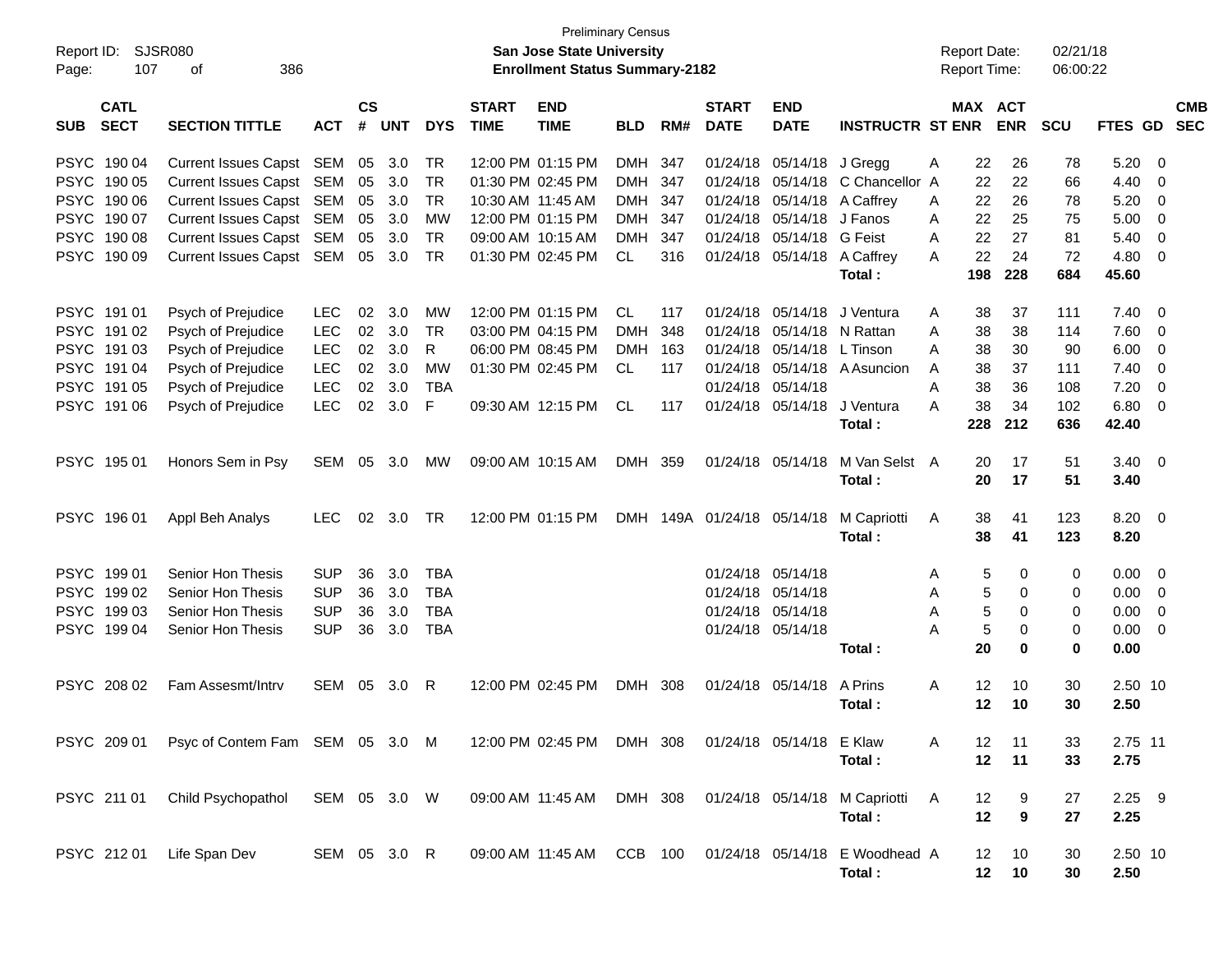| Page: | Report ID: SJSR080<br>108  |                                   |                |                    |            |            | <b>Preliminary Census</b><br><b>San Jose State University</b><br><b>Enrollment Status Summary-2182</b> |                           |            |     |                             |                           | <b>Report Date:</b><br><b>Report Time:</b> |               | 02/21/18<br>06:00:22  |            |                  |                          |
|-------|----------------------------|-----------------------------------|----------------|--------------------|------------|------------|--------------------------------------------------------------------------------------------------------|---------------------------|------------|-----|-----------------------------|---------------------------|--------------------------------------------|---------------|-----------------------|------------|------------------|--------------------------|
| SUB   | <b>CATL</b><br><b>SECT</b> | <b>SECTION TITTLE</b>             | <b>ACT</b>     | $\mathsf{cs}$<br># | <b>UNT</b> | <b>DYS</b> | <b>START</b><br><b>TIME</b>                                                                            | <b>END</b><br><b>TIME</b> | <b>BLD</b> | RM# | <b>START</b><br><b>DATE</b> | <b>END</b><br><b>DATE</b> | <b>INSTRUCTR ST ENR</b>                    |               | MAX ACT<br><b>ENR</b> | <b>SCU</b> | FTES GD          | <b>CMB</b><br><b>SEC</b> |
|       | PSYC 220 01                | Sem Exper Psych                   | SEM            | 05                 | 3.0        | TR         | 01:30 PM 02:45 PM                                                                                      |                           | CL         | 303 | 01/24/18 05/14/18           |                           | D Schuster<br>Total:                       | A<br>10<br>10 | 11<br>11              | 33<br>33   | 2.75 11<br>2.75  |                          |
|       |                            | PSYC 224B 80 Clin Psych Prac II   | <b>SUP</b>     | 25                 | 3.0        | TBA        |                                                                                                        |                           |            |     |                             | 01/24/18 05/14/18         | A Prins<br>Total :                         | 12<br>Α<br>12 | 11<br>11              | 33<br>33   | 2.75 11<br>2.75  |                          |
|       | PSYC 225 01                | Adv Grp Dynamics                  | SEM            | 05                 | 3.0        | W          | 12:00 PM 02:45 PM                                                                                      |                           | DMH 308    |     | 01/24/18 05/14/18           |                           | E Klaw<br>Total:                           | 12<br>Α<br>12 | 10<br>10              | 30<br>30   | 2.50 10<br>2.50  |                          |
|       | PSYC 226 01                | <b>Addictions &amp; Tmt</b>       | SEM            | 06                 | 3.0        | $\top$     | 09:00 AM 11:45 AM                                                                                      |                           | <b>CCB</b> | 100 | 01/24/18 05/14/18           |                           | E Woodhead A<br>Total:                     | 12<br>12      | 11<br>11              | 33<br>33   | 2.75 11<br>2.75  |                          |
|       | PSYC 230 01                | Sem Physio Psych                  | SEM            | 05                 | 3.0        | TR         | 09:00 AM 10:15 AM                                                                                      |                           | DMH 308    |     |                             | 01/24/18 05/14/18         | V Carr<br>Total:                           | 10<br>Α<br>10 | 8<br>8                | 24<br>24   | 2.00 8<br>2.00   |                          |
|       | PSYC 232 01                | Clinical Psychopharm SEM 05 3.0 M |                |                    |            |            | 09:00 AM 11:45 AM                                                                                      |                           | DMH 308    |     |                             | 01/24/18 05/14/18         | G Callaghan A<br>Total:                    | 12<br>12      | 9<br>9                | 27<br>27   | $2.25$ 9<br>2.25 |                          |
|       | PSYC 243 01                | Field Wk in Psych                 | SEM 06         |                    | 3.0        | $\top$     | 12:00 PM 02:45 PM                                                                                      |                           | DMH 308    |     |                             | 01/24/18 05/14/18         | G Callaghan A<br>Total:                    | 12<br>12      | 11<br>11              | 11<br>11   | 2.75 11<br>2.75  |                          |
|       | PSYC 254 01                | Social Psy Seminar                | SEM 05 3.0     |                    |            | TR         | 10:30 AM 11:45 AM                                                                                      |                           | DMH 308    |     |                             | 01/24/18 05/14/18         | C Oyamot<br>Total:                         | 12<br>Α<br>12 | 14<br>14              | 42<br>42   | 3.50 14<br>3.50  |                          |
|       | PSYC 271 01                | Sem App Psy H Res                 | SEM 05 3.0     |                    |            | МW         | 04:30 PM 05:45 PM                                                                                      |                           | DMH 308    |     |                             | 01/24/18 05/14/18         | A Rogers<br>Total:                         | 13<br>Α<br>13 | 13<br>13              | 39<br>39   | 3.25 13<br>3.25  |                          |
|       | PSYC 275 01                | Professional Issue                | SEM            | 05                 | 3.0        | W          | 06:00 PM 08:45 PM                                                                                      |                           | DMH 308    |     | 01/24/18 05/14/18           |                           | M Hosoda<br>Total :                        | 13<br>Α<br>13 | 11<br>11              | 33<br>33   | 2.75 11<br>2.75  |                          |
|       | PSYC 293 01                | Org Dev                           | SEM 05 3.0 T   |                    |            |            |                                                                                                        | 06:00 PM 08:45 PM DMH 308 |            |     |                             | 01/24/18 05/14/18 L Davis | Total:                                     | 10<br>A<br>10 | 12<br>12              | 36<br>36   | 3.00 12<br>3.00  |                          |
|       | PSYC 298 01                | Special Prob                      | SUP            |                    | 25 4.0     | <b>TBA</b> |                                                                                                        |                           |            |     | 01/24/18 05/14/18           |                           |                                            | A             | 0<br>0                | 0          | $0.00 \t 0$      |                          |
|       | PSYC 298 02                | Special Prob                      | <b>SUP</b>     |                    | 25 1.0     | <b>TBA</b> |                                                                                                        |                           |            |     | 01/24/18 05/14/18           |                           |                                            | Α<br>10       | 0                     | 0          | $0.00 \t 0$      |                          |
|       | PSYC 298 03                | Special Prob                      | <b>SUP</b>     |                    | 25 2.0     | <b>TBA</b> |                                                                                                        |                           |            |     |                             | 01/24/18 05/14/18         |                                            | 10<br>Α       | 0                     | 0          | $0.00 \t 0$      |                          |
|       | PSYC 298 04                | Special Prob                      | <b>SUP</b>     |                    | 25 3.0     | <b>TBA</b> |                                                                                                        |                           |            |     |                             |                           | 01/24/18 05/14/18 E Woodhead A             | 10            | 11                    | 33         | 2.75 11          |                          |
|       | PSYC 298 05                | Special Prob                      | SUP 25 3.0 TBA |                    |            |            |                                                                                                        |                           |            |     |                             | 01/24/18 05/14/18 G Feist |                                            | 10<br>A       | $\mathbf{1}$          | 3          | $0.25$ 1         |                          |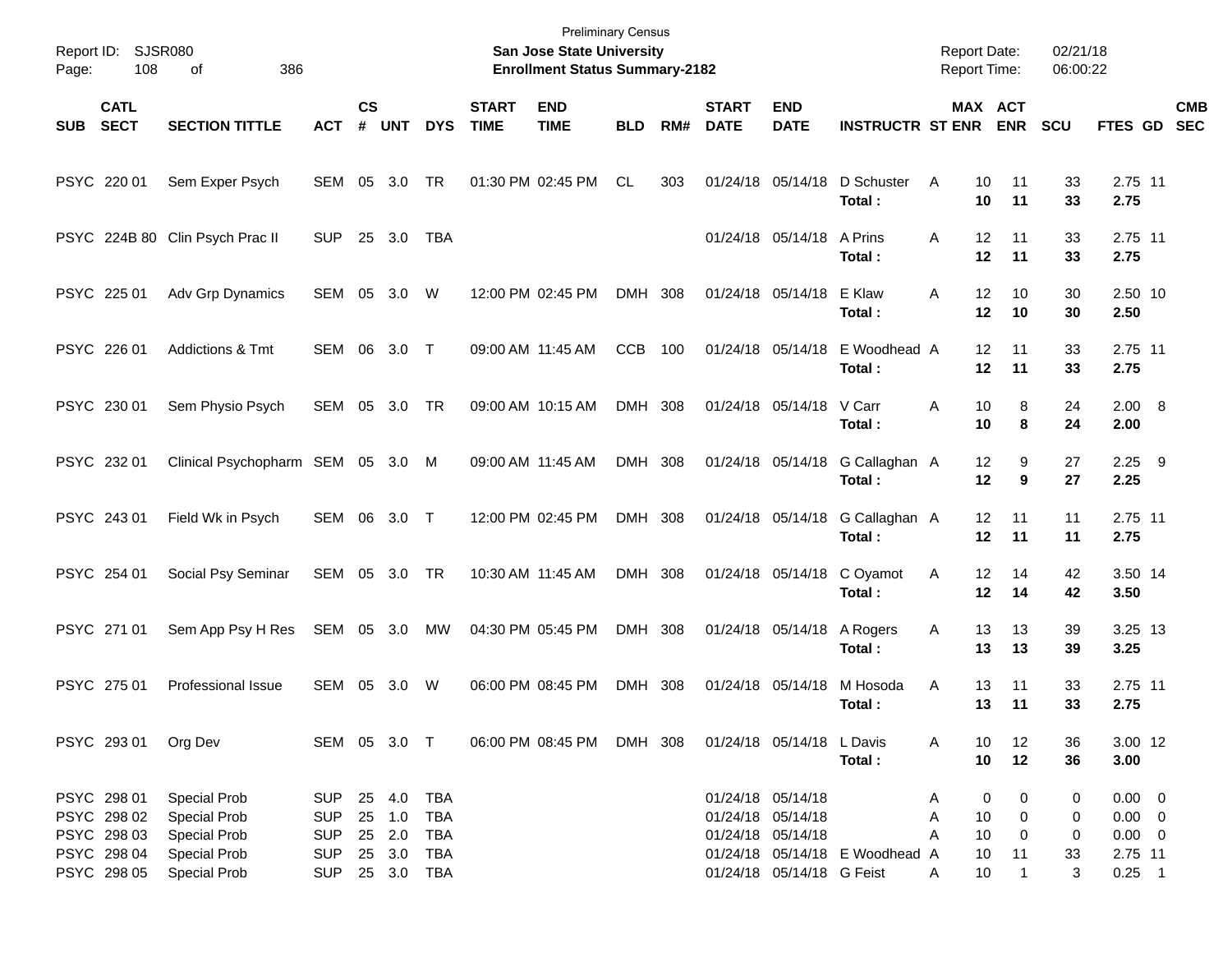| Report ID:  | <b>Preliminary Census</b><br>SJSR080<br><b>San Jose State University</b><br>386<br><b>Enrollment Status Summary-2182</b><br>109<br>of |                       |            |                |            |            |                             |                             |            |     |                             |                            |                                  |   | <b>Report Date:</b> |                       | 02/21/18   |                |                          |  |
|-------------|---------------------------------------------------------------------------------------------------------------------------------------|-----------------------|------------|----------------|------------|------------|-----------------------------|-----------------------------|------------|-----|-----------------------------|----------------------------|----------------------------------|---|---------------------|-----------------------|------------|----------------|--------------------------|--|
| Page:       |                                                                                                                                       |                       |            |                |            |            |                             |                             |            |     |                             |                            |                                  |   |                     | Report Time:          | 06:00:22   |                |                          |  |
| <b>SUB</b>  | <b>CATL</b><br><b>SECT</b>                                                                                                            | <b>SECTION TITTLE</b> | <b>ACT</b> | <b>CS</b><br># | <b>UNT</b> | <b>DYS</b> | <b>START</b><br><b>TIME</b> | <b>END</b><br><b>TIME</b>   | <b>BLD</b> | RM# | <b>START</b><br><b>DATE</b> | <b>END</b><br><b>DATE</b>  | <b>INSTRUCTR ST ENR</b>          |   |                     | MAX ACT<br><b>ENR</b> | <b>SCU</b> | <b>FTES GD</b> | <b>CMB</b><br><b>SEC</b> |  |
|             |                                                                                                                                       |                       |            |                |            |            |                             |                             |            |     |                             |                            |                                  |   |                     |                       |            |                |                          |  |
| <b>PSYC</b> | 298 06                                                                                                                                | <b>Special Prob</b>   | <b>SUP</b> | 25             | 3.0        | <b>TBA</b> |                             |                             |            |     | 01/24/18                    | 05/14/18                   | C Oyamot                         | A | 10                  | -1                    | 3          | 0.25           | -1                       |  |
|             | PSYC 298 07                                                                                                                           | <b>Special Prob</b>   | <b>SUP</b> | 25             | 3.0        | <b>TBA</b> |                             |                             |            |     | 01/24/18                    | 05/14/18                   |                                  | A | 10                  | 0                     | 0          | 0.00           | 0                        |  |
| <b>PSYC</b> | 298 08                                                                                                                                | <b>Special Prob</b>   | <b>SUP</b> | 25             | 4.0        | <b>TBA</b> |                             |                             |            |     | 01/24/18                    | 05/14/18                   |                                  | A | 10                  | 0                     | 0          | 0.00           | 0                        |  |
| <b>PSYC</b> | 298 09                                                                                                                                | <b>Special Prob</b>   | <b>SUP</b> | 25             | 4.0        | <b>TBA</b> |                             |                             |            |     | 01/24/18                    | 05/14/18                   |                                  | A | 10                  | 0                     | 0          | 0.00           | 0                        |  |
| <b>PSYC</b> | 298 10                                                                                                                                | <b>Special Prob</b>   | <b>SUP</b> | 25             | 4.0        | <b>TBA</b> |                             |                             |            |     | 01/24/18                    | 05/14/18                   |                                  | A | 10                  | 0                     | 0          | 0.00           | 0                        |  |
|             | PSYC 298 11                                                                                                                           | Special Prob          | <b>SUP</b> | 25             | 4.0        | <b>TBA</b> |                             |                             |            |     |                             | 01/24/18 05/14/18          |                                  | А | 10                  | 0                     | 0          | 0.00           | 0                        |  |
|             |                                                                                                                                       |                       |            |                |            |            |                             |                             |            |     |                             |                            | Total:                           |   | 100                 | 13                    | 39         | 3.25           |                          |  |
|             | PSYC 299 01                                                                                                                           | <b>Masters Thesis</b> | <b>SUP</b> | 25             | 6.0        | <b>TBA</b> |                             |                             |            |     | 01/24/18                    | 05/14/18                   |                                  | A | 0                   | 0                     | 0          | 0.00           | 0                        |  |
|             | PSYC 299 02                                                                                                                           | <b>Masters Thesis</b> | <b>SUP</b> | 25             | 1.0        | <b>TBA</b> |                             |                             |            |     | 01/24/18                    | 05/14/18                   |                                  | A | 10                  | 0                     | 0          | 0.00           | 0                        |  |
|             | PSYC 299 03                                                                                                                           | <b>Masters Thesis</b> | <b>SUP</b> | 25             | 1.0        | <b>TBA</b> |                             |                             |            |     | 01/24/18                    | 05/14/18                   |                                  | A | 10                  | 0                     | 0          | 0.00           | 0                        |  |
|             | PSYC 299 04                                                                                                                           | <b>Masters Thesis</b> | <b>SUP</b> | 25             | 2.0        | <b>TBA</b> |                             |                             |            |     | 01/24/18                    | 05/14/18                   |                                  | A | 10                  | 0                     | 0          | 0.00           | 0                        |  |
|             | PSYC 299 05                                                                                                                           | <b>Masters Thesis</b> | <b>SUP</b> | 25             | 2.0        | <b>TBA</b> |                             |                             |            |     | 01/24/18                    | 05/14/18                   |                                  | A | 10                  | 0                     | 0          | 0.00           | 0                        |  |
|             | PSYC 299 06                                                                                                                           | <b>Masters Thesis</b> | <b>SUP</b> | 25             | 3.0        | <b>TBA</b> |                             |                             |            |     | 01/24/18                    | 05/14/18                   | M Capriotti                      | A | 10                  | -1                    | 3          | 0.25           | -1                       |  |
|             | PSYC 299 07                                                                                                                           | <b>Masters Thesis</b> | <b>SUP</b> | 25             | 3.0        | <b>TBA</b> |                             |                             |            |     | 01/24/18                    | 05/14/18                   | V Carr                           | A | 10                  | 2                     | 6          | 0.50           | $\overline{2}$           |  |
|             | PSYC 299 08                                                                                                                           | <b>Masters Thesis</b> | <b>SUP</b> | 25             | 3.0        | <b>TBA</b> |                             |                             |            |     | 01/24/18                    | 05/14/18                   | E Palmer                         | A | 10                  | 3                     | 9          | 0.75           | 3                        |  |
|             | PSYC 299 09                                                                                                                           | <b>Masters Thesis</b> | <b>SUP</b> | 25             | 3.0        | <b>TBA</b> |                             |                             |            |     | 01/24/18                    | 05/14/18                   | A Asuncion                       | A | 10                  | -1                    | 3          | 0.25           | -1                       |  |
|             | PSYC 299 10                                                                                                                           | <b>Masters Thesis</b> | <b>SUP</b> | 25             | 3.0        | <b>TBA</b> |                             |                             |            |     | 01/24/18                    | 05/14/18                   |                                  | A | 10                  | 0                     | 0          | 0.00           | 0                        |  |
|             | PSYC 299 11                                                                                                                           | <b>Masters Thesis</b> | <b>SUP</b> | 25             | 4.0        | <b>TBA</b> |                             |                             |            |     | 01/24/18                    | 05/14/18                   | H Tokunaga                       | A | 10                  | -1                    | 4          | 0.33           | -1                       |  |
|             | PSYC 299 12                                                                                                                           | <b>Masters Thesis</b> | <b>SUP</b> | 25             | 4.0        | <b>TBA</b> |                             |                             |            |     | 01/24/18                    | 05/14/18                   | G Feist                          | A | 10                  | -1                    | 4          | 0.33           | -1                       |  |
|             | PSYC 299 13                                                                                                                           | <b>Masters Thesis</b> | <b>SUP</b> | 25             | 4.0        | <b>TBA</b> |                             |                             |            |     | 01/24/18                    | 05/14/18                   |                                  | A | 10                  | 0                     | 0          | 0.00           | 0                        |  |
|             | PSYC 299 14                                                                                                                           | <b>Masters Thesis</b> | <b>SUP</b> | 25             | 4.0        | <b>TBA</b> |                             |                             |            |     | 01/24/18                    | 05/14/18                   |                                  | A | 10                  | 0                     | 0          | 0.00           | 0                        |  |
|             | PSYC 299 15                                                                                                                           | <b>Masters Thesis</b> | <b>SUP</b> | 25             | 4.0        | <b>TBA</b> |                             |                             |            |     | 01/24/18                    | 05/14/18                   |                                  | A | 10                  | 0                     | 0          | 0.00           | 0                        |  |
| <b>PSYC</b> | 299 16                                                                                                                                | <b>Masters Thesis</b> | <b>SUP</b> | 25             | 5.0        | <b>TBA</b> |                             |                             |            |     | 01/24/18                    | 05/14/18                   |                                  | A | 10                  | 0                     | 0          | 0.00           | 0                        |  |
|             | PSYC 299 17                                                                                                                           | <b>Masters Thesis</b> | <b>SUP</b> | 25             | 5.0        | <b>TBA</b> |                             |                             |            |     | 01/24/18                    | 05/14/18                   |                                  | A | 10                  | 0                     | 0          | 0.00           | 0                        |  |
|             | PSYC 299 18                                                                                                                           | <b>Masters Thesis</b> | <b>SUP</b> | 25             | 5.0        | <b>TBA</b> |                             |                             |            |     | 01/24/18                    | 05/14/18                   |                                  | A | 10                  | 0                     | 0          | 0.00           | 0                        |  |
|             | PSYC 299 19                                                                                                                           | <b>Masters Thesis</b> | <b>SUP</b> | 25             | 6.0        | <b>TBA</b> |                             |                             |            |     | 01/24/18                    | 05/14/18                   | H Tokunaga                       | A | 10                  | 5                     | 30         | 2.50           | 5                        |  |
|             | PSYC 299 20                                                                                                                           | <b>Masters Thesis</b> | <b>SUP</b> | 25             | 6.0        | <b>TBA</b> |                             |                             |            |     |                             | 01/24/18 05/14/18          |                                  | A | 10                  | 0                     | 0          | 0.00           | 0                        |  |
|             |                                                                                                                                       |                       |            |                |            |            |                             |                             |            |     |                             |                            | Total :                          |   | 190                 | 14                    | 59         | 4.92           |                          |  |
| <b>STAT</b> | 95 01                                                                                                                                 | Elem Stat             | LEC        |                | 02 3.0     | TR         |                             | 12:00 PM 01:15 PM  WSQ  207 |            |     |                             |                            | 01/24/18 05/14/18 L Huntsman A   |   |                     | 121 119               | 357        | 23.80          | $\mathbf 0$              |  |
| <b>STAT</b> | 95 02                                                                                                                                 | Elem Stat             | <b>LEC</b> |                | 02 3.0     | <b>MW</b>  |                             | 12:00 PM 01:15 PM           | SCI        | 164 |                             |                            | 01/24/18 05/14/18 H Tokunaga A   |   |                     | 121 123               | 369        | 24.60          | 0                        |  |
| <b>STAT</b> | 95 03                                                                                                                                 | Elem Stat             | <b>LEC</b> |                | 02 3.0     | <b>TR</b>  |                             | 03:00 PM 04:15 PM           | WSQ 207    |     |                             |                            | 01/24/18 05/14/18 S Macramalla A |   | 121                 | 117                   | 351        | 23.40          | 0                        |  |
| <b>STAT</b> | 95 04                                                                                                                                 | Elem Stat             | <b>LEC</b> |                | 02 3.0     | MW         |                             | 10:30 AM 11:45 AM           | DMH 356    |     |                             | 01/24/18 05/14/18 A Rogers |                                  | A | 40                  | 46                    | 138        | 9.20           | 0                        |  |
| <b>STAT</b> | 95 05                                                                                                                                 | Elem Stat             | <b>LEC</b> |                | 02 3.0     | MW         |                             | 03:00 PM 04:15 PM           | DMH 356    |     |                             |                            | 01/24/18 05/14/18 G Savage       | A | 40                  | 46                    | 138        | 9.20           | 0                        |  |
| <b>STAT</b> | 95 06                                                                                                                                 | Elem Stat             | <b>LEC</b> |                | 02 3.0     | TR         |                             | 09:00 AM 10:15 AM           | DMH 356    |     |                             |                            | 01/24/18 05/14/18 S Pradhan      | Α | 40                  | 50                    | 150        | 10.00          | 0                        |  |
| <b>STAT</b> | 95 07                                                                                                                                 | Elem Stat             | <b>LEC</b> |                | 02 3.0 F   |            |                             | 10:00 AM 12:45 PM           | DMH 356    |     |                             |                            | 01/24/18 05/14/18 L Huntsman A   |   | 40                  | 39                    | 117        | 7.80           | 0                        |  |
|             |                                                                                                                                       |                       |            |                |            |            |                             |                             |            |     |                             |                            | Total:                           |   |                     | 523 540               | 1620       | 108.00         |                          |  |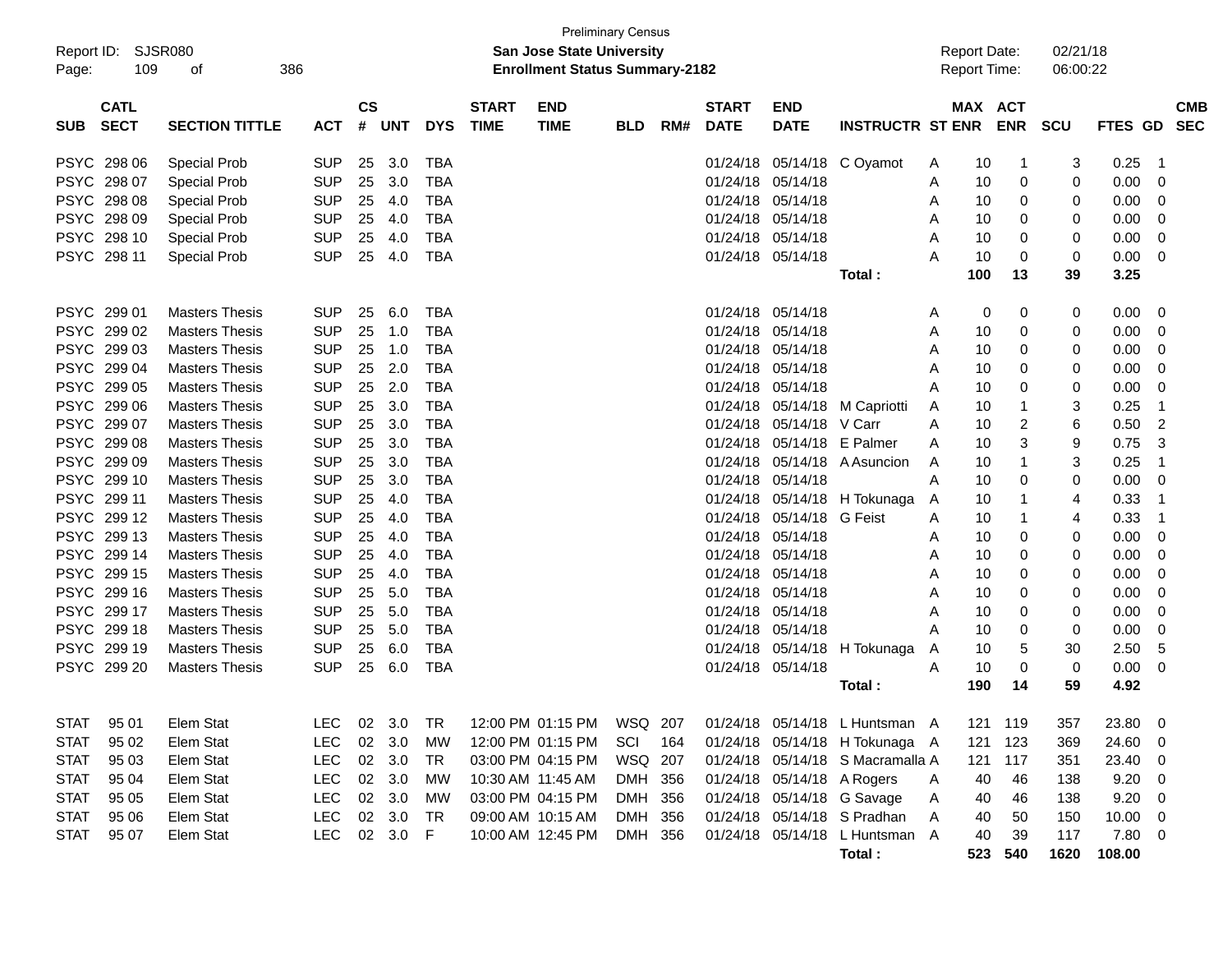| Report ID:<br>Page:                       | <b>Preliminary Census</b><br><b>SJSR080</b><br>San Jose State University<br>386<br><b>Enrollment Status Summary-2182</b><br>110<br>οf<br><b>CS</b> |                                           |                            |                |                   |                       |                                                             |                    |                                        |                   |                                  |                                                  |                                                |                             |                                              | 02/21/18<br>06:00:22                    |                                      |                          |
|-------------------------------------------|----------------------------------------------------------------------------------------------------------------------------------------------------|-------------------------------------------|----------------------------|----------------|-------------------|-----------------------|-------------------------------------------------------------|--------------------|----------------------------------------|-------------------|----------------------------------|--------------------------------------------------|------------------------------------------------|-----------------------------|----------------------------------------------|-----------------------------------------|--------------------------------------|--------------------------|
| <b>SUB</b>                                | <b>CATL</b><br><b>SECT</b>                                                                                                                         | <b>SECTION TITTLE</b>                     | <b>ACT</b>                 | #              | <b>UNT</b>        | <b>DYS</b>            | <b>START</b><br><b>TIME</b>                                 | <b>END</b><br>TIME | <b>BLD</b>                             | RM#               | <b>START</b><br><b>DATE</b>      | <b>END</b><br><b>DATE</b>                        | <b>INSTRUCTR ST ENR</b>                        | <b>MAX</b>                  | <b>ACT</b><br><b>ENR</b>                     | <b>SCU</b>                              | FTES GD                              | <b>CMB</b><br><b>SEC</b> |
| <b>STAT</b><br><b>STAT</b><br><b>STAT</b> | 115 01<br>115 02<br>115 03                                                                                                                         | Interm Stat<br>Interm Stat<br>Interm Stat | LEC.<br><b>LEC</b><br>LEC. | 02<br>02<br>02 | 3.0<br>3.0<br>3.0 | МW<br>MW<br><b>TR</b> | 04:30 PM 05:45 PM<br>12:00 PM 01:15 PM<br>01:30 PM 02:45 PM |                    | <b>DMH</b><br><b>DMH</b><br><b>DMH</b> | 359<br>359<br>359 | 01/24/18<br>01/24/18<br>01/24/18 | 05/14/18<br>05/14/18<br>05/14/18                 | M Hosoda<br>M Hosoda<br>S Pradhan<br>Total:    | A<br>A<br>A                 | 32<br>32<br>32<br>34<br>32<br>33<br>99<br>96 | 96<br>102<br>99<br>297                  | 6.60<br>- 4<br>7.10<br>6.70<br>20.40 | - 6<br>- 2               |
| <b>STAT</b>                               | 235 01                                                                                                                                             | Multivar Analysis                         | SEM                        | 05             | 3.0               | <b>MW</b>             | 03:00 PM 04:15 PM                                           |                    | DMH                                    | 359               | 01/24/18                         | 05/14/18                                         | H Tokunaga A<br>Total:                         |                             | 25<br>19<br>25<br>19                         | 57<br>57                                | 4.75 19<br>4.75                      |                          |
|                                           | Department :                                                                                                                                       | <b>Psychology</b>                         |                            |                |                   |                       |                                                             |                    |                                        |                   |                                  | <b>Lower Division:</b><br><b>Upper Division:</b> | Department Total:<br><b>Graduate Division:</b> | 5669<br>1255<br>3923<br>491 | 1198<br>207                                  | 5132 14737<br>3594<br>3727 10527<br>616 | 995.62<br>239.65<br>702.80<br>53.17  |                          |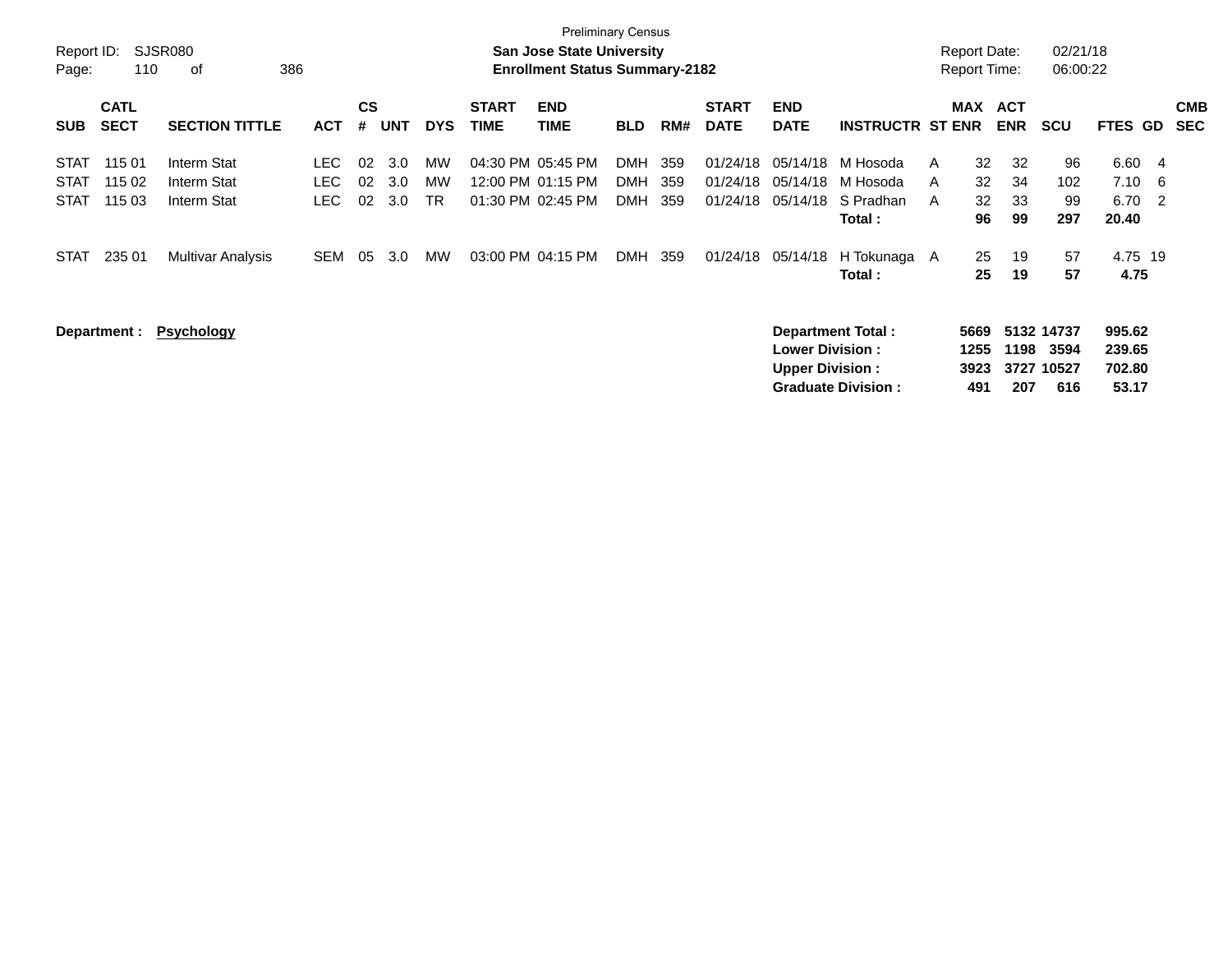| Report ID:<br>Page: | <b>SJSR080</b><br>111      | 386<br>οf                                               |               |                    |            |            |                             | <b>San Jose State University</b><br><b>Enrollment Status Summary-2182</b> | <b>Preliminary Census</b> |       |                             |                                                                          |                         | <b>Report Date:</b><br><b>Report Time:</b> |                       | 02/21/18<br>06:00:22 |                      |                          |                          |
|---------------------|----------------------------|---------------------------------------------------------|---------------|--------------------|------------|------------|-----------------------------|---------------------------------------------------------------------------|---------------------------|-------|-----------------------------|--------------------------------------------------------------------------|-------------------------|--------------------------------------------|-----------------------|----------------------|----------------------|--------------------------|--------------------------|
| <b>SUB</b>          | <b>CATL</b><br><b>SECT</b> | <b>SECTION TITTLE</b>                                   | <b>ACT</b>    | $\mathsf{cs}$<br># | <b>UNT</b> | <b>DYS</b> | <b>START</b><br><b>TIME</b> | <b>END</b><br><b>TIME</b>                                                 | <b>BLD</b>                | RM#   | <b>START</b><br><b>DATE</b> | <b>END</b><br><b>DATE</b>                                                | <b>INSTRUCTR ST ENR</b> |                                            | MAX ACT<br><b>ENR</b> | <b>SCU</b>           | <b>FTES GD</b>       |                          | <b>CMB</b><br><b>SEC</b> |
| College             |                            | <b>Social Sciences</b>                                  |               |                    |            |            |                             |                                                                           |                           |       |                             |                                                                          |                         |                                            |                       |                      |                      |                          |                          |
|                     | Department :               | <b>Interdisciplinary Social Sciences</b>                |               |                    |            |            |                             |                                                                           |                           |       |                             |                                                                          |                         |                                            |                       |                      |                      |                          |                          |
| AAS                 | 33A01                      | <b>AAS History I</b>                                    | <b>LEC</b>    | 01                 | 3.0        | MW         |                             | 12:00 PM 01:15 PM                                                         | <b>DMH</b>                | 165   |                             | 01/24/18 05/14/18                                                        | S Choi<br>Total:        | Α<br>45<br>45                              | 46<br>46              | 138<br>138           | $9.20 \ 0$<br>9.20   |                          |                          |
| AAS                 | 33B 01                     | <b>AAS History II</b>                                   | <b>LEC</b>    | 01                 | 3.0        | MW         |                             | 09:00 AM 10:15 AM                                                         | ENG                       | 343   |                             | 01/24/18 05/14/18                                                        | J Franks                | A<br>45                                    | 45                    | 135                  | 9.00                 | $\overline{\mathbf{0}}$  |                          |
| AAS                 | 33B 02                     | <b>AAS History II</b>                                   | <b>LEC</b>    | 01                 | 3.0        | MW         |                             | 10:30 AM 11:45 AM                                                         | <b>ENG</b>                | 343   |                             | 01/24/18 05/14/18                                                        | S Choi                  | A<br>45                                    | 45                    | 135                  | 9.00                 | 0                        |                          |
| AAS                 | 33B 03                     | <b>AAS History II</b>                                   | <b>LEC</b>    | 01                 | 3.0        | <b>MW</b>  |                             | 10:30 AM 11:45 AM                                                         | <b>DMH</b>                | 231   |                             | 01/24/18 05/14/18                                                        | A Yamato                | Α<br>45                                    | 45                    | 135                  | 9.00                 | 0                        |                          |
| AAS                 | 33B 04                     | AAS History II                                          | <b>LEC</b>    | 01                 | 3.0        | MW         |                             | 12:00 PM 01:15 PM                                                         | <b>ENG</b>                | 343   |                             | 01/24/18 05/14/18                                                        | Y Kwan                  | A<br>45                                    | 51                    | 153                  | 10.20                | 0                        |                          |
| AAS                 | 33B 06                     | <b>AAS History II</b>                                   | <b>LEC</b>    | 01                 | 3.0        | <b>MW</b>  |                             | 01:30 PM 02:45 PM                                                         | <b>DMH</b>                | -231  |                             | 01/24/18 05/14/18                                                        | A Yamato                | A<br>45                                    | 44                    | 132                  | 8.80                 | 0                        |                          |
| AAS                 | 33B 07                     | AAS History II                                          | LEC           | 01                 | 3.0        | MW         |                             | 03:00 PM 04:15 PM                                                         | <b>ENG</b>                | 343   |                             | 01/24/18 05/14/18                                                        | S Choi                  | Α<br>45                                    | 46                    | 138                  | 9.20                 | 0                        |                          |
| AAS                 | 33B 08                     | <b>AAS History II</b>                                   | <b>LEC</b>    | 01                 | 3.0        | <b>TR</b>  |                             | 09:00 AM 10:15 AM                                                         | <b>ENG</b>                | 343   | 01/24/18                    | 05/14/18                                                                 | H Do                    | A<br>45                                    | 27                    | 81                   | 5.40                 | 0                        |                          |
| AAS                 | 33B 09                     | AAS History II                                          | LEC           | 01                 | 3.0        | <b>TR</b>  |                             | 09:00 AM 10:15 AM                                                         | <b>ENG</b>                | 343   | 01/24/18                    | 05/14/18                                                                 | J Franks                | 45<br>A                                    | 43                    | 129                  | 8.60                 | 0                        |                          |
| AAS                 | 33B 10                     | <b>AAS History II</b>                                   | LEC           | 01                 | 3.0        | <b>TR</b>  |                             | 10:30 AM 11:45 AM                                                         | <b>ENG</b>                | 343   | 01/24/18                    | 05/14/18                                                                 | H Do                    | A<br>45                                    | 33                    | 99                   | 6.60                 | 0                        |                          |
| AAS                 | 33B 11                     | <b>AAS History II</b>                                   | <b>LEC</b>    | 01                 | 3.0        | <b>TR</b>  |                             | 10:30 AM 11:45 AM                                                         | <b>ENG</b>                | 343   | 01/24/18                    | 05/14/18                                                                 | J Franks                | A<br>45                                    | 44                    | 132                  | 8.80                 | 0                        |                          |
| AAS                 | 33B 12                     | AAS History II                                          | LEC           | 01                 | 3.0        | <b>TR</b>  |                             | 12:00 PM 01:15 PM                                                         | ENG                       | 343   |                             | 01/24/18 05/14/18                                                        | A Berney                | Α<br>45                                    | 44                    | 132                  | 8.80                 | 0                        |                          |
| AAS                 | 33B 13                     | AAS History II                                          | LEC           | 01                 | 3.0        | <b>TR</b>  |                             | 01:30 PM 02:45 PM                                                         | <b>ENG</b>                | 343   |                             | 01/24/18 05/14/18                                                        | A Berney                | Α<br>45                                    | 45                    | 135                  | 9.00                 | 0                        |                          |
| AAS                 | 33B 14                     | <b>AAS History II</b>                                   | <b>LEC</b>    | 01                 | 3.0        | <b>TR</b>  |                             | 03:00 PM 04:15 PM                                                         | <b>ENG</b>                | 343   |                             | 01/24/18 05/14/18                                                        | S Choi                  | A<br>45                                    | 36                    | 108                  | 7.20                 | 0                        |                          |
| AAS                 | 33B 15                     | <b>AAS History II</b>                                   | LEC           | 01                 | 3.0        | <b>TR</b>  |                             | 04:30 PM 05:45 PM                                                         | HGH                       | - 122 |                             | 01/24/18 05/14/18                                                        | A Berney                | 45<br>Α                                    | 43                    | 129                  | 8.60                 | 0                        |                          |
| AAS                 | 33B 16                     | <b>AAS History II</b>                                   | <b>LEC</b>    | 01                 | 3.0        | W          |                             | 06:00 PM 08:45 PM                                                         | <b>DMH</b>                | 231   |                             | 01/24/18 05/14/18                                                        | S Choi                  | A<br>45                                    | 30                    | 90                   | 6.00                 | - 0                      |                          |
|                     |                            |                                                         |               |                    |            |            |                             |                                                                           |                           |       |                             |                                                                          | Total:                  | 675                                        | 621                   | 1863                 | 124.20               |                          |                          |
| AAS                 | 175 01                     | Asian Am Comm                                           | <b>LEC</b>    | 02                 | 3.0        | MW         |                             | 01:30 PM 02:45 PM                                                         | DMH.                      | - 162 |                             | 01/24/18 05/14/18                                                        | Y Kwan                  | Α<br>37                                    | 24                    | 72                   | $4.80\ 0$            |                          |                          |
|                     |                            |                                                         |               |                    |            |            |                             |                                                                           |                           |       |                             |                                                                          | Total:                  | 37                                         | 24                    | 72                   | 4.80                 |                          |                          |
| AAS                 | 180 01                     | <b>Individual Studies</b>                               | <b>SUP</b>    | 36                 | 4.0        | <b>TBA</b> |                             |                                                                           |                           |       |                             | 01/24/18 05/14/18                                                        |                         | Α                                          | 0<br>-1               | 0                    | 0.07                 | $\overline{\mathbf{0}}$  |                          |
| AAS                 | 180 31                     | <b>Individual Studies</b>                               | <b>SUP</b>    | 36                 | 3.0        | <b>TBA</b> |                             |                                                                           |                           |       |                             | 01/24/18 05/14/18                                                        | H Do                    | Α                                          | 3<br>2                | 6                    | 0.40                 | $\overline{\phantom{0}}$ |                          |
|                     |                            |                                                         |               |                    |            |            |                             |                                                                           |                           |       |                             |                                                                          | Total:                  |                                            | 3<br>3                | 6                    | 0.47                 |                          |                          |
| AAS                 | 190 01                     | Internship                                              | <b>SUP</b>    | 36                 | 3.0        | TBA        |                             |                                                                           |                           |       |                             | 01/24/18 05/14/18                                                        |                         | Α                                          | 5<br>0                | 0                    | 0.00                 | $\overline{\phantom{0}}$ |                          |
|                     |                            |                                                         |               |                    |            |            |                             |                                                                           |                           |       |                             |                                                                          | Total:                  |                                            | 5<br>0                | 0                    | 0.00                 |                          |                          |
|                     |                            | SOCS 100W 01 Writing Workshop                           | SEM 04 3.0 TR |                    |            |            |                             | 01:30 PM_02:45 PM                                                         |                           |       |                             | DMH 166 01/24/18 05/14/18 W Rouse                                        |                         | A<br>25                                    | 5                     | 15                   | $1.00 \t 0$          |                          |                          |
|                     |                            |                                                         |               |                    |            |            |                             |                                                                           |                           |       |                             |                                                                          | Total:                  | 25                                         | 5                     | 15                   | 1.00                 |                          |                          |
|                     | SOCS 137 01                | CA Hist Soc Sci Pers LEC                                |               |                    | 02 3.0     | TR         |                             | 09:00 AM 10:15 AM                                                         |                           |       |                             | DMH 226A 01/24/18 05/14/18 W Rouse                                       |                         | 37<br>A                                    |                       | 3                    | $0.20 \t 0 C$        |                          |                          |
|                     | ANTH 137 01                | CA Hist Soc Sci Pers                                    | LEC           |                    | 02 3.0     | TR         |                             | 09:00 AM 10:15 AM                                                         | DMH                       |       |                             | 226A 01/24/18 05/14/18 W Rouse                                           |                         | 0<br>A                                     | 0                     | 0                    | 0.00                 | $0\,$ C                  |                          |
|                     | HIST 137 01<br>GEOG 137 01 | CA Hist Soc Sci Pers<br>CA Hist Soc Sci Pers LEC 02 3.0 | LEC           |                    | 02 3.0     | TR<br>TR   |                             | 09:00 AM 10:15 AM<br>09:00 AM 10:15 AM                                    |                           |       |                             | DMH 226A 01/24/18 05/14/18 W Rouse<br>DMH 226A 01/24/18 05/14/18 W Rouse |                         | 0<br>A<br>0<br>A                           | $\overline{2}$<br>10  | 6<br>30              | 0.40 0 C<br>2.00 0 C |                          |                          |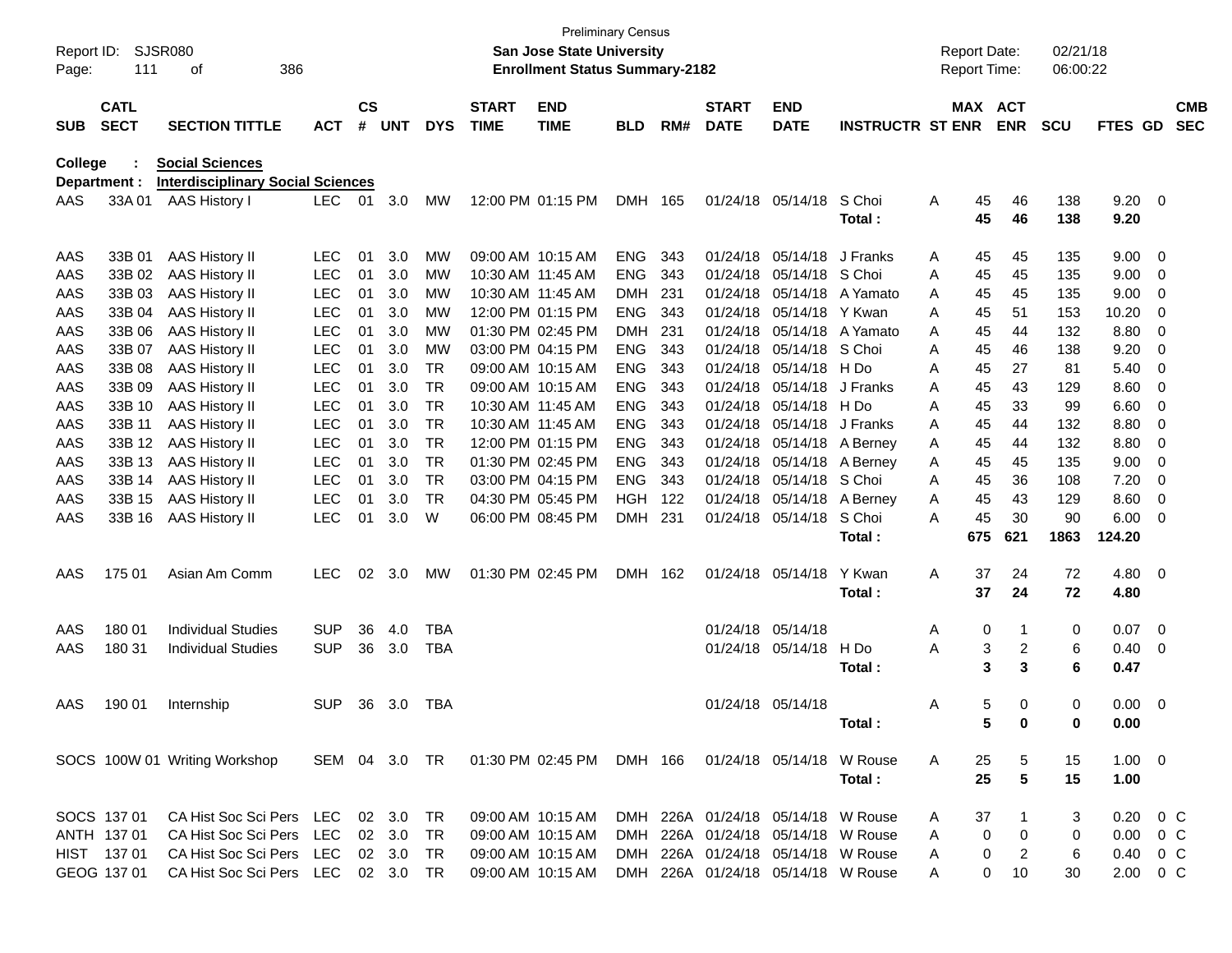| Report ID:                               | <b>Preliminary Census</b><br><b>SJSR080</b><br>San Jose State University<br>112<br><b>Enrollment Status Summary-2182</b> |               |                    |            |              |                             |                           |            |       |                             |                            |                                     |   | <b>Report Date:</b> |                       | 02/21/18    |             |                         |            |
|------------------------------------------|--------------------------------------------------------------------------------------------------------------------------|---------------|--------------------|------------|--------------|-----------------------------|---------------------------|------------|-------|-----------------------------|----------------------------|-------------------------------------|---|---------------------|-----------------------|-------------|-------------|-------------------------|------------|
| Page:                                    | 386<br>оf                                                                                                                |               |                    |            |              |                             |                           |            |       |                             |                            |                                     |   | Report Time:        |                       | 06:00:22    |             |                         |            |
| <b>CATL</b><br><b>SECT</b><br><b>SUB</b> | <b>SECTION TITTLE</b>                                                                                                    | <b>ACT</b>    | $\mathsf{cs}$<br># | <b>UNT</b> | <b>DYS</b>   | <b>START</b><br><b>TIME</b> | <b>END</b><br><b>TIME</b> | <b>BLD</b> | RM#   | <b>START</b><br><b>DATE</b> | <b>END</b><br><b>DATE</b>  | <b>INSTRUCTR ST ENR</b>             |   |                     | MAX ACT<br><b>ENR</b> | <b>SCU</b>  | FTES GD SEC |                         | <b>CMB</b> |
| SOCS 137 02                              | CA Hist Soc Sci Pers                                                                                                     | <b>LEC</b>    | 02                 | 3.0        | TR           | 10:30 AM 11:45 AM           |                           | <b>DMH</b> | 226A  | 01/24/18                    | 05/14/18                   | W Rouse                             | A | 37                  | 6                     | 18          | 1.20        | $0\,$ C                 |            |
| ANTH 137 02                              | CA Hist Soc Sci Pers                                                                                                     | <b>LEC</b>    | 02                 | 3.0        | <b>TR</b>    |                             | 10:30 AM 11:45 AM         | <b>DMH</b> |       | 226A 01/24/18               | 05/14/18                   | W Rouse                             | A | 0                   | 4                     | 12          | 0.80        | $0\,C$                  |            |
| <b>HIST</b><br>13702                     | CA Hist Soc Sci Pers                                                                                                     | <b>LEC</b>    | 02                 | 3.0        | <b>TR</b>    |                             | 10:30 AM 11:45 AM         | <b>DMH</b> |       | 226A 01/24/18               | 05/14/18                   | W Rouse                             | A | 0                   | $\mathbf 0$           | $\mathbf 0$ | 0.00        | 0 <sup>C</sup>          |            |
| GEOG 137 02                              | CA Hist Soc Sci Pers                                                                                                     | <b>LEC</b>    | 02                 | 3.0        | <b>TR</b>    |                             | 10:30 AM 11:45 AM         | <b>DMH</b> |       | 226A 01/24/18 05/14/18      |                            | W Rouse                             | А | $\mathbf 0$         | 11                    | 33          | 2.20        | 0 <sup>o</sup>          |            |
|                                          |                                                                                                                          |               |                    |            |              |                             |                           |            |       |                             |                            | Total:                              |   | 74                  | 34                    | 102         | 6.80        |                         |            |
| SOCS 138 01                              | US Hist Soc Sci Pers                                                                                                     | <b>LEC</b>    | 02                 | 3.0        | $\top$       |                             | 04:30 PM 07:15 PM         | <b>DMH</b> | 234   | 01/24/18                    | 05/14/18                   | W Thowdis                           | A | 40                  | 5                     | 15          | 1.00        |                         | $0\,C$     |
| ANTH 138 01                              | US Hist Soc Sci Pers                                                                                                     | <b>LEC</b>    | 02                 | 3.0        | $\mathsf{T}$ |                             | 04:30 PM 07:15 PM         | <b>DMH</b> | 234   | 01/24/18                    | 05/14/18                   | W Thowdis                           | A | 0                   | $\mathbf 0$           | $\mathbf 0$ | 0.00        | $0\,C$                  |            |
| GEOG 138 01                              | US Hist Soc Sci Pers                                                                                                     | <b>LEC</b>    | 02                 | 3.0        | $\mathsf{T}$ |                             | 04:30 PM 07:15 PM         | <b>DMH</b> | 234   | 01/24/18                    | 05/14/18                   | W Thowdis                           | A | 0                   | 26                    | 78          | 5.20        | 0 <sup>C</sup>          |            |
| <b>HIST</b><br>138 01                    | US Hist Soc Sci Pers                                                                                                     | <b>LEC</b>    | 02                 | 3.0        | $\top$       |                             | 04:30 PM 07:15 PM         | <b>DMH</b> | 234   |                             | 01/24/18 05/14/18          | W Thowdis                           | A | $\mathbf 0$         | 8                     | 24          | 1.60        | 0 <sup>C</sup>          |            |
|                                          |                                                                                                                          |               |                    |            |              |                             |                           |            |       |                             |                            | Total:                              |   | 40                  | 39                    | 117         | 7.80        |                         |            |
| SOCS 139 01                              | World History for Te                                                                                                     | <b>LEC</b>    | 03                 | 3.0        | R            |                             | 04:30 PM 07:15 PM         | DMH        | -234  | 01/24/18                    | 05/14/18                   | J Narveson                          | A | 40                  | 5                     | 15          | 1.00        |                         | $0\,C$     |
| 139 01<br>HIST                           | World History for Te                                                                                                     | <b>LEC</b>    | 03                 | 3.0        | R            |                             | 04:30 PM 07:15 PM         | <b>DMH</b> | 234   | 01/24/18                    | 05/14/18                   | J Narveson                          | A | 0                   | 36                    | 108         | 7.20        | $0\,C$                  |            |
| GEOG 139 01                              | World History for Te                                                                                                     | <b>LEC</b>    | 03                 | 3.0        | R            |                             | 04:30 PM 07:15 PM         | <b>DMH</b> | 234   | 01/24/18                    | 05/14/18                   | J Narveson                          | A | 0                   | 3                     | 9           | 0.60        | 0 <sup>C</sup>          |            |
| ANTH 139 01                              | World History for Te                                                                                                     | <b>LEC</b>    | 03                 | 3.0        | R            |                             | 04:30 PM 07:15 PM         | <b>DMH</b> | 234   |                             | 01/24/18 05/14/18          | J Narveson                          | A | $\mathbf 0$         | $\mathbf 0$           | $\mathbf 0$ | 0.00        | 0 <sup>o</sup>          |            |
|                                          |                                                                                                                          |               |                    |            |              |                             |                           |            |       |                             |                            | Total:                              |   | 40                  | 44                    | 132         | 8.80        |                         |            |
| SOCS 177 01                              | Soci Education                                                                                                           | <b>LEC</b>    | 02                 | 3.0        | <b>TR</b>    |                             | 12:00 PM 01:15 PM         | <b>DMH</b> | 166   | 01/24/18                    | 05/14/18                   | M Alaniz                            | Α | 37                  | $\overline{2}$        | 6           | 0.40        | $0\,C$                  |            |
| SOCI 177 01                              | Soci Education                                                                                                           | <b>LEC</b>    | 02                 | 3.0        | <b>TR</b>    |                             | 12:00 PM 01:15 PM         | <b>DMH</b> | 166   |                             | 01/24/18 05/14/18 M Alaniz |                                     | Α | 0                   | 31                    | 93          | 6.20        | 0 <sup>o</sup>          |            |
| SOCS 177 02                              | Soci Education                                                                                                           | <b>LEC</b>    |                    | 3.0        |              |                             |                           |            |       |                             |                            |                                     | X | $\mathbf 0$         | $\mathbf 0$           | $\mathbf 0$ | 0.00        | $\mathbf 0$             |            |
| SOCI 177 02                              | Soci Education                                                                                                           | <b>LEC</b>    |                    | 3.0        |              |                             |                           |            |       |                             |                            |                                     | X | $\mathbf 0$         | $\mathbf 0$           | 0           | 0.00        | - 0                     |            |
|                                          |                                                                                                                          |               |                    |            |              |                             |                           |            |       |                             |                            | Total:                              |   | 37                  | 33                    | 99          | 6.60        |                         |            |
| SOCS 185 01                              | Teaching in Diverse                                                                                                      | <b>LEC</b>    | 02                 | 3.0        | MW           |                             | 12:00 PM 01:15 PM         | <b>DMH</b> | - 160 | 01/24/18                    | 05/14/18                   | M Pizarro                           | А | 45                  | 14                    | 42          | 2.80        | $0\,C$                  |            |
| MAS<br>185 01                            | Teaching in Diverse                                                                                                      | <b>LEC</b>    | 02                 | 3.0        | МW           |                             | 12:00 PM 01:15 PM         | <b>DMH</b> | 160   |                             | 01/24/18 05/14/18          | M Pizarro                           | А | $\mathbf 0$         | 13                    | 39          | 2.60        | 0 <sup>o</sup>          |            |
|                                          |                                                                                                                          |               |                    |            |              |                             |                           |            |       |                             |                            | Total:                              |   | 45                  | 27                    | 81          | 5.40        |                         |            |
| <b>WOMS 1001</b>                         | Women, Gender &Sex LEC                                                                                                   |               | 02                 | 3.0        | MW           | 10:30 AM 11:45 AM           |                           | <b>DMH</b> | 162   | 01/24/18                    | 05/14/18                   | S Gerami                            | A | 37                  | 36                    | 108         | 7.20        | $\overline{0}$          |            |
| <b>WOMS 1002</b>                         | Women, Gender & Sex LEC                                                                                                  |               | 02                 | 3.0        | MW           |                             | 03:00 PM 04:15 PM         | <b>DMH</b> | 162   |                             |                            | 01/24/18 05/14/18 S Gerami          | A | 37                  | 29                    | 87          | 5.80        | $\overline{\mathbf{0}}$ |            |
|                                          |                                                                                                                          |               |                    |            |              |                             |                           |            |       |                             |                            | Total:                              |   | 74                  | 65                    | 195         | 13.00       |                         |            |
| WOMS 20 01                               | Wom of Color in US                                                                                                       | LEC.          |                    | 02 3.0     | МW           |                             | 12:00 PM 01:15 PM         |            |       |                             |                            | DMH 226A 01/24/18 05/14/18 S Gerami | A | 37                  | 22                    | 66          | 4.40        | $0\,$ C                 |            |
| AAS<br>20 01                             | Wom of Color in US                                                                                                       | <b>LEC</b>    |                    | 02 3.0     | МW           |                             | 12:00 PM 01:15 PM         |            |       |                             |                            | DMH 226A 01/24/18 05/14/18 S Gerami | Α | 0                   | 12                    | 36          | 2.40        | $0\,C$                  |            |
| <b>WOMS 2002</b>                         | Wom of Color in US                                                                                                       | <b>LEC</b>    |                    | 02 3.0     | TR           |                             | 09:00 AM 10:15 AM         | DMH 165    |       |                             |                            | 01/24/18 05/14/18 S Gallardo        | A | 45                  | 20                    | 60          | 4.00        | $0\,C$                  |            |
| AAS<br>20 02                             | Wom of Color in US                                                                                                       | <b>LEC</b>    |                    | 02 3.0     | TR           |                             | 09:00 AM 10:15 AM         | DMH 165    |       |                             |                            | 01/24/18 05/14/18 S Gallardo        | A | 0                   | 22                    | 66          | 4.40        | $0\,C$                  |            |
|                                          |                                                                                                                          |               |                    |            |              |                             |                           |            |       |                             |                            | Total:                              |   | 82                  | 76                    | 228         | 15.20       |                         |            |
| <b>WOMS 101 01</b>                       | Study of Women                                                                                                           | LEC 02 3.0 MW |                    |            |              |                             | 09:00 AM 10:15 AM         | CL.        | 234   |                             |                            | 01/24/18 05/14/18 S Gallardo        | A | 37                  | 30                    | 90          | $6.00 \t 0$ |                         |            |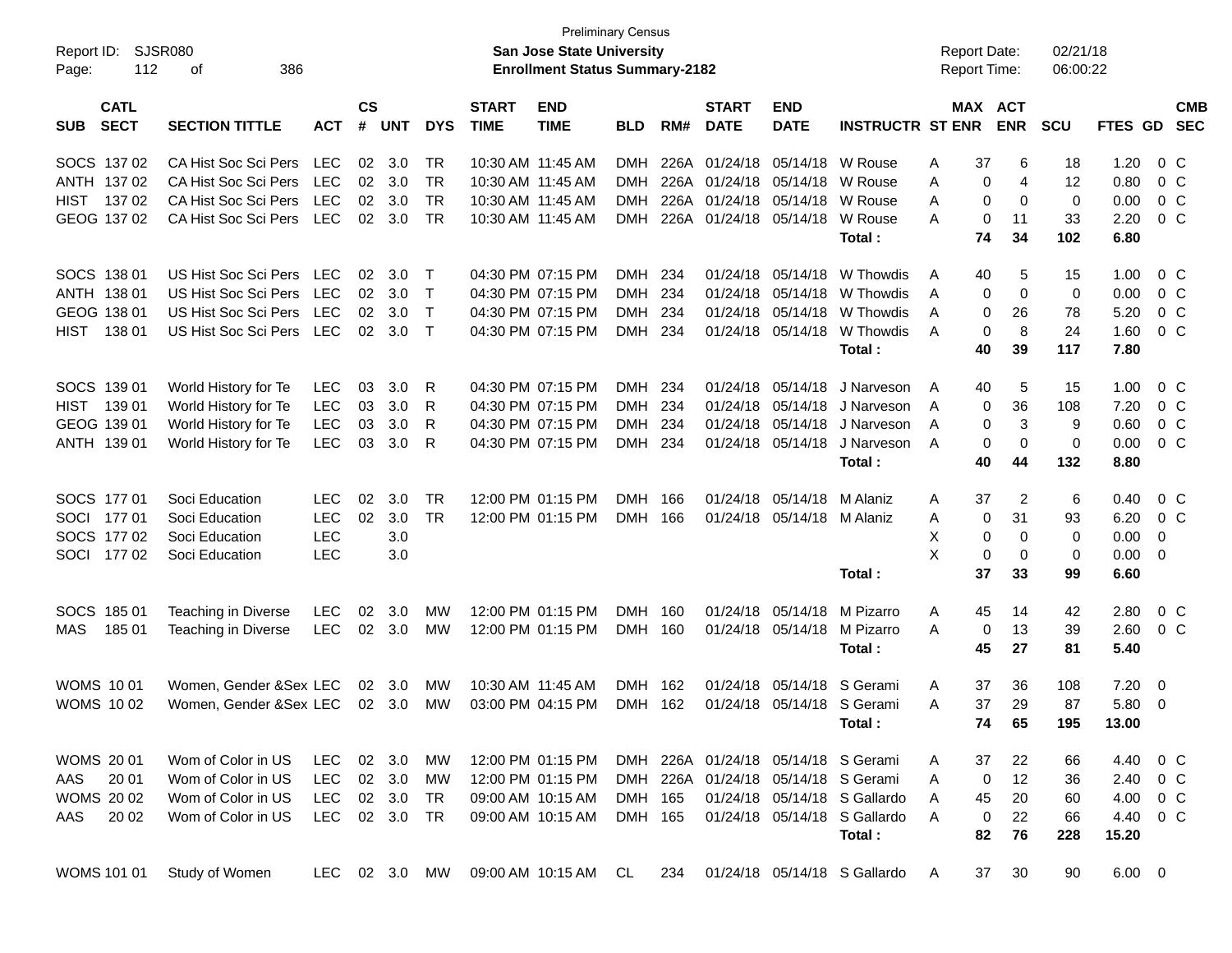| Report ID:<br>113<br>Page:                                                           | SJSR080<br>386<br>0f                                                                                             |                                                      |                      |                          |                                                      |                             | <b>Preliminary Census</b><br>San Jose State University<br><b>Enrollment Status Summary-2182</b> |                                        |                   |                                  |                                                                                  |                                                                       |                  | <b>Report Date:</b><br>Report Time: |                                     | 02/21/18<br>06:00:22                 |                                       |                                                        |                          |
|--------------------------------------------------------------------------------------|------------------------------------------------------------------------------------------------------------------|------------------------------------------------------|----------------------|--------------------------|------------------------------------------------------|-----------------------------|-------------------------------------------------------------------------------------------------|----------------------------------------|-------------------|----------------------------------|----------------------------------------------------------------------------------|-----------------------------------------------------------------------|------------------|-------------------------------------|-------------------------------------|--------------------------------------|---------------------------------------|--------------------------------------------------------|--------------------------|
| <b>CATL</b><br><b>SECT</b><br><b>SUB</b>                                             | <b>SECTION TITTLE</b>                                                                                            | <b>ACT</b>                                           | <b>CS</b><br>#       | <b>UNT</b>               | <b>DYS</b>                                           | <b>START</b><br><b>TIME</b> | <b>END</b><br><b>TIME</b>                                                                       | <b>BLD</b>                             | RM#               | <b>START</b><br><b>DATE</b>      | <b>END</b><br><b>DATE</b>                                                        | <b>INSTRUCTR ST ENR</b>                                               |                  | <b>MAX ACT</b>                      | <b>ENR</b>                          | SCU                                  | <b>FTES GD</b>                        |                                                        | <b>CMB</b><br><b>SEC</b> |
| WOMS 101 02                                                                          | Study of Women                                                                                                   | <b>LEC</b>                                           |                      | 02 3.0                   | <b>TR</b>                                            |                             | 10:30 AM 11:45 AM                                                                               | <b>DMH</b>                             | 165               | 01/24/18                         | 05/14/18                                                                         | S Gallardo<br>Total:                                                  | A                | 37<br>74                            | 35<br>65                            | 105<br>195                           | 7.00<br>13.00                         | $\overline{\mathbf{0}}$                                |                          |
| <b>WOMS 102 01</b><br><b>WOMS 102 02</b><br><b>WOMS 102 03</b><br><b>WOMS 102 80</b> | Global Women<br>Global Women<br>Global Women<br>Global Women                                                     | <b>LEC</b><br><b>LEC</b><br><b>LEC</b><br><b>LEC</b> | 02<br>02<br>02<br>02 | 3.0<br>3.0<br>3.0<br>3.0 | <b>MW</b><br>M<br><b>TR</b><br><b>TBA</b>            |                             | 04:30 PM 05:45 PM<br>06:00 PM 08:45 PM<br>03:00 PM 04:15 PM                                     | <b>DMH</b><br><b>DMH</b><br><b>DMH</b> | 231<br>162<br>166 | 01/24/18<br>01/24/18<br>01/24/18 | 05/14/18<br>05/14/18<br>01/24/18 05/14/18                                        | A Castillo<br>A Castillo<br>05/14/18 S Gallardo<br>T Bakhru<br>Total: | A<br>A<br>A<br>A | 37<br>37<br>43<br>37<br>154         | 28<br>21<br>40<br>33<br>122         | 84<br>63<br>120<br>99<br>366         | 5.60<br>4.20<br>8.00<br>6.60<br>24.40 | - 0<br>- 0<br>$\overline{0}$<br>$\overline{0}$         |                          |
| <b>WOMS 114 01</b>                                                                   | Pol Mother Reprod                                                                                                | <b>LEC</b>                                           | 02                   | 3.0                      | <b>TR</b>                                            |                             | 01:30 PM 02:45 PM                                                                               | DMH 162                                |                   |                                  | 01/24/18 05/14/18                                                                | T Bakhru<br>Total:                                                    | A                | 37<br>37                            | 14<br>14                            | 42<br>42                             | $2.85$ 1<br>2.85                      |                                                        |                          |
| WOMS 180 01<br><b>WOMS 180 11</b><br><b>WOMS 180 31</b><br><b>WOMS 180 32</b>        | <b>Individual Studies</b><br><b>Individual Studies</b><br><b>Individual Studies</b><br><b>Individual Studies</b> | <b>SUP</b><br><b>SUP</b><br><b>SUP</b><br><b>SUP</b> | 36<br>36<br>36<br>36 | 3.0<br>1.0<br>3.0<br>3.0 | <b>TBA</b><br><b>TBA</b><br><b>TBA</b><br><b>TBA</b> |                             |                                                                                                 |                                        |                   |                                  | 01/24/18 05/14/18<br>01/24/18 05/14/18<br>01/24/18 05/14/18<br>01/24/18 05/14/18 | Total:                                                                | A<br>A<br>A<br>Α | 0<br>3<br>3<br>3<br>9               | 0<br>$\Omega$<br>$\Omega$<br>0<br>0 | 0<br>0<br>0<br>$\pmb{0}$<br>$\bf{0}$ | 0.00<br>0.00<br>0.00<br>0.00<br>0.00  | - 0<br>$\overline{0}$<br>$\mathbf 0$<br>$\overline{0}$ |                          |
| <b>WOMS 187 01</b>                                                                   | Gender & Education                                                                                               | <b>LEC</b>                                           |                      | 02 3.0                   | <b>TR</b>                                            |                             | 09:00 AM 10:15 AM                                                                               | <b>BBC</b>                             | 205               |                                  | 01/24/18 05/14/18                                                                | M Alaniz<br>Total:                                                    | A                | 40<br>40                            | 15<br>15                            | 45<br>45                             | $3.00 \ 0$<br>3.00                    |                                                        |                          |
| <b>WOMS 190 01</b><br><b>WOMS 190 11</b>                                             | Internship<br>Internship                                                                                         | <b>SUP</b><br><b>SUP</b>                             | 36<br>36             | 3.0<br>1.0               | <b>TBA</b><br><b>TBA</b>                             |                             |                                                                                                 |                                        |                   |                                  | 01/24/18 05/14/18<br>01/24/18 05/14/18                                           | Total:                                                                | A<br>A           | 5<br>$\mathbf 3$<br>8               | 0<br>$\mathbf 0$<br>0               | 0<br>$\pmb{0}$<br>$\bf{0}$           | $0.00 \t 0$<br>0.00<br>0.00           | $\overline{\mathbf{0}}$                                |                          |
| Department :                                                                         | <b>Interdisciplinary Social Sciences</b>                                                                         |                                                      |                      |                          |                                                      |                             |                                                                                                 |                                        |                   |                                  | <b>Lower Division:</b><br><b>Upper Division:</b>                                 | <b>Department Total:</b><br><b>Graduate Division:</b>                 |                  | 1504<br>876<br>628<br>0             | 1233<br>808<br>425<br>0             | 3696<br>2424<br>1272<br>0            | 246.52<br>161.60<br>84.92<br>0.00     |                                                        |                          |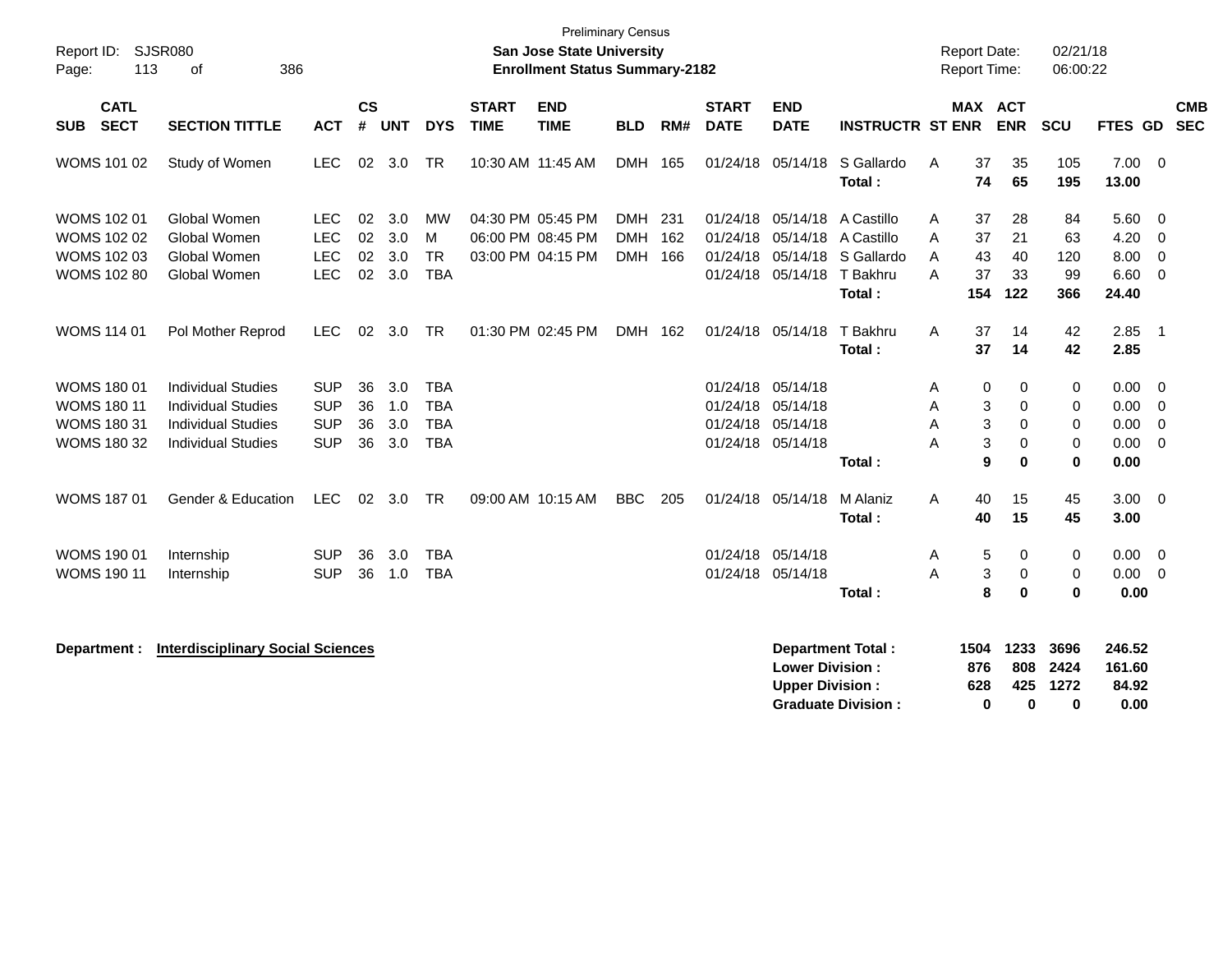| Report ID:     |              | SJSR080                  |            |               |            |            |                   | San Jose State University             | <b>Preliminary Census</b> |       |              |                          |                                     |   | <b>Report Date:</b> |                | 02/21/18   |               |                          |                |
|----------------|--------------|--------------------------|------------|---------------|------------|------------|-------------------|---------------------------------------|---------------------------|-------|--------------|--------------------------|-------------------------------------|---|---------------------|----------------|------------|---------------|--------------------------|----------------|
| Page:          | 114          | 386<br>оf                |            |               |            |            |                   | <b>Enrollment Status Summary-2182</b> |                           |       |              |                          |                                     |   | <b>Report Time:</b> |                | 06:00:22   |               |                          |                |
|                | <b>CATL</b>  |                          |            | $\mathsf{cs}$ |            |            | <b>START</b>      | <b>END</b>                            |                           |       | <b>START</b> | <b>END</b>               |                                     |   | MAX ACT             |                |            |               |                          | <b>CMB</b>     |
| <b>SUB</b>     | <b>SECT</b>  | <b>SECTION TITTLE</b>    | <b>ACT</b> | #             | <b>UNT</b> | <b>DYS</b> | <b>TIME</b>       | <b>TIME</b>                           | <b>BLD</b>                | RM#   | <b>DATE</b>  | <b>DATE</b>              | <b>INSTRUCTR ST ENR</b>             |   |                     | <b>ENR</b>     | <b>SCU</b> | FTES GD       |                          | <b>SEC</b>     |
| <b>College</b> |              | <b>Social Sciences</b>   |            |               |            |            |                   |                                       |                           |       |              |                          |                                     |   |                     |                |            |               |                          |                |
|                | Department : | <b>Sociology</b>         |            |               |            |            |                   |                                       |                           |       |              |                          |                                     |   |                     |                |            |               |                          |                |
| SOCI           | 1 0 1        | Intro to Sociology       | LEC        | 01            | 3.0        | MW         |                   | 12:00 PM 01:15 PM                     | <b>HGH</b>                | 122   | 01/24/18     | 05/14/18                 | V Montes                            | Α | 45                  | 44             | 132        | 8.80          | 0                        |                |
| SOCI           | 1 0 2        | Intro to Sociology       | <b>LEC</b> | 01            | 3.0        | <b>TR</b>  | 10:30 AM 11:45 AM |                                       | WSQ                       | 207   | 01/24/18     | 05/14/18                 | M Pasion                            | Α | 120                 | 125            | 375        | 25.00         | 0                        |                |
| SOCI           | 1 0 3        | Intro to Sociology       | <b>LEC</b> | 01            | 3.0        | <b>TR</b>  |                   | 03:00 PM 04:15 PM                     | <b>DMH</b>                | 231   | 01/24/18     | 05/14/18                 | G Ramos                             | Α | 40                  | 39             | 117        | 7.80          | 0                        |                |
| SOCI           | 180          | Intro to Sociology       | <b>LEC</b> | 01            | 3.0        | <b>TBA</b> |                   |                                       |                           |       |              | 01/24/18 05/14/18        | M Rokni                             | А | 40                  | 34             | 102        | 6.80          | 0                        |                |
|                |              |                          |            |               |            |            |                   |                                       |                           |       |              |                          | Total:                              |   | 245                 | 242            | 726        | 48.40         |                          |                |
| SOCI           | 15 01        | Stat Ap in Soc Sci       | <b>LEC</b> | 03            | 3.0        | <b>TR</b>  |                   | 12:00 PM 01:15 PM                     | DMH                       | 226A  | 01/24/18     | 05/14/18                 | E Sweet                             | Α | 25                  | 25             | 75         | 5.00          |                          | $0\,$ C        |
| <b>SOCS</b>    | 15 01        | Stat Ap in Soc Sci       | <b>LEC</b> | 03            | 3.0        | <b>TR</b>  |                   | 12:00 PM 01:15 PM                     | DMH                       | 226A  | 01/24/18     | 05/14/18                 | E Sweet                             | Α | 0                   | $\overline{2}$ | 6          | 0.40          |                          | $0\,$ C        |
| SOCI           | 15 02        | Stat Ap in Soc Sci       | LEC        | 03            | 3.0        | <b>TR</b>  |                   | 04:30 PM 05:45 PM                     | DMH                       | 226A  | 01/24/18     | 05/14/18                 | E Sweet                             | Α | 25                  | 15             | 45         | 3.05          |                          | 1 C            |
| <b>SOCS</b>    | 15 02        | Stat Ap in Soc Sci       | <b>LEC</b> | 03            | 3.0        | <b>TR</b>  |                   | 04:30 PM 05:45 PM                     | DMH                       | 226A  | 01/24/18     | 05/14/18                 | E Sweet                             | Α | 0                   | 3              | 9          | 0.60          |                          | 0 <sup>o</sup> |
| SOCI           | 15 03        | Stat Ap in Soc Sci       | <b>LEC</b> | 03            | 3.0        | M          |                   | 06:00 PM 08:45 PM                     | <b>HGH</b>                | 122   |              | 01/24/18 05/14/18        | J Bautista                          | Α | 25                  | 14             | 42         | 2.80          |                          | 0 <sup>C</sup> |
| <b>SOCS</b>    | 15 03        | Stat Ap in Soc Sci       | <b>LEC</b> | 03            | 3.0        | М          |                   | 06:00 PM 08:45 PM                     | <b>HGH</b>                | 122   |              | 01/24/18 05/14/18        | J Bautista                          | Α | 0                   | 3              | 9          | 0.60          |                          | 0 <sup>o</sup> |
|                |              |                          |            |               |            |            |                   |                                       |                           |       |              |                          | Total:                              |   | 75                  | 62             | 186        | 12.45         |                          |                |
| SOCI           | 57 01        | Community Involve        | <b>LEC</b> | 01            | 3.0        | <b>TR</b>  |                   | 12:00 PM 01:15 PM                     | <b>HGH</b>                | 122   |              | 01/24/18 05/14/18        | D Brook                             | Α | 45                  | 28             | 84         | 5.60          |                          | 0 <sup>C</sup> |
| <b>UNVS</b>    | 57 01        | Community Involve        | <b>LEC</b> | 01            | 3.0        | <b>TR</b>  |                   | 12:00 PM 01:15 PM                     | HGH                       | - 122 |              | 01/24/18 05/14/18        | D Brook                             | Α | 0                   | 4              | 12         | 0.80          |                          | $0\,$ C        |
|                |              |                          |            |               |            |            |                   |                                       |                           |       |              |                          | Total:                              |   | 45                  | 32             | 96         | 6.40          |                          |                |
| SOCI           | 80 01        | Social Problems          | <b>LEC</b> | 01            | 3.0        | <b>MW</b>  |                   | 12:00 PM 01:15 PM                     | WSQ 207                   |       | 01/24/18     | 05/14/18                 | N Boero                             | Α | 120                 | 114            | 342        | 22.80         | 0                        |                |
| SOCI           | 80 02        | Social Problems          | <b>LEC</b> | 01            | 3.0        | <b>TR</b>  |                   | 09:00 AM 10:15 AM                     | <b>HGH</b>                | 122   | 01/24/18     | 05/14/18                 | M Pasion                            | Α | 40                  | 39             | 117        | 7.80          | 0                        |                |
| SOCI           | 80 03        | Social Problems          | <b>LEC</b> | 01            | 3.0        | T          |                   | 06:00 PM 08:45 PM                     | HGH                       | 122   |              | 01/24/18 05/14/18        | D Brook                             | Α | 45                  | 30             | 90         | 6.00          | 0                        |                |
|                |              |                          |            |               |            |            |                   |                                       |                           |       |              |                          | Total:                              |   | 205                 | 183            | 549        | 36.60         |                          |                |
| SOCI           |              | 100W 01 Writing Workshop | <b>SEM</b> | 04            | 3.0        | MW         | 10:30 AM 11:45 AM |                                       | <b>DMH</b>                | 226A  | 01/24/18     | 05/14/18                 | C McCullen                          | A | 20                  | 20             | 60         | 4.00          | 0                        |                |
| SOCI           |              | 100W 02 Writing Workshop | <b>SEM</b> | 04            | 3.0        | MW         |                   | 03:00 PM 04:15 PM                     | CL                        | 234   | 01/24/18     | 05/14/18                 | C McCullen                          | A | 20                  | 20             | 60         | 4.00          | 0                        |                |
| SOCI           |              | 100W 03 Writing Workshop | <b>SEM</b> | 04            | 3.0        | <b>TR</b>  |                   | 12:00 PM 01:15 PM                     | WSQ                       | 208   | 01/24/18     | 05/14/18                 | T Dehaan                            | Α | 20                  | 22             | 66         | 4.40          | 0                        |                |
| SOCI           |              | 100W 04 Writing Workshop | <b>SEM</b> | 04            | 3.0        | <b>TR</b>  |                   | 03:00 PM 04:15 PM                     | <b>DMH</b>                | 162   | 01/24/18     | 05/14/18                 | R Buyco                             | Α | 20                  | 21             | 63         | 4.20          | 0                        |                |
| SOCI           |              | 100W 80 Writing Workshop | <b>SEM</b> | 04            | 3.0        | <b>TBA</b> |                   |                                       |                           |       |              | 01/24/18 05/14/18        | R Bryant-And A                      |   | 17                  | 23             | 69         | 4.60          | 0                        |                |
|                |              |                          |            |               |            |            |                   |                                       |                           |       |              |                          | Total:                              |   | 97                  | 106            | 318        | 21.20         |                          |                |
|                | SOCI 101 01  | Social Theory            | LEC        |               | 02 3.0     | MW         |                   | 12:00 PM 01:15 PM                     | DMH 162                   |       |              |                          | 01/24/18 05/14/18 W Armaline        | A | 30                  | 32             | 96         | 6.40          | $\overline{\phantom{0}}$ |                |
|                | SOCI 101 02  | Social Theory            | LEC        |               | 02 3.0     | TR         | 10:30 AM 11:45 AM |                                       | DMH 162                   |       |              | 01/24/18 05/14/18 P Chua |                                     | Α | 30                  | 29             | 87         | 5.80          | 0                        |                |
|                | SOCI 101 03  | Social Theory            | LEC        |               | 02 3.0     | TR         |                   | 04:30 PM 05:45 PM                     | DMH 162                   |       |              | 01/24/18 05/14/18 P Chua |                                     | A | 30                  | 20             | 60         | 4.00          | 0                        |                |
|                | SOCI 101 80  | Social Theory            | LEC        |               | 02 3.0     | TBA        |                   |                                       |                           |       |              | 01/24/18 05/14/18        | M Rokni                             | A | 30                  | 32             | 96         | 6.40 0        |                          |                |
|                |              |                          |            |               |            |            |                   |                                       |                           |       |              |                          | Total:                              |   | 120                 | 113            | 339        | 22.60         |                          |                |
|                | SOCI 104 01  | Quantit Res Meth         | LEC        |               | 02 3.0 MW  |            |                   | 09:00 AM 10:15 AM                     |                           |       |              |                          | DMH 226A 01/24/18 05/14/18 J DeHaan | A | 30                  | 33             | 99         | $6.60\quad 0$ |                          |                |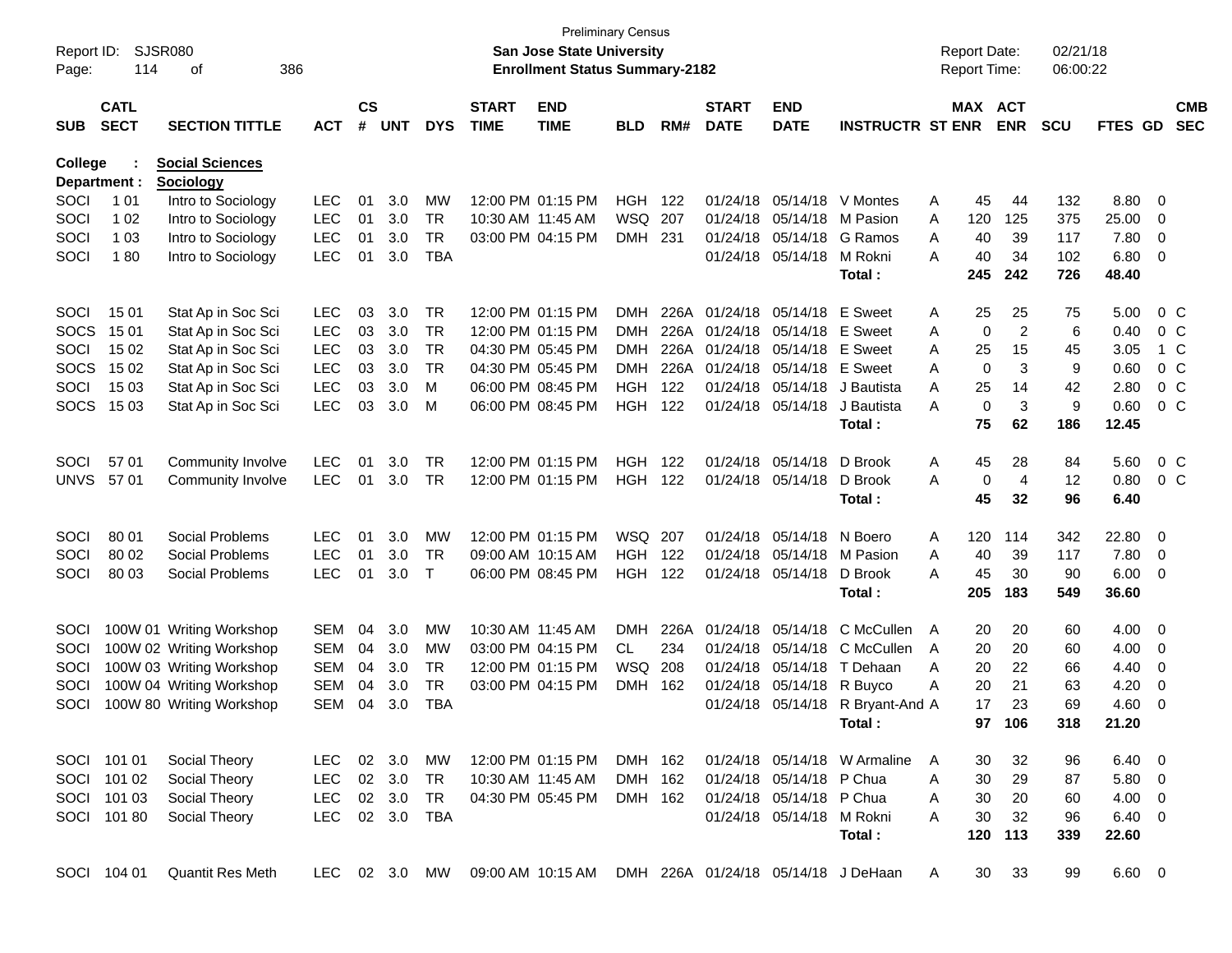| Report ID:<br>Page:  | 115                                  | <b>SJSR080</b><br>386<br>οf                                                         |                                        |                    |                      |                              |                             | <b>Preliminary Census</b><br><b>San Jose State University</b><br><b>Enrollment Status Summary-2182</b> |                                 |                    |                             |                                                             |                                                                                         | <b>Report Date:</b><br><b>Report Time:</b> |                            | 02/21/18<br>06:00:22     |                                     |                                                             |                          |
|----------------------|--------------------------------------|-------------------------------------------------------------------------------------|----------------------------------------|--------------------|----------------------|------------------------------|-----------------------------|--------------------------------------------------------------------------------------------------------|---------------------------------|--------------------|-----------------------------|-------------------------------------------------------------|-----------------------------------------------------------------------------------------|--------------------------------------------|----------------------------|--------------------------|-------------------------------------|-------------------------------------------------------------|--------------------------|
| <b>SUB</b>           | <b>CATL</b><br><b>SECT</b>           | <b>SECTION TITTLE</b>                                                               | <b>ACT</b>                             | $\mathsf{cs}$<br># | <b>UNT</b>           | <b>DYS</b>                   | <b>START</b><br><b>TIME</b> | <b>END</b><br><b>TIME</b>                                                                              | <b>BLD</b>                      | RM#                | <b>START</b><br><b>DATE</b> | <b>END</b><br><b>DATE</b>                                   | <b>INSTRUCTR ST ENR</b>                                                                 | MAX ACT                                    | <b>ENR</b>                 | <b>SCU</b>               | <b>FTES GD</b>                      |                                                             | <b>CMB</b><br><b>SEC</b> |
| SOCI<br>SOCI         | 104 02<br>104 03                     | <b>Quantit Res Meth</b><br><b>Quantit Res Meth</b>                                  | <b>LEC</b><br><b>LEC</b>               | 02<br>02           | 3.0<br>3.0           | МW<br><b>TR</b>              | 01:30 PM 02:45 PM           | 01:30 PM 02:45 PM                                                                                      | CL<br><b>DMH</b>                | 234<br>226A        |                             | 01/24/18 05/14/18<br>01/24/18 05/14/18                      | M Thiele<br>E Sweet<br>Total:                                                           | Α<br>30<br>Α<br>30<br>90                   | 31<br>32<br>96             | 93<br>96<br>288          | 6.20<br>6.45<br>19.25               | $\overline{\mathbf{0}}$<br>-1                               |                          |
| SOCI<br>SOCI<br>SOCI | 105 01<br>105 02<br>105 03           | <b>Qual Research Meth</b><br><b>Qual Research Meth</b><br><b>Qual Research Meth</b> | <b>LEC</b><br><b>LEC</b><br><b>LEC</b> | 02<br>02           | 3.0<br>3.0<br>02 3.0 | MW<br><b>TR</b><br><b>TR</b> |                             | 12:00 PM 01:15 PM<br>09:00 AM 10:15 AM<br>03:00 PM 04:15 PM                                            | CL<br><b>DMH</b><br><b>DMH</b>  | 234<br>162<br>226A | 01/24/18 05/14/18           | 01/24/18 05/14/18<br>01/24/18 05/14/18                      | J DeHaan<br>J Nkosi<br>J Nkosi<br>Total:                                                | A<br>30<br>Α<br>30<br>30<br>A<br>90        | 35<br>24<br>20<br>79       | 105<br>72<br>60<br>237   | 7.00<br>4.80<br>4.00<br>15.80       | $\overline{\mathbf{0}}$<br>$\overline{0}$<br>$\overline{0}$ |                          |
| SOCI<br>SOCI<br>SOCI | 116 01<br>116 02<br>116 03           | <b>Global Society</b><br><b>Global Society</b><br><b>Global Society</b>             | <b>LEC</b><br><b>LEC</b><br><b>LEC</b> | 01<br>01<br>01     | 3.0<br>3.0<br>3.0    | MW<br><b>TR</b><br><b>TR</b> | 10:30 AM 11:45 AM           | 09:00 AM 10:15 AM<br>01:30 PM 02:45 PM                                                                 | <b>DMH</b><br><b>BBC</b><br>HGH | 208<br>104<br>122  |                             | 01/24/18 05/14/18<br>01/24/18 05/14/18<br>01/24/18 05/14/18 | M Rokni<br>D Brook<br>D Brook<br>Total:                                                 | A<br>40<br>A<br>40<br>A<br>40<br>120       | 41<br>37<br>37<br>115      | 123<br>111<br>111<br>345 | 8.20<br>7.45<br>7.40<br>23.05       | $\overline{\mathbf{0}}$<br>-1<br>$\overline{0}$             |                          |
| SOCI<br>SOCI         | 118 01<br>118 02                     | Soci of Hum RIghts<br>Soci of Hum Rights                                            | <b>LEC</b><br><b>LEC</b>               | 02<br>02           | 3.0<br>3.0           | MW<br>$\top$                 | 10:30 AM 11:45 AM           | 06:00 PM 08:45 PM                                                                                      | DMH<br><b>DMH</b>               | 234<br>208         |                             | 01/24/18 05/14/18<br>01/24/18 05/14/18                      | C Cox<br>C Cox<br>Total:                                                                | A<br>37<br>Α<br>33<br>70                   | 35<br>30<br>65             | 105<br>90<br>195         | 7.00<br>6.00<br>13.00               | $\overline{0}$<br>$\overline{0}$                            |                          |
| SOCI                 | 120 01                               | Contemp Soc Issues                                                                  | LEC                                    | 02                 | 3.0                  | TR                           |                             | 12:00 PM 01:15 PM                                                                                      | DMH 162                         |                    |                             | 01/24/18 05/14/18                                           | P Chua<br>Total:                                                                        | Α<br>33<br>33                              | 18<br>18                   | 54<br>54                 | $3.60 \ 0$<br>3.60                  |                                                             |                          |
| SOCI                 | 146 01                               | Work Power & Leisure LEC                                                            |                                        |                    | $02 \quad 3.0$       | MW                           |                             | 04:30 PM 05:45 PM                                                                                      | DMH 163                         |                    |                             | 01/24/18 05/14/18                                           | P Rudy<br>Total:                                                                        | Α<br>33<br>33                              | 25<br>25                   | 75<br>75                 | $5.00 \t 0$<br>5.00                 |                                                             |                          |
| SOCI                 | 151 01                               | Violence in Family                                                                  | <b>LEC</b>                             |                    | 02 3.0               | TR                           |                             | 10:30 AM 11:45 AM                                                                                      | HGH 122                         |                    |                             | 01/24/18 05/14/18                                           | S de Bourbon A<br>Total:                                                                | 37<br>37                                   | 39<br>39                   | 117<br>117               | $7.80\ 0$<br>7.80                   |                                                             |                          |
| SOCI                 | 154 01                               | Non Conform Behav                                                                   | <b>LEC</b>                             | 02                 | 3.0                  | МW                           |                             | 09:00 AM 10:15 AM                                                                                      | DMH 231                         |                    |                             | 01/24/18 05/14/18                                           | S Morewitz<br>Total :                                                                   | A<br>33<br>33                              | 29<br>29                   | 87<br>87                 | $5.80\ 0$<br>5.80                   |                                                             |                          |
|                      | SOCI 161 01<br>GEOG 161 01 City Life | City Life                                                                           | LEC                                    |                    | 02 3.0 TR            |                              |                             | 03:00 PM 04:15 PM<br>LEC 02 3.0 TR 03:00 PM 04:15 PM HGH 122 01/24/18 05/14/18 P Chua                  | HGH 122                         |                    |                             | $01/24/18$ $05/14/18$                                       | P Chua<br>Total:                                                                        | 33.<br>A<br>A<br>0<br>33                   | 16<br>$\overline{1}$<br>17 | 48<br>3<br>51            | 3.20<br>$0.20 \t 0 C$<br>3.40       | 0 C                                                         |                          |
|                      | SOCI 162 01<br>SOCI 162 02           | Race/Ethnic Rels<br>Race/Ethnic Rels                                                |                                        |                    |                      |                              |                             | LEC 02 3.0 TR  01:30 PM 02:45 PM  DMH  231                                                             |                                 |                    |                             | 01/24/18 05/14/18 H Do                                      | LEC 02 3.0 M  06:00 PM 08:45 PM  DMH  231  01/24/18  05/14/18  W  Armaline  A<br>Total: | 37<br>$\mathsf{A}$<br>33<br>70             | 36<br>36<br>72             | 108<br>108<br>216        | $7.20 \t 0$<br>$7.20 \t 0$<br>14.40 |                                                             |                          |
|                      |                                      | SOCI 163 01 Social Change                                                           |                                        |                    |                      |                              |                             | LEC 02 3.0 MW 01:30 PM 02:45 PM DMH 226A 01/24/18 05/14/18 M Rokni                                     |                                 |                    |                             |                                                             |                                                                                         | $\mathsf{A}$                               | 33 32                      | 96                       | 6.40 0                              |                                                             |                          |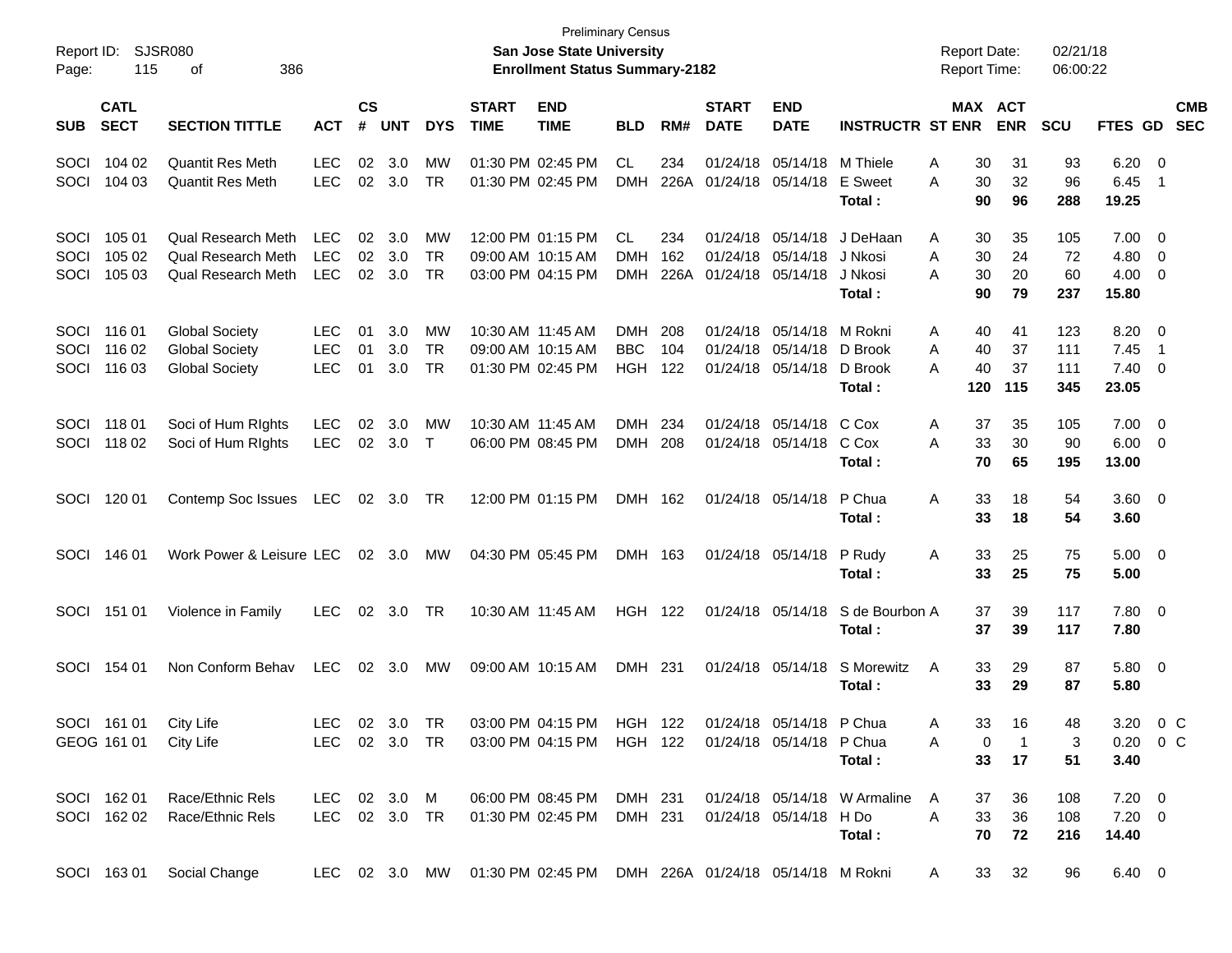| Page: | Report ID: SJSR080<br>116                 | 386<br>οf                                                                                          |                                         |                    |               |            |                             | <b>Preliminary Census</b><br>San Jose State University<br><b>Enrollment Status Summary-2182</b> |                    |     |                             |                                                             |                                                               | <b>Report Date:</b><br><b>Report Time:</b> |                                                    | 02/21/18<br>06:00:22   |                                              |            |                          |
|-------|-------------------------------------------|----------------------------------------------------------------------------------------------------|-----------------------------------------|--------------------|---------------|------------|-----------------------------|-------------------------------------------------------------------------------------------------|--------------------|-----|-----------------------------|-------------------------------------------------------------|---------------------------------------------------------------|--------------------------------------------|----------------------------------------------------|------------------------|----------------------------------------------|------------|--------------------------|
| SUB   | <b>CATL</b><br><b>SECT</b>                | <b>SECTION TITTLE</b>                                                                              | <b>ACT</b>                              | $\mathsf{cs}$<br># | <b>UNT</b>    | <b>DYS</b> | <b>START</b><br><b>TIME</b> | <b>END</b><br><b>TIME</b>                                                                       | <b>BLD</b>         | RM# | <b>START</b><br><b>DATE</b> | <b>END</b><br><b>DATE</b>                                   | <b>INSTRUCTR ST ENR</b>                                       |                                            | MAX ACT<br><b>ENR</b>                              | <b>SCU</b>             | <b>FTES GD</b>                               |            | <b>CMB</b><br><b>SEC</b> |
|       |                                           |                                                                                                    |                                         |                    |               |            |                             |                                                                                                 |                    |     |                             |                                                             | Total:                                                        | 33                                         | 32                                                 | 96                     | 6.40                                         |            |                          |
|       | SOCI 164 01                               | Social Action                                                                                      | LEC.                                    |                    | 02 3.0        | TR         | 09:00 AM 10:15 AM           |                                                                                                 | CL                 | 234 |                             | 01/24/18 05/14/18                                           | S Myers-Lipt A<br>Total:                                      |                                            | 19<br>33<br>33<br>19                               | 57<br>57               | 3.80 0<br>3.80                               |            |                          |
| SOCI  | 165 01                                    | Poverty Wealth Prv                                                                                 | LEC.                                    |                    | 02 3.0        | TR         |                             | 10:30 AM 11:45 AM                                                                               | CL                 | 234 |                             | 01/24/18 05/14/18                                           | S Myers-Lipt A<br>Total:                                      |                                            | 33<br>29<br>33<br>29                               | 87<br>87               | 5.80 0<br>5.80                               |            |                          |
| SOCI  | 169 01                                    | Polit Sociology                                                                                    | LEC.                                    |                    | 02 3.0        | МW         | 03:00 PM 04:15 PM           |                                                                                                 | DMH 163            |     | 01/24/18 05/14/18           |                                                             | M Rokni<br>Total :                                            | A                                          | 33<br>16<br>33<br>16                               | 48<br>48               | $3.20 \ 0$<br>3.20                           |            |                          |
|       | SOCI 170 01                               | Soci of Family                                                                                     | <b>LEC</b>                              |                    | 02 3.0        | TR         |                             | 04:30 PM 05:45 PM                                                                               | CL.                | 234 |                             | 01/24/18 05/14/18                                           | T Dehaan<br>Total:                                            | A<br>33                                    | 33<br>28<br>28                                     | 84<br>84               | 5.60 0<br>5.60                               |            |                          |
|       | SOCI 171 01                               | Person and Society                                                                                 | LEC.                                    |                    | 02 3.0        | MW         | 04:30 PM 05:45 PM           |                                                                                                 | <b>HGH 122</b>     |     |                             | 01/24/18 05/14/18                                           | V Montes<br>Total:                                            | A<br>33<br>33                              | 16<br>16                                           | 48<br>48               | $3.20 \ 0$<br>3.20                           |            |                          |
|       | SOCI 172 01                               | <b>LGBT Studies</b>                                                                                | LEC.                                    |                    | 02 3.0        | TR         |                             | 01:30 PM 02:45 PM                                                                               | CL.                | 234 |                             | 01/24/18 05/14/18                                           | S de Bourbon A<br>Total:                                      |                                            | 33<br>32<br>33<br>32                               | 96<br>96               | $6.40 \quad 0$<br>6.40                       |            |                          |
|       | SOCI 173 01                               | Socialization                                                                                      | <b>LEC</b>                              |                    | 02 3.0        | TR         |                             | 10:30 AM 11:45 AM                                                                               | DMH 231            |     |                             | 01/24/18 05/14/18                                           | T Dehaan<br>Total:                                            | Α<br>37<br>37                              | 37<br>37                                           | 111<br>111             | $7.40 \quad 0$<br>7.40                       |            |                          |
|       | SOCI 174 01                               | <b>Sexualities</b>                                                                                 | <b>LEC</b>                              |                    | 02 3.0        | MW         |                             | 12:00 PM 01:15 PM                                                                               | DMH 231            |     |                             | 01/24/18 05/14/18                                           | C Cox<br>Total:                                               | 37<br>Α<br>37                              | 38<br>38                                           | 114<br>114             | $7.60$ 0<br>7.60                             |            |                          |
|       | SOCI 175 01<br><b>WOMS 175 01</b>         | Soc of Mas & Fem<br>Soc of Mas & Fem                                                               | <b>LEC</b><br><b>LEC</b>                | 02                 | 3.0<br>02 3.0 | TR<br>TR   |                             | 04:30 PM 05:45 PM<br>04:30 PM 05:45 PM                                                          | DMH 165<br>DMH 165 |     |                             | 01/24/18 05/14/18                                           | 01/24/18 05/14/18 S de Bourbon A<br>S de Bourbon A<br>Total : |                                            | 33<br>24<br>0<br>6<br>33<br>30                     | 72<br>18<br>90         | 4.85<br>1.20<br>6.05                         | 1 C<br>0 C |                          |
|       | SOCI 176 01                               | Sociology of Everyda LEC 02 3.0 TR                                                                 |                                         |                    |               |            |                             | 03:00 PM 04:15 PM                                                                               | CL                 | 234 |                             |                                                             | 01/24/18 05/14/18 T Dehaan<br>Total:                          | A                                          | 33<br>33<br>33<br>33                               | 99<br>99               | $6.60 \quad 0$<br>6.60                       |            |                          |
|       |                                           | SOCI 178 01 Sociology of Childho LEC 02 3.0 MW 03:00 PM 04:15 PM HGH 122 01/24/18 05/14/18 P Oakes |                                         |                    |               |            |                             |                                                                                                 |                    |     |                             |                                                             | Total:                                                        | 33<br>A                                    | 31<br>33<br>31                                     | 93<br>93               | $6.20 \ 0$<br>6.20                           |            |                          |
|       | SOCI 180 01<br>SOCI 180 11<br>SOCI 180 20 | <b>Indiv Studies</b><br><b>Indiv Studies</b><br><b>Indiv Studies</b>                               | SUP 36 4.0 TBA<br>SUP<br>SUP 36 3.0 TBA |                    |               |            |                             |                                                                                                 |                    |     |                             | 01/24/18 05/14/18<br>01/24/18 05/14/18<br>01/24/18 05/14/18 |                                                               | A<br>A<br>A                                | 0<br>0<br>0<br>$\mathbf{1}$<br>$\overline{a}$<br>0 | 0<br>$\mathbf{0}$<br>0 | $0.00 \quad 0$<br>$0.00 \t 0$<br>$0.00 \t 0$ |            |                          |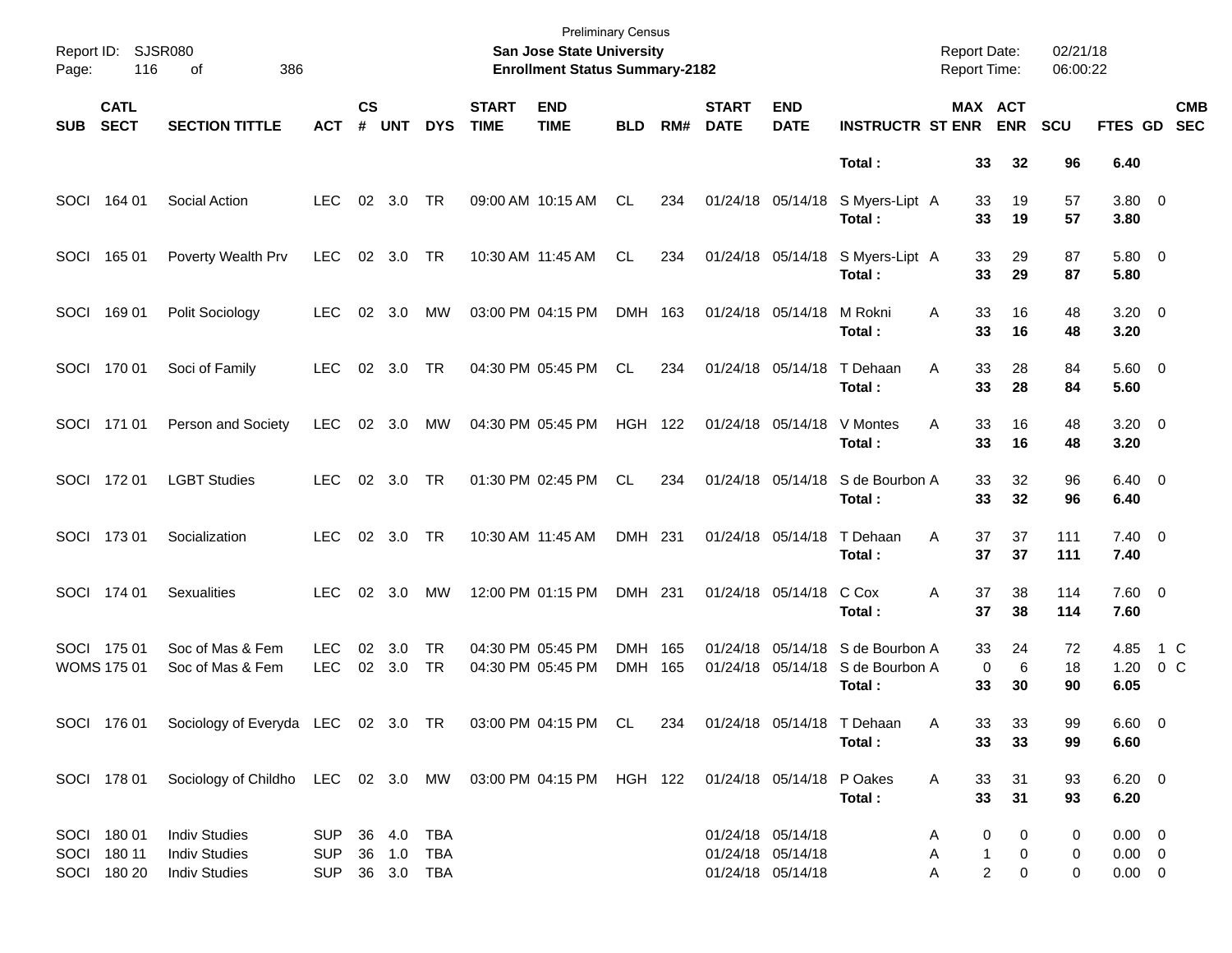| Report ID:<br>Page: | <b>SJSR080</b><br>117      | 386<br>оf                  |              |                    |            |            |                             | <b>Preliminary Census</b><br><b>San Jose State University</b><br><b>Enrollment Status Summary-2182</b> |            |     |                             |                           |                                  | <b>Report Date:</b><br><b>Report Time:</b> |                  |                       | 02/21/18<br>06:00:22 |                |                            |                          |
|---------------------|----------------------------|----------------------------|--------------|--------------------|------------|------------|-----------------------------|--------------------------------------------------------------------------------------------------------|------------|-----|-----------------------------|---------------------------|----------------------------------|--------------------------------------------|------------------|-----------------------|----------------------|----------------|----------------------------|--------------------------|
| <b>SUB</b>          | <b>CATL</b><br><b>SECT</b> | <b>SECTION TITTLE</b>      | ACT          | $\mathsf{cs}$<br># | <b>UNT</b> | <b>DYS</b> | <b>START</b><br><b>TIME</b> | <b>END</b><br><b>TIME</b>                                                                              | <b>BLD</b> | RM# | <b>START</b><br><b>DATE</b> | <b>END</b><br><b>DATE</b> | <b>INSTRUCTR ST ENR</b>          |                                            |                  | MAX ACT<br><b>ENR</b> | <b>SCU</b>           | <b>FTES GD</b> |                            | <b>CMB</b><br><b>SEC</b> |
| SOCI                | 180 21                     | <b>Indiv Studies</b>       | <b>SUP</b>   | 36                 | 2.0        | <b>TBA</b> |                             |                                                                                                        |            |     | 01/24/18                    | 05/14/18                  |                                  | A                                          | 2                | 0                     | 0                    | 0.00           | - 0                        |                          |
| SOCI                | 180 31                     | <b>Indiv Studies</b>       | <b>SUP</b>   | 36                 | 3.0        | <b>TBA</b> |                             |                                                                                                        |            |     | 01/24/18                    | 05/14/18                  | E Sweet                          | A                                          | 2                | $\mathbf 1$           | 3                    | 0.25           | - 1                        |                          |
| SOCI                | 180 32                     | <b>Indiv Studies</b>       | <b>SUP</b>   | 36                 | 3.0        | <b>TBA</b> |                             |                                                                                                        |            |     | 01/24/18                    | 05/14/18                  | M Alaniz                         | Α                                          | 3                | $\overline{1}$        | 3                    | 0.20           | - 0                        |                          |
| SOCI                | 180 33                     | <b>Indiv Studies</b>       | <b>SUP</b>   | 36                 | 3.0        | <b>TBA</b> |                             |                                                                                                        |            |     | 01/24/18                    | 05/14/18                  |                                  | A                                          | 3                | 0                     | 0                    | 0.00           | 0                          |                          |
| <b>SOCI</b>         | 180 41                     | <b>Indiv Studies</b>       | <b>SUP</b>   | 36                 | 4.0        | <b>TBA</b> |                             |                                                                                                        |            |     |                             | 01/24/18 05/14/18         |                                  | A                                          | $\overline{c}$   | 0                     | 0                    | 0.00           | - 0                        |                          |
|                     |                            |                            |              |                    |            |            |                             |                                                                                                        |            |     |                             |                           | Total:                           |                                            | 15               | $\mathbf{2}$          | 6                    | 0.45           |                            |                          |
| SOCI                | 181 01                     | Service Internship         | <b>SUP</b>   | 36                 | 6.0        | <b>TBA</b> |                             |                                                                                                        |            |     | 01/24/18                    | 05/14/18                  |                                  | A                                          | 0                | 0                     | 0                    | 0.00           | 0                          |                          |
| SOCI                | 181 11                     | Service Internship         | <b>SUP</b>   | 36                 | 1.0        | <b>TBA</b> |                             |                                                                                                        |            |     | 01/24/18                    | 05/14/18 P Rudy           |                                  | Α                                          | 2                | $\mathbf 1$           | 1                    | 0.07           | - 0                        |                          |
| SOCI                | 181 21                     | Service Internship         | <b>SUP</b>   | 36                 | 2.0        | <b>TBA</b> |                             |                                                                                                        |            |     | 01/24/18                    | 05/14/18                  |                                  | Α                                          | 2                | 0                     | 0                    | 0.00           | 0                          |                          |
| SOCI                | 181 31                     | Service Internship         | <b>SUP</b>   | 36                 | 3.0        | <b>TBA</b> |                             |                                                                                                        |            |     | 01/24/18                    | 05/14/18 S Murray         |                                  | A                                          | 2                | $\mathbf 1$           | 3                    | 0.20           | - 0                        |                          |
| SOCI                | 181 32                     | Service Internship         | <b>SUP</b>   | 36                 | 3.0        | <b>TBA</b> |                             |                                                                                                        |            |     | 01/24/18                    | 05/14/18                  |                                  | Α                                          | 2                | 0                     | 0                    | 0.00           | 0                          |                          |
| <b>SOCI</b>         | 181 41                     | Service Internship         | <b>SUP</b>   | 36                 | 4.0        | <b>TBA</b> |                             |                                                                                                        |            |     |                             | 01/24/18 05/14/18         |                                  | A                                          | 0                | 0                     | 0                    | 0.00           | 0                          |                          |
|                     |                            |                            |              |                    |            |            |                             |                                                                                                        |            |     |                             |                           | Total:                           |                                            | 8                | $\mathbf{2}$          | 4                    | 0.27           |                            |                          |
| <b>SOCI</b>         |                            | 181B 01 Sociology Capstone | <b>LEC</b>   | 02                 | 3.0        | M          |                             | 06:00 PM 08:45 PM                                                                                      | DMH        |     |                             | 226A 01/24/18 05/14/18    | P Rudy                           | A                                          | 37               | 27                    | 81                   | 5.40           | - 0                        |                          |
| SOCI                |                            | 181B 02 Sociology Capstone | <b>LEC</b>   | 02                 | 3.0        | МW         |                             | 03:00 PM 04:15 PM                                                                                      | <b>DMH</b> | 231 | 01/24/18                    | 05/14/18                  | C Cox                            | A                                          | 37               | 41                    | 123                  | 8.20           | - 0                        |                          |
| SOCI                |                            | 181B 03 Sociology Capstone | <b>LEC</b>   | $02\,$             | 3.0        | <b>TR</b>  |                             | 09:00 AM 10:15 AM                                                                                      | <b>DMH</b> | 231 |                             | 01/24/18 05/14/18         | P Rudy                           | A                                          | 45               | 33                    | 99                   | 6.60           | - 0                        |                          |
|                     |                            |                            |              |                    |            |            |                             |                                                                                                        |            |     |                             |                           | Total:                           |                                            | 119              | 101                   | 303                  | 20.20          |                            |                          |
| SOCI                |                            | 199H 01 Sen Hon Thesis     | <b>SUP</b>   | 36                 | 4.0        | <b>TBA</b> |                             |                                                                                                        |            |     |                             | 01/24/18 05/14/18         |                                  | A                                          | 0                | 0                     | 0                    | 0.00           | - 0                        |                          |
| SOCI                |                            | 199H 32 Sen Hon Thesis     | <b>SUP</b>   | 36                 | 3.0        | <b>TBA</b> |                             |                                                                                                        |            |     |                             | 01/24/18 05/14/18         | T Dehaan                         | A                                          | 2                | $\mathbf 1$           | 3                    | 0.20           | - 0                        |                          |
| SOCI                |                            | 199H 33 Sen Hon Thesis     | <b>SUP</b>   | 36                 | 3.0        | <b>TBA</b> |                             |                                                                                                        |            |     |                             | 01/24/18 05/14/18         |                                  | A                                          | 2                | 0                     | 0                    | 0.00           | - 0                        |                          |
|                     |                            |                            |              |                    |            |            |                             |                                                                                                        |            |     |                             |                           | Total:                           |                                            | 4                | 1                     | 3                    | 0.20           |                            |                          |
| SOCI                | 204 01                     | Quant Data Analysis        | SEM 05 3.0   |                    |            | - W        |                             | 05:00 PM 07:45 PM                                                                                      | DMH 236    |     |                             | 01/24/18 05/14/18         | M Thiele                         | A                                          | 20               | 6                     | 18                   | 1.50           | - 6                        |                          |
|                     |                            |                            |              |                    |            |            |                             |                                                                                                        |            |     |                             |                           | Total:                           |                                            | 20               | 6                     | 18                   | 1.50           |                            |                          |
| <b>SOCI</b>         | 205 01                     | Sem Qual Methods           | SEM          | 05                 | 3.0        | M          |                             | 06:00 PM 08:45 PM                                                                                      | <b>BBC</b> | 223 |                             | 01/24/18 05/14/18         | N Boero                          | A                                          | 20               | 6                     | 18                   | 1.50           | - 6                        |                          |
|                     |                            |                            |              |                    |            |            |                             |                                                                                                        |            |     |                             |                           | Total:                           |                                            | 20               | 6                     | 18                   | 1.50           |                            |                          |
|                     | SOCI 270 01                | Sem Soc of Family          | SEM 05 3.0 T |                    |            |            |                             | 06:00 PM 08:45 PM DMH 226A 01/24/18 05/14/18 S Murray                                                  |            |     |                             |                           |                                  | A                                          | 20               | 13                    | 39                   | 3.25 13        |                            |                          |
|                     |                            |                            |              |                    |            |            |                             |                                                                                                        |            |     |                             |                           | Total:                           |                                            | 20               | 13                    | 39                   | 3.25           |                            |                          |
|                     | SOCI 281 01                | Internship in Soc          | <b>SUP</b>   |                    | 25 6.0     | <b>TBA</b> |                             |                                                                                                        |            |     |                             | 01/24/18 05/14/18         |                                  | A                                          | 0                | 0                     | 0                    | $0.00 \t 0$    |                            |                          |
|                     | SOCI 281 11                | Internship in Soc          | <b>SUP</b>   |                    | 25 1.0     | <b>TBA</b> |                             |                                                                                                        |            |     |                             | 01/24/18 05/14/18 P Chua  |                                  | A                                          | $\overline{c}$   | $\overline{1}$        | 1                    | 0.08           | - 1                        |                          |
|                     | SOCI 281 21                | Internship in Soc          | <b>SUP</b>   |                    | 25 2.0     | <b>TBA</b> |                             |                                                                                                        |            |     |                             | 01/24/18 05/14/18         |                                  | Α                                          | $\boldsymbol{2}$ | 0                     | 0                    | 0.00           | $\overline{\phantom{0}}$   |                          |
|                     | SOCI 281 31                | Internship in Soc          | <b>SUP</b>   |                    | 25 3.0     | <b>TBA</b> |                             |                                                                                                        |            |     |                             | 01/24/18 05/14/18         |                                  | A                                          | 5                | 0                     | 0                    | 0.00           | $\overline{\phantom{0}}$   |                          |
|                     | SOCI 281 32                | Internship in Soc          | <b>SUP</b>   |                    | 25 3.0     | TBA        |                             |                                                                                                        |            |     |                             |                           | 01/24/18 05/14/18 A Leisenring A |                                            | $\overline{2}$   | $\mathbf{1}$          | 3                    | 0.25           | $\overline{\phantom{0}}$ 1 |                          |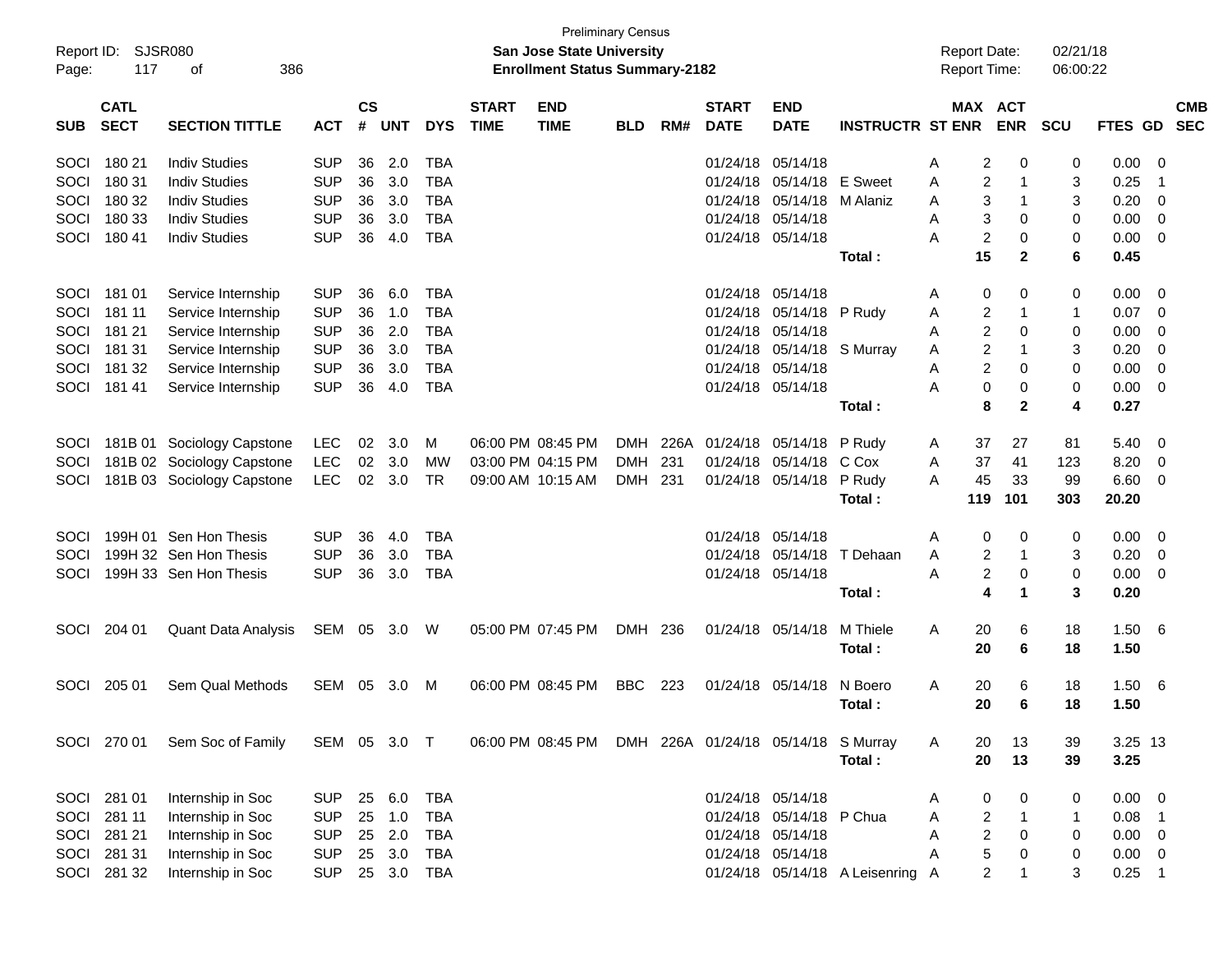| <b>Preliminary Census</b><br>Report ID:<br><b>SJSR080</b><br><b>San Jose State University</b><br>118<br>386<br><b>Enrollment Status Summary-2182</b><br>οf<br>Page: |                                                                                                  |                        |            |                |            |            |                             |                           |            |     |                             |                           |                         | <b>Report Date:</b><br>Report Time: |                         |                | 02/21/18<br>06:00:22 |         |                          |
|---------------------------------------------------------------------------------------------------------------------------------------------------------------------|--------------------------------------------------------------------------------------------------|------------------------|------------|----------------|------------|------------|-----------------------------|---------------------------|------------|-----|-----------------------------|---------------------------|-------------------------|-------------------------------------|-------------------------|----------------|----------------------|---------|--------------------------|
| <b>SUB</b>                                                                                                                                                          | <b>CATL</b><br><b>SECT</b>                                                                       | <b>SECTION TITTLE</b>  | <b>ACT</b> | <b>CS</b><br># | <b>UNT</b> | <b>DYS</b> | <b>START</b><br><b>TIME</b> | <b>END</b><br><b>TIME</b> | <b>BLD</b> | RM# | <b>START</b><br><b>DATE</b> | <b>END</b><br><b>DATE</b> | <b>INSTRUCTR ST ENR</b> |                                     | MAX ACT<br><b>ENR</b>   |                | <b>SCU</b>           | FTES GD | <b>CMB</b><br><b>SEC</b> |
| SOCI                                                                                                                                                                | 281 33                                                                                           | Internship in Soc      | <b>SUP</b> | 25             | 3.0        | <b>TBA</b> |                             |                           |            |     | 01/24/18                    | 05/14/18                  |                         | Α                                   | 2                       | 0              | 0                    | 0.00    | 0                        |
| SOCI                                                                                                                                                                | 281 34                                                                                           | Internship in Soc      | <b>SUP</b> | 25             | 3.0        | <b>TBA</b> |                             |                           |            |     | 01/24/18                    | 05/14/18                  |                         | Α                                   | $\overline{\mathbf{c}}$ | 0              | 0                    | 0.00    | $\Omega$                 |
| SOCI                                                                                                                                                                | 281 35                                                                                           | Internship in Soc      | <b>SUP</b> | 25             | 3.0        | <b>TBA</b> |                             |                           |            |     | 01/24/18                    | 05/14/18                  |                         | Α                                   | $\overline{2}$          | 0              | 0                    | 0.00    | 0                        |
| SOCI                                                                                                                                                                | 281 61                                                                                           | Internship in Soc      | <b>SUP</b> | 25             | 6.0        | <b>TBA</b> |                             |                           |            |     | 01/24/18                    | 05/14/18                  |                         | А                                   | $\overline{2}$          | 0              | 0                    | 0.00    | 0                        |
|                                                                                                                                                                     |                                                                                                  |                        |            |                |            |            |                             |                           |            |     |                             |                           | Total:                  |                                     | 19                      | $\mathbf{2}$   | 4                    | 0.33    |                          |
| SOCI                                                                                                                                                                | 298 01                                                                                           | <b>Special Studies</b> | <b>SUP</b> | 25             | 4.0        | <b>TBA</b> |                             |                           |            |     | 01/24/18                    | 05/14/18                  |                         | A                                   | 0                       | 0              | 0                    | 0.00    | 0                        |
| SOCI                                                                                                                                                                | 298 11                                                                                           | <b>Special Studies</b> | <b>SUP</b> | 25             | 1.0        | <b>TBA</b> |                             |                           |            |     | 01/24/18                    | 05/14/18                  |                         | Α                                   | 5                       | 0              | 0                    | 0.00    | 0                        |
| SOCI                                                                                                                                                                | 298 31                                                                                           | <b>Special Studies</b> | <b>SUP</b> | 25             | 3.0        | <b>TBA</b> |                             |                           |            |     | 01/24/18                    | 05/14/18 P Rudy           |                         | Α                                   | $\overline{c}$          | $\overline{c}$ | 6                    | 0.50    | 2                        |
| SOCI                                                                                                                                                                | 298 32                                                                                           | <b>Special Studies</b> | <b>SUP</b> | 25             | 3.0        | <b>TBA</b> |                             |                           |            |     | 01/24/18                    | 05/14/18                  | A Leisenring            | $\overline{\mathsf{A}}$             | $\overline{2}$          |                | 3                    | 0.25    | -1                       |
| SOCI                                                                                                                                                                | 298 33                                                                                           | <b>Special Studies</b> | <b>SUP</b> | 25             | 3.0        | <b>TBA</b> |                             |                           |            |     | 01/24/18                    | 05/14/18                  | A Leisenring            | A                                   | 2                       |                | 3                    | 0.25    | -1                       |
| SOCI                                                                                                                                                                | 298 34                                                                                           | <b>Special Studies</b> | <b>SUP</b> | 25             | 3.0        | <b>TBA</b> |                             |                           |            |     | 01/24/18                    | 05/14/18                  | P Rudy                  | Α                                   | 2                       |                | 3                    | 0.25    | -1                       |
| SOCI                                                                                                                                                                | 298 35                                                                                           | <b>Special Studies</b> | <b>SUP</b> | 25             | 3.0        | <b>TBA</b> |                             |                           |            |     | 01/24/18                    | 05/14/18                  |                         | Α                                   | $\overline{c}$          | 0              | $\mathbf 0$          | 0.00    | 0                        |
| SOCI                                                                                                                                                                | 298 41                                                                                           | <b>Special Studies</b> | <b>SUP</b> | 25             | 4.0        | <b>TBA</b> |                             |                           |            |     | 01/24/18 05/14/18           |                           |                         | A                                   | $\overline{2}$          | $\Omega$       | $\Omega$             | 0.00    | $\Omega$                 |
|                                                                                                                                                                     |                                                                                                  |                        |            |                |            |            |                             |                           |            |     |                             |                           | Total:                  |                                     | 17                      | 5              | 15                   | 1.25    |                          |
| SOCI                                                                                                                                                                | 299 01                                                                                           | <b>Masters Thesis</b>  | <b>SUP</b> | 25             | 6.0        | <b>TBA</b> |                             |                           |            |     | 01/24/18                    | 05/14/18                  |                         | A                                   | 0                       | 0              | 0                    | 0.00    | 0                        |
| SOCI                                                                                                                                                                | 299 31                                                                                           | <b>Masters Thesis</b>  | <b>SUP</b> | 25             | 3.0        | <b>TBA</b> |                             |                           |            |     | 01/24/18                    | 05/14/18                  | P Chua                  | Α                                   | $\overline{c}$          |                | 3                    | 0.25    |                          |
| SOCI                                                                                                                                                                | 299 32                                                                                           | <b>Masters Thesis</b>  | <b>SUP</b> | 25             | 3.0        | <b>TBA</b> |                             |                           |            |     | 01/24/18                    | 05/14/18 S Murray         |                         | A                                   | $\overline{\mathbf{c}}$ |                | 3                    | 0.25    |                          |
| SOCI                                                                                                                                                                | 299 33                                                                                           | <b>Masters Thesis</b>  | <b>SUP</b> | 25             | 3.0        | <b>TBA</b> |                             |                           |            |     | 01/24/18                    | 05/14/18 C Garcia         |                         | Α                                   | $\overline{c}$          |                | 3                    | 0.25    | -1                       |
| SOCI                                                                                                                                                                | 299 34                                                                                           | <b>Masters Thesis</b>  | <b>SUP</b> | 25             | 3.0        | <b>TBA</b> |                             |                           |            |     | 01/24/18                    | 05/14/18                  |                         | Α                                   | $\overline{c}$          | 0              | 0                    | 0.00    | 0                        |
| SOCI                                                                                                                                                                | 299 35                                                                                           | <b>Masters Thesis</b>  | <b>SUP</b> | 25             | 3.0        | <b>TBA</b> |                             |                           |            |     | 01/24/18                    | 05/14/18                  |                         | Α                                   | $\overline{c}$          | 0              | 0                    | 0.00    | 0                        |
| SOCI                                                                                                                                                                | 299 61<br><b>Masters Thesis</b><br><b>SUP</b><br>25<br><b>TBA</b><br>01/24/18<br>05/14/18<br>6.0 |                        |            |                |            |            |                             |                           |            |     |                             |                           | Α                       | $\overline{\mathbf{c}}$             | 0                       | 0              | 0.00                 | 0       |                          |
| SOCI                                                                                                                                                                | 299 62                                                                                           | <b>Masters Thesis</b>  | <b>SUP</b> | 25             | 6.0        | <b>TBA</b> |                             |                           |            |     | 01/24/18                    | 05/14/18                  |                         | Α                                   | 2                       | 0              | 0                    | 0.00    | 0                        |
| SOCI                                                                                                                                                                | 299 63                                                                                           | <b>Masters Thesis</b>  | <b>SUP</b> | 25             | 6.0        | <b>TBA</b> |                             |                           |            |     | 01/24/18 05/14/18           |                           |                         | A                                   | 2                       | $\mathbf 0$    | 0                    | 0.00    | $\Omega$                 |
|                                                                                                                                                                     |                                                                                                  |                        |            |                |            |            |                             |                           |            |     |                             |                           | Total:                  |                                     | 16                      | 3              | 9                    | 0.75    |                          |

**Department : Sociology Department Total : 2058 1775 5321 356.70 Lower Division : 570 519 1557 103.85 Upper Division : 1376 1221 3661 244.27 Graduate Division : 112 35 103 8.58**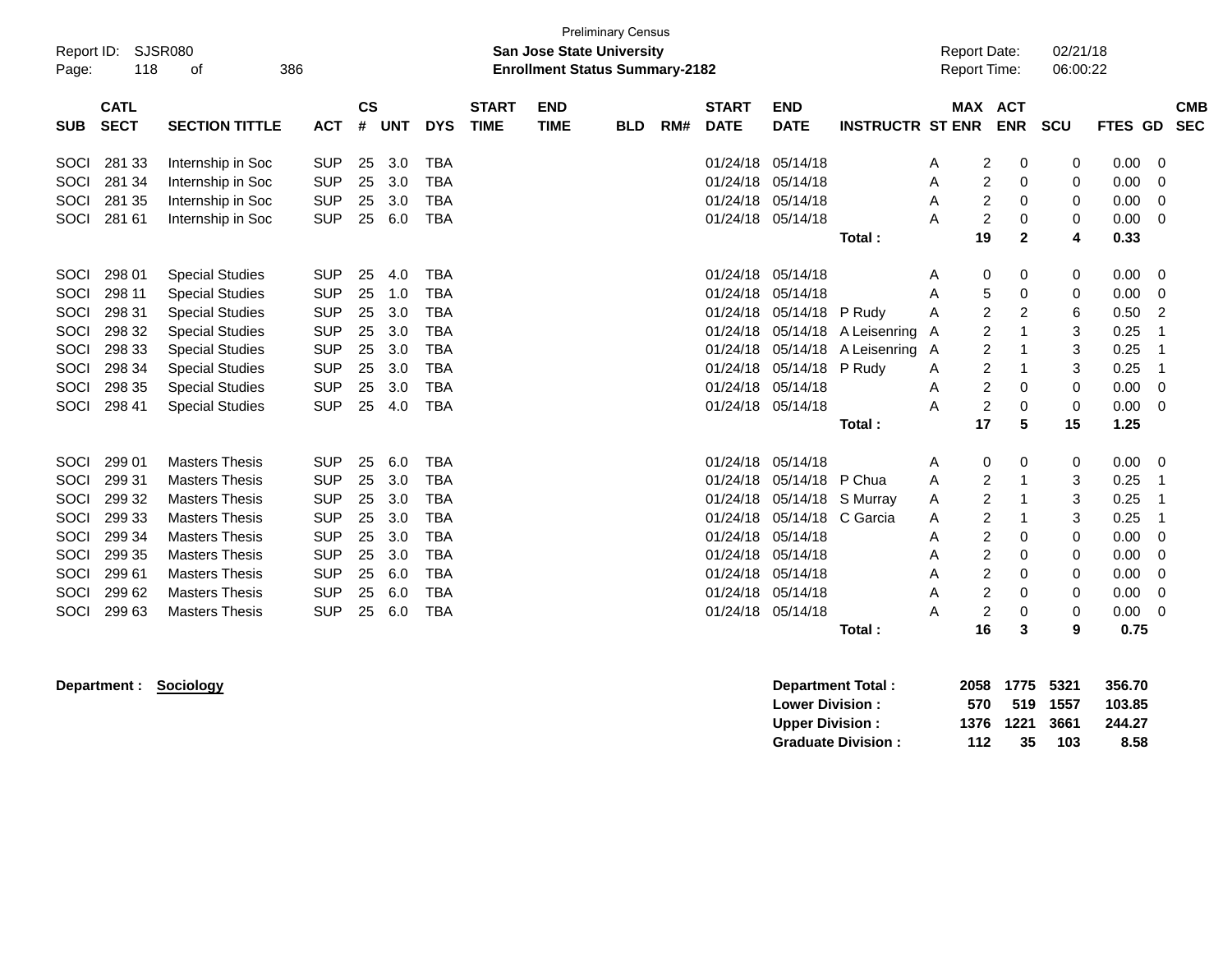| Report ID:     |                            | SJSR080                      |            |                    |            |            |                             | <b>Preliminary Census</b><br>San Jose State University |                |     |                             |                             |                             |   | <b>Report Date:</b> |                          | 02/21/18   |         |             |                          |
|----------------|----------------------------|------------------------------|------------|--------------------|------------|------------|-----------------------------|--------------------------------------------------------|----------------|-----|-----------------------------|-----------------------------|-----------------------------|---|---------------------|--------------------------|------------|---------|-------------|--------------------------|
| Page:          | 119                        | 386<br>οf                    |            |                    |            |            |                             | <b>Enrollment Status Summary-2182</b>                  |                |     |                             |                             |                             |   | <b>Report Time:</b> |                          | 06:00:22   |         |             |                          |
| <b>SUB</b>     | <b>CATL</b><br><b>SECT</b> | <b>SECTION TITTLE</b>        | <b>ACT</b> | $\mathsf{cs}$<br># | <b>UNT</b> | <b>DYS</b> | <b>START</b><br><b>TIME</b> | <b>END</b><br><b>TIME</b>                              | <b>BLD</b>     | RM# | <b>START</b><br><b>DATE</b> | <b>END</b><br><b>DATE</b>   | <b>INSTRUCTR ST ENR</b>     |   | <b>MAX</b>          | <b>ACT</b><br><b>ENR</b> | <b>SCU</b> | FTES GD |             | <b>CMB</b><br><b>SEC</b> |
| <b>College</b> |                            | <b>Social Sciences</b>       |            |                    |            |            |                             |                                                        |                |     |                             |                             |                             |   |                     |                          |            |         |             |                          |
| Department :   |                            | <b>Communication Studies</b> |            |                    |            |            |                             |                                                        |                |     |                             |                             |                             |   |                     |                          |            |         |             |                          |
| COMM 10 01     |                            | Comm and Relations           | LEC        | 01                 | 3.0        | <b>TBA</b> |                             |                                                        |                |     | 01/24/18                    | 05/14/18                    |                             | A | 27                  | 25                       | 75         | 5.00    | 0           |                          |
| COMM 1002      |                            | Comm and Relations           | <b>LEC</b> | 01                 | 3.0        | <b>TBA</b> |                             |                                                        |                |     | 01/24/18                    | 05/14/18                    |                             | A | 26                  | 25                       | 75         | 5.00    | 0           |                          |
| COMM 10 99     |                            | Comm and Relations           | <b>LEC</b> | 01                 | 3.0        | <b>TBA</b> |                             |                                                        |                |     | 01/24/18                    | 05/14/18                    | D Pozzi                     | A | 27                  | 26                       | 78         | 5.20    | 0           |                          |
|                |                            |                              |            |                    |            |            |                             |                                                        |                |     |                             |                             | Total:                      |   | 80                  | 76                       | 228        | 15.20   |             |                          |
| COMM 20 01     |                            | <b>Public Speaking</b>       | LEC        | 04                 | 3.0        | MW         |                             | 12:00 PM 01:15 PM                                      | CL.            | 204 | 01/24/18                    | 05/14/18                    | K Raiff                     | A | 25                  | 27                       | 81         | 5.40    | 0           |                          |
| COMM 20 02     |                            | <b>Public Speaking</b>       | <b>LEC</b> | 04                 | 3.0        | TBA        |                             |                                                        |                |     | 01/24/18                    | 05/14/18                    |                             | A | 26                  | 26                       | 78         | 5.20    | 0           |                          |
| COMM 2003      |                            | <b>Public Speaking</b>       | <b>LEC</b> | 04                 | 3.0        | MW         |                             | 03:00 PM 04:15 PM                                      | <b>HGH 219</b> |     | 01/24/18                    | 05/14/18                    | <b>B</b> Puckett            | A | 26                  | 25                       | 75         | 5.00    | 0           |                          |
| COMM 2004      |                            | <b>Public Speaking</b>       | <b>LEC</b> | 04                 | 3.0        | <b>TBA</b> |                             |                                                        |                |     | 01/24/18                    | 05/14/18                    |                             | A | 26                  | 27                       | 81         | 5.40    | 0           |                          |
| COMM 20 05     |                            | <b>Public Speaking</b>       | <b>LEC</b> | 04                 | 3.0        | TBA        |                             |                                                        |                |     | 01/24/18                    | 05/14/18                    |                             | Α | 26                  | 25                       | 75         | 5.00    | 0           |                          |
| COMM 20 06     |                            | <b>Public Speaking</b>       | <b>LEC</b> | 04                 | 3.0        | <b>TR</b>  |                             | 12:00 PM 01:15 PM                                      | HGH 219        |     | 01/24/18                    | 05/14/18                    | S McGaffey                  | A | 26                  | 26                       | 78         | 5.20    | 0           |                          |
| COMM 20 07     |                            | <b>Public Speaking</b>       | <b>LEC</b> | 04                 | 3.0        | <b>TBA</b> |                             |                                                        |                |     | 01/24/18                    | 05/14/18                    |                             | A | 27                  | 27                       | 81         | 5.40    | 0           |                          |
| COMM 2008      |                            | <b>Public Speaking</b>       | <b>LEC</b> | 04                 | 3.0        | <b>TBA</b> |                             |                                                        |                |     | 01/24/18                    | 05/14/18                    |                             | A | 27                  | 27                       | 81         | 5.40    | 0           |                          |
| COMM 20 09     |                            | <b>Public Speaking</b>       | <b>LEC</b> | 04                 | 3.0        | <b>MW</b>  |                             | 07:30 AM 08:45 AM                                      | HGH            | 223 | 01/24/18                    | 05/14/18                    | K Raiff                     | Α | 27                  | 28                       | 84         | 5.60    | 0           |                          |
| COMM 20 10     |                            | <b>Public Speaking</b>       | <b>LEC</b> | 04                 | 3.0        | <b>MW</b>  |                             | 09:00 AM 10:15 AM                                      | <b>HGH 223</b> |     | 01/24/18                    | 05/14/18                    | K Raiff                     | A | 27                  | 27                       | 81         | 5.40    | 0           |                          |
| COMM 20 11     |                            | <b>Public Speaking</b>       | <b>LEC</b> | 04                 | 3.0        | <b>TBA</b> |                             |                                                        |                |     | 01/24/18                    | 05/14/18                    |                             | Α | 27                  | 26                       | 78         | 5.20    | 0           |                          |
| COMM 20 12     |                            | <b>Public Speaking</b>       | <b>LEC</b> | 04                 | 3.0        | T          |                             | 06:00 PM 08:45 PM                                      | HGH 223        |     | 01/24/18                    | 05/14/18                    | M Mathias                   | Α | 27                  | 27                       | 81         | 5.40    | 0           |                          |
| COMM 20 13     |                            | <b>Public Speaking</b>       | <b>LEC</b> | 04                 | 3.0        | <b>TBA</b> |                             |                                                        |                |     | 01/24/18                    | 05/14/18                    |                             | A | 27                  | 27                       | 81         | 5.40    | 0           |                          |
| COMM 2014      |                            | <b>Public Speaking</b>       | <b>LEC</b> | 04                 | 3.0        | <b>MW</b>  |                             | 12:00 PM 01:15 PM                                      | HGH            | 225 | 01/24/18                    | 05/14/18                    | A Buxi                      | A | 27                  | 26                       | 78         | 5.20    | 0           |                          |
| COMM 2015      |                            | <b>Public Speaking</b>       | <b>LEC</b> | 04                 | 3.0        | MW         |                             | 01:30 PM 02:45 PM                                      | <b>HGH</b>     | 225 | 01/24/18                    | 05/14/18                    | A Buxi                      | Α | 27                  | 27                       | 81         | 5.40    | 0           |                          |
| COMM 2016      |                            | <b>Public Speaking</b>       | <b>LEC</b> | 04                 | 3.0        | MW         |                             | 07:30 AM 08:45 AM                                      | <b>DMH</b>     | 167 | 01/24/18                    | 05/14/18                    | Z Hasan                     | Α | 25                  | 27                       | 81         | 5.40    | 0           |                          |
| COMM 20 17     |                            | <b>Public Speaking</b>       | <b>LEC</b> | 04                 | 3.0        | <b>MW</b>  |                             | 10:30 AM 11:45 AM                                      | CL             | 318 | 01/24/18                    | 05/14/18                    | P Daley- Har A              |   | 25                  | 24                       | 72         | 4.80    | 0           |                          |
| COMM 2018      |                            | <b>Public Speaking</b>       | <b>LEC</b> | 04                 | 3.0        | <b>TBA</b> |                             |                                                        |                |     | 01/24/18                    | 05/14/18                    |                             | A | 26                  | 27                       | 81         | 5.40    | 0           |                          |
| COMM 2019      |                            | <b>Public Speaking</b>       | <b>LEC</b> | 04                 | 3.0        | <b>TR</b>  |                             | 01:30 PM 02:45 PM                                      | CL             | 318 | 01/24/18                    | 05/14/18                    | S Laczko                    | Α | 25                  | 24                       | 72         | 4.80    | 0           |                          |
| COMM 20 20     |                            | <b>Public Speaking</b>       | <b>LEC</b> | 04                 | 3.0        | T          |                             | 06:00 PM 08:45 PM                                      | CL             | 318 | 01/24/18                    | 05/14/18                    | E McMurray                  | A | 25                  | 25                       | 75         | 5.00    | 0           |                          |
| COMM 20 21     |                            | <b>Public Speaking</b>       | <b>LEC</b> | 04                 | 3.0        | R          |                             | 06:00 PM 08:45 PM                                      | HGH            | 223 | 01/24/18                    | 05/14/18                    | S Laczko                    | Α | 25                  | 26                       | 78         | 5.20    | 0           |                          |
| COMM 20 22     |                            | <b>Public Speaking</b>       | <b>LEC</b> | 04                 | 3.0        | TR         |                             | 09:00 AM 10:15 AM                                      | HGH            | 229 | 01/24/18                    | 05/14/18                    | R Cnudde                    | Α | 27                  | 27                       | 81         | 5.40    | 0           |                          |
| COMM 20 23     |                            | <b>Public Speaking</b>       | <b>LEC</b> | 04                 | 3.0        | <b>MW</b>  |                             | 01:30 PM 02:45 PM                                      | <b>BBC</b>     | 223 | 01/24/18                    | 05/14/18 K Yee              |                             | A | 27                  | 28                       | 84         | 5.60    | 0           |                          |
| COMM 20 24     |                            | <b>Public Speaking</b>       | LEC        | 04                 | 3.0        | <b>MW</b>  |                             | 03:00 PM 04:15 PM                                      | <b>CL</b>      | 318 |                             | 01/24/18 05/14/18 R Chelise |                             | Α | 25                  | 25                       | 75         | 5.00    | $\mathbf 0$ |                          |
| COMM 20 25     |                            | <b>Public Speaking</b>       | <b>LEC</b> | 04                 | 3.0        | МW         |                             | 04:30 PM 05:45 PM                                      | CL.            | 318 |                             | 01/24/18 05/14/18 S Gunner  |                             |   | 25                  | 25                       | 75         | 5.00    | 0           |                          |
| COMM 20 26     |                            | <b>Public Speaking</b>       | <b>LEC</b> | 04                 | 3.0        | M          |                             | 06:00 PM 08:45 PM                                      | CL             | 318 |                             |                             | 01/24/18 05/14/18 J Capurso | Α | 25                  | 24                       | 72         | 4.80    | 0           |                          |
| COMM 20 27     |                            | <b>Public Speaking</b>       | LEC        | 04                 | 3.0        | <b>TBA</b> |                             |                                                        |                |     |                             | 01/24/18 05/14/18           |                             | A | 25                  | 24                       | 72         | 4.80    | 0           |                          |
| COMM 20 28     |                            | <b>Public Speaking</b>       | LEC        | 04                 | 3.0        | <b>MW</b>  |                             | 04:30 PM 05:45 PM                                      | <b>BBC</b>     | 223 |                             | 01/24/18 05/14/18           | J Capurso                   | A | 27                  | 27                       | 81         | 5.40    | 0           |                          |
| COMM 20 29     |                            | <b>Public Speaking</b>       | LEC        | 04                 | 3.0        | <b>TBA</b> |                             |                                                        |                |     |                             | 01/24/18 05/14/18           |                             | Α | 27                  | 27                       | 81         | 5.40    | 0           |                          |
| COMM 20 30     |                            | <b>Public Speaking</b>       | LEC        | 04                 | 3.0        | TR         |                             | 04:30 PM 05:45 PM                                      | HGH 229        |     |                             | 01/24/18 05/14/18           | S McGaffey                  | A | 27                  | 27                       | 81         | 5.40    | 0           |                          |
| COMM 20 31     |                            | <b>Public Speaking</b>       | <b>LEC</b> | 04                 | 3.0        | <b>TBA</b> |                             |                                                        |                |     |                             | 01/24/18 05/14/18           |                             | Α | 27                  | 27                       | 81         | 5.40    | 0           |                          |
| COMM 20 32     |                            | <b>Public Speaking</b>       | LEC        |                    | 04 3.0     | <b>TBA</b> |                             |                                                        |                |     |                             | 01/24/18 05/14/18           |                             | Α | 27                  | 27                       | 81         | 5.40    | 0           |                          |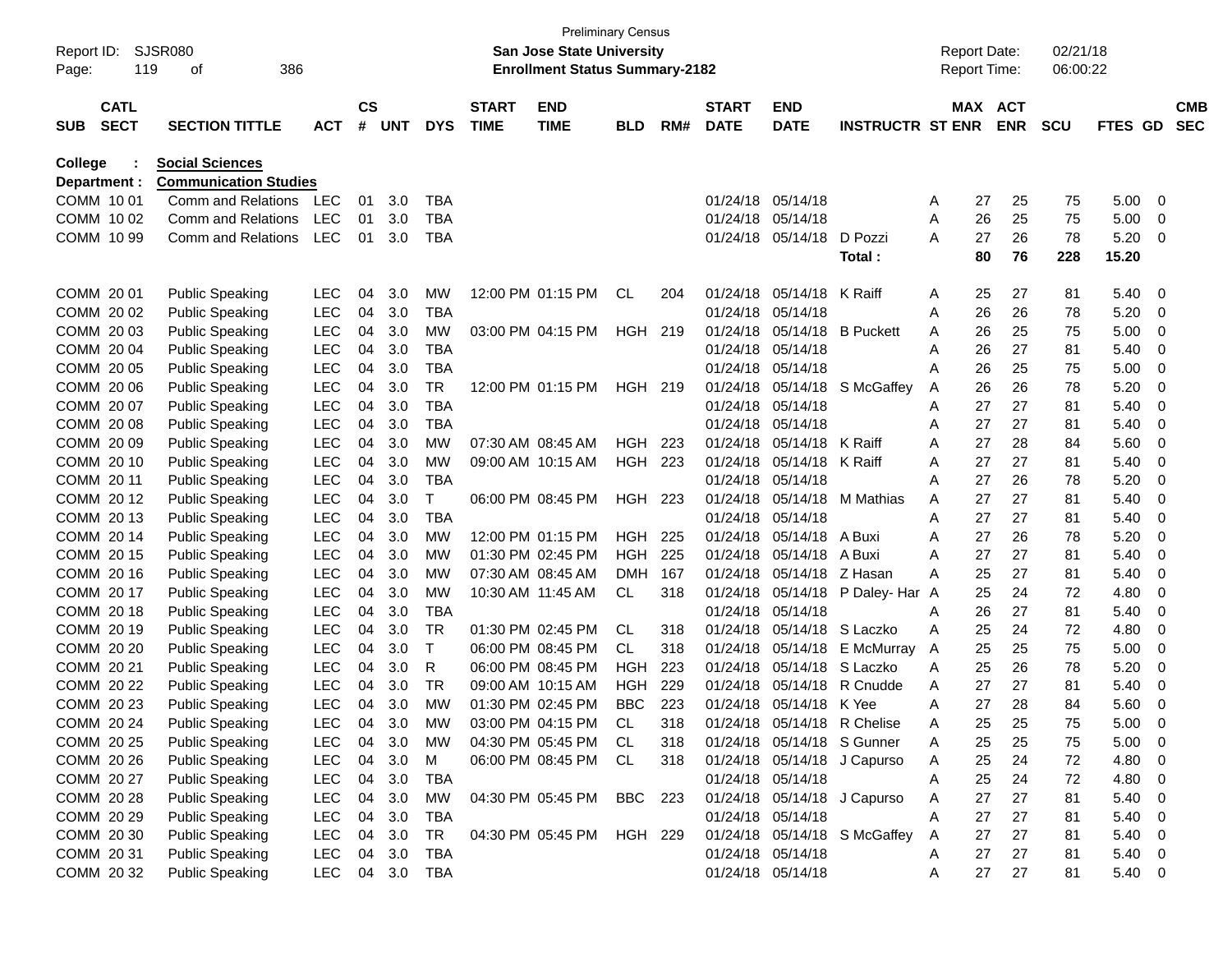| Report ID:<br>120<br>Page:               | SJSR080<br>386<br>οf                             |                          |                |            |                          |                             | <b>Preliminary Census</b><br>San Jose State University<br><b>Enrollment Status Summary-2182</b> |                |     |                             |                                                |                                  |        | <b>Report Date:</b><br><b>Report Time:</b> |            | 02/21/18<br>06:00:22 |              |                          |                          |
|------------------------------------------|--------------------------------------------------|--------------------------|----------------|------------|--------------------------|-----------------------------|-------------------------------------------------------------------------------------------------|----------------|-----|-----------------------------|------------------------------------------------|----------------------------------|--------|--------------------------------------------|------------|----------------------|--------------|--------------------------|--------------------------|
| <b>CATL</b><br><b>SECT</b><br><b>SUB</b> | <b>SECTION TITTLE</b>                            | <b>ACT</b>               | <b>CS</b><br># | <b>UNT</b> | <b>DYS</b>               | <b>START</b><br><b>TIME</b> | <b>END</b><br><b>TIME</b>                                                                       | <b>BLD</b>     | RM# | <b>START</b><br><b>DATE</b> | <b>END</b><br><b>DATE</b>                      | <b>INSTRUCTR ST ENR</b>          |        | MAX ACT                                    | <b>ENR</b> | <b>SCU</b>           | FTES GD      |                          | <b>CMB</b><br><b>SEC</b> |
| COMM 20 33                               | <b>Public Speaking</b>                           | <b>LEC</b>               | 04             | 3.0        | <b>TBA</b>               |                             |                                                                                                 |                |     | 01/24/18                    | 05/14/18                                       |                                  | A      | 27                                         | 27         | 81                   | 5.40         | - 0                      |                          |
| COMM 20 34                               | <b>Public Speaking</b>                           | <b>LEC</b>               | 04             | 3.0        | R                        |                             | 06:00 PM 08:45 PM                                                                               | <b>HGH</b>     | 225 | 01/24/18                    | 05/14/18                                       | M Mathias                        | A      | 27                                         | 26         | 78                   | 5.20         | 0                        |                          |
| COMM 20 35                               | <b>Public Speaking</b>                           | <b>LEC</b>               | 04             | 3.0        | F                        |                             | 09:30 AM 12:15 PM                                                                               | HGH            | 219 | 01/24/18                    | 05/14/18                                       | K Ward                           | A      | 27                                         | 27         | 81                   | 5.40         | 0                        |                          |
| COMM 20 36                               | <b>Public Speaking</b>                           | <b>LEC</b>               | 04             | 3.0        | <b>TBA</b>               |                             |                                                                                                 |                |     | 01/24/18                    | 05/14/18                                       |                                  | A      | 26                                         | 25         | 75                   | 5.00         | 0                        |                          |
| COMM 20 37                               | <b>Public Speaking</b>                           | <b>LEC</b>               | 04             | 3.0        | F                        |                             | 09:30 AM 12:15 PM                                                                               | HGH            | 225 | 01/24/18                    | 05/14/18                                       | K Piet                           | A      | 26                                         | 26         | 78                   | 5.20         | 0                        |                          |
| COMM 20 38                               | <b>Public Speaking</b>                           | <b>LEC</b>               | 04             | 3.0        | M                        |                             | 06:00 PM 08:45 PM                                                                               | HGH            | 223 | 01/24/18                    | 05/14/18                                       | <b>B</b> Garcia                  | A      | 27                                         | 28         | 84                   | 5.60         | 0                        |                          |
| COMM 20 40                               | <b>Public Speaking</b>                           | <b>LEC</b>               | 04             | 3.0        | <b>TBA</b>               |                             |                                                                                                 |                |     | 01/24/18                    | 05/14/18                                       |                                  | A      | 27                                         | 27         | 81                   | 5.40         | 0                        |                          |
| COMM 20 41                               | <b>Public Speaking</b>                           | <b>LEC</b>               | 04             | 3.0        | <b>TBA</b>               |                             |                                                                                                 |                |     | 01/24/18                    | 05/14/18                                       |                                  | A      | 26                                         | 27         | 81                   | 5.40         | 0                        |                          |
| COMM 20 42                               | <b>Public Speaking</b>                           | <b>LEC</b>               | 04             | 3.0        | <b>TBA</b>               |                             |                                                                                                 |                |     | 01/24/18<br>01/24/18        | 05/14/18                                       |                                  | A      | 26                                         | 26         | 78                   | 5.20         | 0                        |                          |
| COMM 20 43<br>COMM 20 44                 | <b>Public Speaking</b>                           | <b>LEC</b>               | 04             | 3.0<br>3.0 | <b>TBA</b><br><b>TBA</b> |                             |                                                                                                 |                |     | 01/24/18                    | 05/14/18<br>05/14/18                           |                                  | A      | 26                                         | 30<br>27   | 90                   | 6.00         | 0                        |                          |
| COMM 20 45                               | <b>Public Speaking</b><br><b>Public Speaking</b> | <b>LEC</b><br><b>LEC</b> | 04<br>04       | 3.0        | <b>TBA</b>               |                             |                                                                                                 |                |     | 01/24/18                    | 05/14/18                                       |                                  | A<br>Α | 26<br>27                                   | 27         | 81<br>81             | 5.40<br>5.40 | 0<br>0                   |                          |
| COMM 20 46                               | <b>Public Speaking</b>                           | <b>LEC</b>               | 04             | 3.0        | <b>TBA</b>               |                             |                                                                                                 |                |     | 01/24/18                    | 05/14/18                                       |                                  | Α      | 26                                         | 25         | 75                   | 5.00         | $\Omega$                 |                          |
|                                          |                                                  |                          |                |            |                          |                             |                                                                                                 |                |     |                             |                                                | Total:                           |        | 1182 1187                                  |            | 3561                 | 237.40       |                          |                          |
|                                          |                                                  |                          |                |            |                          |                             |                                                                                                 |                |     |                             |                                                |                                  |        |                                            |            |                      |              |                          |                          |
| COMM 20N 01                              | Pub Sp Nonn Spks                                 | <b>SEM</b>               | 04             | 3.0        | MW                       |                             | 01:30 PM 02:45 PM                                                                               | CL.            | 318 | 01/24/18                    | 05/14/18                                       | X Tan                            | A      | 25                                         | 23         | 69                   | 4.60         | - 0                      |                          |
| COMM 20N 02                              | Pub Sp Nonn Spks                                 | <b>SEM</b>               | 04             | 3.0        | <b>TR</b>                |                             | 07:30 AM 08:45 AM                                                                               | <b>CL</b>      | 318 | 01/24/18                    | 05/14/18                                       | M Simoes MorA                    |        | 25                                         | 23         | 69                   | 4.60         | - 0                      |                          |
|                                          |                                                  |                          |                |            |                          |                             |                                                                                                 |                |     |                             |                                                | Total:                           |        | 50                                         | 46         | 138                  | 9.20         |                          |                          |
|                                          |                                                  |                          |                |            |                          |                             |                                                                                                 |                |     |                             |                                                |                                  |        |                                            |            |                      |              |                          |                          |
| COMM 21 01                               | Performing Culture a                             | LEC                      | 04             | 3.0        | MW                       |                             | 12:00 PM 01:15 PM                                                                               | HGH            | 231 | 01/24/18                    | 05/14/18                                       | M Simoes MorA                    |        | 26                                         | 19         | 57                   | 3.80         | - 0                      |                          |
| COMM 21 02                               | Performing Culture a                             | LEC                      | 04             | 3.0        | <b>TR</b>                |                             | 10:30 AM 11:45 AM                                                                               | <b>HGH 231</b> |     | 01/24/18                    | 05/14/18                                       | S McGaffey A                     |        | 26                                         | 17         | 51                   | 3.40         | - 0                      |                          |
|                                          |                                                  |                          |                |            |                          |                             |                                                                                                 |                |     |                             |                                                | Total:                           |        | 52                                         | 36         | 108                  | 7.20         |                          |                          |
| COMM 40 01                               | Argmnt/Advocacy                                  | <b>SEM</b>               | 04             | 3.0        | МW                       |                             | 07:30 AM 08:45 AM                                                                               | <b>BBC</b>     | 223 | 01/24/18                    | 05/14/18                                       | S Sequeira                       | A      | 27                                         | 25         | 75                   | 5.00         | 0                        |                          |
| COMM 40 02                               | Argmnt/Advocacy                                  | <b>SEM</b>               | 04             | 3.0        | МW                       |                             | 12:00 PM 01:15 PM                                                                               | <b>BBC</b>     | 223 | 01/24/18                    | 05/14/18                                       | S Sequeira                       | A      | 27                                         | 26         | 78                   | 5.20         | 0                        |                          |
| COMM 40 03                               | Argmnt/Advocacy                                  | <b>SEM</b>               | 04             | 3.0        | <b>TR</b>                |                             | 10:30 AM 11:45 AM                                                                               | <b>BBC</b>     | 223 | 01/24/18                    | 05/14/18                                       | J Hawker                         | A      | 27                                         | 26         | 78                   | 5.20         | 0                        |                          |
| COMM 40 04                               | Argmnt/Advocacy                                  | <b>SEM</b>               | 04             | 3.0        | <b>TR</b>                |                             | 12:00 PM 01:15 PM                                                                               | <b>BBC</b>     | 223 | 01/24/18                    | 05/14/18                                       | J Hawker                         | A      | 27                                         | 27         | 81                   | 5.40         | 0                        |                          |
| COMM 40 05                               | Argmnt/Advocacy                                  | <b>SEM</b>               | 04             | 3.0        | <b>TR</b>                |                             | 01:30 PM 02:45 PM                                                                               | <b>BBC</b>     | 223 | 01/24/18                    | 05/14/18                                       | J Hawker                         | A      | 27                                         | 26         | 78                   | 5.20         | 0                        |                          |
| COMM 40 06                               | Argmnt/Advocacy                                  | <b>SEM</b>               | 04             | 3.0        | <b>TR</b>                |                             | 12:00 PM 01:15 PM                                                                               | <b>HGH</b>     | 231 | 01/24/18                    | 05/14/18                                       | K Johnson                        | A      | 26                                         | 29         | 87                   | 5.80         | 0                        |                          |
| COMM 40 07                               | Argmnt/Advocacy                                  | <b>SEM</b>               | 04             | 3.0        | $\top$                   |                             | 06:00 PM 08:45 PM                                                                               | HGH            | 231 | 01/24/18                    |                                                | 05/14/18 K Johnson               | A      | 26                                         | 22         | 66                   | 4.40         | 0                        |                          |
| COMM 40 08                               | Argmnt/Advocacy                                  | SEM                      | 04             | 3.0        | F                        |                             | 09:30 AM 12:15 PM                                                                               | HGH 223        |     |                             | 01/24/18 05/14/18 F Gidney                     |                                  | A      | 27                                         | 23         | 69                   | 4.60         | $\overline{0}$           |                          |
| COMM 40 10                               | Argmnt/Advocacy                                  | <b>SEM</b>               | 04             | 3.0        | TR                       |                             | 01:30 PM 02:45 PM                                                                               | HGH 219        |     |                             |                                                | 01/24/18 05/14/18 M Sunseri      | Α      | 26                                         | 24         | 72                   | 4.80         | - 0                      |                          |
| COMM 40 11                               | Argmnt/Advocacy                                  | SEM                      |                | 04 3.0     | TR                       |                             | 04:30 PM 05:45 PM                                                                               | DMH 166        |     |                             |                                                | 01/24/18 05/14/18 M Mathias      | Α      | 27                                         | 24         | 72                   | 4.80         | $\overline{\mathbf{0}}$  |                          |
|                                          |                                                  |                          |                |            |                          |                             |                                                                                                 |                |     |                             |                                                | Total:                           |        | 267                                        | 252        | 756                  | 50.40        |                          |                          |
|                                          |                                                  |                          |                |            |                          |                             |                                                                                                 |                |     |                             |                                                |                                  |        |                                            |            |                      |              |                          |                          |
| COMM 41 01                               | Crit Dec Making                                  | SEM                      | 04             | 3.0        | <b>TR</b>                |                             | 03:00 PM 04:15 PM                                                                               | BBC            | 223 |                             |                                                | 01/24/18 05/14/18 D Mejia Sali A |        | 27                                         | 25         | 75                   | 5.00         | $\overline{\phantom{0}}$ |                          |
| COMM 41 02<br>COMM 41 03                 | Crit Dec Making                                  | <b>SEM</b>               | 04             | 3.0        | <b>TR</b>                |                             | 04:30 PM 05:45 PM                                                                               | <b>BBC</b> 223 |     |                             |                                                | 01/24/18 05/14/18 D Mejia Sali A |        | 27                                         | 23         | 69                   | 4.60         | - 0                      |                          |
|                                          | Crit Dec Making                                  | SEM                      |                | 04 3.0     | TBA                      |                             |                                                                                                 |                |     |                             | 01/24/18 05/14/18<br>01/24/18 05/14/18 D Pozzi |                                  | A      | 25                                         | 23         | 69                   | 4.60         | $\overline{\mathbf{0}}$  |                          |
| COMM 41 80                               | <b>Crit Dec Making</b>                           | SEM                      |                |            | 04 3.0 TBA               |                             |                                                                                                 |                |     |                             |                                                |                                  | A      | 27                                         | 23         | 69                   | 4.60 0       |                          |                          |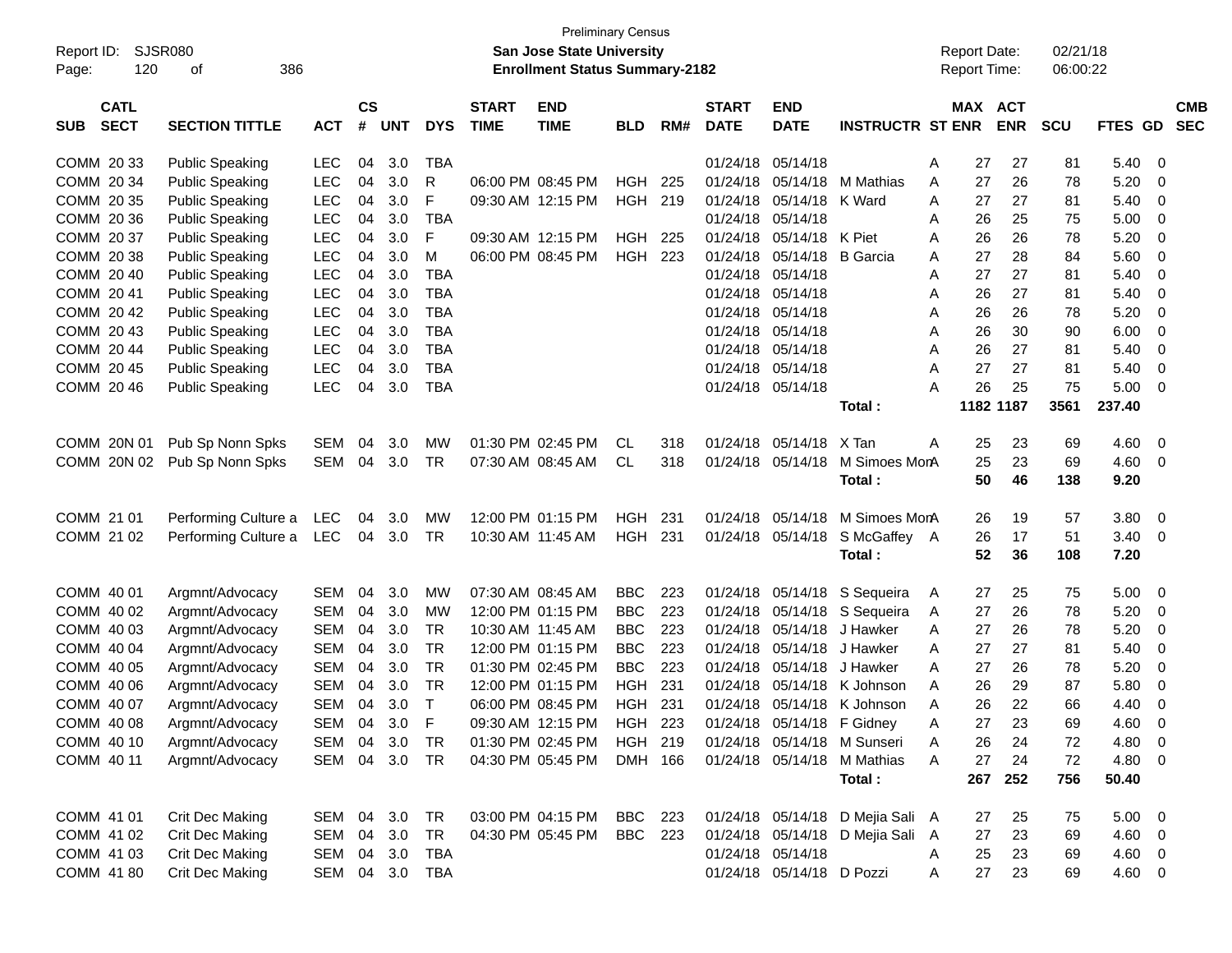| Report ID:<br>121<br>Page:                                                                     | SJSR080<br>386<br>οf                                                                                                                                                                                                                                                                                  |                                                                    |                      |                                                                                               |                                                                           |                             | <b>San Jose State University</b><br><b>Enrollment Status Summary-2182</b> | <b>Preliminary Census</b> |                   |                             |                                                                                                                                                                                        |                                                                                                                                                                  | <b>Report Date:</b><br><b>Report Time:</b> |                                                                                                          | 02/21/18<br>06:00:22                               |                                                                                    |                                                                                             |                                                                                |
|------------------------------------------------------------------------------------------------|-------------------------------------------------------------------------------------------------------------------------------------------------------------------------------------------------------------------------------------------------------------------------------------------------------|--------------------------------------------------------------------|----------------------|-----------------------------------------------------------------------------------------------|---------------------------------------------------------------------------|-----------------------------|---------------------------------------------------------------------------|---------------------------|-------------------|-----------------------------|----------------------------------------------------------------------------------------------------------------------------------------------------------------------------------------|------------------------------------------------------------------------------------------------------------------------------------------------------------------|--------------------------------------------|----------------------------------------------------------------------------------------------------------|----------------------------------------------------|------------------------------------------------------------------------------------|---------------------------------------------------------------------------------------------|--------------------------------------------------------------------------------|
| <b>CATL</b><br><b>SECT</b><br><b>SUB</b>                                                       | <b>SECTION TITTLE</b>                                                                                                                                                                                                                                                                                 | <b>ACT</b>                                                         | $\mathsf{cs}$<br>#   | <b>UNT</b>                                                                                    | <b>DYS</b>                                                                | <b>START</b><br><b>TIME</b> | <b>END</b><br><b>TIME</b>                                                 | <b>BLD</b>                | RM#               | <b>START</b><br><b>DATE</b> | <b>END</b><br><b>DATE</b>                                                                                                                                                              | <b>INSTRUCTR ST ENR</b>                                                                                                                                          |                                            | MAX ACT<br><b>ENR</b>                                                                                    | <b>SCU</b>                                         | FTES GD SEC                                                                        |                                                                                             | <b>CMB</b>                                                                     |
| COMM 41 81<br>COMM 41 99                                                                       | <b>Crit Dec Making</b><br>Crit Dec Making                                                                                                                                                                                                                                                             | SEM<br>SEM                                                         | 04<br>04             | 3.0<br>3.0                                                                                    | TBA<br><b>TBA</b>                                                         |                             |                                                                           |                           |                   |                             | 01/24/18 05/14/18 D Pozzi                                                                                                                                                              | 01/24/18 05/14/18 K Werking<br>Total:                                                                                                                            | Α<br>A<br>160                              | 27<br>22<br>27<br>24<br>140                                                                              | 66<br>72<br>420                                    | 4.40<br>4.80<br>28.00                                                              | - 0<br>- 0                                                                                  |                                                                                |
| COMM 45 01<br>COMM 45 02<br>COMM 45 80<br>COMM 45 81                                           | <b>Media and Culture</b><br><b>Media and Culture</b><br>Media and Culture<br>Media and Culture                                                                                                                                                                                                        | <b>LEC</b><br><b>LEC</b><br>LEC<br><b>LEC</b>                      | 04<br>04<br>04<br>04 | 3.0<br>3.0<br>3.0<br>3.0                                                                      | <b>TR</b><br><b>TR</b><br><b>TBA</b><br><b>TBA</b>                        |                             | 07:30 AM 08:45 AM<br>09:00 AM 10:15 AM                                    | <b>BBC</b><br><b>BBC</b>  | 223<br>223        |                             | 01/24/18 05/14/18<br>01/24/18 05/14/18                                                                                                                                                 | 01/24/18 05/14/18 S Sequeira<br>01/24/18 05/14/18 S Sequeira<br>G Firenzi<br>G Firenzi<br>Total:                                                                 | A<br>A<br>A<br>А<br>108                    | 27<br>14<br>27<br>25<br>27<br>27<br>27<br>27<br>93                                                       | 42<br>75<br>81<br>81<br>279                        | 2.80<br>5.00<br>5.40<br>5.40<br>18.60                                              | - 0<br>$\overline{\mathbf{0}}$<br>0<br>$\overline{\mathbf{0}}$                              |                                                                                |
| COMM 74 01                                                                                     | <b>Fund Intrcult Comm</b>                                                                                                                                                                                                                                                                             | <b>LEC</b>                                                         | 04                   | 3.0                                                                                           | MW                                                                        |                             | 03:00 PM 04:15 PM                                                         | <b>BBC</b>                | 223               |                             | 01/24/18 05/14/18                                                                                                                                                                      | E McMurray A<br>Total:                                                                                                                                           |                                            | 27<br>16<br>27<br>16                                                                                     | 48<br>48                                           | $3.20 \ 0$<br>3.20                                                                 |                                                                                             |                                                                                |
| COMM 80 01<br>COMM 80 02<br>COMM 80 03<br>COMM 80 04<br>COMM 80 05<br>COMM 80 06<br>COMM 80 07 | Communication WorkshACT<br><b>Communication WorkshACT</b><br>Communication WorkshACT<br><b>Communication WorkshACT</b><br><b>Communication WorkshACT</b><br><b>Communication WorkshACT</b><br>Communication WorkshACT 12 1.0                                                                          |                                                                    |                      | $12 \quad 1.0$<br>$12 \quad 1.0$<br>$12 \quad 1.0$<br>$12 \quad 1.0$<br>$12 \quad 1.0$<br>1.0 | TBA<br><b>TBA</b><br><b>TBA</b><br><b>TBA</b><br><b>TBA</b><br><b>TBA</b> |                             |                                                                           |                           |                   |                             | 01/24/18 05/14/18 M Peck                                                                                                                                                               | 01/24/18 05/14/18 R Cnudde<br>01/24/18 05/14/18 R Cnudde<br>01/24/18 05/14/18 S McGaffey<br>01/24/18 05/14/18 S McGaffey<br>01/24/18 05/14/18 R Cnudde<br>Total: | A<br>A<br>A<br>A<br>Α<br>X<br>А<br>270     | 45<br>45<br>45<br>45<br>45<br>45<br>45<br>45<br>45<br>45<br>0<br>$\mathbf 0$<br>45<br>45<br>270          | 45<br>45<br>45<br>45<br>45<br>0<br>45<br>270       | 3.00<br>3.00<br>3.00<br>3.00<br>3.00<br>0.00<br>3.02<br>18.02                      | $\overline{\mathbf{0}}$<br>$\overline{\mathbf{0}}$<br>0<br>0<br>0<br>- 0<br>$\overline{1}$  |                                                                                |
| COMM 91A01                                                                                     | Foren Act Debate                                                                                                                                                                                                                                                                                      | SUP.                                                               | 36                   | 1.0                                                                                           | TBA                                                                       |                             |                                                                           |                           |                   |                             | 01/24/18 05/14/18                                                                                                                                                                      | T Lim<br>Total:                                                                                                                                                  | Α                                          | 45<br>9<br>45<br>9                                                                                       | 9<br>9                                             | 0.60 0<br>0.60                                                                     |                                                                                             |                                                                                |
| COMM 91J 01<br>COMM 91J 02                                                                     | Judge Training<br>Judge Training                                                                                                                                                                                                                                                                      | <b>ACT</b><br><b>ACT</b>                                           | $12 \overline{ }$    | 1.0<br>12 1.0                                                                                 | <b>TBA</b><br><b>TBA</b>                                                  |                             |                                                                           |                           |                   |                             | 01/24/18 05/14/18 S Laczko<br>01/24/18 05/14/18                                                                                                                                        | T Lim<br>Total:                                                                                                                                                  | A<br>A                                     | 45<br>45<br>45<br>12<br>57<br>90                                                                         | 45<br>12<br>57                                     | 3.00<br>0.80<br>3.80                                                               | $\overline{\mathbf{0}}$                                                                     |                                                                                |
|                                                                                                | COMM 100W 01 Writing Workshop<br>COMM 100W 02 Writing Workshop<br>COMM 100W 03 Writing Workshop<br>COMM 100W 04 Writing Workshop<br>COMM 100W 05 Writing Workshop<br>COMM 100W 06 Writing Workshop<br>COMM 100W 07 Writing Workshop<br>COMM 100W 08 Writing Workshop<br>COMM 100W 09 Writing Workshop | SEM<br>SEM<br>SEM<br><b>SEM</b><br>SEM<br>SEM<br>SEM<br>SEM<br>SEM | 04<br>04             | 04 3.0<br>3.0<br>3.0<br>04 3.0<br>04 3.0<br>04 3.0<br>04 3.0<br>04 3.0<br>04 3.0              | TBA<br>TBA<br>МW<br>MW<br>MW<br>TBA<br>TBA<br>TBA<br>TBA                  |                             | 07:30 AM 08:45 AM<br>09:00 AM 10:15 AM<br>04:30 PM 05:45 PM               | CL.<br>CL<br>HGH          | 202<br>318<br>223 |                             | 01/24/18 05/14/18<br>01/24/18 05/14/18<br>01/24/18 05/14/18 K Sooter<br>01/24/18 05/14/18 K Sooter<br>01/24/18 05/14/18<br>01/24/18 05/14/18<br>01/24/18 05/14/18<br>01/24/18 05/14/18 | 01/24/18 05/14/18 M McKnight                                                                                                                                     | A<br>A<br>A<br>A<br>A<br>A<br>A<br>Α<br>A  | 25<br>25<br>25<br>25<br>25<br>27<br>25<br>24<br>25<br>25<br>26<br>25<br>25<br>27<br>25<br>26<br>25<br>25 | 75<br>75<br>81<br>72<br>75<br>78<br>81<br>78<br>75 | $5.00 \t 0$<br>5.00<br>5.40<br>4.80<br>5.00<br>5.20<br>5.40<br>5.20<br>$5.00 \t 0$ | $\overline{\mathbf{0}}$<br>- 0<br>- 0<br>$\overline{\mathbf{0}}$<br>$\overline{\mathbf{0}}$ |                                                                                |
|                                                                                                | COMM 100W 10 Writing Workshop                                                                                                                                                                                                                                                                         | SEM                                                                |                      | 04 3.0                                                                                        | TBA                                                                       |                             |                                                                           |                           |                   |                             | 01/24/18 05/14/18                                                                                                                                                                      |                                                                                                                                                                  | Α                                          | 25<br>25                                                                                                 | 75                                                 | $5.00 \t 0$                                                                        |                                                                                             | $\overline{\mathbf{0}}$<br>$\overline{\mathbf{0}}$<br>$\overline{\phantom{0}}$ |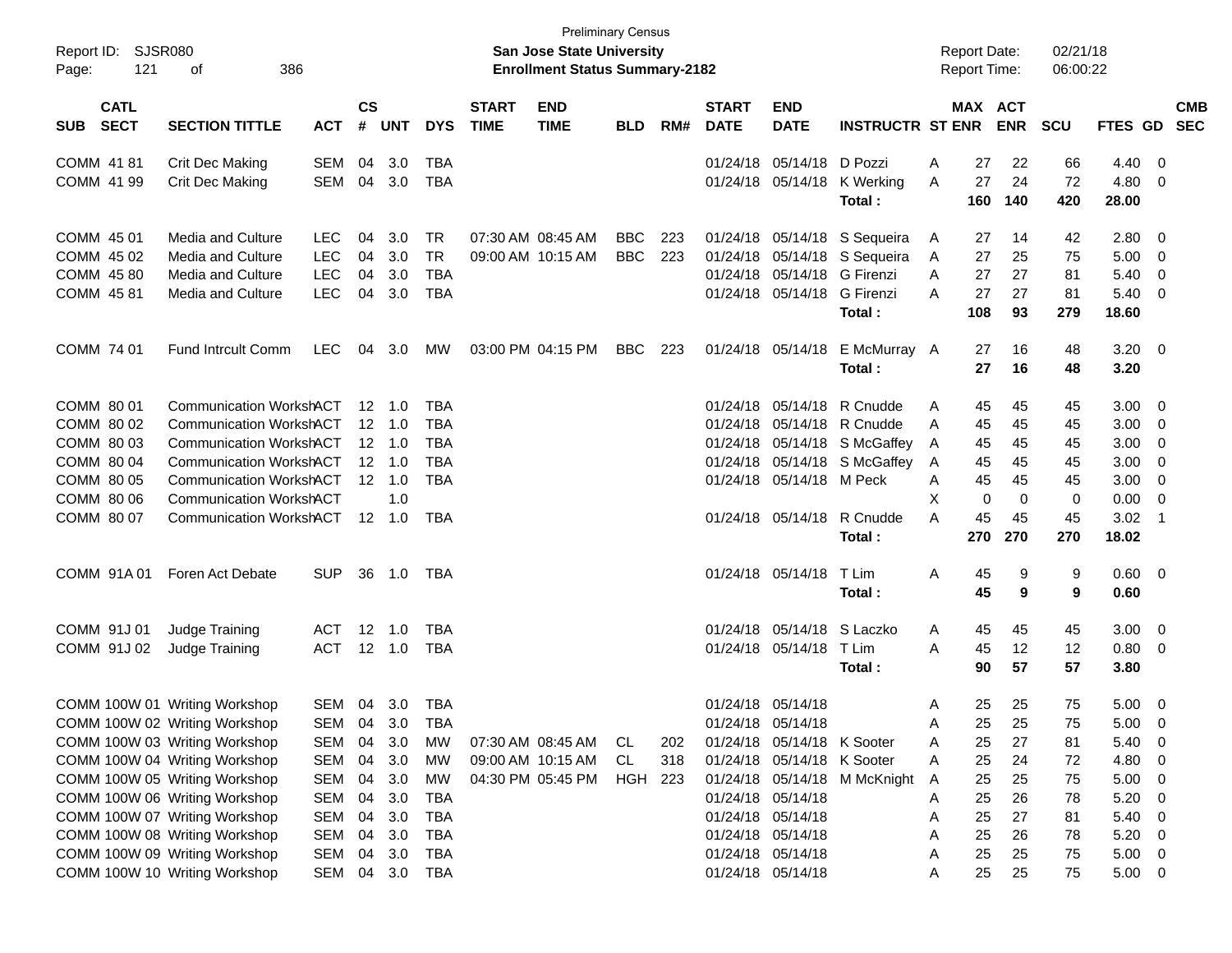| <b>SJSR080</b><br>Report ID:<br>122<br>Page: | 386<br>of                      |                |                    |            |            |                             | <b>Preliminary Census</b><br><b>San Jose State University</b><br><b>Enrollment Status Summary-2182</b> |                |     |                             |                           |                                  |   | <b>Report Date:</b><br><b>Report Time:</b> |            | 02/21/18<br>06:00:22 |                |                |                          |
|----------------------------------------------|--------------------------------|----------------|--------------------|------------|------------|-----------------------------|--------------------------------------------------------------------------------------------------------|----------------|-----|-----------------------------|---------------------------|----------------------------------|---|--------------------------------------------|------------|----------------------|----------------|----------------|--------------------------|
| <b>CATL</b><br><b>SECT</b><br><b>SUB</b>     | <b>SECTION TITTLE</b>          | <b>ACT</b>     | $\mathsf{cs}$<br># | <b>UNT</b> | <b>DYS</b> | <b>START</b><br><b>TIME</b> | <b>END</b><br><b>TIME</b>                                                                              | <b>BLD</b>     | RM# | <b>START</b><br><b>DATE</b> | <b>END</b><br><b>DATE</b> | <b>INSTRUCTR ST ENR</b>          |   | MAX ACT                                    | <b>ENR</b> | <b>SCU</b>           | <b>FTES GD</b> |                | <b>CMB</b><br><b>SEC</b> |
|                                              | COMM 100W 11 Writing Workshop  | SEM            | 04                 | 3.0        | <b>TBA</b> |                             |                                                                                                        |                |     | 01/24/18                    | 05/14/18                  |                                  | A | 25                                         | 25         | 75                   | 5.00           | 0              |                          |
|                                              | COMM 100W 12 Writing Workshop  | SEM            | 04                 | 3.0        | <b>TBA</b> |                             |                                                                                                        |                |     | 01/24/18                    | 05/14/18                  |                                  | A | 25                                         | 25         | 75                   | 5.00           | 0              |                          |
|                                              | COMM 100W 13 Writing Workshop  | <b>SEM</b>     | 04                 | 3.0        | <b>TBA</b> |                             |                                                                                                        |                |     | 01/24/18                    | 05/14/18                  |                                  | A | 25                                         | 25         | 75                   | 5.00           | 0              |                          |
|                                              | COMM 100W 14 Writing Workshop  | <b>SEM</b>     | 04                 | 3.0        | <b>TBA</b> |                             |                                                                                                        |                |     | 01/24/18                    | 05/14/18                  |                                  | A | 25                                         | 24         | 72                   | 4.80           | 0              |                          |
|                                              | COMM 100W 15 Writing Workshop  | <b>SEM</b>     | 04                 | 3.0        | <b>TBA</b> |                             |                                                                                                        |                |     | 01/24/18                    | 05/14/18                  |                                  | A | 25                                         | 25         | 75                   | 5.00           | 0              |                          |
|                                              | COMM 100W 16 Writing Workshop  | <b>SEM</b>     | 04                 | 3.0        | <b>TR</b>  |                             | 07:30 AM 08:45 AM                                                                                      | <b>HGH 225</b> |     | 01/24/18                    | 05/14/18                  | M Dalton                         | A | 25                                         | 26         | 78                   | 5.20           | 0              |                          |
|                                              | COMM 100W 17 Writing Workshop  | <b>SEM</b>     | 04                 | 3.0        | <b>TBA</b> |                             |                                                                                                        |                |     | 01/24/18                    | 05/14/18                  |                                  | A | 25                                         | 24         | 72                   | 4.80           | 0              |                          |
|                                              | COMM 100W 18 Writing Workshop  | <b>SEM</b>     | 04                 | 3.0        | <b>TBA</b> |                             |                                                                                                        |                |     | 01/24/18                    | 05/14/18                  |                                  | A | 25                                         | 24         | 72                   | 4.80           | 0              |                          |
|                                              | COMM 100W 80 Writing Workshop  | <b>SEM</b>     | 04                 | 3.0        | <b>TBA</b> |                             |                                                                                                        |                |     | 01/24/18                    | 05/14/18                  | <b>B</b> Lawhorne                | A | 25                                         | 26         | 78                   | 5.20           | 0              |                          |
|                                              | COMM 100W 81 Writing Workshop  | SEM            | 04                 | 3.0        | <b>TBA</b> |                             |                                                                                                        |                |     |                             | 01/24/18 05/14/18         | <b>B Lawhorne</b>                | A | 25                                         | 25         | 75                   | 5.00           | 0              |                          |
|                                              |                                |                |                    |            |            |                             |                                                                                                        |                |     |                             |                           | Total:                           |   | 500                                        | 504        | 1512                 | 100.80         |                |                          |
|                                              |                                |                |                    |            |            |                             |                                                                                                        |                |     |                             |                           |                                  |   |                                            |            |                      |                |                |                          |
| COMM 101C 01 Junior Seminar                  |                                | <b>LEC</b>     | 03                 | 4.0        | <b>TBA</b> |                             |                                                                                                        |                |     |                             | 01/24/18 05/14/18         |                                  | A | 25                                         | 26         | 104                  | 6.93           | 0              |                          |
| COMM 101C 02 Junior Seminar                  |                                | <b>LEC</b>     | 03                 | 4.0        | <b>TBA</b> |                             |                                                                                                        |                |     | 01/24/18                    | 05/14/18                  |                                  | A | 25                                         | 26         | 104                  | 6.93           | 0              |                          |
| COMM 101C 03 Junior Seminar                  |                                | <b>LEC</b>     | 03                 | 4.0        | <b>TBA</b> |                             |                                                                                                        |                |     | 01/24/18                    | 05/14/18                  |                                  | A | 25                                         | 24         | 96                   | 6.40           | 0              |                          |
| COMM 101C 80 Junior Seminar                  |                                | <b>LEC</b>     | 03                 | 4.0        | <b>TBA</b> |                             |                                                                                                        |                |     |                             |                           | 01/24/18 05/14/18 M Holopainen A |   | 25                                         | 24         | 96                   | 6.40           | 0              |                          |
|                                              |                                |                |                    |            |            |                             |                                                                                                        |                |     |                             |                           | Total:                           |   | 100                                        | 100        | 400                  | 26.67          |                |                          |
|                                              |                                |                |                    |            |            |                             |                                                                                                        |                |     |                             |                           |                                  |   |                                            |            |                      |                |                |                          |
|                                              | COMM 105P 01 Comm Self & Soc   | SEM 03 4.0     |                    |            | TBA        |                             |                                                                                                        |                |     |                             | 01/24/18 05/14/18         |                                  | A | 25                                         | 28         | 112                  | 7.47           | - 0            |                          |
|                                              |                                |                |                    |            |            |                             |                                                                                                        |                |     |                             |                           | Total:                           |   | 25                                         | 28         | 112                  | 7.47           |                |                          |
|                                              |                                |                |                    |            |            |                             |                                                                                                        |                |     |                             |                           |                                  |   |                                            |            |                      |                |                |                          |
| COMM 110F 01                                 | Interpersonal Comm             | SEM            | 03                 | 4.0        | <b>TBA</b> |                             |                                                                                                        |                |     |                             | 01/24/18 05/14/18         |                                  | A | 25                                         | 25         | 100                  | 6.67           | 0              |                          |
| <b>COMM 110F 80</b>                          | Interpersonal Comm             | SEM            |                    | 03 4.0     | <b>TBA</b> |                             |                                                                                                        |                |     |                             |                           | 01/24/18 05/14/18 K Werking      | A | 25                                         | 25         | 100                  | 6.67           | 0              |                          |
|                                              |                                |                |                    |            |            |                             |                                                                                                        |                |     |                             |                           | Total:                           |   | 50                                         | 50         | 200                  | 13.33          |                |                          |
| COMM 111P 01                                 | Interviewing                   | <b>LEC</b>     | 03                 | 4.0        | <b>TBA</b> |                             |                                                                                                        |                |     | 01/24/18                    | 05/14/18                  |                                  | A | 25                                         | 27         | 108                  | 7.27           | $\overline{1}$ |                          |
| COMM 111P 80                                 | Interviewing                   | <b>LEC</b>     | 03                 | 4.0        | <b>TBA</b> |                             |                                                                                                        |                |     |                             |                           | 01/24/18 05/14/18 S Coopman      | A | 25                                         | 24         | 96                   | 6.40           | 0              |                          |
|                                              |                                |                |                    |            |            |                             |                                                                                                        |                |     |                             |                           | Total:                           |   | 50                                         | 51         | 204                  | 13.67          |                |                          |
|                                              |                                |                |                    |            |            |                             |                                                                                                        |                |     |                             |                           |                                  |   |                                            |            |                      |                |                |                          |
|                                              | COMM 114P 01 Bus & Prof Spking | <b>LEC</b>     |                    | 03 4.0     | TBA        |                             |                                                                                                        |                |     |                             | 01/24/18 05/14/18         |                                  | A | 25                                         | 25         | 100                  | 6.67           | $\overline{0}$ |                          |
|                                              |                                |                |                    |            |            |                             |                                                                                                        |                |     |                             |                           | Total:                           |   |                                            | 25 25      | 100                  | 6.67           |                |                          |
|                                              |                                |                |                    |            |            |                             |                                                                                                        |                |     |                             |                           |                                  |   |                                            |            |                      |                |                |                          |
|                                              | COMM 115P 80 Comm and Conflict | LEC 03 4.0 TBA |                    |            |            |                             |                                                                                                        |                |     |                             | 01/24/18 05/14/18 C Perez |                                  | A | 25                                         | 24         | 96                   | 6.47 1         |                |                          |
|                                              |                                |                |                    |            |            |                             |                                                                                                        |                |     |                             |                           | Total:                           |   | 25                                         | 24         | 96                   | 6.47           |                |                          |
|                                              |                                |                |                    |            |            |                             |                                                                                                        |                |     |                             |                           |                                  |   |                                            |            |                      |                |                |                          |
| COMM 116P 01 Mediation                       |                                | LEC 03 4.0 TBA |                    |            |            |                             |                                                                                                        |                |     |                             | 01/24/18 05/14/18         |                                  | A | 25                                         | 25         | 100                  | 6.67 0         |                |                          |
|                                              |                                |                |                    |            |            |                             |                                                                                                        |                |     |                             |                           | Total:                           |   | 25                                         | 25         | 100                  | 6.67           |                |                          |
|                                              |                                |                |                    |            |            |                             |                                                                                                        |                |     |                             |                           |                                  |   |                                            |            |                      |                |                |                          |
| COMM 117F 80 Play & Games                    |                                | LEC 03 4.0 TBA |                    |            |            |                             |                                                                                                        |                |     |                             |                           | 01/24/18 05/14/18 S Coopman A    |   | 25                                         | 22         | 88                   | $6.00$ 2       |                |                          |
|                                              |                                |                |                    |            |            |                             |                                                                                                        |                |     |                             |                           |                                  |   |                                            |            |                      |                |                |                          |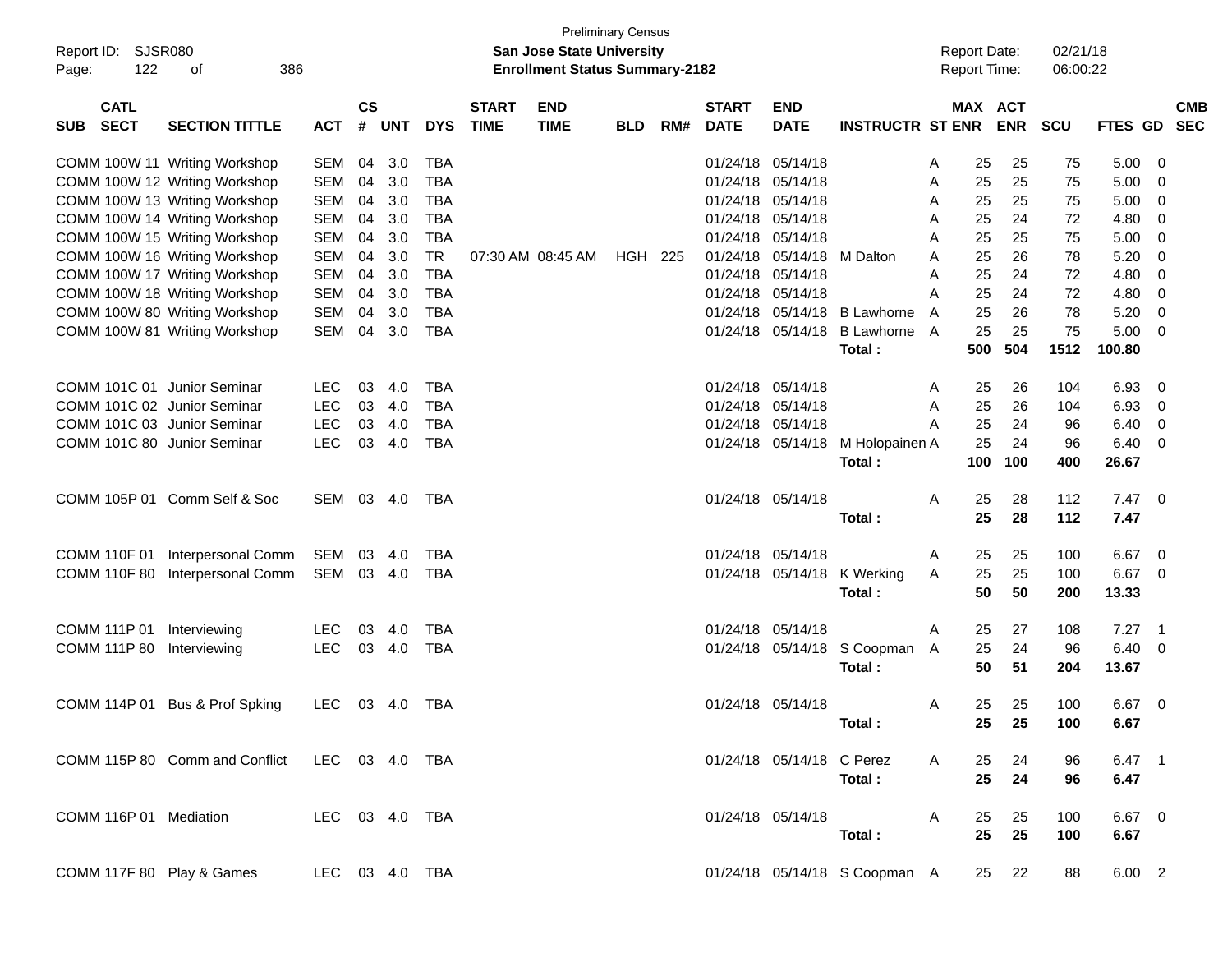| Page:    | Report ID: SJSR080<br>123 | of<br>386                                                                                    |                                  |               |              |            |                             | San Jose State University<br><b>Enrollment Status Summary-2182</b> | <b>Preliminary Census</b> |     |                             |                                                |                                          | Report Date:<br>Report Time: |                                   | 02/21/18<br>06:00:22 |                             |                           |
|----------|---------------------------|----------------------------------------------------------------------------------------------|----------------------------------|---------------|--------------|------------|-----------------------------|--------------------------------------------------------------------|---------------------------|-----|-----------------------------|------------------------------------------------|------------------------------------------|------------------------------|-----------------------------------|----------------------|-----------------------------|---------------------------|
| SUB SECT | <b>CATL</b>               | <b>SECTION TITTLE</b>                                                                        | <b>ACT</b>                       | $\mathsf{cs}$ | # UNT        | <b>DYS</b> | <b>START</b><br><b>TIME</b> | <b>END</b><br><b>TIME</b>                                          | <b>BLD</b>                | RM# | <b>START</b><br><b>DATE</b> | <b>END</b><br><b>DATE</b>                      | <b>INSTRUCTR ST ENR ENR</b>              |                              | MAX ACT                           | SCU                  |                             | <b>CMB</b><br>FTES GD SEC |
|          |                           |                                                                                              |                                  |               |              |            |                             |                                                                    |                           |     |                             |                                                | Total:                                   | 25                           | 22                                | 88                   | 6.00                        |                           |
|          | COMM 119I 80              | Researching Games LEC 03 4.0 TBA                                                             |                                  |               |              |            |                             |                                                                    |                           |     |                             |                                                | 01/24/18 05/14/18 S Coopman A<br>Total:  | 25<br>25                     | 22<br>22                          | 88<br>88             | 5.87 0<br>5.87              |                           |
|          |                           | COMM 120P 80 Pers & Pres Skills                                                              | LEC                              |               | 03 4.0       | <b>TBA</b> |                             |                                                                    |                           |     |                             | 01/24/18 05/14/18 G Firenzi                    | Total:                                   | 25<br>A<br>25                | 25<br>25                          | 100<br>100           | $6.73$ 1<br>6.73            |                           |
|          |                           | COMM 121P 01 Perf as Practice                                                                | <b>LEC</b>                       |               | 4.0          |            |                             |                                                                    |                           |     |                             |                                                | Total:                                   | X                            | 0<br>0<br>$\mathbf 0$<br>$\bf{0}$ | 0<br>0               | $0.00 \t 0$<br>0.00         |                           |
|          |                           | COMM 122F 01 Perform Studies                                                                 | LEC                              |               | 03  4.0  TBA |            |                             |                                                                    |                           |     | 01/24/18 05/14/18           |                                                | Total:                                   | 25<br>Α<br>25                | 25<br>25                          | 100<br>100           | $6.67$ 0<br>6.67            |                           |
|          | COMM 123I 01              | Performance Ethno                                                                            | <b>SEM</b>                       |               | 4.0          |            |                             |                                                                    |                           |     |                             |                                                | Total:                                   | X                            | 0<br>0<br>$\mathbf 0$<br>$\bf{0}$ | 0<br>0               | $0.00 \t 0$<br>0.00         |                           |
|          |                           | COMM 124P 01 Comm Training & Dev LEC 03 4.0 TBA                                              |                                  |               |              |            |                             |                                                                    |                           |     |                             | 01/24/18 05/14/18                              | Total:                                   | 25<br>A<br>25                | 24<br>24                          | 96<br>96             | $6.40 \quad 0$<br>6.40      |                           |
|          |                           | COMM 131P 80 New/You Media                                                                   | LEC                              |               | 04 4.0       | TBA        |                             |                                                                    |                           |     |                             | 01/24/18 05/14/18 C Perez                      | Total:                                   | 25<br>A<br>25                | 25<br>25                          | 100<br>100           | $6.67$ 0<br>6.67            |                           |
|          |                           | COMM 132F 01 Dis/Ability COMM                                                                | LEC                              |               |              |            |                             |                                                                    |                           |     |                             | 01/24/18 05/14/18                              | Total:                                   | 25<br>A<br>25                | 26<br>26                          | 104<br>104           | 6.93 0<br>6.93              |                           |
|          |                           | COMM 133F 80 Ethical Prob Comm                                                               | LEC 03 4.0 TBA                   |               |              |            |                             |                                                                    |                           |     |                             |                                                | 01/24/18 05/14/18 S Hinerman A<br>Total: | 25<br>25                     | 25<br>25                          | 100<br>100           | $6.67$ 0<br>6.67            |                           |
|          |                           | COMM 141P 01 Small Group Comm LEC 03 4.0 TBA<br>COMM 141P 80 Small Group Comm LEC 03 4.0 TBA |                                  |               |              |            |                             |                                                                    |                           |     |                             | 01/24/18 05/14/18<br>01/24/18 05/14/18 C Perez | Total:                                   | 25<br>A<br>A<br>25           | 26<br>25<br>51<br>50              | 104<br>100<br>204    | 6.93 0<br>6.67 0<br>13.60   |                           |
|          |                           | COMM 144F 01 Org Comm<br>COMM 144F 02 Org Comm                                               | LEC 03 4.0 TBA<br>LEC 03 4.0 TBA |               |              |            |                             |                                                                    |                           |     |                             | 01/24/18 05/14/18<br>01/24/18 05/14/18         | Total:                                   | 25<br>A<br>A<br>25<br>50     | 25<br>27<br>52                    | 100<br>108<br>208    | 6.67 0<br>$7.27$ 1<br>13.93 |                           |
|          | COMM 145I 80              | <b>Rhet Criticism</b>                                                                        | LEC 03 4.0 TBA                   |               |              |            |                             |                                                                    |                           |     |                             | 01/24/18 05/14/18 G Firenzi                    | Total:                                   | 25<br>A                      | 25<br>25<br>25                    | 100<br>100           | 6.67 0<br>6.67              |                           |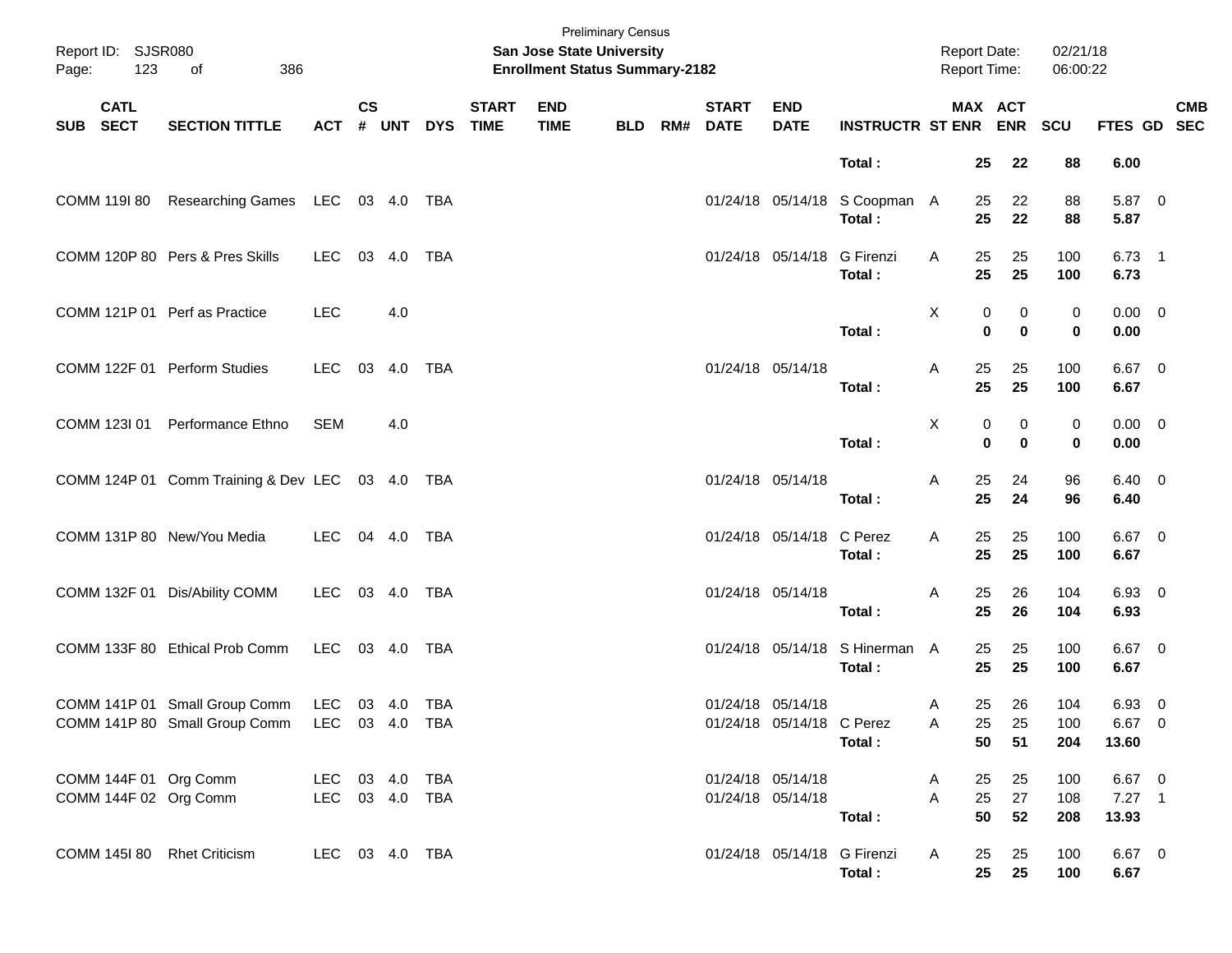| Page:      | Report ID: SJSR080<br>124  | 386<br>of                             |                |                |        |              |                             | <b>Preliminary Census</b><br><b>San Jose State University</b><br><b>Enrollment Status Summary-2182</b> |                |     |                             |                           |                                         | <b>Report Date:</b><br>Report Time: |                                   | 02/21/18<br>06:00:22 |                        |                |            |
|------------|----------------------------|---------------------------------------|----------------|----------------|--------|--------------|-----------------------------|--------------------------------------------------------------------------------------------------------|----------------|-----|-----------------------------|---------------------------|-----------------------------------------|-------------------------------------|-----------------------------------|----------------------|------------------------|----------------|------------|
| <b>SUB</b> | <b>CATL</b><br><b>SECT</b> | <b>SECTION TITTLE</b>                 | <b>ACT</b>     | <b>CS</b><br># | UNT    | <b>DYS</b>   | <b>START</b><br><b>TIME</b> | <b>END</b><br><b>TIME</b>                                                                              | <b>BLD</b>     | RM# | <b>START</b><br><b>DATE</b> | <b>END</b><br><b>DATE</b> | <b>INSTRUCTR ST ENR</b>                 |                                     | MAX ACT<br><b>ENR</b>             | <b>SCU</b>           | FTES GD SEC            |                | <b>CMB</b> |
|            |                            | COMM 149F 01 Rhet Public Life         | <b>LEC</b>     |                | 4.0    |              |                             |                                                                                                        |                |     |                             |                           | Total:                                  | Χ                                   | 0<br>0<br>$\mathbf 0$<br>$\bf{0}$ | 0<br>$\mathbf 0$     | $0.00 \t 0$<br>0.00    |                |            |
|            | COMM 150I 01               | Org Com Inquiry                       | <b>LEC</b>     | 03             | 4.0    | TBA          |                             |                                                                                                        |                |     | 01/24/18 05/14/18           |                           | Total:                                  | 25<br>A<br>25                       | 25<br>25                          | 100<br>100           | $6.67$ 0<br>6.67       |                |            |
|            | COMM 151I 80               | New Media/Methods                     | <b>LEC</b>     |                | 04 4.0 | TBA          |                             |                                                                                                        |                |     |                             |                           | 01/24/18 05/14/18 T Coopman A<br>Total: | 25<br>25                            | 25<br>25                          | 100<br>100           | $6.67$ 0<br>6.67       |                |            |
|            | COMM 154I 01               | Comm Ethnography                      | <b>LEC</b>     |                | 02 4.0 | TBA          |                             |                                                                                                        |                |     | 01/24/18 05/14/18           |                           | Total:                                  | 25<br>A<br>25                       | 25<br>25                          | 100<br>100           | $6.67$ 0<br>6.67       |                |            |
|            | COMM 155I 80               | <b>Quantitative Comm</b>              | <b>LEC</b>     |                | 03 4.0 | TBA          |                             |                                                                                                        |                |     |                             | 01/24/18 05/14/18         | G Gao<br>Total:                         | 25<br>A<br>25                       | 24<br>24                          | 96<br>96             | $6.40 \quad 0$<br>6.40 |                |            |
|            | COMM 156I 80               | Observe/Interview                     | <b>LEC</b>     |                | 03 4.0 | TBA          |                             |                                                                                                        |                |     |                             | 01/24/18 05/14/18         | K Werking<br>Total:                     | 25<br>A<br>25                       | 26<br>26                          | 104<br>104           | 6.93 0<br>6.93         |                |            |
|            |                            | COMM 157SL 01 Comm Action & Serv      | <b>LEC</b>     | 02             | 3.0    | $\top$       |                             | 03:00 PM 05:45 PM                                                                                      | <b>HGH 223</b> |     | 01/24/18                    | 05/14/18                  | B Brockmann A                           | 27                                  | 31                                | 93                   | 6.20                   | $0\,$ C        |            |
| HA         |                            | 157SL 01 Comm Action & Serv           | <b>LEC</b>     | 02             | 3.0    | Т            |                             | 03:00 PM 05:45 PM                                                                                      | <b>HGH 223</b> |     | 01/24/18                    | 05/14/18                  | B Brockmann A                           |                                     | $\mathbf 0$<br>0                  | 0                    | 0.00                   | 0 <sup>o</sup> |            |
| SCI        |                            | 157SL 01 Comm Action & Serv           | <b>LEC</b>     | 02             | 3.0    | $\mathsf T$  |                             | 03:00 PM 05:45 PM                                                                                      | <b>HGH 223</b> |     | 01/24/18                    | 05/14/18                  | B Brockmann A                           |                                     | 0<br>$\mathbf 1$                  | 3                    | 0.20                   | 0 <sup>o</sup> |            |
|            |                            | ENGR 157SL 01 Comm Action & Serv      | <b>LEC</b>     | 02             | 3.0    | $\mathsf T$  |                             | 03:00 PM 05:45 PM                                                                                      | <b>HGH 223</b> |     | 01/24/18                    | 05/14/18                  | B Brockmann A                           |                                     | 0<br>-1                           | 3                    | 0.20                   | 0 <sup>o</sup> |            |
|            |                            | EDUC 157SL 01 Comm Action & Serv      | <b>LEC</b>     | 02             | 3.0    | $\mathsf{T}$ |                             | 03:00 PM 05:45 PM                                                                                      | <b>HGH 223</b> |     | 01/24/18                    | 05/14/18                  | B Brockmann A                           |                                     | 0<br>0                            | 0                    | 0.00                   | 0 <sup>o</sup> |            |
|            |                            | COMM 157SL 02 Comm Action & Serv      | <b>LEC</b>     | 02             | 3.0    | W            |                             | 03:00 PM 05:45 PM                                                                                      | <b>HGH 225</b> |     | 01/24/18                    | 05/14/18                  | M Dalton                                | 27<br>A                             | 30                                | 90                   | 6.00                   | 0 <sup>o</sup> |            |
| HA.        |                            | 157SL 02 Comm Action & Serv           | <b>LEC</b>     | 02             | 3.0    | W            |                             | 03:00 PM 05:45 PM                                                                                      | <b>HGH 225</b> |     | 01/24/18                    | 05/14/18                  | M Dalton                                | A                                   | 0<br>0                            | 0                    | 0.00                   | 0 <sup>o</sup> |            |
| SCI        |                            | 157SL 02 Comm Action & Serv           | <b>LEC</b>     | 02             | 3.0    | W            |                             | 03:00 PM 05:45 PM                                                                                      | <b>HGH 225</b> |     | 01/24/18                    | 05/14/18                  | M Dalton                                | A                                   | 0<br>0                            | 0                    | 0.00                   | 0 <sup>o</sup> |            |
|            |                            | ENGR 157SL 02 Comm Action & Serv      | <b>LEC</b>     | 02             | 3.0    | W            |                             | 03:00 PM 05:45 PM                                                                                      | HGH            | 225 | 01/24/18                    | 05/14/18                  | M Dalton                                | Α                                   | 0<br>0                            | 0                    | 0.00                   | 0 <sup>o</sup> |            |
|            |                            | EDUC 157SL 02 Comm Action & Serv      | <b>LEC</b>     | 02             | 3.0    | W            |                             | 03:00 PM 05:45 PM                                                                                      | <b>HGH 225</b> |     |                             | 01/24/18 05/14/18         | M Dalton                                | Α                                   | 0<br>0                            | 0                    | 0.00                   | 0 <sup>o</sup> |            |
|            |                            |                                       |                |                |        |              |                             |                                                                                                        |                |     |                             |                           | Total :                                 | 54                                  | 63                                | 189                  | 12.60                  |                |            |
|            |                            | COMM 161F 80 Comm & Culture           | LEC 03 4.0 TBA |                |        |              |                             |                                                                                                        |                |     |                             |                           | 01/24/18 05/14/18 S Hinerman A          | 25                                  | 25                                | 100                  | 6.67 0                 |                |            |
|            |                            |                                       |                |                |        |              |                             |                                                                                                        |                |     |                             |                           | Total:                                  | 25                                  | 25                                | 100                  | 6.67                   |                |            |
|            |                            |                                       |                |                |        |              |                             |                                                                                                        |                |     |                             |                           |                                         |                                     |                                   |                      |                        |                |            |
|            |                            | COMM 168B 01 Global Climate Chang LEC |                | 01             | 3.0    | TR           |                             | 01:30 PM 02:45 PM                                                                                      | WSQ 207        |     |                             |                           | 01/24/18 05/14/18 B Brockmann A         | 40                                  | 20                                | 60                   | 4.00                   | $0\,C$         |            |
|            |                            | METR 168B 01 Global Climate Chang LEC |                | 01             | 3.0    | <b>TR</b>    |                             | 01:30 PM 02:45 PM                                                                                      | WSQ 207        |     |                             |                           | 01/24/18 05/14/18 B Brockmann A         |                                     | $\mathbf 0$<br>0                  | 0                    | 0.00                   | $0\,$ C        |            |
|            |                            | ENVS 168B 01 Global Climate Chang LEC |                | 01             | 3.0    | <b>TR</b>    |                             | 01:30 PM 02:45 PM                                                                                      | WSQ 207        |     |                             |                           | 01/24/18 05/14/18 B Brockmann A         |                                     | 20<br>0                           | 60                   | 4.00                   | $0\,$ C        |            |
|            |                            | GEOL 168B 01 Global Climate Chang LEC |                | 01             | 3.0    | <b>TR</b>    |                             | 01:30 PM 02:45 PM                                                                                      | WSQ 207        |     |                             |                           | 01/24/18 05/14/18 B Brockmann A         |                                     | 0<br>0                            | 0                    | 0.00                   | $0\,C$         |            |
| HUM        |                            | 168B 01 Global Climate Chang LEC      |                |                | 01 3.0 | TR           |                             | 01:30 PM 02:45 PM                                                                                      | WSQ 207        |     |                             |                           | 01/24/18 05/14/18 B Brockmann A         |                                     | 0<br>0                            | 0                    | 0.00                   | $0\,C$         |            |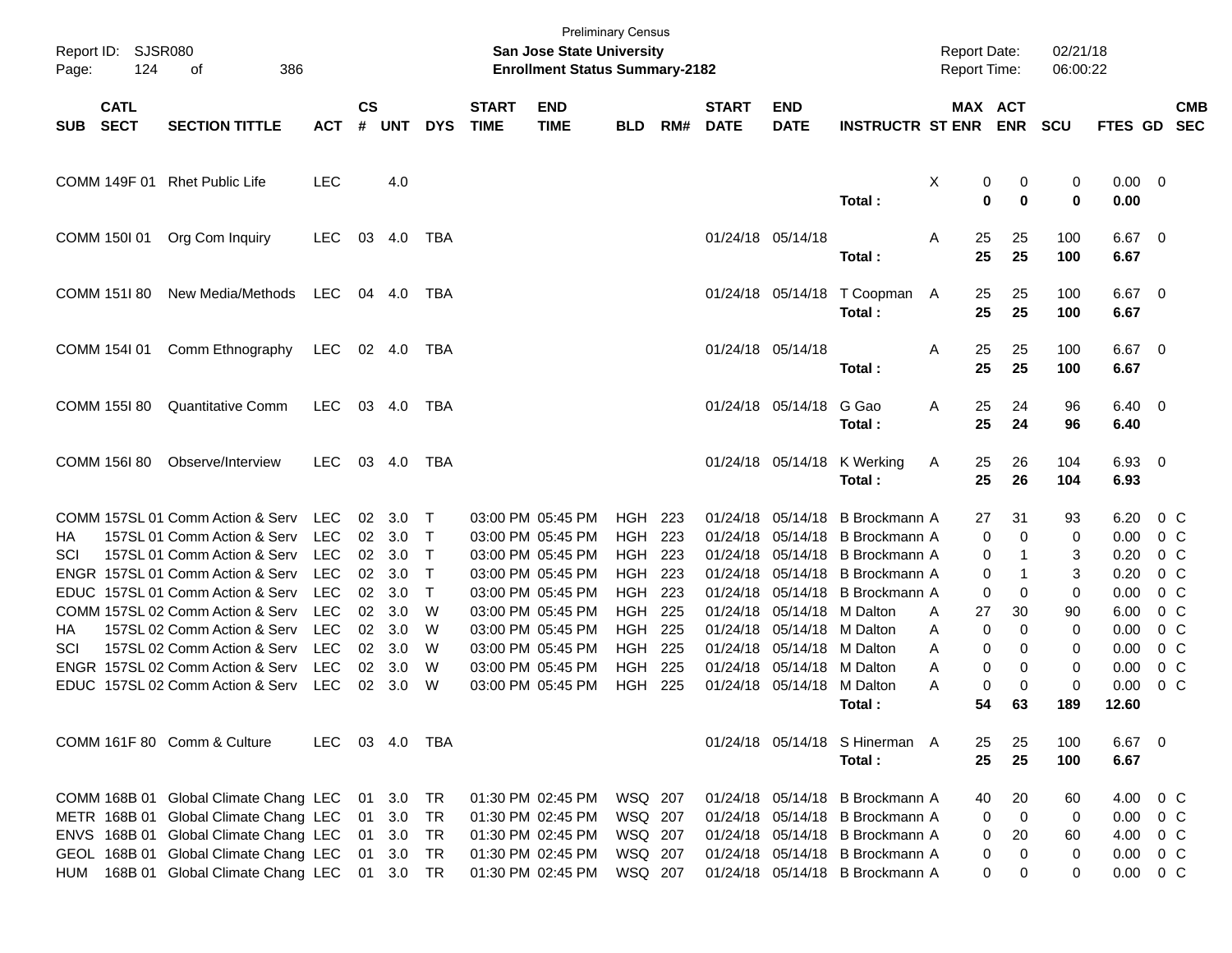| Report ID: SJSR080<br>125<br>Page:       | 386<br>оf                                     |            |                    |            |            |                             | San Jose State University<br><b>Enrollment Status Summary-2182</b> | <b>Preliminary Census</b> |     |                             |                           |                                  |   |              | <b>Report Date:</b><br><b>Report Time:</b> | 02/21/18<br>06:00:22 |                |                            |                |
|------------------------------------------|-----------------------------------------------|------------|--------------------|------------|------------|-----------------------------|--------------------------------------------------------------------|---------------------------|-----|-----------------------------|---------------------------|----------------------------------|---|--------------|--------------------------------------------|----------------------|----------------|----------------------------|----------------|
| <b>CATL</b><br><b>SECT</b><br><b>SUB</b> | <b>SECTION TITTLE</b>                         | <b>ACT</b> | $\mathsf{cs}$<br># | <b>UNT</b> | <b>DYS</b> | <b>START</b><br><b>TIME</b> | <b>END</b><br><b>TIME</b>                                          | <b>BLD</b>                | RM# | <b>START</b><br><b>DATE</b> | <b>END</b><br><b>DATE</b> | <b>INSTRUCTR ST ENR</b>          |   |              | MAX ACT<br><b>ENR</b>                      | <b>SCU</b>           | FTES GD SEC    |                            | <b>CMB</b>     |
|                                          | COMM 168B 02 Global Climate Chang LEC         |            | 01                 | 3.0        | <b>TR</b>  |                             | 01:30 PM 02:45 PM                                                  | WSQ 207                   |     |                             | 01/24/18 05/14/18 T Reddy |                                  | A | 40           | 20                                         | 60                   | 4.00           |                            | $0\,C$         |
|                                          | METR 168B 02 Global Climate Chang LEC         |            | 01                 | 3.0        | <b>TR</b>  |                             | 01:30 PM 02:45 PM                                                  | WSQ 207                   |     |                             | 01/24/18 05/14/18 T Reddy |                                  | A | 0            | 0                                          | 0                    | 0.00           |                            | 0 <sup>C</sup> |
|                                          | ENVS 168B 02 Global Climate Chang LEC         |            | 01                 | 3.0        | <b>TR</b>  |                             | 01:30 PM 02:45 PM                                                  | WSQ 207                   |     |                             | 01/24/18 05/14/18 T Reddy |                                  | A | 0            | 9                                          | 27                   | 1.80           |                            | 0 <sup>C</sup> |
|                                          | GEOL 168B 02 Global Climate Chang LEC         |            | 01                 | 3.0        | <b>TR</b>  |                             | 01:30 PM 02:45 PM                                                  | WSQ 207                   |     |                             | 01/24/18 05/14/18 T Reddy |                                  | A | 0            | 0                                          | 0                    | 0.00           |                            | 0 <sup>C</sup> |
|                                          | HUM 168B 02 Global Climate Chang LEC          |            | 01                 | 3.0        | <b>TR</b>  |                             | 01:30 PM 02:45 PM                                                  | WSQ 207                   |     |                             | 01/24/18 05/14/18 T Reddy |                                  | A | 0            | 0                                          | 0                    | 0.00           |                            | 0 <sup>C</sup> |
|                                          | COMM 168B 03 Global Climate Chang LEC         |            | 01                 | 3.0        | <b>TR</b>  |                             | 01:30 PM 02:45 PM                                                  | WSQ 207                   |     |                             |                           | 01/24/18 05/14/18 C Rampini      | A | 40           | 7                                          | 21                   | 1.40           |                            | 0 <sup>C</sup> |
|                                          | METR 168B 03 Global Climate Chang LEC         |            | 01                 | 3.0        | <b>TR</b>  |                             | 01:30 PM 02:45 PM                                                  | WSQ 207                   |     |                             |                           | 01/24/18 05/14/18 C Rampini      | A | 0            | 0                                          | 0                    | 0.00           |                            | 0 <sup>C</sup> |
|                                          | ENVS 168B 03 Global Climate Chang LEC         |            | 01                 | 3.0        | <b>TR</b>  |                             | 01:30 PM 02:45 PM                                                  | WSQ 207                   |     |                             |                           | 01/24/18 05/14/18 C Rampini      | A | 0            | $\mathbf{1}$                               | 3                    | 0.20           |                            | 0 <sup>C</sup> |
|                                          | GEOL 168B 03 Global Climate Chang LEC         |            | 01                 | 3.0        | <b>TR</b>  |                             | 01:30 PM 02:45 PM                                                  | WSQ 207                   |     |                             |                           | 01/24/18 05/14/18 C Rampini      | Α | 0            | 0                                          | 0                    | 0.00           |                            | 0 <sup>C</sup> |
| HUM                                      | 168B 03 Global Climate Chang LEC              |            | 01                 | 3.0        | <b>TR</b>  |                             | 01:30 PM 02:45 PM                                                  | WSQ 207                   |     |                             |                           | 01/24/18 05/14/18 C Rampini      | A | 0            | 0                                          | $\mathbf 0$          | 0.00           |                            | 0 C            |
|                                          |                                               |            |                    |            |            |                             |                                                                    |                           |     |                             |                           | Total:                           |   | 120          | 77                                         | 231                  | 15.40          |                            |                |
| COMM 169I 80                             | Media Respns Crit                             | LEC.       |                    | 03 4.0     | TBA        |                             |                                                                    |                           |     |                             |                           | 01/24/18 05/14/18 S Hinerman A   |   | 25           | 24                                         | 96                   | $6.40 \quad 0$ |                            |                |
|                                          |                                               |            |                    |            |            |                             |                                                                    |                           |     |                             |                           | Total:                           |   | 25           | 24                                         | 96                   | 6.40           |                            |                |
|                                          | COMM 173F 01 Comm & Global UndersLEC          |            | 03                 | 4.0        | <b>TBA</b> |                             |                                                                    |                           |     |                             | 01/24/18 05/14/18         |                                  | Α | 25           | 25                                         | 100                  | 6.67           | $\overline{\phantom{0}}$   |                |
|                                          | COMM 173F 80 Comm & Global UndersLEC          |            |                    | 03 4.0     | <b>TBA</b> |                             |                                                                    |                           |     |                             | 01/24/18 05/14/18 G Gao   |                                  | A | 25           | 24                                         | 96                   | $6.40 \quad 0$ |                            |                |
|                                          |                                               |            |                    |            |            |                             |                                                                    |                           |     |                             |                           | Total:                           |   | 50           | 49                                         | 196                  | 13.07          |                            |                |
| COMM 174 80                              | Intercult & Inequal                           | <b>LEC</b> | 04                 | 3.0        | <b>TBA</b> |                             |                                                                    |                           |     |                             |                           | 01/24/18 05/14/18 R Halualani    | A | 27           | 27                                         | 81                   | $5.40 \ 0$     |                            |                |
| COMM 174 81                              | Intercult & Inequal                           | <b>LEC</b> | 04                 | 3.0        | <b>TBA</b> |                             |                                                                    |                           |     |                             |                           | 01/24/18 05/14/18 R Halualani A  |   | 27           | 26                                         | 78                   | $5.20 \ 0$     |                            |                |
| COMM 174 82                              | Intercult & Inequal                           | <b>LEC</b> | 04                 | 3.0        | <b>TBA</b> |                             |                                                                    |                           |     |                             |                           | 01/24/18 05/14/18 M Holopainen A |   | 27           | 26                                         | 78                   | 5.25           | $\overline{\phantom{0}}$ 1 |                |
|                                          |                                               |            |                    |            |            |                             |                                                                    |                           |     |                             |                           | Total:                           |   | 81           | 79                                         | 237                  | 15.85          |                            |                |
|                                          | COMM 175F 80 Nonverbal Comm                   | LEC.       |                    | 03 4.0     | TBA        |                             |                                                                    |                           |     |                             | 01/24/18 05/14/18         | G Gao                            | A | 25           | 23                                         | 92                   | $6.13 \quad 0$ |                            |                |
|                                          |                                               |            |                    |            |            |                             |                                                                    |                           |     |                             |                           | Total:                           |   | 25           | 23                                         | 92                   | 6.13           |                            |                |
|                                          | COMM 176P 01 Comm & Gender                    | LEC.       |                    | 03 4.0     | TBA        |                             |                                                                    |                           |     |                             | 01/24/18 05/14/18         |                                  | Α | 25           | 25                                         | 100                  | $6.67$ 0       |                            |                |
|                                          |                                               |            |                    |            |            |                             |                                                                    |                           |     |                             |                           | Total:                           |   | 25           | 25                                         | 100                  | 6.67           |                            |                |
|                                          | COMM 179 80 Media & Resistance LEC 04 3.0 TBA |            |                    |            |            |                             |                                                                    |                           |     |                             |                           | 01/24/18 05/14/18 T Coopman A    |   | 27           | 27                                         | 81                   | 5.40 0         |                            |                |
| COMM 179 81                              | Media & Resistance                            | LEC.       |                    |            | 04 3.0 TBA |                             |                                                                    |                           |     |                             |                           | 01/24/18 05/14/18 S Hinerman A   |   | 27           | 27                                         | 81                   | $5.40 \quad 0$ |                            |                |
| COMM 179 82                              | Media & Resistance                            | <b>LEC</b> |                    |            | 04 3.0 TBA |                             |                                                                    |                           |     |                             | 01/24/18 05/14/18 C Perez |                                  | Α | 27           | 26                                         | 78                   | $5.20 \ 0$     |                            |                |
|                                          |                                               |            |                    |            |            |                             |                                                                    |                           |     |                             |                           | Total:                           |   | 81           | 80                                         | 240                  | 16.00          |                            |                |
| COMM 180 01                              | <b>Individual Study</b>                       | <b>SUP</b> |                    | 36 1.0     | TBA        |                             |                                                                    |                           |     |                             |                           | 01/24/18 05/14/18 R Cnudde       | A | 5            |                                            | 1                    | $0.07 \quad 0$ |                            |                |
| COMM 180 02                              | <b>Individual Study</b>                       | <b>SUP</b> | 36                 | 2.0        | TBA        |                             |                                                                    |                           |     |                             |                           | 01/24/18 05/14/18 T Coopman      | A | 3            | $\overline{c}$                             | 4                    | $0.27$ 0       |                            |                |
| COMM 180 03                              | <b>Individual Study</b>                       | <b>SUP</b> |                    | 36 3.0     | TBA        |                             |                                                                    |                           |     |                             | 01/24/18 05/14/18         |                                  | A | 1            | 0                                          | 0                    | $0.00 \t 0$    |                            |                |
| COMM 180 04                              | <b>Individual Study</b>                       | <b>SUP</b> |                    |            | 36 2.0 TBA |                             |                                                                    |                           |     |                             | 01/24/18 05/14/18         |                                  | Α | $\mathbf{1}$ | 0                                          | 0                    | $0.00 \t 0$    |                            |                |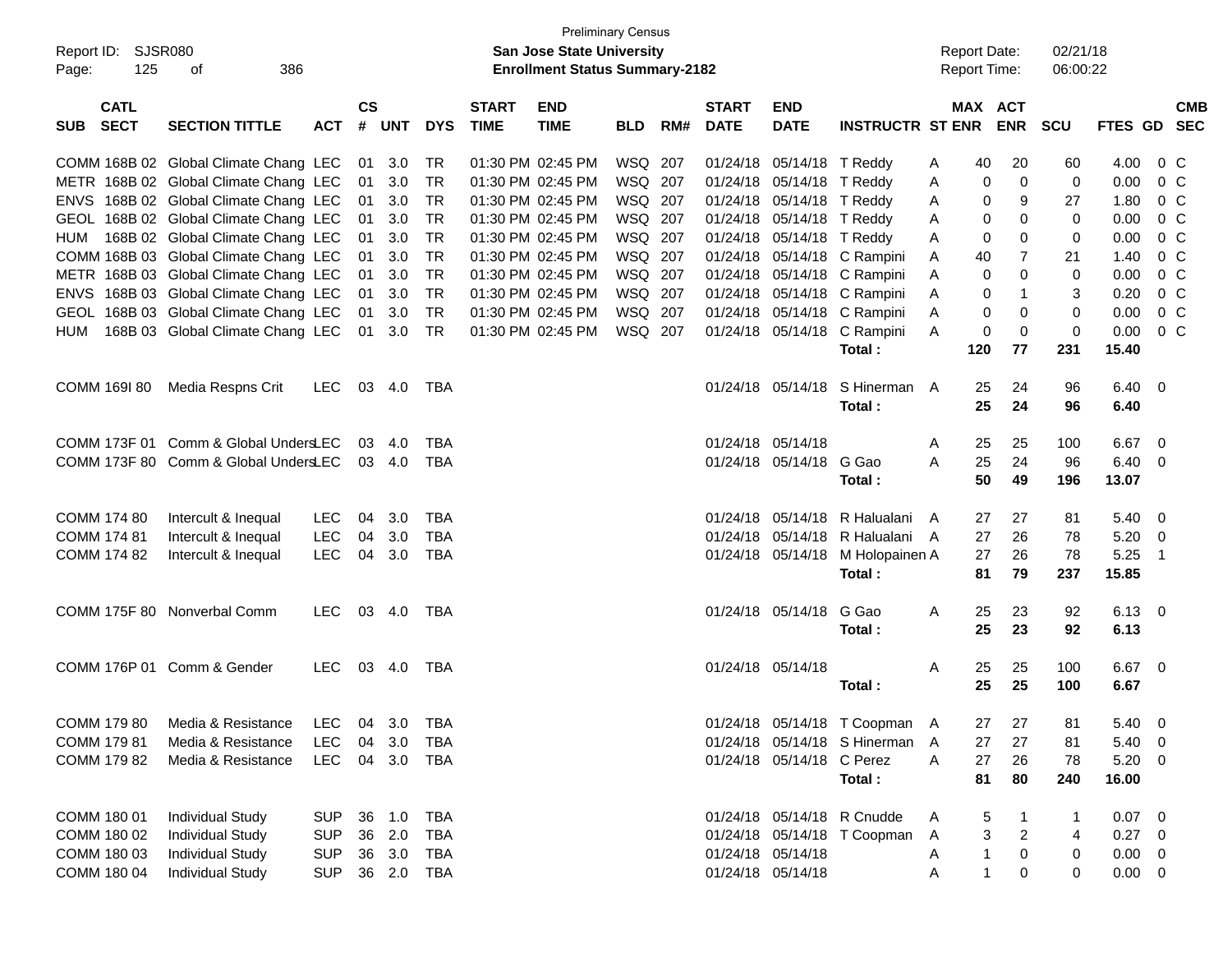| Page:       | Report ID: SJSR080<br>126  | 386<br>of                       |            |           |              |            |                             | San Jose State University<br><b>Enrollment Status Summary-2182</b> | <b>Preliminary Census</b> |     |                             |                           |                         | <b>Report Date:</b><br>Report Time: |                              | 02/21/18<br>06:00:22                    |                |                          |                          |
|-------------|----------------------------|---------------------------------|------------|-----------|--------------|------------|-----------------------------|--------------------------------------------------------------------|---------------------------|-----|-----------------------------|---------------------------|-------------------------|-------------------------------------|------------------------------|-----------------------------------------|----------------|--------------------------|--------------------------|
| <b>SUB</b>  | <b>CATL</b><br><b>SECT</b> | <b>SECTION TITTLE</b>           | <b>ACT</b> | <b>CS</b> | # UNT        | <b>DYS</b> | <b>START</b><br><b>TIME</b> | <b>END</b><br><b>TIME</b>                                          | <b>BLD</b>                | RM# | <b>START</b><br><b>DATE</b> | <b>END</b><br><b>DATE</b> | <b>INSTRUCTR ST ENR</b> |                                     | MAX ACT<br><b>ENR</b>        | SCU                                     | <b>FTES GD</b> |                          | <b>CMB</b><br><b>SEC</b> |
|             | COMM 180 05                | <b>Individual Study</b>         | <b>SUP</b> | 36        | 1.0          | <b>TBA</b> |                             |                                                                    |                           |     | 01/24/18                    | 05/14/18                  | D Fassett               | Α                                   | 1<br>-1                      | 1                                       | 0.07           | 0                        |                          |
|             | COMM 180 06                | <b>Individual Study</b>         | <b>SUP</b> | 36        | 1.0          | <b>TBA</b> |                             |                                                                    |                           |     |                             | 01/24/18 05/14/18         | O Hatton<br>Total:      | A<br>12                             | $\mathbf{1}$<br>1<br>5       | $\mathbf{1}$<br>$\overline{\mathbf{r}}$ | 0.07<br>0.47   | 0                        |                          |
|             |                            | COMM 181F 80 New Media/World    | <b>LEC</b> | 03        | 4.0          | TBA        |                             |                                                                    |                           |     |                             | 01/24/18 05/14/18         | T Coopman A<br>Total:   | 25<br>25                            | 23<br>23                     | 92<br>92                                | 6.13<br>6.13   | $\overline{\phantom{0}}$ |                          |
|             |                            | COMM 182P 01 Comm in Class Rm   | <b>LEC</b> |           | 03 4.0       | TBA        |                             |                                                                    |                           |     |                             | 01/24/18 05/14/18         | Total:                  | 25<br>Α<br>25                       | 25<br>25                     | 100<br>100                              | 6.67<br>6.67   | - 0                      |                          |
| COMM 184 01 |                            | <b>Directed Reading</b>         | <b>SUP</b> | 36        | 1.0          | <b>TBA</b> |                             |                                                                    |                           |     |                             | 01/24/18 05/14/18         |                         | A                                   | 0<br>5                       | 0                                       | 0.00           | 0                        |                          |
|             | COMM 184 02                | <b>Directed Reading</b>         | <b>SUP</b> | 36        | 2.0          | <b>TBA</b> |                             |                                                                    |                           |     | 01/24/18 05/14/18           |                           |                         | A                                   | $\sqrt{5}$<br>$\pmb{0}$      | 0                                       | 0.00           | 0                        |                          |
|             |                            |                                 |            |           |              |            |                             |                                                                    |                           |     |                             |                           | Total:                  | 10                                  | $\mathbf 0$                  | $\bf{0}$                                | 0.00           |                          |                          |
|             | COMM 190 01                | Act Proj in Speech              | <b>SUP</b> | 36        | 1.0          | <b>TBA</b> |                             |                                                                    |                           |     | 01/24/18                    | 05/14/18 T Hart           |                         | A                                   | 0<br>5                       | 0                                       | 0.00           | 0                        |                          |
|             | COMM 190 02                | Act Proj in Speech              | <b>SUP</b> | 36        | 2.0          | <b>TBA</b> |                             |                                                                    |                           |     | 01/24/18                    | 05/14/18 T Hart           |                         | Α                                   | $\sqrt{5}$<br>3              | 6                                       | 0.40           | 0                        |                          |
|             | COMM 190 03                | Act Proj in Speech              | <b>SUP</b> | 36        | 3.0          | <b>TBA</b> |                             |                                                                    |                           |     |                             | 01/24/18 05/14/18 T Hart  |                         | Α                                   | $\sqrt{5}$<br>$\mathbf{1}$   | 3                                       | 0.20           | 0                        |                          |
|             | COMM 190 04                | Act Proj in Speech              | <b>SUP</b> | 36        | 4.0          | <b>TBA</b> |                             |                                                                    |                           |     |                             | 01/24/18 05/14/18 T Hart  |                         | Α<br>10                             | 0                            | 0                                       | 0.00           | 0                        |                          |
|             | COMM 190 05                | Act Proj in Speech              | <b>SUP</b> | 36        | 5.0          | <b>TBA</b> |                             |                                                                    |                           |     |                             | 01/24/18 05/14/18 T Hart  |                         | Α                                   | 5<br>0                       | 0                                       | 0.00           | 0                        |                          |
|             | COMM 190 06                | Act Proj in Speech              | <b>SUP</b> | 36        | 6.0          | <b>TBA</b> |                             |                                                                    |                           |     |                             | 01/24/18 05/14/18 T Hart  |                         | A                                   | $\sqrt{5}$<br>$\overline{c}$ | 12                                      | 0.80           | 0                        |                          |
|             |                            |                                 |            |           |              |            |                             |                                                                    |                           |     |                             |                           | Total:                  | 35                                  | 6                            | 21                                      | 1.40           |                          |                          |
|             | COMM 191A 01               | Foren Act Debate                | <b>SUP</b> | 36        | 1.0          | TBA        |                             |                                                                    |                           |     |                             | 01/24/18 05/14/18         | K Johnson               | 45<br>Α                             | 45                           | 45                                      | 3.00           | $\overline{\mathbf{0}}$  |                          |
|             |                            |                                 |            |           |              |            |                             |                                                                    |                           |     |                             |                           | Total:                  | 45                                  | 45                           | 45                                      | 3.00           |                          |                          |
|             |                            | COMM 191B 01 Ind Evnts Plat Spk | <b>SUP</b> | 36        | 1.0          | TBA        |                             |                                                                    |                           |     |                             | 01/24/18 05/14/18         | M Sunseri               | A<br>45                             | 36                           | 36                                      | 2.40           | - 0                      |                          |
|             |                            |                                 |            |           |              |            |                             |                                                                    |                           |     |                             |                           | Total:                  | 45                                  | 36                           | 36                                      | 2.40           |                          |                          |
|             |                            | COMM 191C 01 Ind Evnts Oral Int | <b>SUP</b> | 36        | 1.0          | TBA        |                             |                                                                    |                           |     |                             | 01/24/18 05/14/18         | M Sunseri               | A<br>45                             | 15                           | 15                                      | 1.00           | 0                        |                          |
|             |                            |                                 |            |           |              |            |                             |                                                                    |                           |     |                             |                           | Total:                  | 45                                  | 15                           | 15                                      | 1.00           |                          |                          |
|             |                            | COMM 191J 01 Speech Judging     | <b>SUP</b> |           | 36 1.0       | TBA        |                             |                                                                    |                           |     |                             | 01/24/18 05/14/18 T Lim   |                         | 30<br>A                             | 22                           | 22                                      | 1.47           | - 0                      |                          |
|             |                            | COMM 191J 02 Speech Judging     | <b>SUP</b> |           | 36 1.0       | TBA        |                             |                                                                    |                           |     |                             | 01/24/18 05/14/18 T Lim   |                         | Α<br>45                             | $\overline{4}$               | $\overline{4}$                          | 0.27           | - 0                      |                          |
|             |                            |                                 |            |           |              |            |                             |                                                                    |                           |     |                             |                           | Total:                  | 75                                  | 26                           | 26                                      | 1.73           |                          |                          |
|             |                            | COMM 191M 80 Moot Court         | <b>SUP</b> |           | 36  1.0  TBA |            |                             |                                                                    |                           |     |                             | 01/24/18 05/14/18         | G Firenzi               | 15<br>A                             | 12                           | 12                                      | 0.80 0         |                          |                          |
|             |                            |                                 |            |           |              |            |                             |                                                                    |                           |     |                             |                           | Total:                  | 15                                  | 12                           | 12                                      | 0.80           |                          |                          |
|             | COMM 195 80                | <b>Special Topics</b>           | <b>SEM</b> |           | 3.0          |            |                             |                                                                    |                           |     |                             |                           |                         | X                                   | 0<br>$\pmb{0}$               | 0                                       | $0.00 \t 0$    |                          |                          |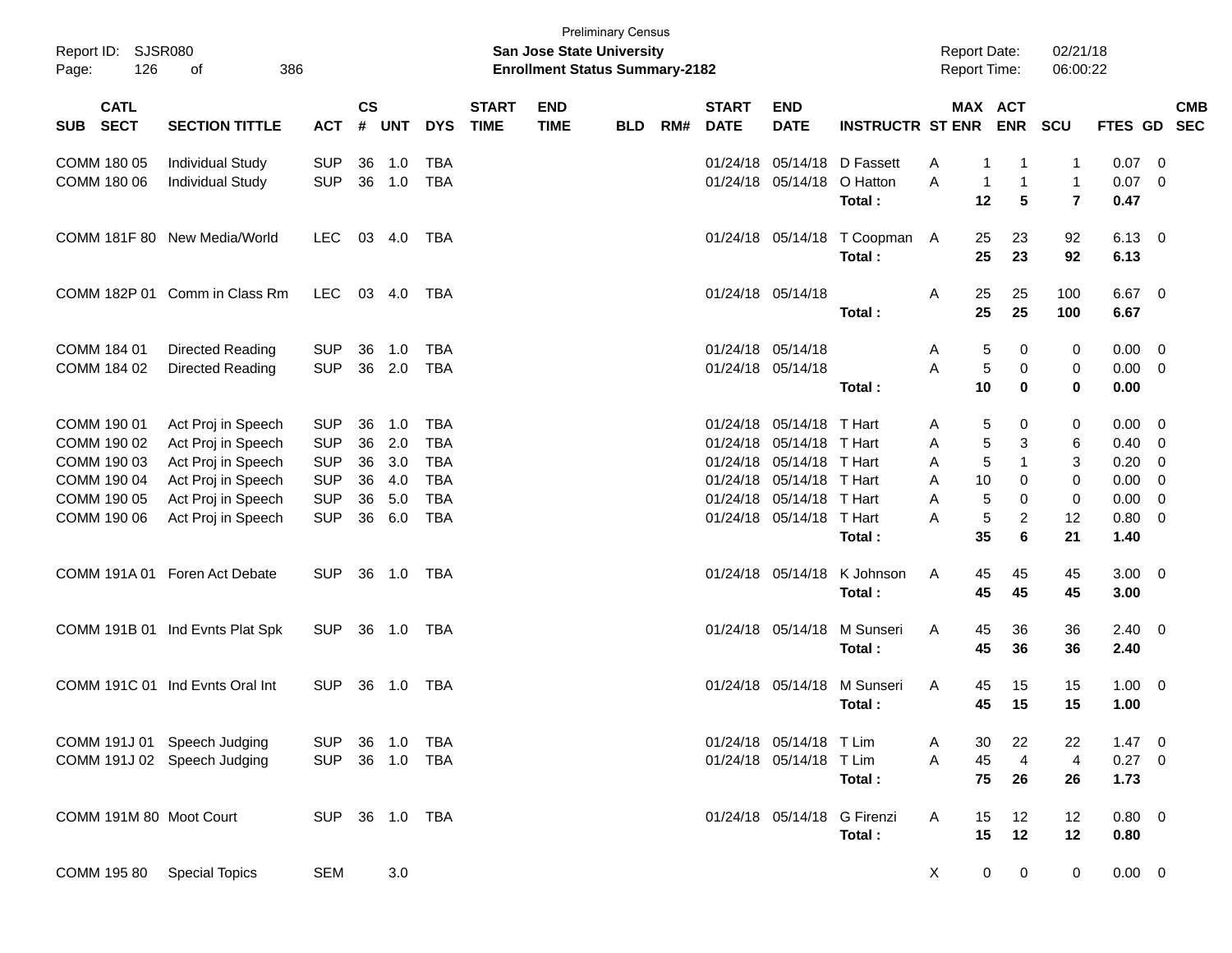| Report ID: SJSR080<br>Page:<br>127       | 386<br>оf                       |            |                    |            |            |                             | <b>San Jose State University</b><br><b>Enrollment Status Summary-2182</b> | <b>Preliminary Census</b> |     |                             |                           |                             |   | <b>Report Date:</b><br><b>Report Time:</b> |                | 02/21/18<br>06:00:22 |             |                |                          |
|------------------------------------------|---------------------------------|------------|--------------------|------------|------------|-----------------------------|---------------------------------------------------------------------------|---------------------------|-----|-----------------------------|---------------------------|-----------------------------|---|--------------------------------------------|----------------|----------------------|-------------|----------------|--------------------------|
| <b>CATL</b><br><b>SECT</b><br><b>SUB</b> | <b>SECTION TITTLE</b>           | <b>ACT</b> | $\mathsf{cs}$<br># | <b>UNT</b> | <b>DYS</b> | <b>START</b><br><b>TIME</b> | <b>END</b><br><b>TIME</b>                                                 | <b>BLD</b>                | RM# | <b>START</b><br><b>DATE</b> | <b>END</b><br><b>DATE</b> | <b>INSTRUCTR ST ENR</b>     |   | MAX ACT                                    | <b>ENR SCU</b> |                      | FTES GD     |                | <b>CMB</b><br><b>SEC</b> |
|                                          |                                 |            |                    |            |            |                             |                                                                           |                           |     |                             |                           | Total:                      |   | 0                                          | 0              | 0                    | 0.00        |                |                          |
| COMM 198 01                              | Comm Applied Activit SUP        |            | 36                 | 1.0        | <b>TBA</b> |                             |                                                                           |                           |     | 01/24/18                    |                           | 05/14/18 R Cnudde           | A | 30                                         | 29             | 29                   | 1.93        | - 0            |                          |
| COMM 198 02                              | Comm Applied Activit SUP        |            | 36                 | 2.0        | <b>TBA</b> |                             |                                                                           |                           |     | 01/24/18                    |                           | 05/14/18 R Cnudde           | A | 15                                         | $\overline{1}$ | 2                    | 0.13        | - 0            |                          |
| COMM 198 03                              | Comm Applied Activit SUP        |            | 36                 | 1.0        | <b>TBA</b> |                             |                                                                           |                           |     | 01/24/18                    | 05/14/18                  | T Hart                      | A | 30                                         | 9              | 9                    | 0.60        | 0              |                          |
| COMM 198 04                              | Comm Applied Activit SUP        |            | 36                 | 2.0        | <b>TBA</b> |                             |                                                                           |                           |     | 01/24/18                    | 05/14/18 T Hart           |                             | A | 10                                         | 9              | 18                   | 1.20        | 0              |                          |
| COMM 198 05                              | Comm Applied Activit SUP        |            | 36                 | 1.0        | <b>TBA</b> |                             |                                                                           |                           |     | 01/24/18                    |                           | 05/14/18 T Coopman          | A | 15                                         | 18             | 18                   | 1.20        | 0              |                          |
| COMM 198 06                              | Comm Applied Activit SUP        |            | 36                 | 2.0        | <b>TBA</b> |                             |                                                                           |                           |     | 01/24/18                    |                           | 05/14/18 T Coopman          | Α | 5                                          | $\overline{c}$ | $\overline{4}$       | 0.27        | - 0            |                          |
| COMM 198 07                              | Comm Applied Activit SUP        |            | 36                 | 1.0        | <b>TBA</b> |                             |                                                                           |                           |     | 01/24/18                    | 05/14/18                  | T Lim                       | A | 5                                          | $\mathbf{1}$   | $\mathbf{1}$         | 0.07        | - 0            |                          |
| COMM 198 08                              | Comm Applied Activit SUP        |            |                    | 36 2.0     | <b>TBA</b> |                             |                                                                           |                           |     |                             | 01/24/18 05/14/18 T Lim   |                             | A | 5                                          | $\mathbf{1}$   | 2                    | 0.13        | - 0            |                          |
|                                          |                                 |            |                    |            |            |                             |                                                                           |                           |     |                             |                           | Total:                      |   | 115                                        | 70             | 83                   | 5.53        |                |                          |
| COMM 199C 01 Senior Seminar              |                                 |            |                    |            |            |                             |                                                                           |                           |     |                             |                           |                             |   |                                            |                |                      |             |                |                          |
|                                          |                                 | LEC.       | 03                 | 4.0        | TBA        |                             |                                                                           |                           |     |                             | 01/24/18 05/14/18         |                             | A | 25                                         | 25             | 100                  | 6.67        | - 0            |                          |
| COMM 199C 02 Senior Seminar              |                                 | <b>LEC</b> | 03                 | 4.0        | <b>TBA</b> |                             |                                                                           |                           |     | 01/24/18                    | 05/14/18                  |                             | A | 25                                         | 20             | 80                   | 5.33        | 0              |                          |
| COMM 199C 03 Senior Seminar              |                                 | <b>LEC</b> | 03                 | 4.0        | <b>TBA</b> |                             |                                                                           |                           |     | 01/24/18                    | 05/14/18                  |                             | A | 25                                         | 26             | 104                  | 6.93        | 0              |                          |
| COMM 199C 04 Senior Seminar              |                                 | <b>LEC</b> | 03                 | 4.0        | <b>TBA</b> |                             |                                                                           |                           |     |                             | 01/24/18 05/14/18         |                             | A | 25                                         | 24             | 96                   | 6.40        | 0              |                          |
| COMM 199C 80 Senior Seminar              |                                 | <b>LEC</b> | 03                 | 4.0        | <b>TBA</b> |                             |                                                                           |                           |     |                             |                           | 01/24/18 05/14/18 K Werking | A | 25                                         | 23             | 92                   | 6.13        | 0              |                          |
| COMM 199C 81 Senior Seminar              |                                 | <b>LEC</b> | 03                 | 4.0        | <b>TBA</b> |                             |                                                                           |                           |     |                             | 01/24/18 05/14/18         | J Morrison                  | A | 25                                         | 23             | 92                   | 6.13        | - 0            |                          |
|                                          |                                 |            |                    |            |            |                             |                                                                           |                           |     |                             |                           | Total:                      |   | 150                                        | 141            | 564                  | 37.60       |                |                          |
| COMM 201 01                              | Comm Methodologies SEM 05 3.0 W |            |                    |            |            |                             | 06:00 PM 08:45 PM                                                         | HGH 219                   |     |                             | 01/24/18 05/14/18         | L Gomez                     | A | 15                                         | 18             | 54                   | 4.50 18     |                |                          |
|                                          |                                 |            |                    |            |            |                             |                                                                           |                           |     |                             |                           | Total:                      |   | 15                                         | 18             | 54                   | 4.50        |                |                          |
|                                          |                                 |            |                    |            |            |                             |                                                                           |                           |     |                             |                           |                             |   |                                            |                |                      |             |                |                          |
|                                          | COMM 232R 01 Sem Perf & Culture | <b>SEM</b> |                    | 4.0        |            |                             |                                                                           |                           |     |                             |                           |                             | X | 0                                          | 0              | 0                    | $0.00 \t 0$ |                |                          |
|                                          |                                 |            |                    |            |            |                             |                                                                           |                           |     |                             |                           | Total:                      |   | 0                                          | $\mathbf 0$    | 0                    | 0.00        |                |                          |
|                                          | COMM 250R 01 Sem Theory Crt Int | SEM 05 4.0 |                    |            | TBA        |                             |                                                                           |                           |     |                             | 01/24/18 05/14/18         |                             | A | 15                                         | 16             | 64                   | 5.20 14     |                |                          |
|                                          |                                 |            |                    |            |            |                             |                                                                           |                           |     |                             |                           | Total:                      |   | 15                                         | 16             | 64                   | 5.20        |                |                          |
|                                          |                                 |            |                    |            |            |                             |                                                                           |                           |     |                             |                           |                             |   |                                            |                |                      |             |                |                          |
|                                          | COMM 269R 01 Sem Cont Commun    | SEM 05 4.0 |                    |            | TBA        |                             |                                                                           |                           |     |                             | 01/24/18 05/14/18         |                             | A | 15                                         | 16             | 64                   | 5.07 12     |                |                          |
|                                          |                                 |            |                    |            |            |                             |                                                                           |                           |     |                             |                           | Total:                      |   | 15                                         | 16             | 64                   | 5.07        |                |                          |
|                                          |                                 |            |                    |            |            |                             |                                                                           |                           |     |                             |                           |                             |   |                                            |                |                      |             |                |                          |
| COMM 280 01                              | Independent Study               | <b>SUP</b> | 25                 | 1.0        | <b>TBA</b> |                             |                                                                           |                           |     |                             | 01/24/18 05/14/18         | R Halualani                 | A | 10                                         | $\mathbf 1$    | 1                    | 0.08        | - 1            |                          |
| COMM 280 02                              | Independent Study               | <b>SUP</b> | 25                 | 2.0        | <b>TBA</b> |                             |                                                                           |                           |     | 01/24/18                    | 05/14/18                  |                             | Α | 5                                          | 0              | 0                    | 0.00        | $\overline{0}$ |                          |
| COMM 280 03                              | Independent Study               | <b>SUP</b> | 25                 | 3.0        | <b>TBA</b> |                             |                                                                           |                           |     |                             | 01/24/18 05/14/18         |                             | Α | 2                                          | 0              | 0                    | 0.00        | 0              |                          |
| COMM 280 04                              | Independent Study               | <b>SUP</b> | 25                 | 1.0        | <b>TBA</b> |                             |                                                                           |                           |     |                             | 01/24/18 05/14/18         |                             | Α | 1                                          | 0              | 0                    | 0.00        | 0              |                          |
| COMM 280 05                              | Independent Study               | <b>SUP</b> | 25                 | 3.0        | <b>TBA</b> |                             |                                                                           |                           |     |                             | 01/24/18 05/14/18         |                             | Α | 1                                          | 0              | 0                    | 0.00        | 0              |                          |
| COMM 280 06                              | Independent Study               | <b>SUP</b> | 25                 | 3.0        | <b>TBA</b> |                             |                                                                           |                           |     |                             | 01/24/18 05/14/18         |                             | A |                                            | 0              | 0                    | 0.00        | 0              |                          |
| COMM 280 07                              | Independent Study               | <b>SUP</b> | 25                 | 2.0        | <b>TBA</b> |                             |                                                                           |                           |     |                             | 01/24/18 05/14/18         |                             | Α | 2                                          | 0              | 0                    | 0.00        | 0              |                          |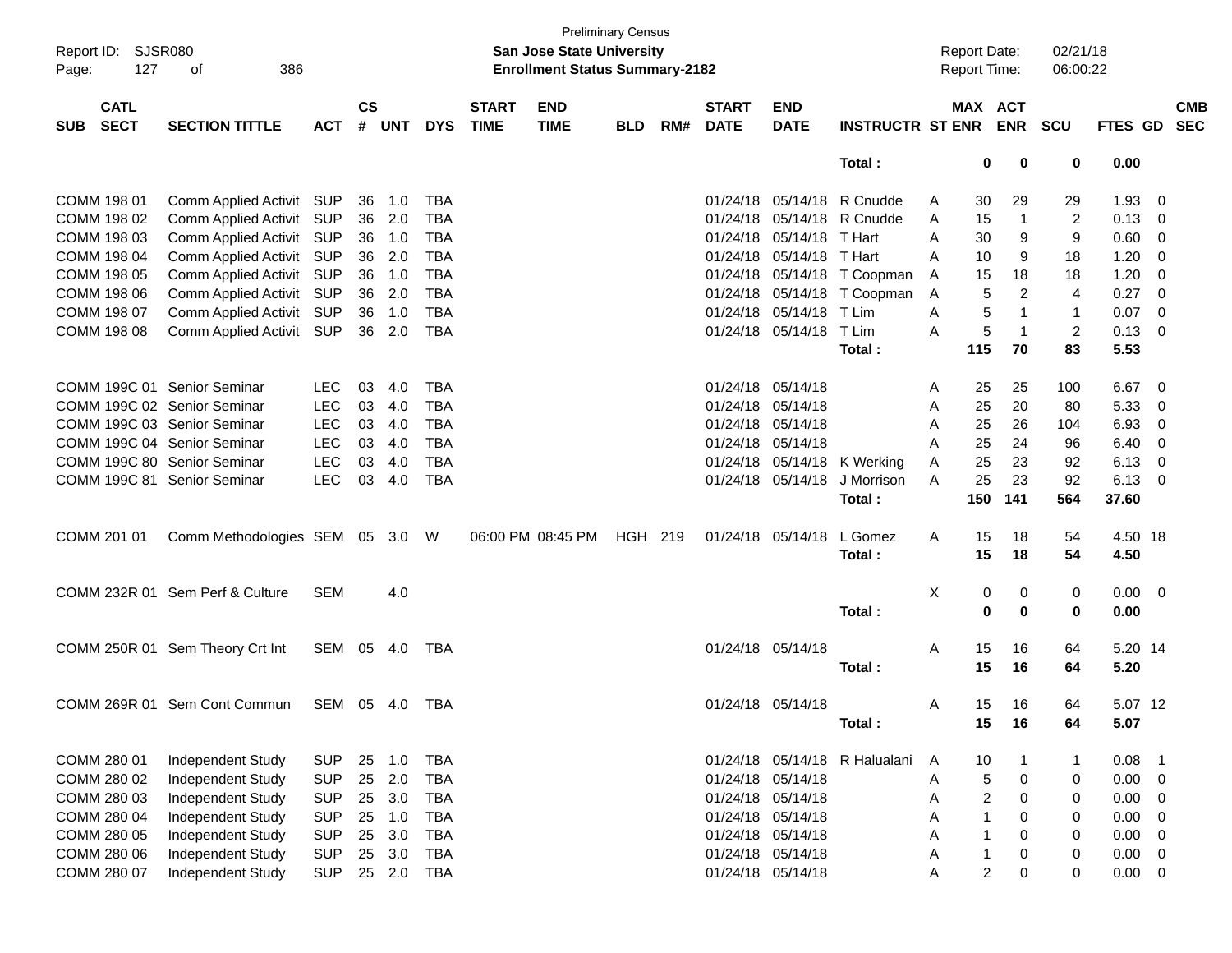| Page:      | Report ID: SJSR080<br>128  | 386<br>оf                         |            |               |        |            |                             | San Jose State University<br><b>Enrollment Status Summary-2182</b> | <b>Preliminary Census</b> |     |                             |                           |                              | Report Date:<br>Report Time: |                                  | 02/21/18<br>06:00:22 |                |                            |            |
|------------|----------------------------|-----------------------------------|------------|---------------|--------|------------|-----------------------------|--------------------------------------------------------------------|---------------------------|-----|-----------------------------|---------------------------|------------------------------|------------------------------|----------------------------------|----------------------|----------------|----------------------------|------------|
| <b>SUB</b> | <b>CATL</b><br><b>SECT</b> | <b>SECTION TITTLE</b>             | <b>ACT</b> | $\mathsf{cs}$ | # UNT  | <b>DYS</b> | <b>START</b><br><b>TIME</b> | <b>END</b><br><b>TIME</b>                                          | <b>BLD</b>                | RM# | <b>START</b><br><b>DATE</b> | <b>END</b><br><b>DATE</b> | <b>INSTRUCTR ST ENR</b>      |                              | MAX ACT<br><b>ENR</b>            | <b>SCU</b>           | FTES GD SEC    |                            | <b>CMB</b> |
|            |                            |                                   |            |               |        |            |                             |                                                                    |                           |     |                             |                           | Total:                       | 22                           | $\mathbf 1$                      | 1                    | 0.08           |                            |            |
|            |                            | COMM 285B 01 TA Practicum II      | <b>SUP</b> | 25            | 2.0    | <b>TBA</b> |                             |                                                                    |                           |     |                             | 01/24/18 05/14/18         | D Fassett                    | 15<br>A                      | 5                                | 10                   | 0.83           | - 5                        |            |
|            |                            | COMM 285B 02 TA Practicum II      | <b>SUP</b> | 25            | 1.0    | <b>TBA</b> |                             |                                                                    |                           |     |                             | 01/24/18 05/14/18         | D Fassett<br>Total:          | A<br>16                      | $\mathbf{1}$<br>$\mathbf 0$<br>5 | $\mathbf 0$<br>10    | 0.00<br>0.83   | $\mathbf 0$                |            |
|            | COMM 291 01                | Grad Internship                   | <b>SUP</b> | 25            | 1.0    | <b>TBA</b> |                             |                                                                    |                           |     |                             | 01/24/18 05/14/18 T Hart  |                              | A                            | 5<br>1                           | $\mathbf 1$          | 0.08           | - 1                        |            |
|            | COMM 291 02                | Grad Internship                   | <b>SUP</b> | 25            | 2.0    | <b>TBA</b> |                             |                                                                    |                           |     |                             | 01/24/18 05/14/18 T Hart  |                              | A                            | 5<br>$\mathbf 0$                 | $\mathbf 0$          | 0.00           | $\overline{0}$             |            |
|            | COMM 291 03                | Grad Internship                   | <b>SUP</b> | 25            | 3.0    | <b>TBA</b> |                             |                                                                    |                           |     |                             | 01/24/18 05/14/18 T Hart  |                              | A                            | 5<br>$\mathbf 0$                 | 0                    | 0.00           | $\overline{\phantom{0}}$   |            |
|            | COMM 291 04                | Grad Internship                   | <b>SUP</b> | 25            | 4.0    | <b>TBA</b> |                             |                                                                    |                           |     |                             | 01/24/18 05/14/18 T Hart  |                              | A                            | 5<br>$\mathbf 0$                 | $\mathbf 0$          | 0.00           | $\overline{\mathbf{0}}$    |            |
|            |                            |                                   |            |               |        |            |                             |                                                                    |                           |     |                             |                           | Total:                       | 20                           | 1                                | $\mathbf{1}$         | 0.08           |                            |            |
|            |                            | COMM 295R 01 Top in Comm Studie   | LEC        |               | 03 4.0 | TBA        |                             |                                                                    |                           |     |                             | 01/24/18 05/14/18         |                              | A<br>15                      | 15                               | 60                   | 4.93 14        |                            |            |
|            |                            |                                   |            |               |        |            |                             |                                                                    |                           |     |                             |                           | Total:                       | 15                           | 15                               | 60                   | 4.93           |                            |            |
|            | COMM 297 01                | Adv Writing Workshop SEM 05 2.0 T |            |               |        |            |                             | 06:00 PM 08:45 PM                                                  | <b>HGH 219</b>            |     |                             | 01/24/18 05/14/18         | A Todd                       | 15<br>A                      | 13                               | 26                   | 2.17 13        |                            |            |
|            |                            |                                   |            |               |        |            |                             |                                                                    |                           |     |                             |                           | Total:                       | 15                           | 13                               | 26                   | 2.17           |                            |            |
|            | COMM 298 01                | Master's Project                  | <b>SUP</b> | 25            | 1.0    | <b>TBA</b> |                             |                                                                    |                           |     | 01/24/18 05/14/18           |                           |                              | A                            | 5<br>$\mathbf 0$                 | 0                    | 0.00           | $\overline{\phantom{0}}$   |            |
|            | COMM 298 02                | Master's Project                  | <b>SUP</b> | 25            | 2.0    | <b>TBA</b> |                             |                                                                    |                           |     | 01/24/18 05/14/18           |                           |                              | 25<br>A                      | $\mathbf 0$                      | 0                    | 0.00           | $\overline{\mathbf{0}}$    |            |
|            | COMM 298 03                | Master's Project                  | <b>SUP</b> | 25            | 4.0    | <b>TBA</b> |                             |                                                                    |                           |     |                             |                           | 01/24/18 05/14/18 M Spangler | A                            | $\mathbf{1}$<br>1                | $\overline{4}$       | 0.33           | $\overline{1}$             |            |
|            | COMM 298 04                | Master's Project                  | <b>SUP</b> | 25            | 4.0    | <b>TBA</b> |                             |                                                                    |                           |     |                             |                           | 01/24/18 05/14/18 D Fassett  | A                            | $\mathbf{1}$<br>$\mathbf{1}$     | 4                    | 0.33           | $\overline{\phantom{0}}$ 1 |            |
|            |                            |                                   |            |               |        |            |                             |                                                                    |                           |     |                             |                           | Total:                       | 32                           | $\mathbf{2}$                     | 8                    | 0.67           |                            |            |
|            | COMM 299 01                | <b>Master's Thesis</b>            | <b>SUP</b> | 25            | 1.0    | <b>TBA</b> |                             |                                                                    |                           |     | 01/24/18 05/14/18           |                           |                              | Α                            | $\sqrt{5}$<br>0                  | 0                    | 0.00           | $\overline{\phantom{0}}$   |            |
|            | COMM 299 02                | <b>Master's Thesis</b>            | <b>SUP</b> | 25            | 2.0    | <b>TBA</b> |                             |                                                                    |                           |     | 01/24/18 05/14/18           |                           |                              | A                            | 5<br>$\mathbf 0$                 | $\mathbf 0$          | 0.00           | 0                          |            |
|            | COMM 299 03                | <b>Master's Thesis</b>            | <b>SUP</b> | 25            | 3.0    | <b>TBA</b> |                             |                                                                    |                           |     | 01/24/18 05/14/18           |                           |                              | А                            | 3<br>$\Omega$                    | 0                    | 0.00           | $\overline{\mathbf{0}}$    |            |
|            | COMM 299 04                | <b>Master's Thesis</b>            | <b>SUP</b> | 25            | 4.0    | <b>TBA</b> |                             |                                                                    |                           |     |                             | 01/24/18 05/14/18         | D Fassett                    | A                            | 5<br>$\mathbf 0$                 | 0                    | 0.00           | $\mathbf 0$                |            |
|            | COMM 299 05                | <b>Master's Thesis</b>            | <b>SUP</b> | 25            | 6.0    | TBA        |                             |                                                                    |                           |     |                             | 01/24/18 05/14/18         |                              | A                            | 3<br>$\mathbf 0$                 | 0                    | 0.00           | $\overline{\phantom{0}}$   |            |
|            |                            |                                   |            |               |        |            |                             |                                                                    |                           |     |                             |                           | Total:                       | 21                           | 0                                | 0                    | 0.00           |                            |            |
|            |                            | SPED 184Y 01 Stdt Tchg II         | <b>SUP</b> | 25            | 6.0    | TBA        |                             |                                                                    |                           |     | 01/24/18 05/14/18           |                           |                              | A                            | $\mathbf 0$<br>$\mathbf 0$       | 0                    | $0.00 \quad 0$ |                            |            |
|            |                            |                                   |            |               |        |            |                             |                                                                    |                           |     |                             |                           | Total:                       |                              | $\bf{0}$<br>0                    | $\mathbf 0$          | 0.00           |                            |            |
|            |                            | SPED 242C 01 Educ Internship      | <b>SUP</b> | 25            | 6.0    | TBA        |                             |                                                                    |                           |     |                             | 01/24/18 05/14/18         |                              | A                            | 0<br>0                           | 0                    | 0.00           | $\overline{\mathbf{0}}$    |            |
|            |                            |                                   |            |               |        |            |                             |                                                                    |                           |     |                             |                           | Total:                       |                              | $\mathbf{0}$<br>$\bf{0}$         | $\bf{0}$             | 0.00           |                            |            |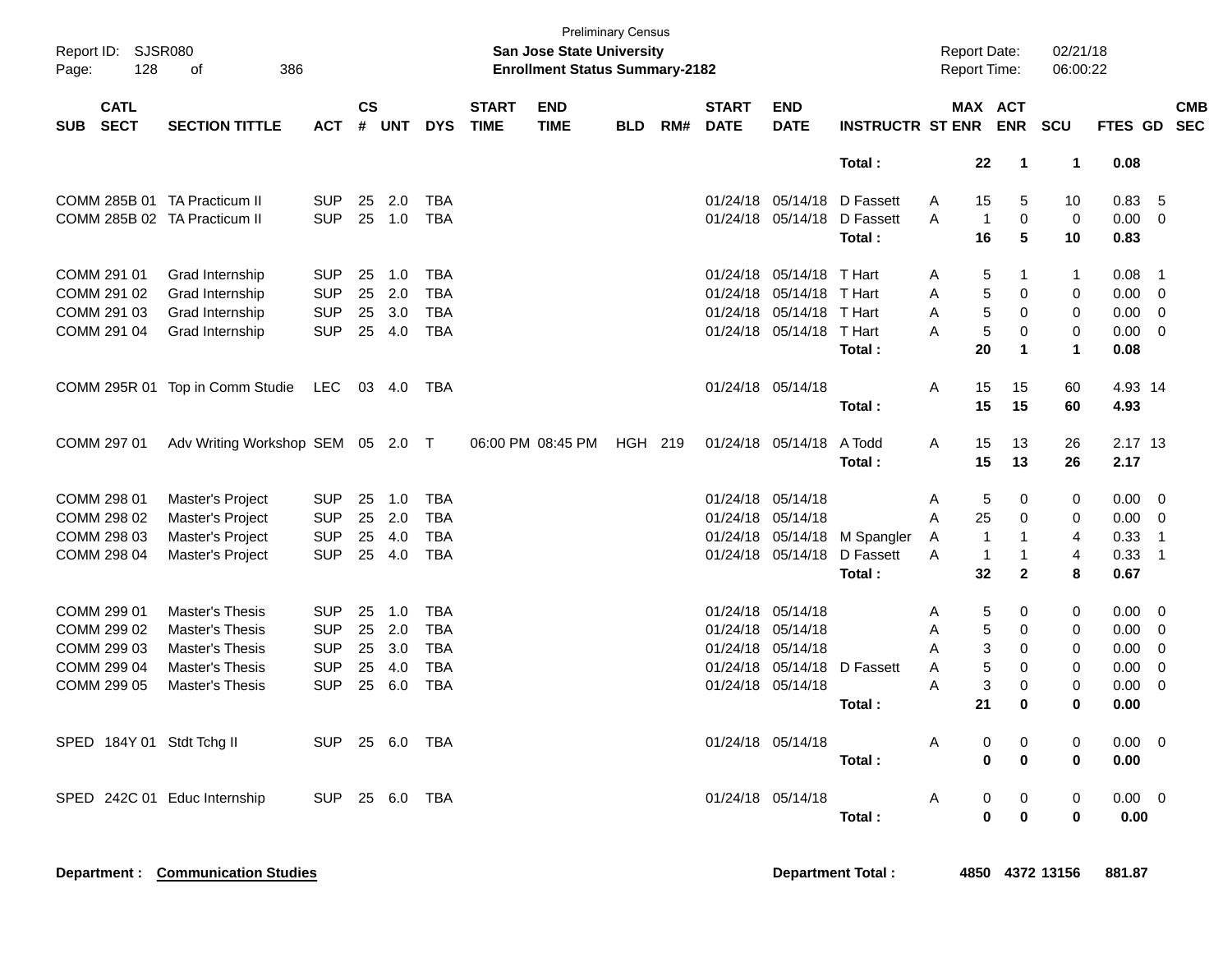| Page:      | Report ID: SJSR080<br>129  | 386<br>of             |            |                              |            |                             | <b>San Jose State University</b><br><b>Enrollment Status Summary-2182</b> | <b>Preliminary Census</b> |     |                             |                                                   |                           | Report Date:<br><b>Report Time:</b> |            | 02/21/18<br>06:00:22     |                           |            |
|------------|----------------------------|-----------------------|------------|------------------------------|------------|-----------------------------|---------------------------------------------------------------------------|---------------------------|-----|-----------------------------|---------------------------------------------------|---------------------------|-------------------------------------|------------|--------------------------|---------------------------|------------|
| <b>SUB</b> | <b>CATL</b><br><b>SECT</b> | <b>SECTION TITTLE</b> | <b>ACT</b> | <b>CS</b><br><b>UNT</b><br># | <b>DYS</b> | <b>START</b><br><b>TIME</b> | <b>END</b><br><b>TIME</b>                                                 | <b>BLD</b>                | RM# | <b>START</b><br><b>DATE</b> | <b>END</b><br><b>DATE</b>                         | <b>INSTRUCTR ST ENR</b>   | MAX ACT                             | <b>ENR</b> | scu                      | FTES GD SEC               | <b>CMB</b> |
|            |                            |                       |            |                              |            |                             |                                                                           |                           |     |                             | <b>Lower Division :</b><br><b>Upper Division:</b> | <b>Graduate Division:</b> | 2331<br>2333<br>186                 | 2103<br>87 | 2182 5874<br>6994<br>288 | 391.62<br>466.72<br>23.53 |            |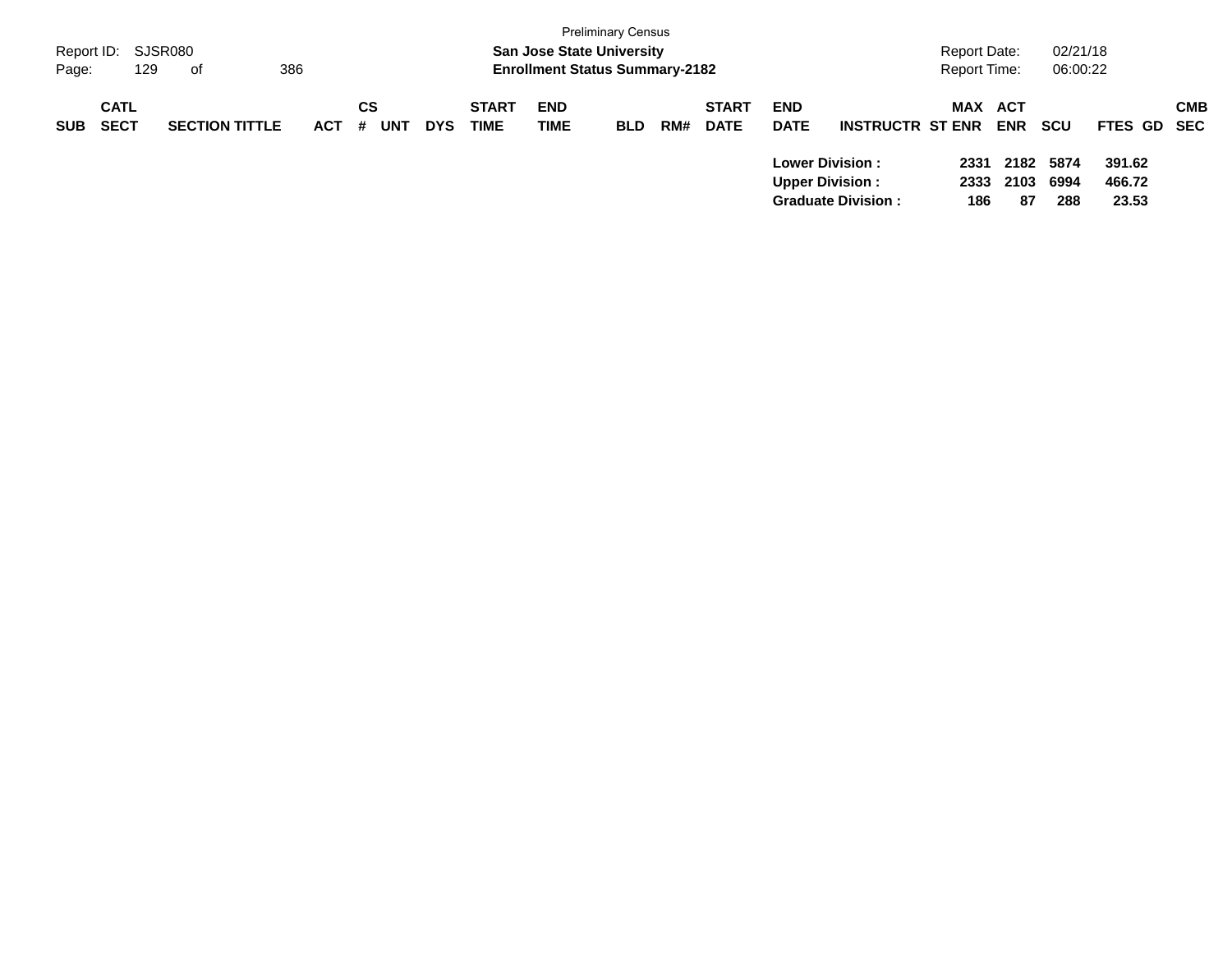| Report ID:<br>Page: | 130                        | <b>SJSR080</b><br>386<br>of                                    |                   |                    |            |                          |                             | <b>San Jose State University</b><br><b>Enrollment Status Summary-2182</b> | <b>Preliminary Census</b> |            |                              |                                               |                                    | <b>Report Date:</b><br><b>Report Time:</b> |                                          | 02/21/18<br>06:00:22   |                             |                          |                                  |
|---------------------|----------------------------|----------------------------------------------------------------|-------------------|--------------------|------------|--------------------------|-----------------------------|---------------------------------------------------------------------------|---------------------------|------------|------------------------------|-----------------------------------------------|------------------------------------|--------------------------------------------|------------------------------------------|------------------------|-----------------------------|--------------------------|----------------------------------|
| <b>SUB</b>          | <b>CATL</b><br><b>SECT</b> | <b>SECTION TITTLE</b>                                          | <b>ACT</b>        | $\mathsf{cs}$<br># | <b>UNT</b> | <b>DYS</b>               | <b>START</b><br><b>TIME</b> | <b>END</b><br><b>TIME</b>                                                 | <b>BLD</b>                | RM#        | <b>START</b><br><b>DATE</b>  | <b>END</b><br><b>DATE</b>                     | <b>INSTRUCTR ST ENR</b>            |                                            | MAX ACT<br><b>ENR</b>                    | <b>SCU</b>             | <b>FTES GD</b>              |                          | <b>CMB</b><br><b>SEC</b>         |
| College             | Department :               | <b>Social Sciences</b><br><b>Urban &amp; Regional Planning</b> |                   |                    |            |                          |                             |                                                                           |                           |            |                              |                                               |                                    |                                            |                                          |                        |                             |                          |                                  |
|                     | URBP 101 01                | The City                                                       | <b>LEC</b>        | 02                 | 3.0        | W                        |                             | 03:00 PM 05:45 PM                                                         | DBH                       | 202        |                              | 01/24/18 05/14/18                             | S Kos<br>Total:                    | Α                                          | 15<br>6<br>15<br>6                       | 18<br>18               | $1.25$ 1<br>1.25            |                          |                                  |
|                     | URBP 120 01                | Int Hous Econ Poli                                             | SEM               | 05                 | 4.0        | TBA                      |                             |                                                                           |                           |            |                              | 01/24/18 05/14/18                             | Total:                             | Α                                          | 5<br>5<br>1                              | 4<br>4                 | $0.27$ 0<br>0.27            |                          |                                  |
| <b>URBP</b>         | 136 01<br>ENVS 136 01      | Int Land Use Plan<br>Int Land Use Plan                         | SEM<br>SEM        | 05<br>05           | 4.0<br>4.0 | м<br>м                   |                             | 07:30 PM 10:15 PM<br>07:30 PM 10:15 PM                                    | <b>BBC</b><br><b>BBC</b>  | 120<br>120 |                              | 01/24/18 05/14/18<br>01/24/18 05/14/18        | J Davidson<br>J Davidson<br>Total: | A<br>A                                     | 10<br>11<br>0<br>$\mathbf 0$<br>10<br>11 | 44<br>0<br>44          | 2.93<br>0.00<br>2.93        |                          | 0 <sup>o</sup><br>0 <sup>o</sup> |
|                     | URBP 150 01                | Intro Muni Finance                                             | SEM               | 05                 | 4.0        | TBA                      |                             |                                                                           |                           |            |                              | 01/24/18 05/14/18                             | Total:                             | Α                                          | 5<br>0<br>5<br>0                         | 0<br>0                 | $0.00 \t 0$<br>0.00         |                          |                                  |
| <b>URBP</b><br>DSIT | 152 01<br>15201            | Int Urb Des Studio<br>Int Urb Des Studio                       | <b>SEM</b><br>SEM | 05<br>05           | 4.0<br>4.0 | <b>TBA</b><br><b>TBA</b> |                             |                                                                           |                           |            |                              | 01/24/18 05/14/18<br>01/24/18 05/14/18        | Total:                             | Α<br>Α                                     | 5<br>0<br>0<br>-1<br>5<br>1              | 0<br>4<br>4            | 0.00<br>0.27<br>0.27        |                          | 0 <sup>o</sup><br>$0\,C$         |
|                     | URBP 156 01<br>ENVS 156 01 | Intro Local Trans<br>Intro Local Trans                         | <b>SEM</b><br>SEM | 05<br>05           | 4.0<br>4.0 | R<br>R                   |                             | 07:30 PM 10:15 PM<br>07:30 PM 10:15 PM                                    | CL.<br><b>CL</b>          | 243<br>243 |                              | 01/24/18 05/14/18<br>01/24/18 05/14/18        | J Kott<br>J Kott<br>Total:         | A<br>Α                                     | 5<br>2<br>0<br>-1<br>5<br>3              | 8<br>4<br>12           | 0.53<br>0.27<br>0.80        |                          | 0 <sup>o</sup><br>0 <sup>o</sup> |
| <b>URBP</b>         | 169 01<br>ENVS 169 01      | Int Social Med Pln<br>Int Social Med Pln                       | SEM<br>SEM        | 05<br>05           | 1.0<br>1.0 | -S<br>-S                 |                             | 10:00 AM 12:30 PM<br>10:00 AM 12:30 PM                                    | WSQ 208<br><b>WSQ 208</b> |            |                              | 01/24/18 05/14/18 H Wong<br>01/24/18 05/14/18 | H Wong<br>Total:                   | A<br>A                                     | 5<br>0<br>0<br>0<br>5<br>0               | 0<br>0<br>0            | 0.00<br>0.00<br>0.00        |                          | 0 <sup>o</sup><br>0 <sup>o</sup> |
|                     | URBP 175 01<br>URBP 175 02 | <b>Urb Studies Topics</b><br><b>Urb Studies Topics</b>         | SEM<br>SEM        | 05<br>05           | 4.0<br>4.0 | TBA<br>W                 |                             | 04:30 PM 07:15 PM                                                         | <b>CL</b>                 | 243        |                              | 01/24/18 05/14/18<br>01/24/18 05/14/18        | K Fang<br>Total:                   | Α<br>Α                                     | 0<br>0<br>5<br>-1<br>5<br>1              | 0<br>$\mathbf{1}$<br>1 | $0.00 \t 0$<br>0.27<br>0.27 | $\overline{\phantom{0}}$ |                                  |
|                     |                            | URBP 200 01 Urb Plan Seminar                                   |                   |                    |            | SEM 05 4.0 R             |                             | 04:30 PM 07:15 PM CL                                                      |                           |            | 243 01/24/18 05/14/18 J Kott |                                               | Total:                             | A                                          | 18<br>14<br>18<br>14                     | 56<br>56               | 4.67 14<br>4.67             |                          |                                  |
|                     |                            | URBP 204 01 Quant Methods                                      | SEM 05 4.0 TBA    |                    |            |                          |                             |                                                                           |                           |            |                              | 01/24/18 05/14/18                             | Total:                             | A                                          | 12<br>18<br>18<br>12                     | 48<br>48               | 4.00 12<br>4.00             |                          |                                  |
|                     | URBP 208 01                | Real Estate Studio                                             |                   |                    |            |                          |                             | SEM 05 3.0 W 07:30 PM 10:00 PM CL 243 01/24/18 05/14/18 K Snider          |                           |            |                              |                                               | Total:                             | A                                          | 15<br>3<br>15<br>3                       | 9<br>9                 | 0.702<br>0.70               |                          |                                  |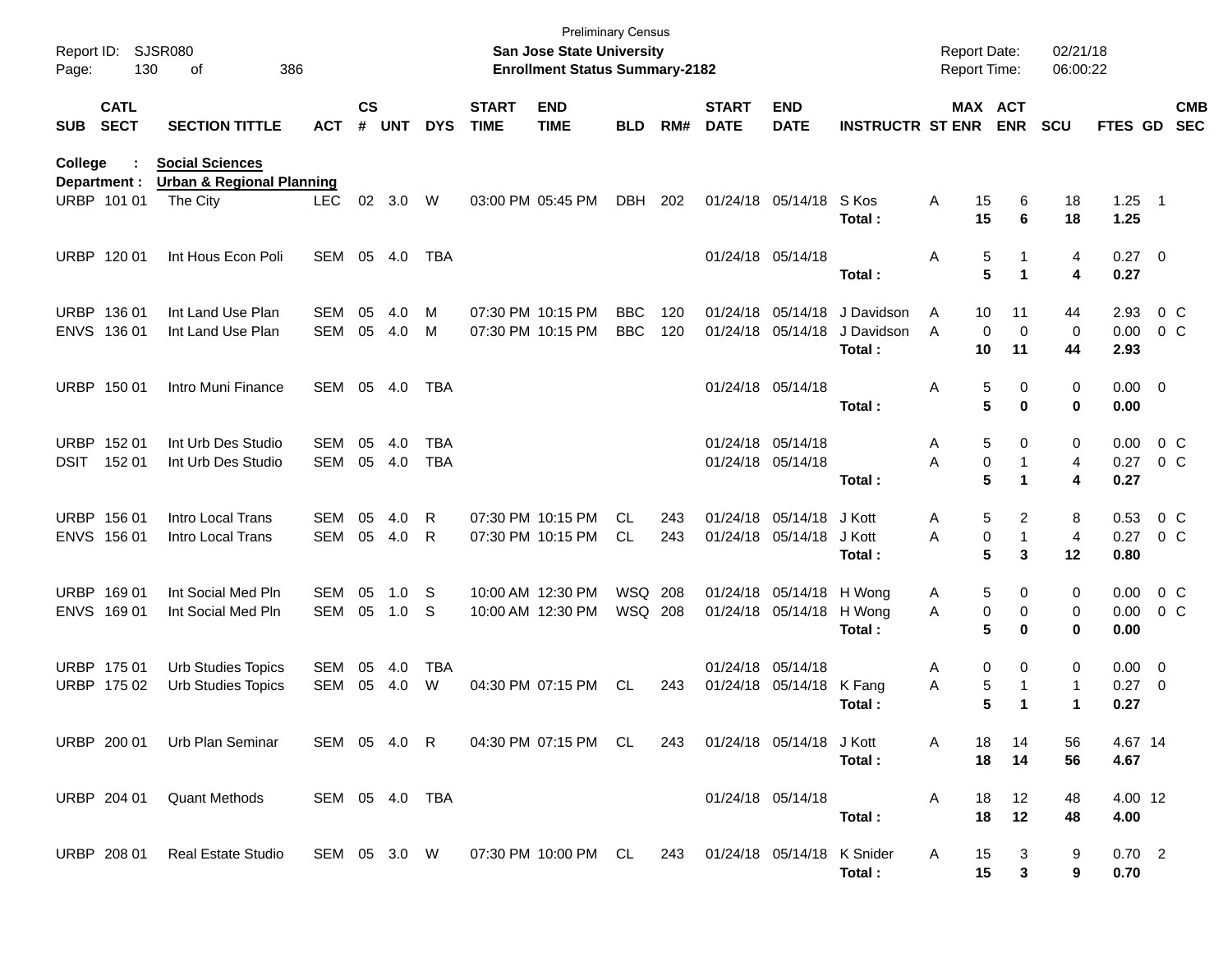| Page:    | Report ID: SJSR080<br>131 | 386<br>of                                              |                              |                |            |            |                             | San Jose State University<br><b>Enrollment Status Summary-2182</b> | <b>Preliminary Census</b> |     |                             |                           |                                            | <b>Report Date:</b><br>Report Time: |                  | 02/21/18<br>06:00:22 |                                  |                           |
|----------|---------------------------|--------------------------------------------------------|------------------------------|----------------|------------|------------|-----------------------------|--------------------------------------------------------------------|---------------------------|-----|-----------------------------|---------------------------|--------------------------------------------|-------------------------------------|------------------|----------------------|----------------------------------|---------------------------|
| SUB SECT | <b>CATL</b>               | <b>SECTION TITTLE</b>                                  | <b>ACT</b>                   | <b>CS</b><br># | <b>UNT</b> | <b>DYS</b> | <b>START</b><br><b>TIME</b> | <b>END</b><br><b>TIME</b>                                          | <b>BLD</b>                | RM# | <b>START</b><br><b>DATE</b> | <b>END</b><br><b>DATE</b> | <b>INSTRUCTR ST ENR ENR</b>                |                                     | MAX ACT          | SCU                  |                                  | <b>CMB</b><br>FTES GD SEC |
|          | URBP 223 01               | Housing Econ & Pol                                     | SEM 05 4.0                   |                |            | TBA        |                             |                                                                    |                           |     |                             | 01/24/18 05/14/18         | Total:                                     | 15<br>A<br>15                       | 9<br>9           | 36<br>36             | $3.00$ 9<br>3.00                 |                           |
|          | URBP 225 01               | Land Use PIng Law                                      | SEM 05 4.0                   |                |            | TBA        |                             |                                                                    |                           |     |                             | 01/24/18 05/14/18         | Total:                                     | 25<br>A<br>25                       | 17<br>17         | 68<br>68             | 5.67 17<br>5.67                  |                           |
|          | URBP 232 01               | Urb Design Studio                                      | SEM 05 4.0                   |                |            | TBA        |                             |                                                                    |                           |     |                             | 01/24/18 05/14/18         | Total:                                     | 15<br>A<br>15                       | 12<br>12         | 48<br>48             | 4.00 12<br>4.00                  |                           |
|          | URBP 234 01               | Field Study Sem                                        | SEM 05 1.0                   |                |            | TBA        |                             |                                                                    |                           |     |                             |                           | 01/24/18 05/14/18 D Salazar<br>Total:      | A                                   | 5<br>3<br>5<br>3 | 3<br>3               | $0.25$ 3<br>0.25                 |                           |
|          | URBP 236 01               | Urb Plan Pol Analysi                                   | SEM 05 4.0                   |                |            | M          |                             | 04:30 PM 07:00 PM                                                  | CL                        | 243 |                             |                           | 01/24/18 05/14/18 S Alexander A<br>Total:  | 18<br>18                            | 18<br>18         | 72<br>72             | 6.00 18<br>6.00                  |                           |
|          | URBP 241 01               | Plan Sustain City                                      | SEM 05 2.0 T                 |                |            |            |                             | 04:30 PM 07:00 PM                                                  | CL                        | 243 |                             |                           | 01/24/18 05/14/18 R Eastwood A<br>Total:   | 18<br>18                            | 15<br>15         | 30<br>30             | 2.50 15<br>2.50                  |                           |
|          | URBP 250 01               | Urb PI Pub Finance                                     | SEM 05 4.0                   |                |            | TBA        |                             |                                                                    |                           |     |                             | 01/24/18 05/14/18         | Total:                                     | 15<br>A<br>15                       | 8<br>8           | 32<br>32             | $2.67$ 8<br>2.67                 |                           |
|          | URBP 255 01               | Urb & Reg Growth MgmSEM 05 4.0 W                       |                              |                |            |            |                             | 04:30 PM 07:15 PM                                                  | CL                        | 243 |                             | 01/24/18 05/14/18 K Fang  | Total:                                     | 15<br>Α<br>15                       | 13<br>13         | 52<br>52             | 4.33 13<br>4.33                  |                           |
|          | URBP 256 01               | Sust Trns PI Local                                     | SEM 05 4.0                   |                |            | <b>TBA</b> |                             |                                                                    |                           |     |                             | 01/24/18 05/14/18         | Total:                                     | 15<br>A<br>15                       | 11<br>11         | 44<br>44             | 3.67 11<br>3.67                  |                           |
|          | URBP 275 01               | Urb Plan Topics                                        | SEM 05                       |                | 1.0        | -S         |                             | 10:00 AM 12:45 PM                                                  | WSQ 208                   |     |                             | 01/24/18 05/14/18         | H Wong<br>Total:                           | 15<br>A<br>15                       | 14<br>14         | 56<br>56             | 1.15 13<br>1.15                  |                           |
|          |                           | URBP 275G 01 GIS Overview<br>URBP 275G 02 GIS Overview | <b>SEM</b><br>SEM 05 1.0 TBA |                | 1.0        |            |                             |                                                                    | WSQ 208                   |     |                             |                           | 01/24/18 05/14/18 A Rivera Riv A<br>Total: | X.<br>0<br>18<br>18                 | 0<br>14<br>14    | 0<br>14<br>14        | $0.00 \t 0$<br>$1.17$ 14<br>1.17 |                           |
|          | URBP 278 01               | Intro to GIS Urb Pln                                   | SEM 05 4.0 TBA               |                |            |            |                             |                                                                    |                           |     |                             | 01/24/18 05/14/18         | Total:                                     | 20<br>A<br>20                       | 19<br>19         | 76<br>76             | 6.33 19<br>6.33                  |                           |
|          | URBP 295 01               | Capstone Studio                                        | SEM 05 6.0 W                 |                |            |            |                             | 01:30 PM 07:00 PM WSQ 208                                          |                           |     |                             | 01/24/18 05/14/18 R Kos   |                                            | 18<br>A                             | 8                | 48                   | 4.00 8                           |                           |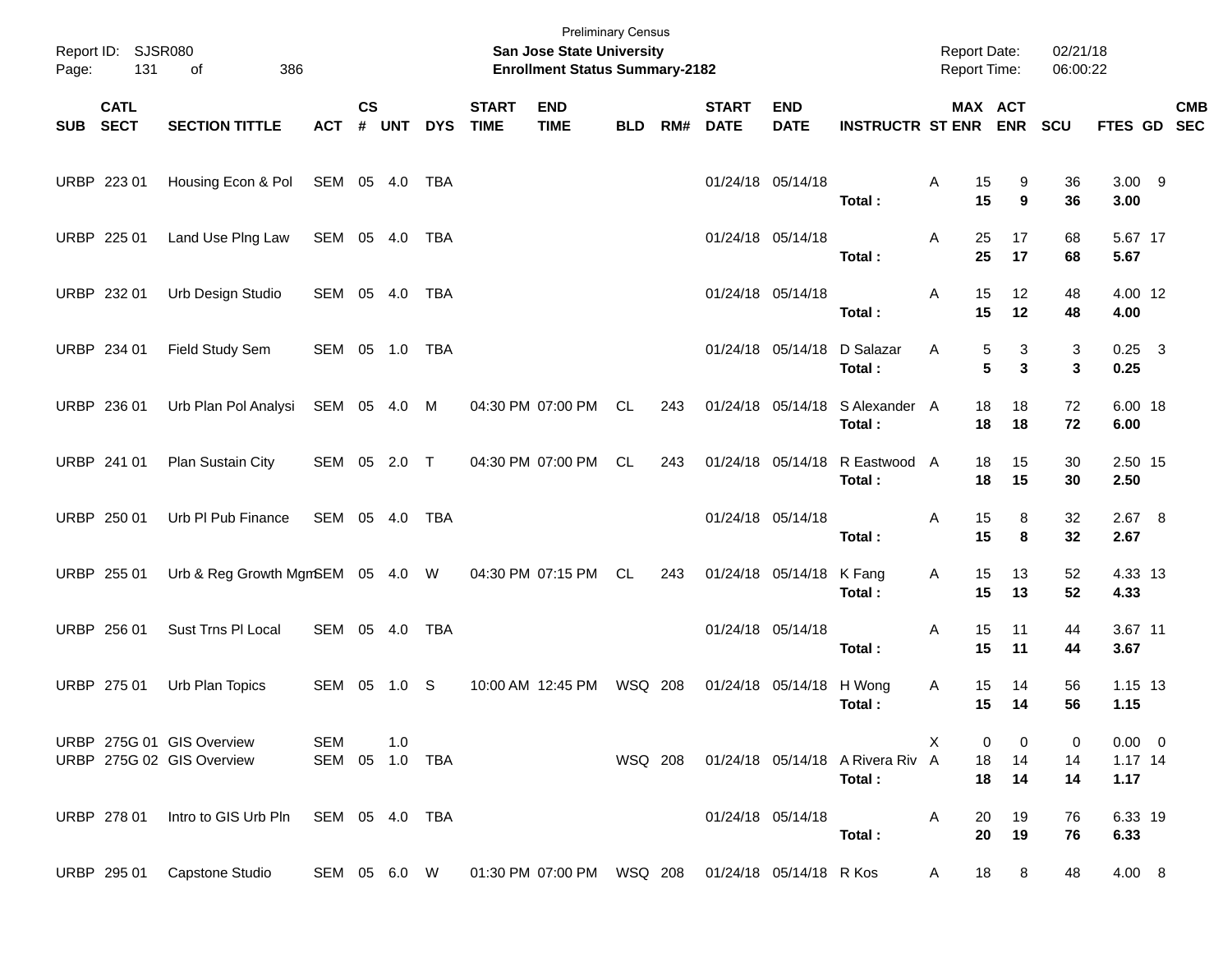| Report ID:  |                            | SJSR080                              |            |                    |            |              |                             | <b>Preliminary Census</b>                                                 |                |     |                             |                           |                           |                                            |                              | 02/21/18   |                  |                          |
|-------------|----------------------------|--------------------------------------|------------|--------------------|------------|--------------|-----------------------------|---------------------------------------------------------------------------|----------------|-----|-----------------------------|---------------------------|---------------------------|--------------------------------------------|------------------------------|------------|------------------|--------------------------|
| Page:       | 132                        | 386<br>οf                            |            |                    |            |              |                             | <b>San Jose State University</b><br><b>Enrollment Status Summary-2182</b> |                |     |                             |                           |                           | <b>Report Date:</b><br><b>Report Time:</b> |                              | 06:00:22   |                  |                          |
| <b>SUB</b>  | <b>CATL</b><br><b>SECT</b> | <b>SECTION TITTLE</b>                | <b>ACT</b> | $\mathsf{cs}$<br># | <b>UNT</b> | <b>DYS</b>   | <b>START</b><br><b>TIME</b> | <b>END</b><br><b>TIME</b>                                                 | <b>BLD</b>     | RM# | <b>START</b><br><b>DATE</b> | <b>END</b><br><b>DATE</b> | <b>INSTRUCTR ST ENR</b>   |                                            | <b>MAX ACT</b><br><b>ENR</b> | <b>SCU</b> | FTES GD          | <b>CMB</b><br><b>SEC</b> |
|             |                            |                                      |            |                    |            |              |                             |                                                                           |                |     |                             |                           | Total:                    | 18                                         | 8                            | 48         | 4.00             |                          |
| <b>URBP</b> | 297P 01                    | Plan Rpt Prelim                      | <b>SEM</b> | 05                 | 1.0        | $\top$       |                             | 04:30 PM 07:15 PM                                                         | WSQ 218        |     |                             | 01/24/18 05/14/18 K Fang  |                           | 18<br>A                                    | 18                           | 18         | 1.50 18          |                          |
| URBP        | 297P 02                    | Plan Rpt Prelim                      | <b>SEM</b> | 05                 | 1.0        | T            |                             | 04:30 PM 07:15 PM                                                         | WSQ 218        |     | 01/24/18                    | 05/14/18                  | K Fang<br>Total:          | 18<br>A<br>36                              | 9<br>27                      | 9<br>27    | $0.75$ 9<br>2.25 |                          |
| URBP        | 298A 01                    | Special Study-Rpt De SUP             |            | 25                 | 3.0        | $\top$       |                             | 04:30 PM 07:15 PM                                                         | WSQ 208        |     | 01/24/18                    | 05/14/18                  | R Kos                     | 10<br>A                                    | 5                            | 15         | 1.25             | - 5                      |
| <b>URBP</b> |                            | 298A 02 Special Study-Rpt De         | SUP        | 25                 | 3.0        | Τ            |                             | 04:30 PM 07:15 PM                                                         | WSQ            | 208 | 01/24/18                    | 05/14/18                  | S Alexander               | 10<br>A                                    | $\mathbf 0$                  | 0          | 0.00             | $\overline{0}$           |
| <b>URBP</b> |                            | 298A 03 Special Study-Rpt De SUP     |            | 25                 | 3.0        | $\mathsf{T}$ |                             | 04:30 PM 07:15 PM                                                         | <b>WSQ 208</b> |     |                             | 01/24/18 05/14/18         | G Douglas                 | 10<br>A                                    | 4                            | 12         | 1.00             | $\overline{4}$           |
|             |                            |                                      |            |                    |            |              |                             |                                                                           |                |     |                             |                           | Total:                    | 30                                         | 9                            | 27         | 2.25             |                          |
| <b>URBP</b> |                            | 298B 01 Special Study: Pln R         | <b>SUP</b> | 25                 | 3.0        | <b>TBA</b>   |                             |                                                                           |                |     | 01/24/18                    | 05/14/18                  | R Kos                     | 10<br>A                                    | 6                            | 18         | 1.50             | - 6                      |
| <b>URBP</b> |                            | 298B 02 Special Study: Pln R         | <b>SUP</b> | 25                 | 3.0        | <b>TBA</b>   |                             |                                                                           |                |     | 01/24/18                    | 05/14/18                  | S Alexander               | 10<br>A                                    | 9                            | 27         | 2.25             | -9                       |
| <b>URBP</b> |                            | 298B 03 Special Study: Pln R         | <b>SUP</b> | 25                 | 3.0        | <b>TBA</b>   |                             |                                                                           |                |     | 01/24/18                    | 05/14/18                  | G Douglas                 | 10<br>A                                    | 6                            | 18         | 1.50             | - 6                      |
|             |                            |                                      |            |                    |            |              |                             |                                                                           |                |     |                             |                           | Total:                    | 30                                         | 21                           | 63         | 5.25             |                          |
|             | Department :               | <b>Urban &amp; Regional Planning</b> |            |                    |            |              |                             |                                                                           |                |     |                             |                           | <b>Department Total:</b>  | 414                                        | 270                          | 892        | 69.63            |                          |
|             |                            |                                      |            |                    |            |              |                             |                                                                           |                |     |                             | <b>Lower Division:</b>    |                           |                                            | 0<br>$\bf{0}$                | 0          | 0.00             |                          |
|             |                            |                                      |            |                    |            |              |                             |                                                                           |                |     |                             | <b>Upper Division:</b>    |                           | 73                                         | 37                           | 139        | 10.45            |                          |
|             |                            |                                      |            |                    |            |              |                             |                                                                           |                |     |                             |                           | <b>Graduate Division:</b> | 341                                        | 233                          | 753        | 59.18            |                          |